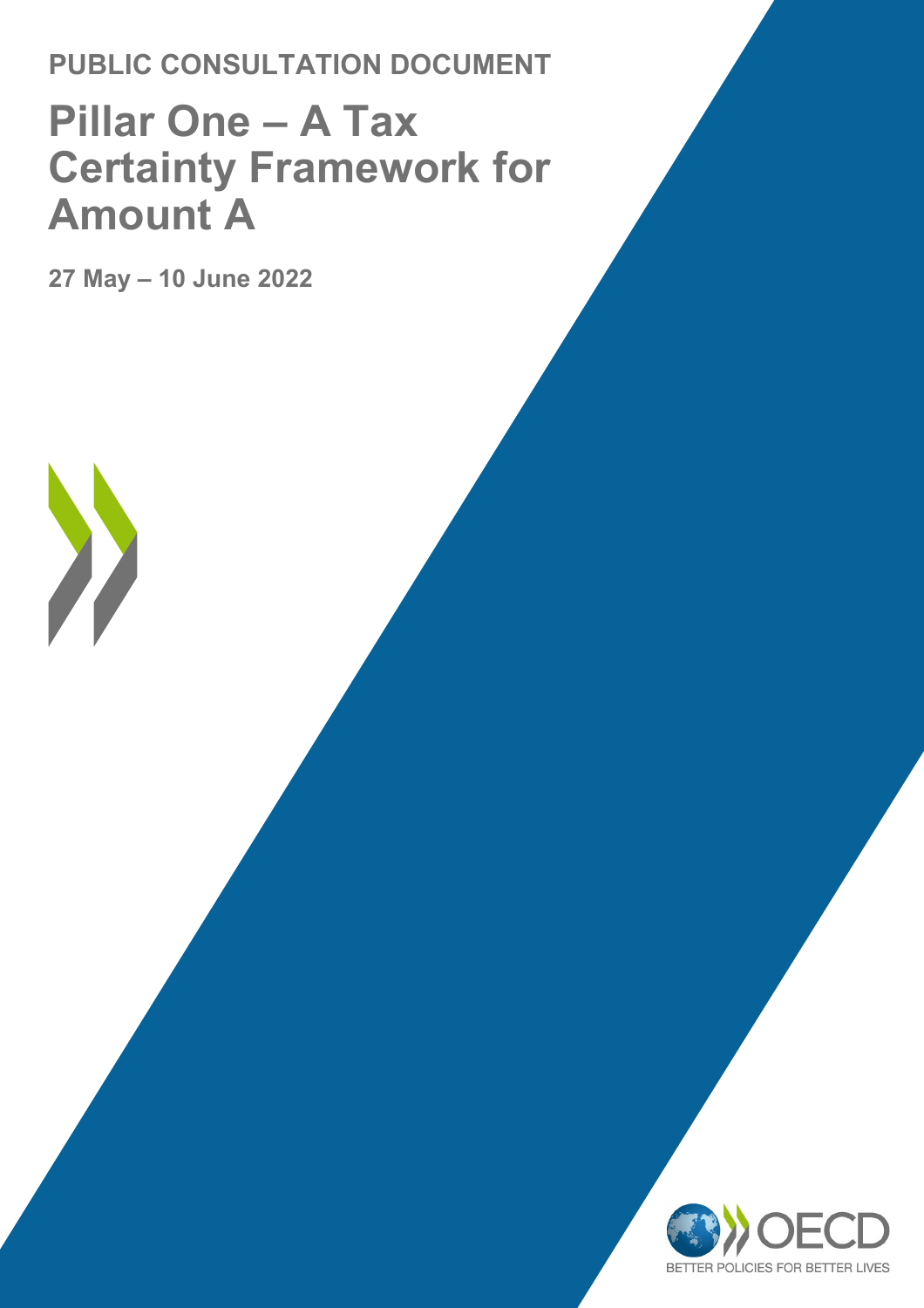# **Table of contents**

|                  | Part Two - Detailed descriptions of each element of a possible Tax Certainty Framework  11 |  |
|------------------|--------------------------------------------------------------------------------------------|--|
|                  |                                                                                            |  |
| 1.               | A Scope Certainty Process to determine whether a Group is a Covered Group  11              |  |
|                  |                                                                                            |  |
| 2.               |                                                                                            |  |
| 3.               |                                                                                            |  |
| 4.               |                                                                                            |  |
|                  |                                                                                            |  |
| 5.               |                                                                                            |  |
| 6.               |                                                                                            |  |
|                  |                                                                                            |  |
| $\overline{7}$ . |                                                                                            |  |
| 8.               |                                                                                            |  |
|                  |                                                                                            |  |
| 9.               |                                                                                            |  |
| 10.              |                                                                                            |  |
| 11.              |                                                                                            |  |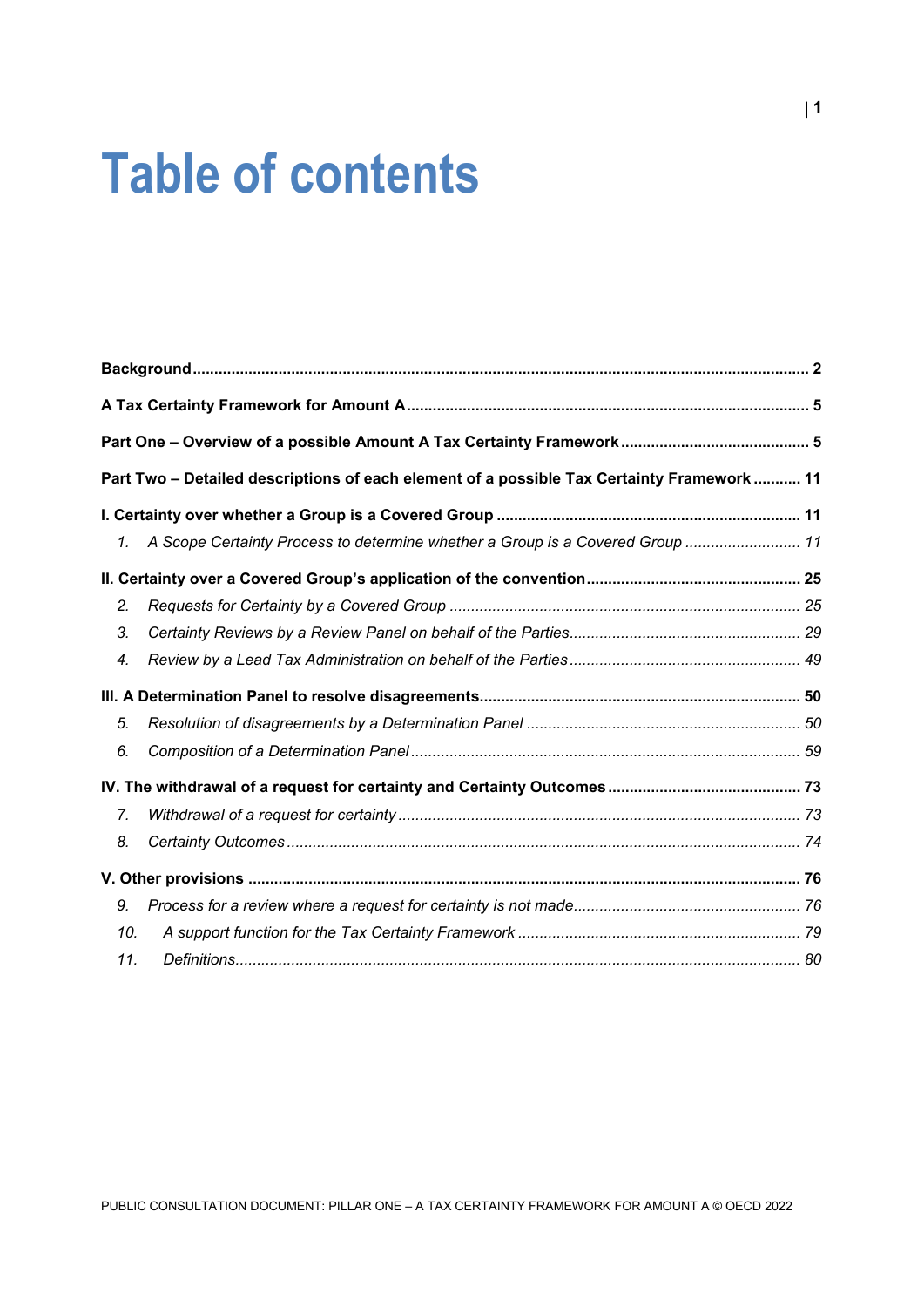# <span id="page-2-0"></span>**Background**

#### **Introduction**

Following years of intensive negotiations to update and fundamentally reform international tax rules, members of the OECD/G20 Inclusive Framework on BEPS (Inclusive Framework) joined the [Statement on a Two-Pillar Solution to](https://www.oecd.org/tax/beps/statement-on-a-two-pillar-solution-to-address-the-tax-challenges-arising-from-the-digitalisation-of-the-economy-october-2021.htm)  [Address the Tax Challenges Arising from the Digitalisation of the Economy](https://www.oecd.org/tax/beps/statement-on-a-two-pillar-solution-to-address-the-tax-challenges-arising-from-the-digitalisation-of-the-economy-october-2021.htm) (the Statement) released in October 2021. The Statement sets out the political agreement on the key components of Pillar One and Pillar Two.

Amount A of Pillar One has been developed as part of the solution for addressing the tax challenges arising from the digitalisation of the economy. It introduces a new taxing right over a portion of the profit of large and highly profitable enterprises for jurisdictions in which goods or services are supplied or consumers are located.

The Inclusive Framework has mandated the Task Force on the Digital Economy (TFDE) – a subsidiary body – to advance the work needed to implement Amount A. In particular, the TFDE has been charged with developing the Multilateral Convention (MLC) and its Explanatory Statement as well as the Model Rules for Domestic Legislation (Model Rules) and related Commentary through which Amount A will be implemented.

#### **Model Rules**

The Model Rules, once finalised, will reflect the substantive agreement of the members of the Inclusive Framework on the functioning of Amount A and will serve as the basis for the substantive provisions that will be included in the MLC. The Model Rules are also being developed to provide a template that jurisdictions could use as the basis to give effect to the new taxing rights over Amount A in their domestic legislation. They will be supported by a commentary. Jurisdictions will be free to adapt these Model Rules to reflect their own constitutional law, legal systems, and domestic considerations and practices for structure and wording of legislation as required, whilst ensuring implementation is consistent in substance with the agreed technical provisions governing the application of the new taxing rights.

#### **A Tax Certainty Framework for Amount A**

A central element of Amount A is an innovative Tax Certainty Framework which guarantees certainty for in-scope groups over all aspects of the new rules, including the elimination of double taxation. This eliminates the risk of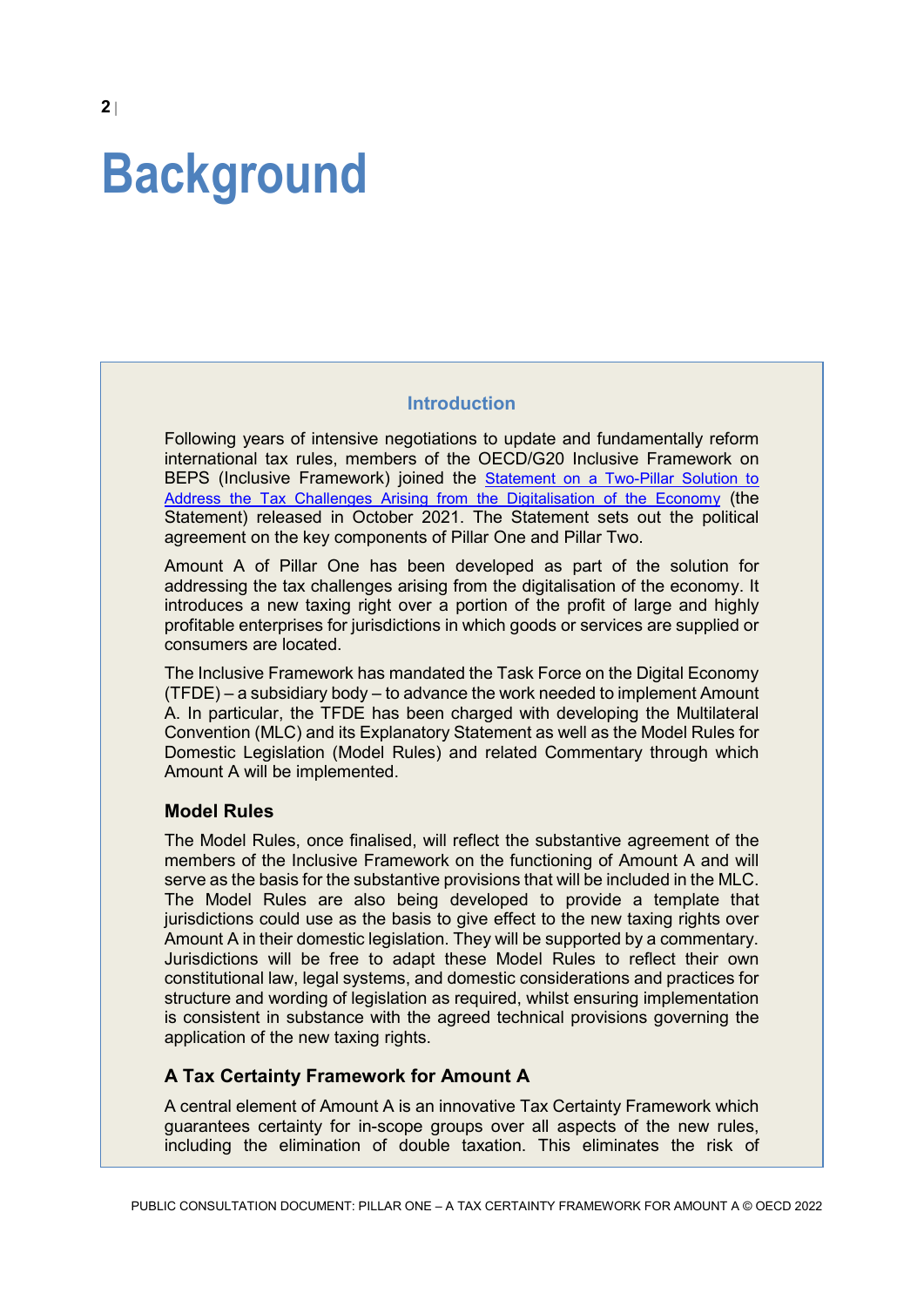uncoordinated compliance activity in potentially every jurisdiction where a group has revenues, as well as a complex and time-consuming process to eliminate the resulting double taxation. The Tax Certainty Framework incorporates a number of elements designed to address different potential risks posed by the new rules.

- A Scope Certainty Review, to provide an out-of-scope Group with certainty that it is not in-scope of rules for Amount A for a Period, removing the risk of unilateral compliance actions.
- An Advance Certainty Review, to provide certainty over a Group's methodology for applying specific aspects of the new rules that are specific to Amount A, which will apply for a number of future Periods.
- A Comprehensive Certainty Review to provide an in-scope Group with binding multilateral certainty over its application of all aspects of the new rules for a Period that has ended, building on the outcomes of any advance certainty applicable for the Period.

All three of these elements are supported by a binding process to resolve any disagreements that arise. In each case this guarantees certainty to groups which act in a cooperative and transparent manner.

This document contains a description of each of these elements, as well as the implications of being granted a "certainty outcome" over Amount A and of withdrawing from a certainty review process. Where a group has not requested certainty, there are still benefits from multilateral cooperation between tax administrations to promote consistency in the interepretation and application of rules on Amount A, so the Framework also includes a possibility for tax administrations to participate in a voluntary process in these cases. Finally, a secretarial support function is contemplated, to support the effective and efficient running of the Tax Certainty Framework and reduce the burden on tax administrations by undertaking administrative, clerical and coordination functions.

While largely written using operative language for clarity, the text in this document does not constitute draft Model Rules as is the case in other public consultations on aspects of Amount A. Instead, once the structure and operation of the different elements of the Tax Certainty Framework has been consulted on and agreed, work will begin to translate parts of the text in this document into Model Rules, into language for a Multilateral Convention on Amount A, or into other agreements and tools as the case may be. The text also includes a number of timeframes for different steps in each element of the Tax Certainty Framework which are in square brackets. These timeframes are indicative, and generally ambitious, and will be updated as the steps of each element are agreed by the TFDE. Finally, in-scope Groups will also benefit from dispute resolution mechanisms to avoid double taxation due to issues related to Amount A (e.g. transfer pricing and business profits disputes), in a mandatory and binding manner. This process has been included in a separate public consultation document (*[Tax Certainty for Issues Related to Amount A\)](https://www.oecd.org/tax/beps/public-consultation-document-pillar-one-amount-a-tax-certainty-issues.pdf)* released concurrently with this document.

The full Amount A package, including certain key building blocks associated with tax certainty (e.g. revised revenue sourcing rules, segmentation, elimination, and the marketing and distribution profits safe harbour) have not been released for consultation yet, and it is recognised that this public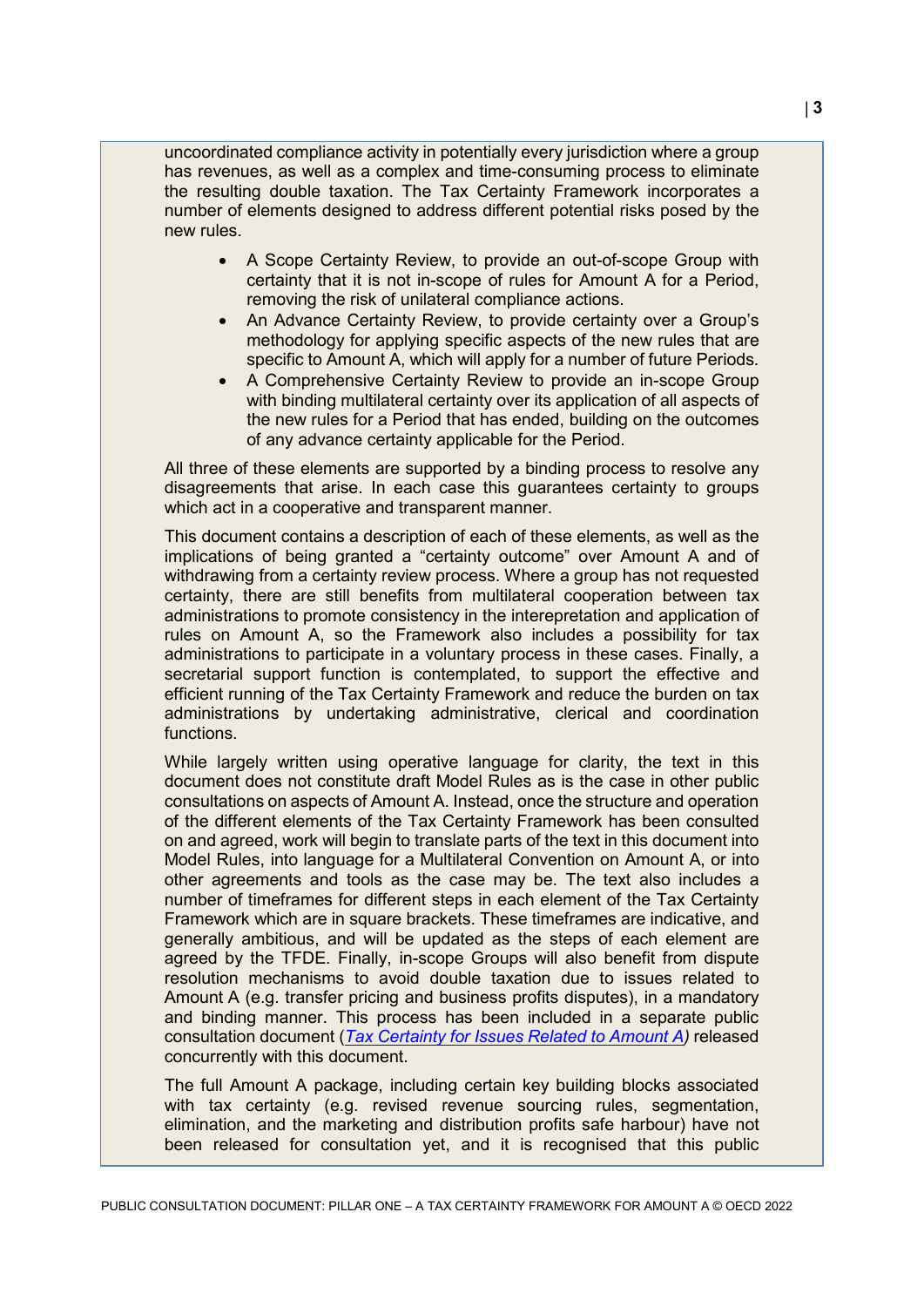consultation document cannot on its own provide a full picture on the topics for which certainty will be provided. The relevant building block consultations are forthcoming, recognising the interactions between those building blocks and tax certainty and the value of comments on those interactions.

#### **Public consultation instructions**

This is a working document released by the OECD Secretariat for the purposes of obtaining input from stakeholders. It does not reflect the final views of the Inclusive Framework members. It presents the work undertaken to date, which has reached a sufficient level of detail and stability allowing it to be suitable for consultation. The TFDE has agreed that this working version can be released on the basis that it is without prejudice to the final agreement. As such, while the document is intended to illustrate the structure and operation of the Tax Certainty Framework for Amount A, further changes may be made to the conceptual framework, as well as then being translated into Model Rules format. Thus, the release of this document reflects consensus within the TFDE as a procedural matter that public comments should be sought at this time, but does not reflect consensus within the TFDE regarding the substance of the document. Furthermore, explanatory footnotes are included in the document to assist public commentators in reviewing the substantive proposal, and highlight differing views.

Comments are sought with respect to the rules described in this document. While comments are invited on any aspect of the rules, input will be most helpful on how tax certainty can be provided to groups in the first years of applying rules on Amount A; on identifying areas where groups have a particular need for greater certainty that are not addressed in the proposed Tax Certainty Framework; or on improving the efficiency and effectiveness of elements of this Framework, noting the importance of all tax administrations affected by a group's application of Amount A having the opportunity to participate in a certainty process.

Interested parties are invited to send their comments on this discussion draft no later than **10 June 2022**. These comments will be examined at the following meeting of the TFDE.

Comments on this discussion draft should be sent electronically (in Word format) by email to [tfde@oecd.org](mailto:tfde@oecd.org) and may be addressed to: Tax Treaties, Transfer Pricing and Financial Transactions Division OECD/CTPA.

While this consultation document has been released concurrently with the consultation document on *[Tax Certainty for Issues Related to Amount A](https://www.oecd.org/tax/beps/public-consultation-document-pillar-one-amount-a-tax-certainty-issues.pdf)*, commentators are asked to submit comments on each consultation document separately, and not to combine comments in a single submission.

Please note that all written comments received will be made publicly available on the OECD website. Comments submitted in the name of a collective "grouping" or "coalition", or by any person submitting comments on behalf of another person or group of persons, should identify all enterprises or individuals who are members of that collective group, or the person(s) on whose behalf the commentator(s) are acting.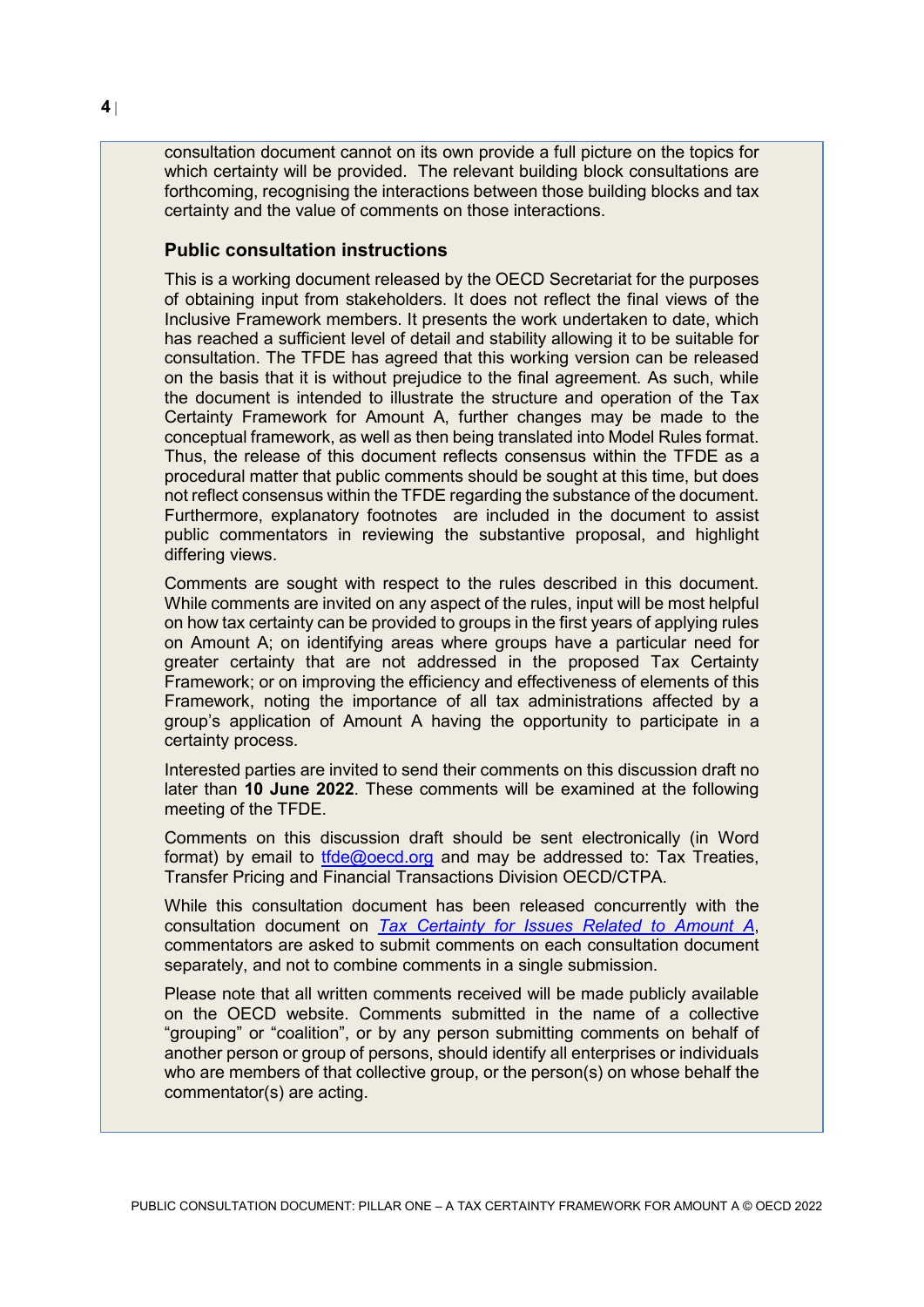# <span id="page-5-0"></span>**A Tax Certainty Framework for Amount A**

## <span id="page-5-1"></span>**PART ONE – OVERVIEW OF A POSSIBLE AMOUNT A TAX CERTAINTY FRAMEWORK**

1. Restoring the stability of the international tax system is one of the key objectives of the Pillar 1 agreement. Ensuring tax certainty on the new taxing right, referred to as Amount A, is core to this effort of stabilisation. It will come together with ensuring tax certainty for issues relating to Amount A, such as transfer pricing adjustments. Tax certainty will be provided through a detailed framework developed in this document, based on the Inclusive Framework October Statement :

> *"In-scope MNEs will benefit from dispute prevention and resolution mechanisms, which will avoid double taxation for Amount A … in a mandatory and binding manner."*

2. A comprehensive solution to provide certainty to a Group over all aspects of Amount A, including whether it is in-scope, is essential to make the new regime effective, efficient and administrable both for the Groups themselves and for tax administrations. Amount A operates by applying a single set of rules to the global revenues and profits of a Group, subject to limited exclusions. Having these rules enforced unilaterally in each jurisdiction through domestic risk assessment and tax audit would be costly and time consuming for Groups and tax administrations, involving massive duplication of work undertaken in each jurisdiction, even in cases where no adjustments arose. In the event tax administrations did reach different views and proposed adjustments to a Group's tax returns, double taxation could arise involving not just two jurisdictions but potentially every jurisdiction in which a Group sources revenue. To resolve the resulting disputes through traditional tools such as the mutual agreement procedure (MAP) would be unimaginably complex, even if ultimately certainty was assured through mandatory binding dispute resolution. Therefore a new, innovative approach is needed, which combines elements of dispute prevention and dispute resolution in a structured, binding process that provides certainty to Groups in a timely manner which is also resource-efficient for tax administrations.

3. The Tax Certainty Framework described in this note contains three mechanisms to provide certainty over aspects of Amount A, each of which is voluntary on the part of Groups. In each of these, the Lead Tax Administration, typically the tax administration of the Group's Ultimate Parent Entity, plays a key role in coordinating the process and engaging with the Group. These mechanisms are:

• **A Scope Certainty Review.** A process to provide an out-of-scope Group with certainty that it is not in-scope of rules for Amount A for a Period, removing the risk of unilateral compliance action in jurisdictions where it sources revenues.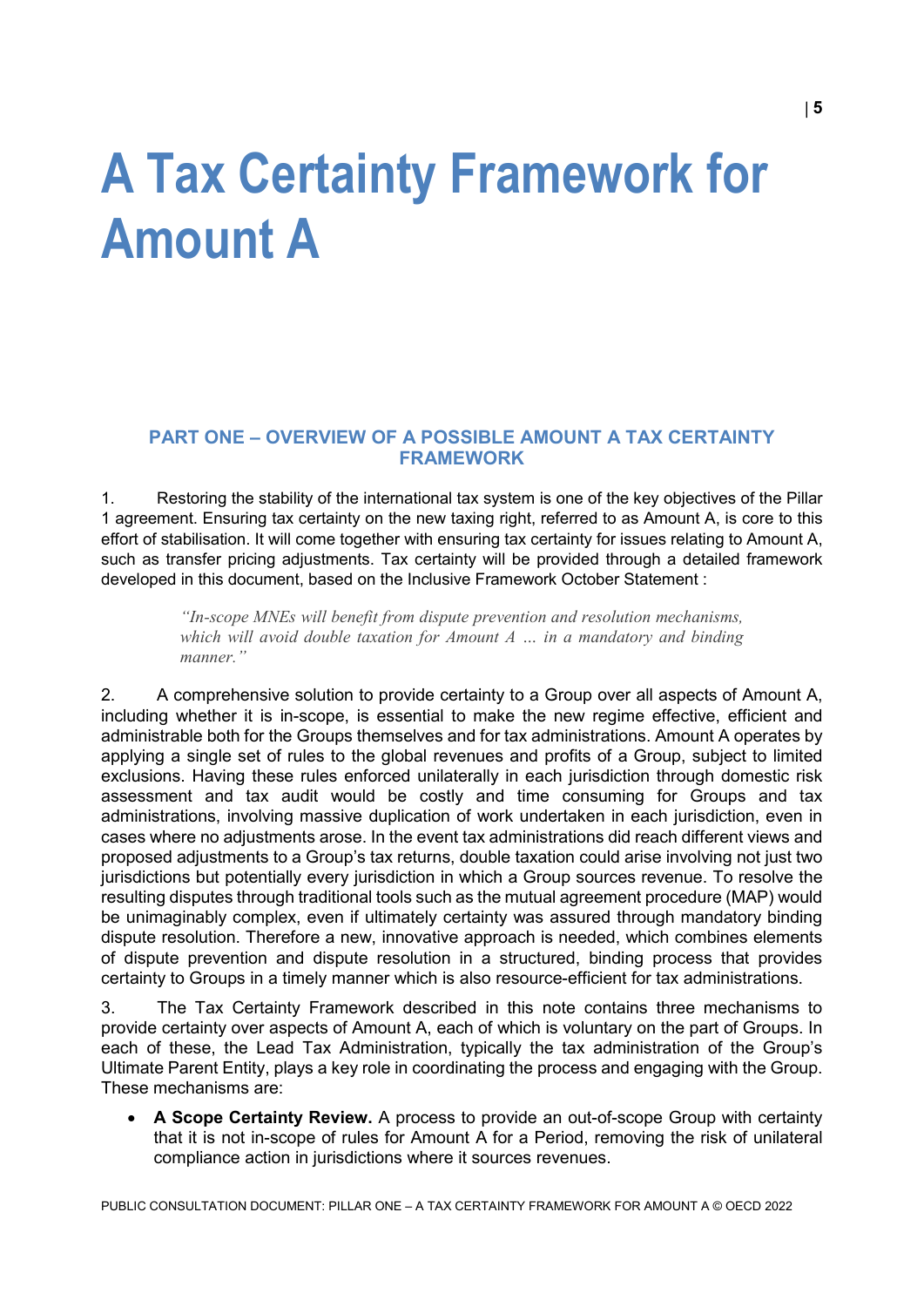- **An Advance Certainty Review.** A process to provide certainty over a Group's methodology for applying aspects of the new rules that are specific to Amount A, which will apply for a number of future Periods. This would be available for a Group's methodology for revenue sourcing, including its categorisation of revenues, choice of reliable method and its internal control framework. Advance Certainty may also be available for a Group's methodology for applying segmentation, where this is relevant to the calculation of profit before tax for the purposes of rules on Amount A.
- **A Comprehensive Certainty Review.** A process to provide an in-scope Group with binding multilateral certainty over its application of all aspects of the new rules for a Period that has ended, based on a standardised Common Documentation Package and building on the outcomes of any advance certainty applicable for the Period. This will guarantee a consistent treatment of the Group and the full elimination of double taxation in all Parties to the Convention for Groups who cooperate in the process and accept the outcomes of a review.

4. All three of these mechanisms are supported by a binding Determination Panel process to resolve any disagreements that arise. In each case this guarantees certainty to Groups which act in a cooperative and transparent manner. In addition, the Inclusive Framework is considering a transitional process to apply for a specific limited period, described below, to support an inscope Group in applying the new rules and ensure a soft-landing where a Group has made reasonable efforts as to its approach to revenue sourcing.

5. Even in the unlikely case that a Group does not request certainty over its application of Amount A, there is still a benefit if compliance activity by tax administrations is coordinated, reducing the risk of unrelieved double taxation and disputes. Therefore, the Tax Certainty Framework also includes a possibility for tax administrations to agree to work multilaterally and agree a common approach through a coordinated review in the absence of a request.

# **Certainty over whether a Group is in-scope of rules on Amount A**

6. In particular in the first years of applying rules on Amount A, there is a risk that Groups which are not in fact in-scope are nevertheless subject to enquiries in multiple jurisdictions by tax administrations that believe they may be in-scope (e.g. because the Group has total annual revenues above the threshold in its published financial statements, before application of rules on excluded revenues). The certainty process for a Scope Certainty Review will provide these Groups with the possibility to ask for binding certainty that they are out-of-scope, removing this risk.

7. A Group would submit a request for a scope review to its Lead Tax Administration as soon as it has sufficient information to support its case, which may be shortly after the release of its financial statements for the year. This would include a list of Parties to the multilateral convention (the Listed Parties) from which the Group is seeking certainty and which will be asked to agree whether the Group is in scope. Where a particular Party is not included on this list it may submit a proposal to be added, together with an explanation as to why it would be affected by the outcomes of the review (for example, if it has evidence that the Group has revenues in its jurisdiction and is concerned that the Group may in fact be in-scope). If the Group does not agree to adding the Party, it is expected to explain its reason for this and the Lead Tax Administration may nevertheless require the Party to be added to the list if it considers that the Party has a reasonable basis for being included. The Group's request for a Scope Certainty Review should be accompanied by a Scope Certainty Documentation Package, containing information on the application of rules on Amount A relevant to determining whether a Group is within scope, but

#### **6** |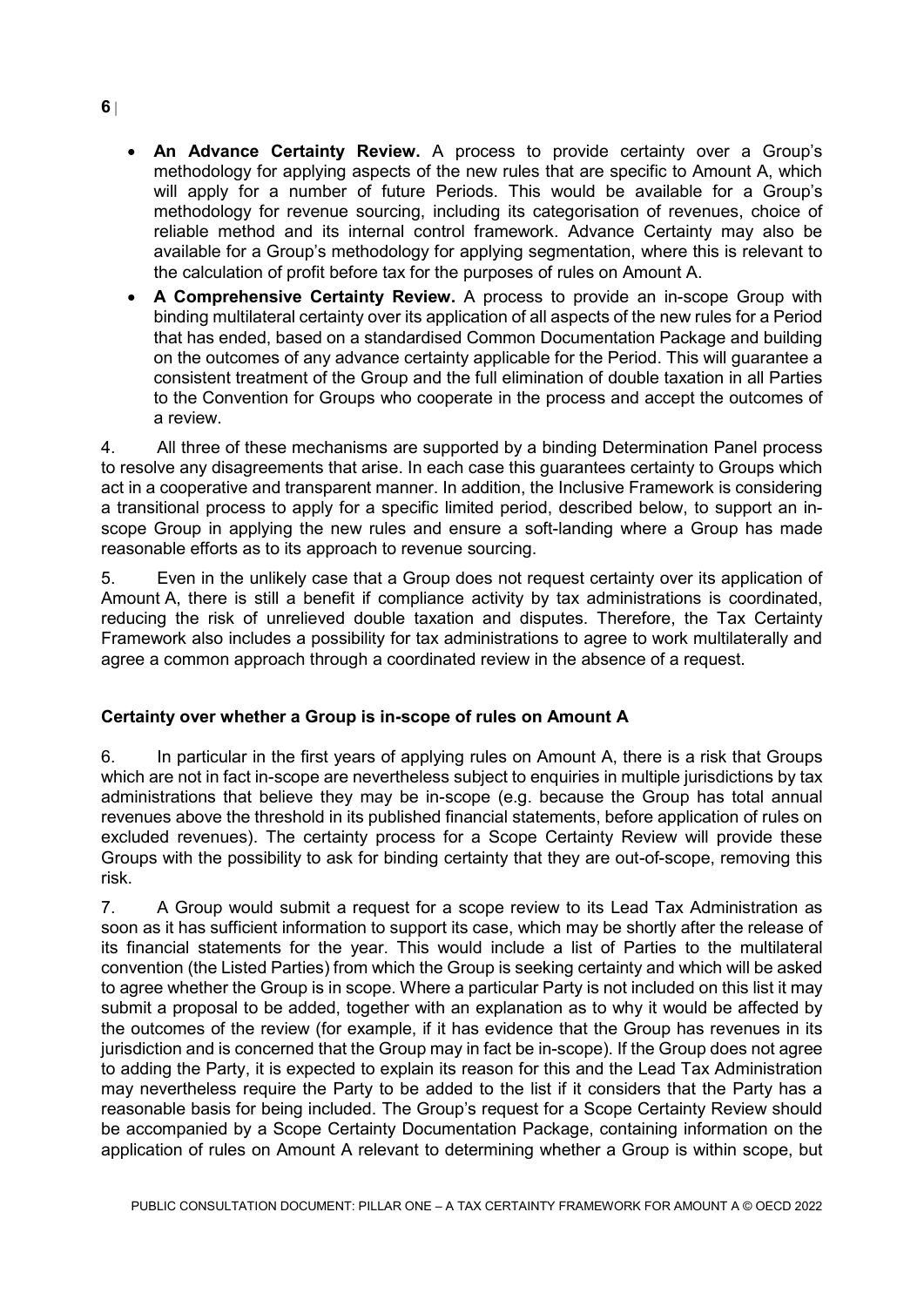would not need to include any information needed to apply other aspects of Amount A, such as rules on revenue sourcing or the elimination of double taxation.

8. If the Group considers it is outside the scope of Amount A rules, but in determining this it is required to apply particular aspects of these rules, such as those on excluded revenues or segmentation, a review would be undertaken by a Scope Review Panel of tax administrations, coordinated by the Lead Tax Administration. On the other hand, if a Group is out-of-scope because its total revenues and profitability are below the relevant thresholds and specified rules do not apply, the review would be undertaken by the Lead Tax Administration. In each case, the outcomes of the review are shared with tax administrations in all Listed Parties, which have the opportunity to raise concerns and suggest alternative outcomes. Any disagreements between members of a Scope Review Panel or between Listed Parties would be sent to a Determination Panel for a final outcome. Thus, in all cases, the process concludes with certainty for the Group. If this certainty is a decision that the Group is not in-scope, this is binding on all Listed Parties. If, on the other hand, the outcome is a decision that the Group is in-scope, the Group should file a complete Amount A Common Documentation Package and may then pursue the Comprehensive Certainty Review Process described below.

9. If a Scope Certainty Review was undertaken by a Scope Review Panel and, in a subsequent year, a Group wishes to obtain certainty that it remains out-of-scope, a high level follow-up review based on simplified documentation would be available, which will focus on changes that have occurred to a Group's structure, activities, results and other relevant circumstances to determine whether the Group remains out-of-scope. Where this process concludes that the Group does remain out-of-scope, the Group will not be required to take any further steps and this outcome will be binding on all Listed Parties. Where the process cannot conclude that the Group remains out-of-scope on the basis of simplified documentation, the Group may still demonstrate that it is in fact out-of-scope by providing the full Scope Certainty Documentation Package for review.

#### **Advance Certainty**

10. A practical and reliable mechanism for sourcing revenues to market jurisdictions is a critical feature of the new rules, both in terms of identifying which jurisdictions have a taxing right (based on a revenue threshold) and determining the amount of profit before tax to be allocated to those jurisdictions (using a formula based on the source of its in-scope revenues). Ensuring that a Group's methodology for identifying the source of its revenues is reliable, and doing so early, is therefore essential both for the Group and for coherent tax administration as,

- from the perspective of a Group, implementing a system based on the new rules may be a time consuming and possibly costly process – any requirement to introduce changes to such a system later if tax administrations do not agree the Group's chosen methodology is correct will take more time and involve more cost, and
- from the perspective of a tax administration, if it is found that a Group's methodology is not correct as part of a review undertaken after the filing of a tax return, it may be too late for the Group to obtain and provide data for the same year using a different approach, and this issue may continue for at least the next year (which is likely to have already ended).

Reviewing a Group's proposed methodology for revenue sourcing, and agreeing this approach or identifying and agreeing any changes that are needed, will reduce both of these risks.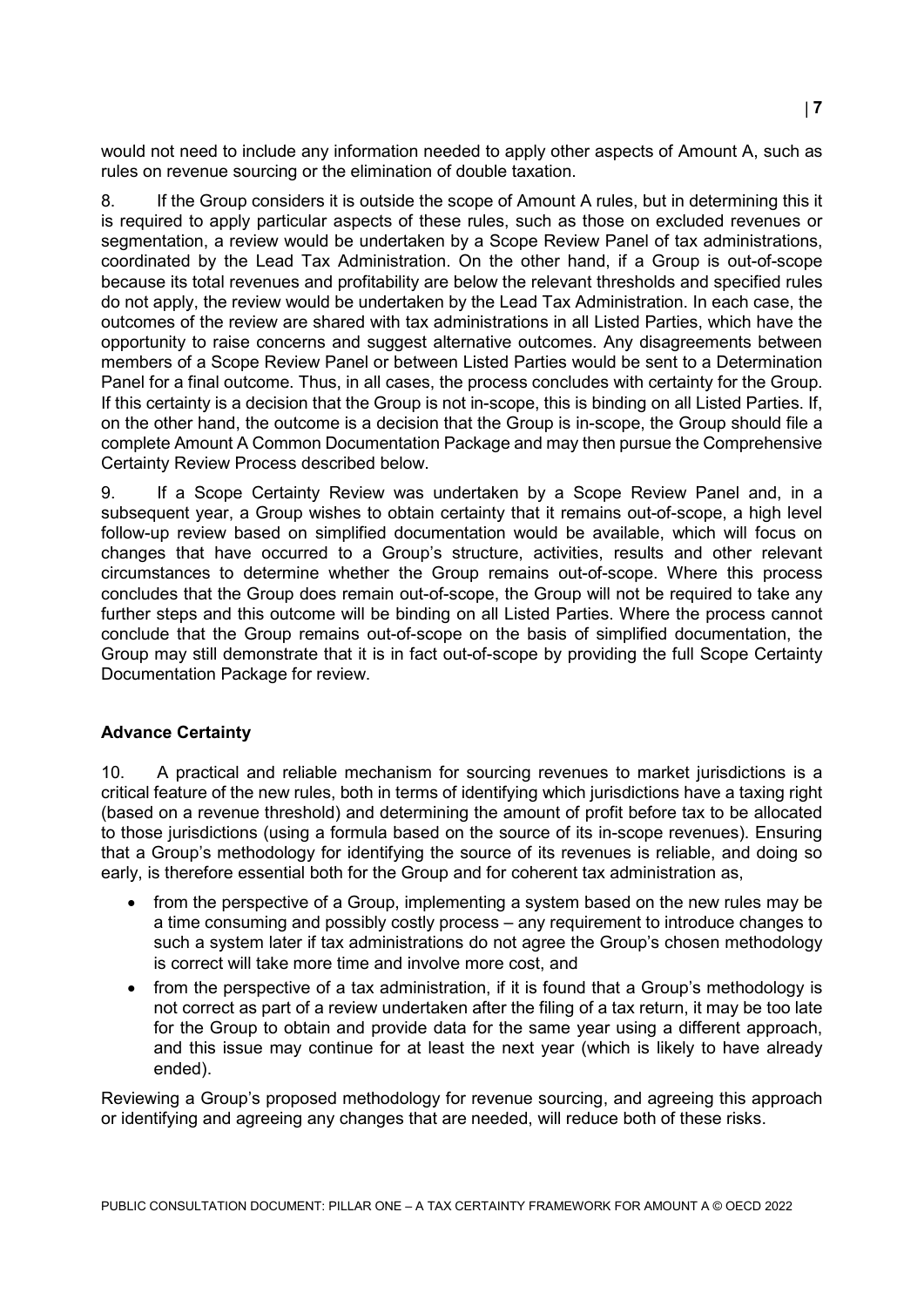11. Comparable benefits could arise from applying the same approach to some other aspects of the new rules, such as a Group's methodology for applying rules on segmentation, to the extent this is required for the purposes of Amount A.

12. As rules for Amount A are introduced, a transitional approach is being considered by the Inclusive Framework, recognising the challenges Groups are likely to face in building new systems to comply with Amount A, in particular with respect to revenue sourcing, and the inevitable learning and refinements that will be needed. Two concepts are being explored, which would apply for a defined, limited period, after which Groups will be expected to apply all aspects of rules for Amount A correctly and in full. One is that a "soft landing" could be provided, under both the process for Comprehensive Certainty and Advance Certainty. This would mean that provided the Group made reasonable efforts to reflect a correct application of the revenue sourcing rules, the filing would be accepted with the comfort that no changes will be required. The Group would also be provided with guidance in this transitional period as to how it could more accurately apply the revenue sourcing rules in future. In addition, the Inclusive Framework is exploring providing the ability for a Covered Group to have easier access to Allocation Keys in the short-term, which may be relevant in particular before systems are ready to apply the revenue sourcing rules.

13. At the same time, it is recognised that there are other, non-binding ways to support Groups in complying with the revenue sourcing rules even in advance of Amount A coming into effect and until the first filing of Amount A Common Documentation. The Inclusive Framework is also considering how to facilitate this, which could include structured engagement and feedback from tax administrations on areas of uncertainty or where support is needed, as well as guidance, FAQs, model templates and other practical tools. Guidance for tax administrations on how to undertake an effective and efficient review of a Group's application of the new rules will also be needed.

14. A Group's first request for Advance Certainty would be made when it files its Common Documentation Package for first year of Amount A. The Advance Certainty Review Process involves a review of a Group's proposed methods and controls undertaken by a Review Panel including the Lead Tax Administration and a number of tax administrations from Parties in which a Group has in-scope revenues or which provide relief for double taxation, selected at random from those that expressed interest. Given the particular nature of this review, which will require analysis of a Group's control framework, business and financial management systems and enterprise resource planning software, the Review Panel will also rely on the recommendations of an Expert Advisory Group of tax officials, who meet agreed criteria in terms of their training and experience in undertaking systems reviews and audits.

15. Where a Group's proposed approach is accepted, certainty will apply for a set number of future years, so long as there is no relevant change. Where necessary improvements to a Group's existing internal control framework are identified as part of the review, this certainty will apply once these improvements have been implemented and confirmed. Where the Review Panel does not reach agreement, or where an agreement proposed by the panel is not accepted by tax administrations in parties affected by the Group's application of rules on Amount A, disagreements will be referred to a Determination Panel for a final outcome.

# **Comprehensive Certainty over the calculation and allocation of profit before tax and the elimination of double taxation**

16. A key element of the Tax Certainty Framework for Amount A is a structured, comprehensive, review of each relevant aspect of an in-scope Group's application of rules on

#### **8** |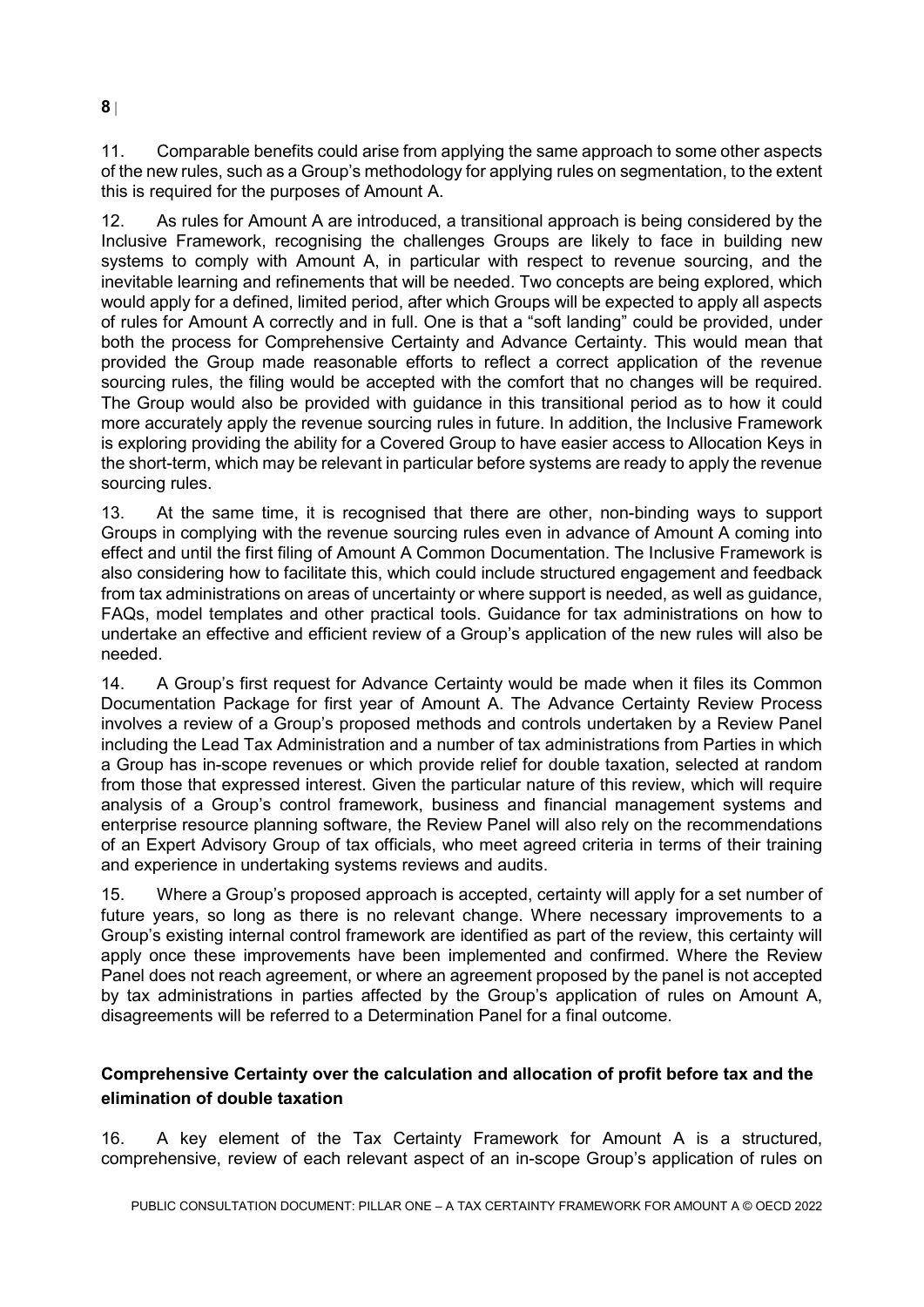Amount A, resulting in an outcome which is binding on all Parties to the Convention. This ensures that tax administrations in all jurisdictions will accept the same approach by a Group to the calculation and allocation of Amount A and the elimination of double taxation, with no need for domestic audits and no risk of unrelieved double taxation.

17. The first time a Group makes a request for Comprehensive Certainty, the review would be conducted by a Review Panel of tax administrations, including the Lead Tax Administration and those from Parties in which a Group has in-scope revenues or which provide relief for double taxation, selected at random from those that expressed interest. To reduce the resource burden on tax administrations, subsequent reviews would be conducted by the Lead Tax Administration, with a Review Panel being established to undertake a review after [five] years or in specific circumstances. A Review Panel will be supported by an Expert Advisory Group of systems specialists that will provide advice as to the reliability of the Group's internal control framework. While a review is undertaken by a Review Panel or the Lead Tax Administration, these act on behalf of all Parties to the Convention, which are kept informed and can provide input, raise concerns, and suggest alternative outcomes to address disagreements.

18. A Comprehensive Certainty Review of an in-scope Group involves two phases, recognising that certain steps in the Amount A process build on other steps. For example, the quantum of a Group's profit before tax needs to be established before the allocation formula can be applied to determine how much of that that profit before tax should be allocated to a particular market jurisdiction. As such, a Review Panel or Lead Tax Administration will first consider issues assigned to the first phase of a review. It may then seek comments and agreement from Affected Parties, and resolve any disagreements, before progressing to a second phase. Alternatively, a Review Panel or Lead Tax Administration may address both phases simultaneously, and seek comments and the resolution of disagreements on both phases at the end of its review. This allows flexibility for relatively simple cases to be resolved more quickly, while more complex cases benefit from a phased process.

19. At the end of its review, or at the end of each phase, a Review Panel or Lead Tax Administration will share the outcomes of its review and a recommendation that the Group's application of rules on Amount A be accepted or that changes be required. Where all Affected Parties agree with this recommendation, the review progresses to the second phase or ends with certainty for the Group, as relevant. Where one or more Affected Parties do not agree, or if the Review Panel itself did not reach agreement, specific issues where there is disagreement are referred to a Determination Panel for resolution.

# **A Determination Panel to resolve disagreements arising during the tax certainty process**

20. It is fundamental to the Tax Certainty Framework that certainty is offered to all Groups that request it, without time-consuming and duplicative separate audits and MAP. This means that any disagreements that arise between tax administrations must be resolved within the framework. This is achieved by referring issues where there is disagreement to a Determination Panel which is required to reach a resolution by choosing from among the alternative outcomes put to it by the Lead Tax Administration, Scope Review Panel Members, Review Panel Members and Affected Parties. The composition of a Determination Panel is under consideration and could include independent experts, government officials or a combination of independent experts and government officials.

21. The fact a Determination Panel can only choose among options proposed to it ensures that, while the Determination Panel will settle a disagreement, the approach chosen must be one that was proposed by a tax administration. The Determination Panel shall endeavour to reach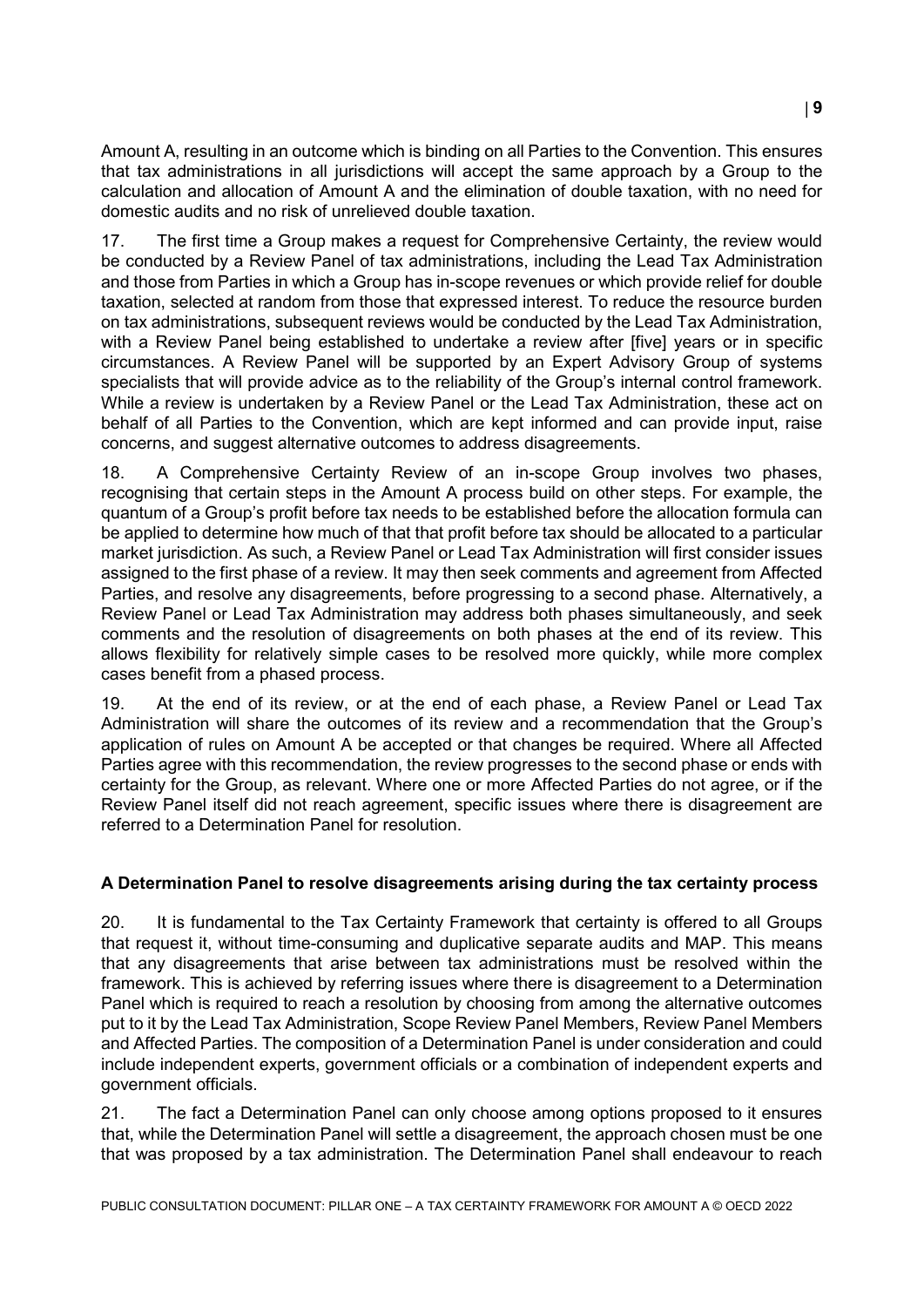# agreement on each issue by consensus including all members but, where this is not possible, it shall choose the outcome that is supported by an overall majority.

# **Outcomes of the tax certainty process**

22. Where a Group makes a request for certainty as to whether it is in-scope or over the calculation and allocation of profit before tax and the elimination of double taxation, and acts in a cooperative and transparent manner, it is guaranteed to be offered certainty. Parties to the Convention shall implement the outcomes of the certainty process and shall not undertake any compliance activity inconsistent with these outcomes. This certainty shall continue to apply so long as a Group does not withdraw its request or undertake steps outside of the multilateral process to reduce the profit before tax allocated to a Party, or increase the amount of relief to be provided for the elimination of double taxation, under the Convention.

# **A review in circumstances where a Group has not made a request for certainty**

23. In general, it is expected that Groups will take advantage of the proposed framework for certainty over Amount A. However, as all elements of the certainty process remain voluntary on the part of Groups, there may be cases where a Group chooses not to request certainty for a particular Period.

24. In these cases, tax administrations could undertake separate enquiries under domestic law to determine whether the Group's application of the new rules is correct. However, this may involve significant duplication of work on the part of tax administrations, and could result in an inconsistent application of rules on Amount A and consequent double or multiple taxation.

25. To reduce these risks, the Tax Certainty Framework contains an option for any number of tax administrations to cooperate and undertake a review of a Group's Amount A Common Documentation Package on a coordinated basis, though the process for this cooperation is deliberately left flexible and tax administrations may choose not to participate. Where this process is used, a Group is given a window of opportunity to make a late application for comprehensive certainty, which will allow the Group to benefit from a binding certainty outcome including all Parties to the convention rather than just those that agree to participate.

**10** |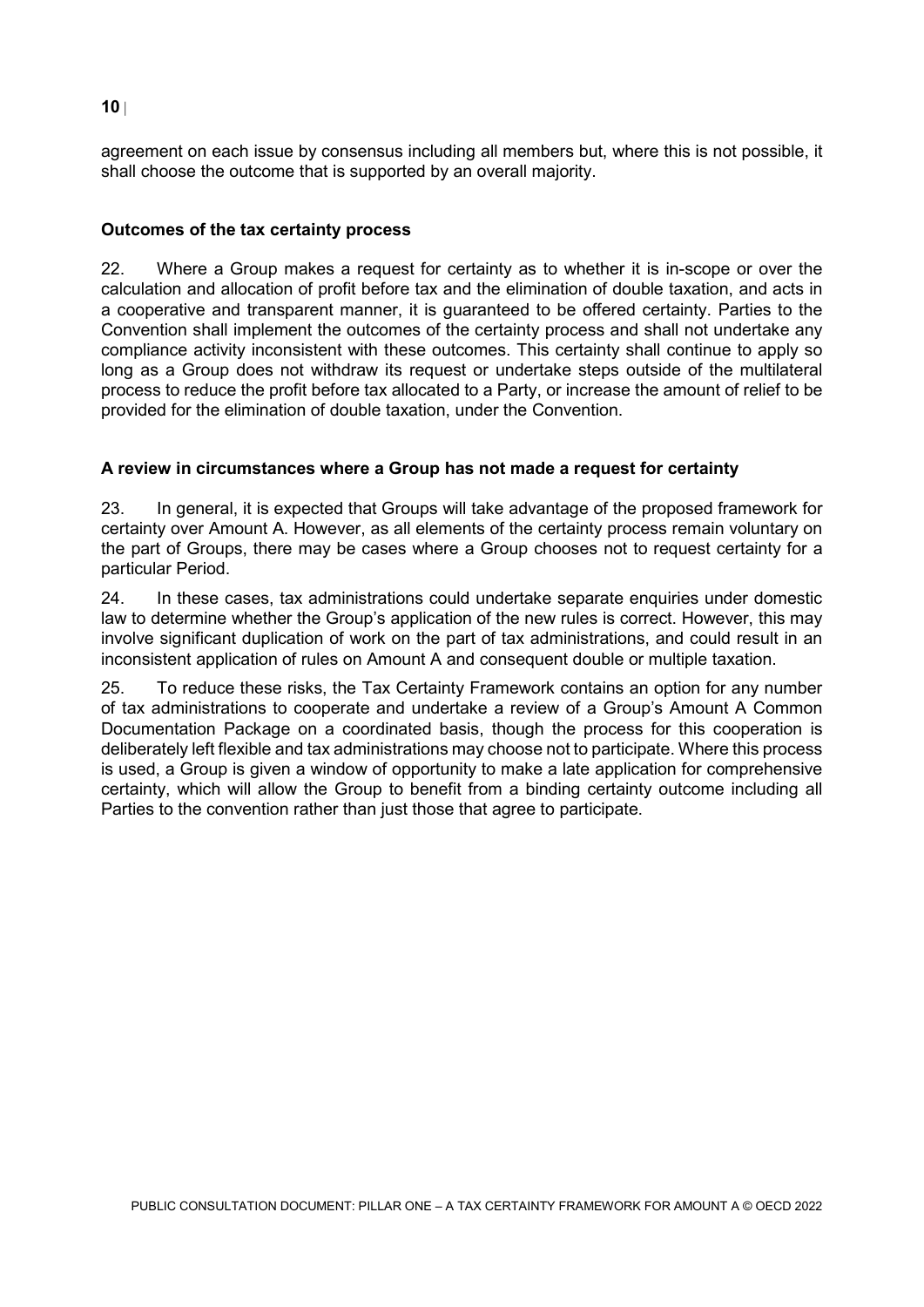# <span id="page-11-1"></span><span id="page-11-0"></span>**PART TWO – DETAILED DESCRIPTIONS OF EACH ELEMENT OF A POSSIBLE TAX CERTAINTY FRAMEWORK**

# **I. CERTAINTY OVER WHETHER A GROUP IS A COVERED GROUP**

# **1. A Scope Certainty Process to determine whether a Group is a Covered Group**

# <span id="page-11-2"></span>**A Scope Certainty Review**



# *Submitting a request for a Scope Certainty Review*

1. At any time after [the last day of a Period], the Coordinating Entity of a Group may submit a request, filed with the Lead Tax Administration, for multilateral certainty that it is not a Covered Group for the Period (Scope Certainty).

2. A request must be in the format and with the content specified in [to be agreed] and be accompanied by a complete Scope Certainty Documentation Package. The request shall include a list of Listed Parties from which Scope Certainty is sought, prepared by the Coordinating Entity. The request shall also include a Power of Attorney or other confirmation from the Authorised Representatives of the Ultimate Parent Entity and all Group Entities that they agree with the content of the Scope Certainty Documentation Package and to any changes agreed by the Coordinating Entity.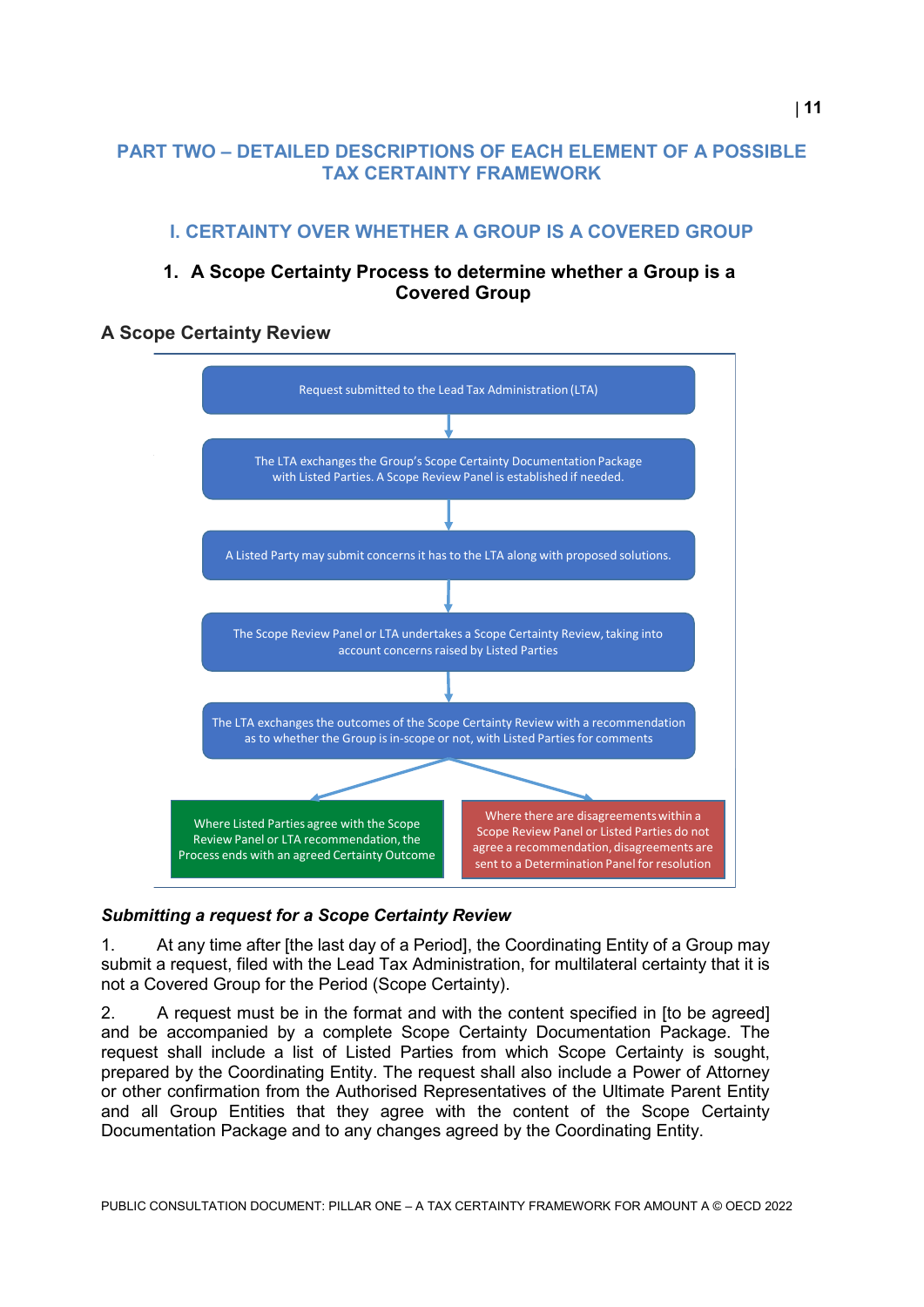3. A request under paragraph 1 shall also include agreement by the Coordinating Entity,

- (a) to the exchange of the following information by the Competent Authority of the Lead Tax Administration with Competent Authorities of Listed Parties:
	- i) the request and Scope Certainty Documentation Package filed by the Coordinating Entity,
	- ii) any other information or documentation provided by the Coordinating Entity or for the purposes of the Scope Certainty Review,
	- iii) in the event the Coordinating Entity withdraws its request for Scope Certainty or is deemed to do so, notification that this has occurred, and
	- iv) in the event that a Scope Certainty Review concludes with an agreed Scope Certainty Outcome, notification that this has occurred including the details of that Scope Certainty Outcome,
- (b) to the exchange of the following information by the Competent Authority of the Lead Tax Administration with Competent Authorities of Parties that are not Listed Parties:
	- i) the identification of the requesting Group and Coordinating Entity, the request, and notification the request has been accepted, and
	- ii) in the event the Coordinating Entity withdraws its request for Scope Certainty or is deemed to do so, notification that this has occurred, and
- (c) to exchanges of information between the Competent Authority of the Lead Tax Administration and the Competent Authority of a Listed Party for the purposes of the Scope Certainty Review.

4. If the request satisfies the conditions in paragraph 1, paragraph 2 and paragraph 3, the Lead Tax Administration shall accept the request on behalf of Listed Parties. The Competent Authority of the Lead Tax Administration shall, within [30 days] of receiving the request, exchange the request with the Competent Authorities of the Listed Parties. Where the request does not satisfy all of the conditions in these paragraphs, the Lead Tax Administration shall inform the Coordinating Entity of the reasons for this. Once the Coordinating Entity has addressed these issues, the Competent Authority of the Lead Tax Administration shall within [30 days] exchange the request with the Competent Authorities of the Listed Parties.

5. By the deadline for exchange in paragraph 4, the Competent Authority of the Lead Tax Administration shall also notify the Competent Authorities of all Parties that are not included as Listed Parties, that a request has been submitted. The Competent Authority of any Party may notify the Competent Authority of the Lead Tax Administration within [30 days] that it considers that it should be included on the list of Listed Parties and the reason for this, together with any documents or other evidence to support this reason. The Lead Tax Administration shall promptly inform the Coordinating Entity and request that the Party be added as a Listed Party. Within [30 days] the Coordinating Entity should provide an updated list of Listed Parties including the new Listed Party, or inform the Lead Tax Administration that it does not intend to do so, together with an explanation as to why this is the case. If, in light of the evidence and explanations provided by the Party and Coordinating Entity, the Lead Tax Administration considers that the Party has a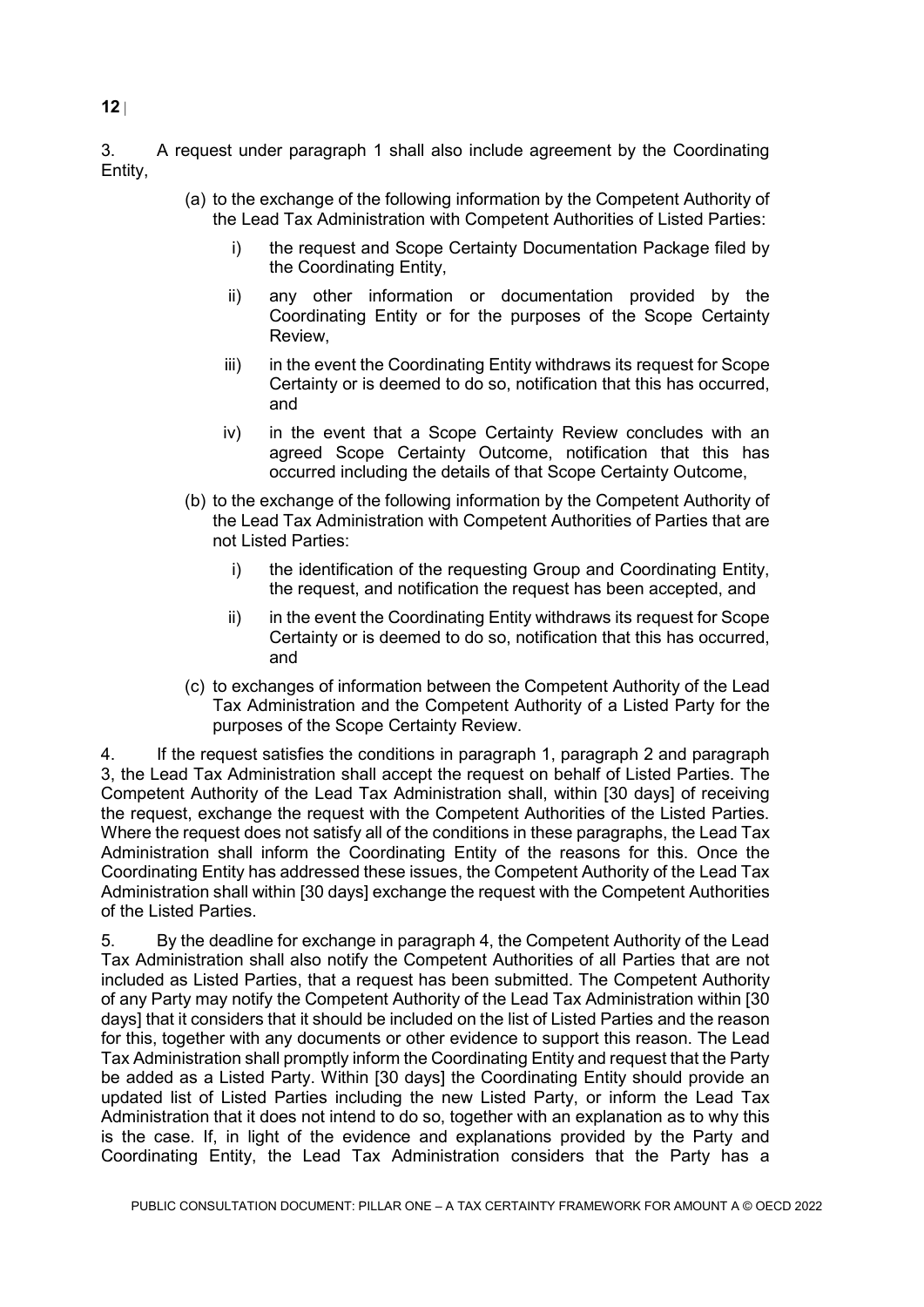reasonable basis for being included as a Listed Party (e.g. because it has provided evidence of revenues that may be in-scope revenues above the Nexus threshold in its jurisdiction for the Period), the Lead Tax Administration shall inform the Coordinating Entity that the Party shall be included as a Listed Party notwithstanding the Coordinating Entity's disagreement.<sup>[1](#page-13-0)</sup> The Competent Authority of the Lead Tax Administration shall inform the Competent Authority of the Party of the outcome of this process.

6. The tax administrations of all Listed Parties shall suspend all domestic compliance activities with respect to the application of Parts II to V and Section 1 of Part VI of the Convention<sup>[2](#page-13-1)</sup> to the Group for the Period specified in the request, for the duration of the Scope Certainty Process. A tax administration may take the minimum procedural steps required to protect its ability to undertake compliance activity in the event a Group withdraws its request for Scope Certainty, such as opening an enquiry on a protective basis, but may not take substantive action such as requesting information from a taxpayer or issuing a tax assessment. Nothing in this paragraph requires a Listed Party to suspend compliance activity with respect to any matters not covered by the Convention or with respect to Related Issues.

#### *A review by a Scope Review Panel or Lead Tax Administration*

7. A panel of tax administrations of Listed Parties (the Scope Review Panel) shall be established to undertake a Scope Certainty Review where:

- (a) a request for Scope Certainty is accepted in accordance with the process in paragraph 4,
- (b) any of the criteria in paragraph 8 are met, and
- (c) any of the criteria in paragraph 9 are met.

Where a Scope Review Panel is not established because the criteria in paragraph 8 or paragraph 9 are not met, a Scope Certainty Review shall be undertaken by the Lead Tax Administration.

- 8. The criteria referred to in paragraph  $7(b)$  are:<sup>[3](#page-13-2)</sup>
	- (a) the Group has Excluded Revenues for the Period, based on information contained in the Scope Certainty Documentation Package filed by the Coordinating Entity,
	- (b) the Group's consolidated financial statements include
		- i) total reported revenues in excess of EUR 20 billion, and
		- ii) one or more Disclosed Segments, and
	- (c) the Group is a Fragmented Group.

PUBLIC CONSULTATION DOCUMENT: PILLAR ONE – A TAX CERTAINTY FRAMEWORK FOR AMOUNT A © OECD 2022

<span id="page-13-0"></span> $\mathbf{1}$ As noted in the Background, commentators should note that this does not reflect the final or consensus views of the Inclusive Framework and that some members hold the view that a Party should be able to require that it is included as a Listed Party for the purposes of this Section.

<span id="page-13-1"></span><sup>&</sup>lt;sup>2</sup> These references shall be updated once the Convention is agreed and will refer to all Parts of the Convention containing the substantive rules concerning the calculation and allocation of Amount A and the elimination of double taxation, as well as the administration of Amount A.

<span id="page-13-2"></span> $3$  The list of criteria in paragraph 7(b) will be re-considered and may be amended as the overall design of rules is finalised.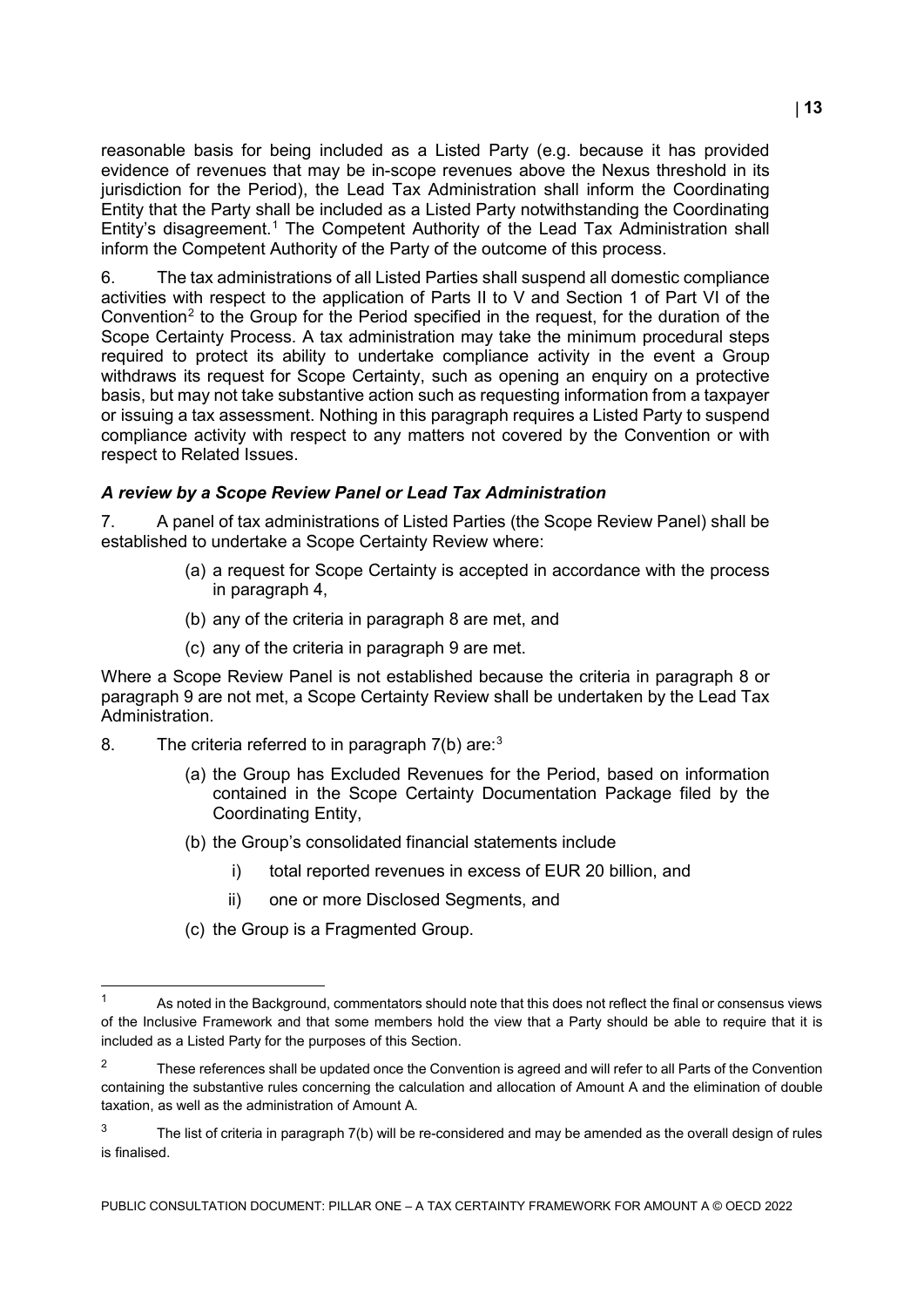- 9. The criteria referred to in paragraph 7(c) are:
	- (a) it is the first time the Group has made a request for certainty, either under this Section or Section 2, for a Period in which a particular circumstance in paragraph 7(b) is met, or
	- (b) all previous reviews undertaken by a Scope Review Panel under this Section, or by a Review Panel under Section 3, for Periods of the Group in which a particular circumstance in paragraph 7(b) was met ended without an agreed Scope Certainty Outcome or Certainty Outcome, because either:
		- i) the Coordinating Entity was persistently late in providing information without explanation, or acted in an uncooperative or non-transparent manner, including by providing inaccurate or incomplete information, or
		- ii) the Coordinating Entity withdrew its request for certainty before a Scope Certainty Outcome or Certainty Outcome was agreed. [4](#page-14-0)

# *Scope Review Panel composition*

10. The Competent Authority of the Lead Tax Administration shall invite Competent Authorities of Listed Parties to submit within [30 days] an expression of interest for the tax administration of that Listed Party to participate on the Scope Review Panel. Members of the Scope Review Panel shall be selected from the tax administrations of Listed Parties that submit expressions of interest. A Listed Party should only express interest in participating on a Scope Review Panel if its tax administration is committed to taking an active role on the Scope Review Panel and applying sufficient resources to ensure this is possible.

11. For the purposes of undertaking a Scope Certainty Review under this Section, a Scope Review Panel shall comprise:

- (a) the Lead Tax Administration, and
- (b) [six] tax administrations other than the Lead Tax Administration selected at random from the Listed Parties that submitted an expression of interest.

Where the total number of Listed Parties that expressed interest in participating on the panel is lower than [six], the remaining places shall remain unfilled.<sup>[5](#page-14-1)</sup>

12. Where paragraph 8(a) applies, paragraph 11 shall not apply but a Scope Review Panel shall comprise:

- (a) the Lead Tax Administration,
- (b) [three] tax administrations not in (a) from Listed Parties where, based on information provided by the Group,

**14** |

<span id="page-14-0"></span> $\overline{4}$ <sup>4</sup> As noted in the Background, commentators should note that this does not reflect the final or consensus views of the Inclusive Framework and that some members hold the view that further Scope Certainty Reviews should be undertaken by a Scope Review Panel after a specified number of years or upon a trigger event.

<span id="page-14-1"></span><sup>5</sup> As noted in the Background, commentators should note that this does not reflect the final or consensus views of the Inclusive Framework and different views are held by members as to whether places on a Scope Review Panel or Review Panel should remain unfilled where the number of Listed Parties or Affected Parties that submit expressions of interest is lower than the number of places on the Panel and, if not, the methodology for filling these places.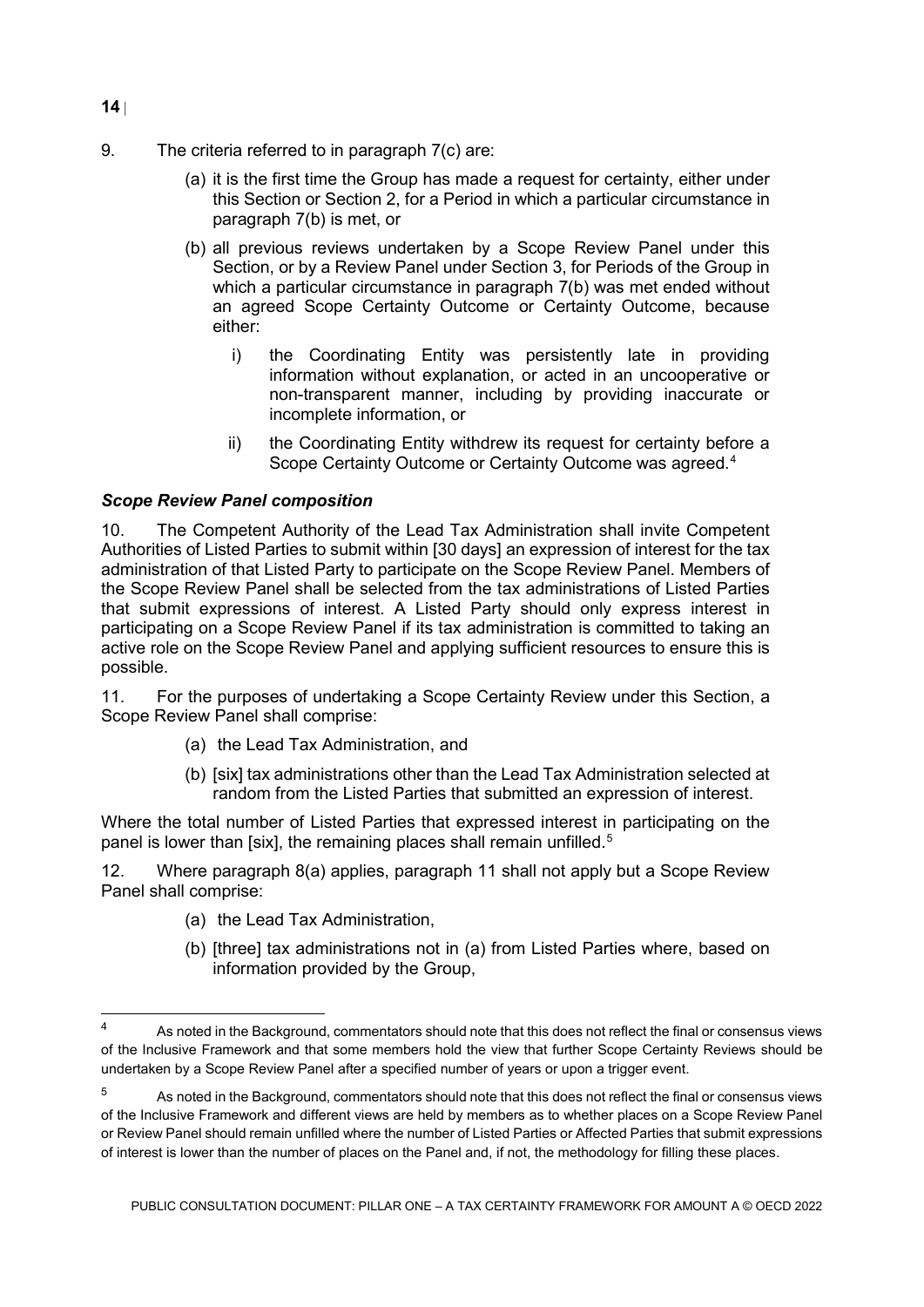- i) for a Group seeking to apply the exclusion for Extractives Activities, the Group has a license in effect to explore for or exploit Minerals, Mineraloids and Hydrocarbons, or
- ii) for a Group seeking to apply the exclusion for Regulated Financial Services, the Group has employee headcount in Regulated Financial Institutions which amounts to at least [five percent] of total headcount in all the Group's Regulated Financial Institutions, and
- (c) [three] tax administrations from Listed Parties not in (a) or (b).

The tax administrations in (b) and (c) shall be selected at random from the Listed Parties that submitted an expression of interest. Where the number of Listed Parties from either of these categories that expressed interest in participating on the panel is lower than [three], the remaining places on the Scope Review Panel shall be filled by tax administrations from other Listed Parties that submitted an expression of interest, selected at random. Where the total number of Listed Parties that expressed interest in participating on the panel is lower than [six], the remaining places shall remain unfilled.<sup>[6](#page-15-0)</sup>

#### *Undertaking a Scope Certainty Review*

13. The Scope Review Panel or Lead Tax Administration shall conduct a Scope Certainty Review on behalf of all Listed Parties, to determine whether the Scope Certainty Documentation Package contains a correct application of the Convention to the Group. This shall consider issues with respect to:

- (a) the definition of a Group,
- (b) the calculation of Total Revenues and application of the Global Revenue threshold,
- (c) the calculation of the Pre-Tax Profit Margin and application of the Profitability threshold,
- (d) where paragraph 8(a) applies, issues with respect to the application of rules on Excluded Revenues, including:
	- i) the identification of Excluded Activities or Excluded Entities,
	- ii) the methodology used for the preparation of financial statements for Bespoke Segments, or the application of the exception to the requirement to prepare these financial statements based on the use of Disclosed Segments,
	- iii) the determination of Revenues derived from Excluded Activities or Excluded Entities, the calculation of Total Revenues after adjustment for these Revenues and the application of the Global Revenue threshold, and
	- iv) the determination of Profits or Losses derived from Excluded Activities or Excluded Entities, the calculation of the Pre-Tax Profit Margin after adjustment for these Profits or Losses, and application of the Profitability threshold.
- (e) where paragraph 8(b) applies, issues with respect to the application of rules on Segmentation, including:

<span id="page-15-0"></span> $\kappa$ <sup>6</sup> See Footnote 5.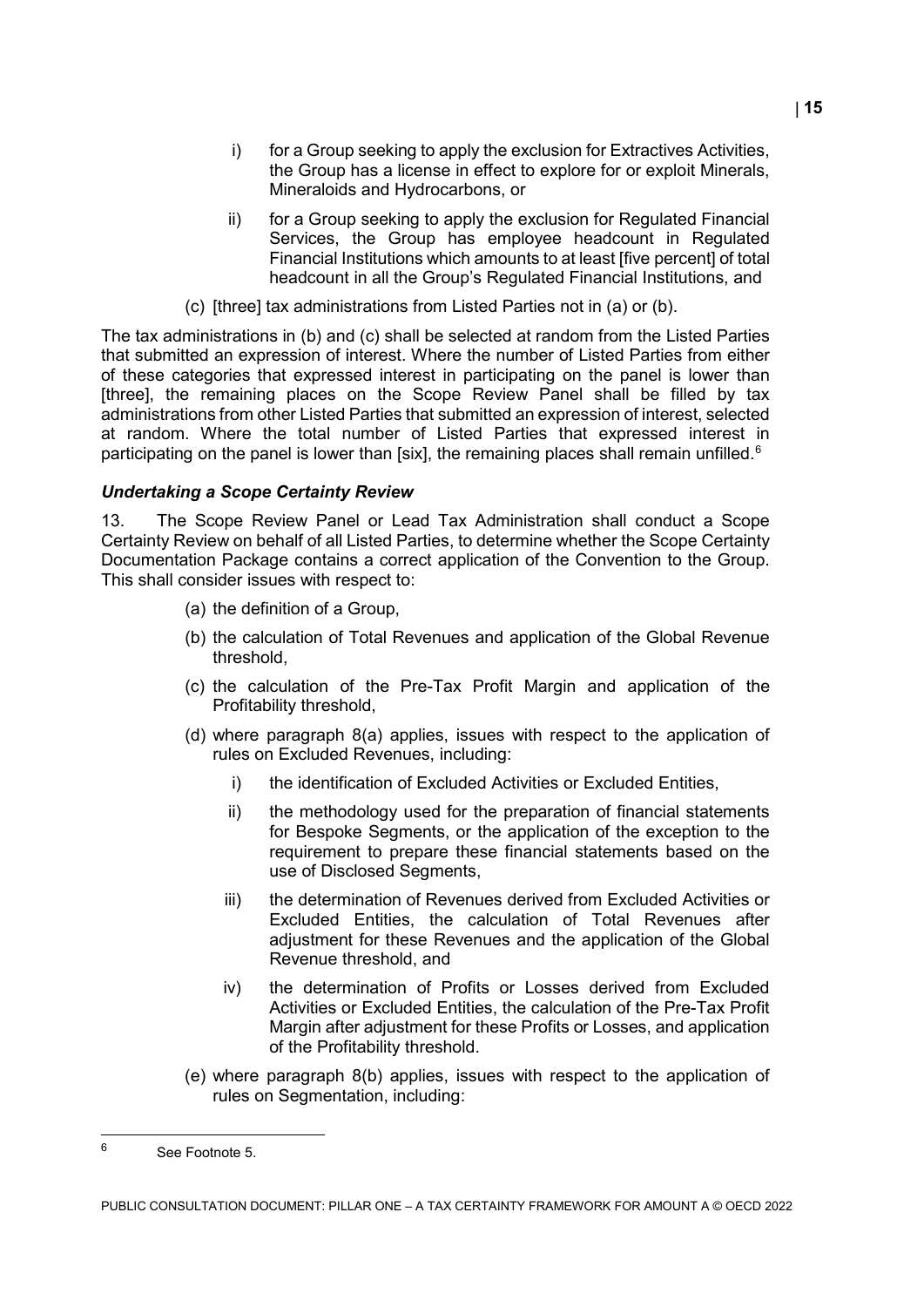- i) [to be agreed as rules are finalised]
- (f) Where paragraph 8(c) applies, issues with respect to the application of rules on Internal Fragmentations, including:
	- i) the ownership structure of the Group,
	- ii) whether an Internal Fragmentation has occurred,
	- iii) whether the Group's Total Revenues and those of other Fragmented Groups resulting from the same Internal Fragmentation meet the Global Revenue threshold, and
	- iv) the principle purposes of the Internal Fragmentation.

14. A Scope Review Panel or Lead Tax Administration should begin a Scope Certainty Review by the later of:

- (a) [30 days] after the Competent Authority of the Lead Tax Administration exchanged the request for Scope Certainty with the Competent Authorities of Listed Parties, as described in paragraph 4, and
- (b) [30 days] after the establishment of a Scope Review Panel.

This deadline may be extended by up to [180 days] where the Coordinating Entity indicated in its request for Scope Certainty that financial statements or other documents relied upon in the Scope Certainty Documentation Package are likely to be amended and this would impact the application of the Convention for the Period. The Competent Authority of the Lead Tax Administration shall inform the Competent Authorities of all Listed Parties of the planned start date for this review, before the review is due to commence.

15. The Scope Review Panel or Lead Tax Administration may test factual information contained in the Scope Certainty Documentation Package, or provided by the Coordinating Entity, to verify its accuracy. Where a need for additional relevant information or clarification is identified for the purposes of this Scope Certainty Review, it shall be required from the Coordinating Entity by the Lead Tax Administration. In general, the Coordinating Entity should be required to provide this information or clarification within [30 days], unless the Coordinating Entity provides a reasonable explanation as to why more time is needed.

16. At any point before the Scope Certainty Review is completed, the Competent Authority of any Listed Party may submit to the Competent Authority of the Lead Tax Administration details of any concerns it has with respect to the application of the Convention to the Group contained in the Scope Certainty Documentation Package and propose resolutions to address these concerns. The Competent Authority of the Lead Tax Administration shall exchange these concerns and proposed resolutions with the Competent Authorities of all Listed Parties. The Scope Review Panel or Lead Tax Administration shall take these concerns and proposed resolutions into account in conducting its Scope Certainty Review and shall endeavour to resolve them as appropriate. To facilitate this process, Competent Authorities of Listed Parties should aim to provide details of these concerns as early as possible, even before the Scope Certainty Review is commenced. Early submission of such information, when possible, will be to the advantage of the Scope Certainty Review Process and all Listed Parties.

17. In conducting a Scope Certainty Review, the Scope Review Panel or Lead Tax Administration shall wherever appropriate take into account any Scope Certainty Outcomes or Comprehensive Certainty Outcomes agreed with respect to the Group for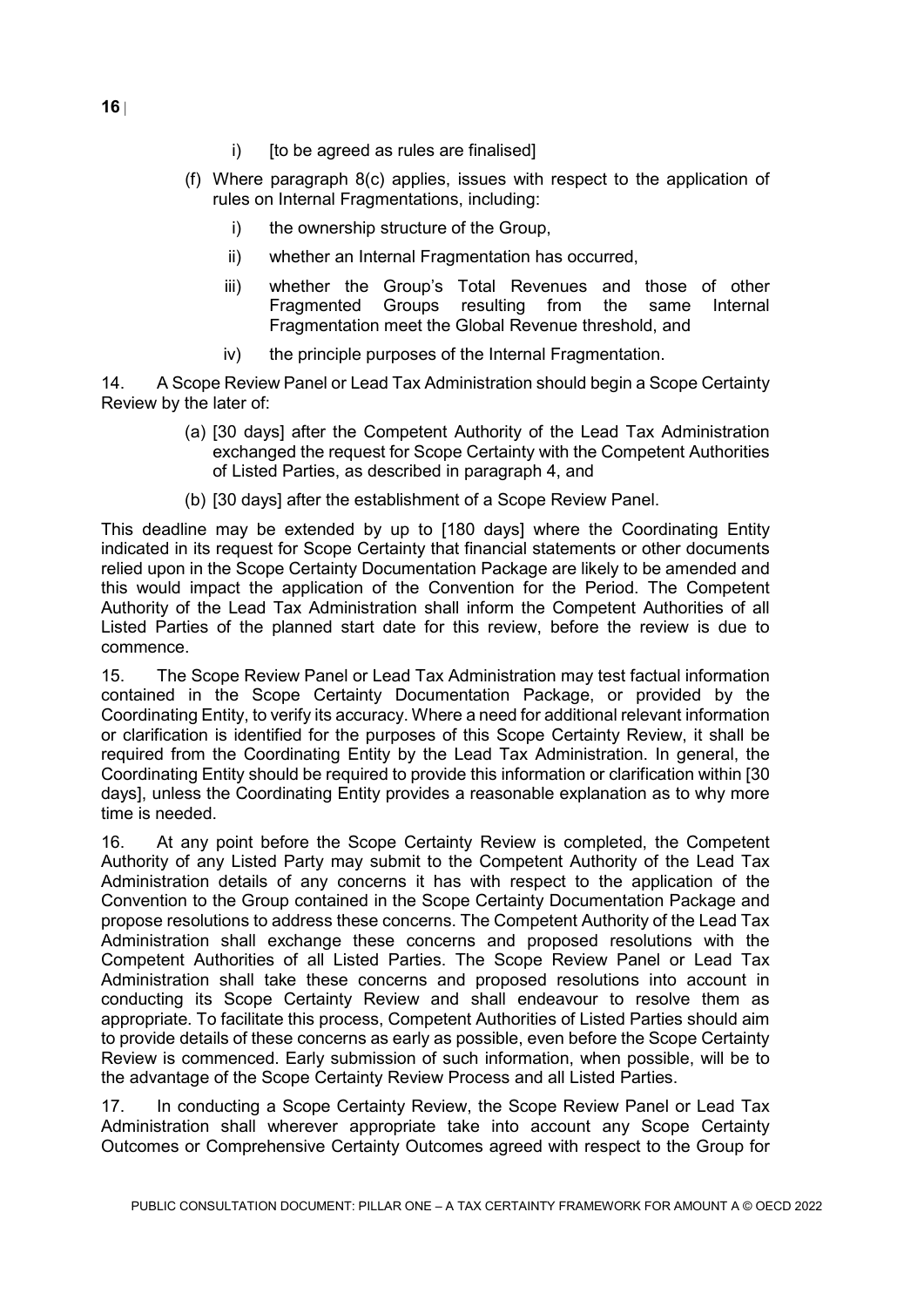earlier Periods when the Group was found to be out of scope or within scope of the Convention. To facilitate this, the Lead Tax Administration should, to the extent possible, make available to the Scope Review Panel any information pertaining to a review for an earlier Period of the Group that is relevant to the current review. The Scope Review Panel or Lead Tax Administration should not propose an amendment to a Scope Certainty Documentation Package that is inconsistent with an earlier agreed Scope Certainty Outcome or Comprehensive Certainty Review for the same Group unless such an amendment is necessary for a correct application of the Convention, $<sup>7</sup>$  $<sup>7</sup>$  $<sup>7</sup>$  in which case an</sup> explanation of the reason for this shall be included in the summary of outcomes of the Scope Certainty Review.

18. If, in the view of the Scope Review Panel or Lead Tax Administration, the Coordinating Entity is persistently late in providing information without explanation, or is acting in an uncooperative or non-transparent manner, including by providing inaccurate or incomplete information, this issue shall be raised with the Coordinating Entity. Where this issue is not resolved, a majority of Scope Review Panel members, or the Lead Tax Administration where no Scope Review Panel was established, may conclude that a Scope Certainty Outcome cannot be provided. The Coordinating Entity shall be informed of this outcome by the Lead Tax Administration and the Scope Certainty Review Process shall come to an end without an agreed Scope Certainty Outcome. The Coordinating Entity or any other Group Entity shall not be permitted to submit a further request for certainty under this Section with respect to the same Period. The Competent Authorities of Listed Parties shall be informed of this outcome by the Competent Authority of the Lead Tax Administration. The next time the Coordinating Entity submits a request for Scope Certainty it should provide written confirmation that the issues which resulted in the late provision of information or in it acting in an uncooperative or non-transparent manner have been addressed and will not recur.

19. A Scope Review Panel or Lead Tax Administration may develop further processes for the purposes of undertaking a Scope Certainty Review, so long as these are not inconsistent with any provisions of this Section.

#### *Agreeing the outcomes of a Scope Certainty Review*

j

20. The Scope Review Panel or Lead Tax Administration shall endeavour to complete its Scope Certainty Review within [90 days] of the review commencing. Within [30 days] of this review ending, the Competent Authority of the Lead Tax Administration shall exchange with the Competent Authorities of all Listed Parties a summary of the outcomes of the Scope Certainty Review, using the standard format contained in [to be agreed]. The summary of outcomes shall be accompanied by:

- (a) a recommendation that Listed Parties agree a Scope Certainty Outcome reflecting the application of the Convention in the Scope Certainty Documentation Package as filed by the Coordinating Entity, that the Group is not a Covered Group for the Period,
- (b) a recommendation that Listed Parties agree a Scope Certainty Outcome reflecting specified changes to the approach in the Scope Certainty

<span id="page-17-0"></span>As noted in the Background, commentators should note that this does not reflect the final or consensus views of the Inclusive Framework and that some members, while supporting a general principle of consistency, hold the view that Parties should not be restricted in their ability to recommend an approach that is inconsistent with an earlier Certainty Outcome.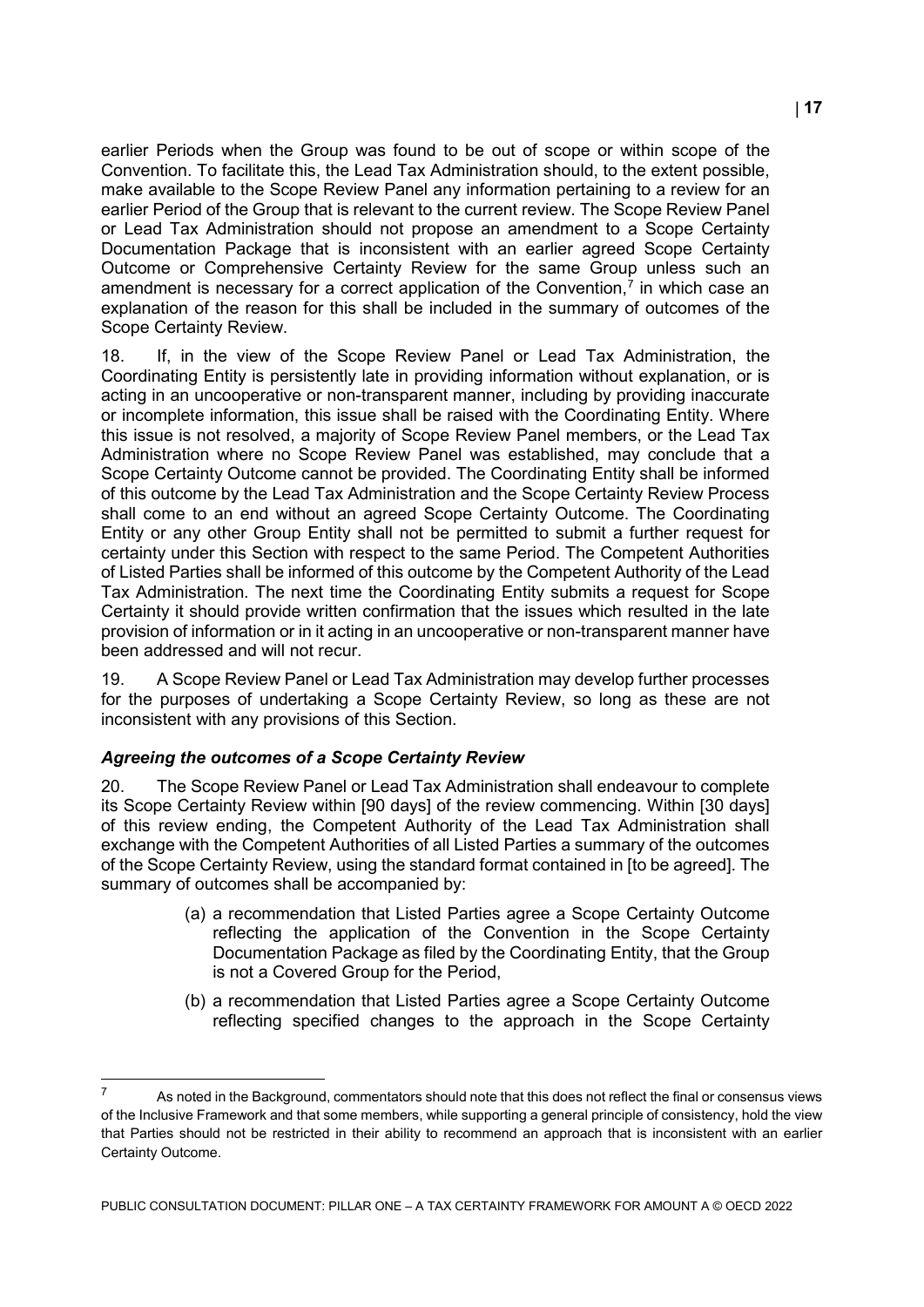Documentation Package as filed by the Coordinating Entity, such that the Group is not a Covered Group for the Period,

- (c) a recommendation that Listed Parties agree a Scope Certainty Outcome reflecting specified changes to the approach in the Scope Certainty Documentation Package as filed by the Coordinating Entity, such that the Group is a Covered Group for the Period, or
- (d) a statement that the Scope Review Panel has been unable to reach agreement including all members on one or more matters with respect to the application of the Convention reflected in the Scope Certainty Documentation Package, identifying the aspects where:
	- i) the Scope Review Panel agrees that the application of the Convention reflected in the Scope Certainty Documentation Package is correct,
	- ii) the Scope Review Panel agrees specific changes that should be made to the Scope Certainty Documentation Package, and
	- iii) the Scope Review Panel has been unable to reach agreement, together with
		- i. a description of the specific item or items in the Scope Certainty Documentation Package with respect to which the Scope Review Panel has been unable to reach agreement,
		- ii. a compilation of the different positions of the members of the Scope Review Panel, and
		- iii. the change to a numeric item or other outcome proposed by any member or members of the Scope Review Panel to address this issue or each of these issues.

The summary of outcomes shall be accompanied by any information not contained in the Group's Scope Certainty Documentation Package, provided by the Coordinating Entity which was relevant to the Scope Review Panel or Lead Tax Administration's recommendation or statement above.

21. Within [60 days] of the exchange in paragraph 20, the Competent Authority of a Listed Party may submit to the Competent Authority of the Lead Tax Administration written comments:

- (a) agreeing with the recommendation of the Scope Review Panel or Lead Tax Administration,
- (b) disagreeing with the recommendation, together with
	- i) a description of the specific item or items in the Group's Scope Certainty Documentation Package, as filed or reflecting changes recommended by the Scope Review Panel or Lead Tax Administration, that the Competent Authority disagrees with,
	- ii) a paper explaining the Competent Authority's position as to why this item or each of these items reflects an incorrect application of the Convention, and
	- iii) the change to a numeric item or other outcome proposed by the Competent Authority to address the issue or each of the issues raised by the Competent Authority, or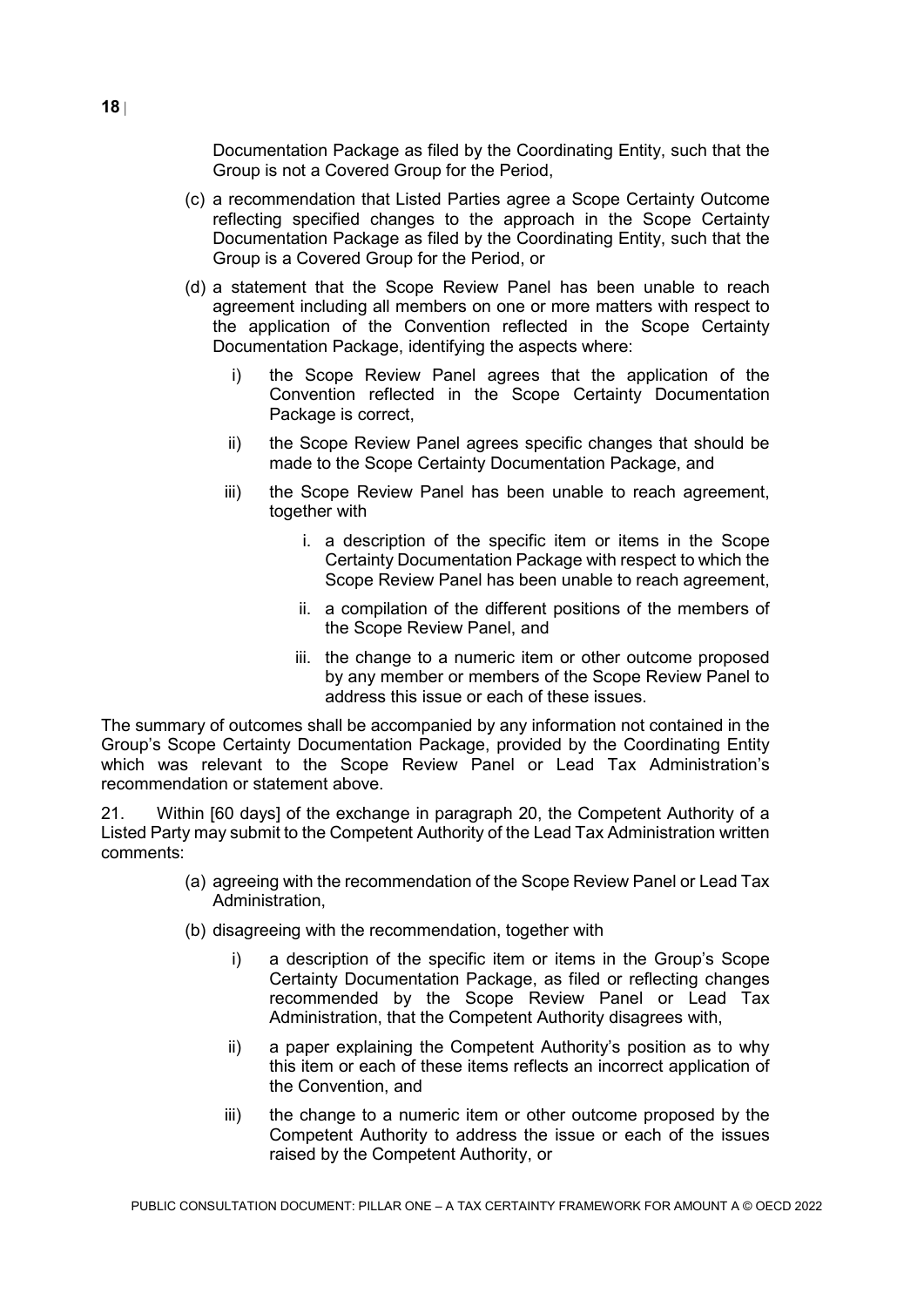- (c) in cases where the Scope Review Panel has been unable to reach agreement including all members with respect to the application of the Convention reflected in the Scope Certainty Documentation Package,
	- i) agreeing with the position of the Scope Review Panel with respect to aspects where the panel did reach agreement,
	- ii) disagreeing with the position of the Scope Review Panel with respect to aspects where the panel did reach agreement, together with
		- i. a description of the specific item or items in the Group's Scope Certainty Documentation Package, as filed or reflecting changes recommended by the Scope Review Panel, that the Competent Authority disagrees with,
		- ii. a paper explaining the Competent Authority's position as to why this item or each of these items reflects an incorrect application of the Convention, and
		- iii. the change to a numeric item or other outcome proposed by the Competent Authority to address this issue or each of these issues, and
	- iii) commenting on the positions of members of the Scope Review Panel with respect to aspects where the panel did not reach agreement, which may include a proposal for an alternative approach to resolve the disagreement, accompanied by an explanation of the Competent Authority's position as to why this approach reflects the correct application of the Convention.

22. A Competent Authority of a Listed Party shall not submit written comments that are inconsistent with an earlier agreed Scope Certainty Outcome or Certainty Outcome for the same Group for a Period in which it was a Listed Party or an Affected Party, unless in the view of the Competent Authority such comments are necessary for a correct application of the Convention, in which case an explanation of the reason for this must be provided.[8](#page-19-0)

23. Where the Competent Authority of a Listed Party does not submit any comments in accordance with paragraph 21, this shall be taken for the purposes of this Section as agreement with the recommendation of the Scope Review Panel or Lead Tax Administration.

24. Where the Competent Authority of a Listed Party has submitted written comments that disagree with the recommendation of the Scope Review Panel or Lead Tax Administration, or which propose an alternative approach to resolve disagreement between Scope Review Panel members, the Panel or Lead Tax Administration may:

> (a) determine whether to adopt the Listed Party's proposal, and if so the Competent Authority of the Lead Tax Administration will exchange with those Competent Authorities of all Listed Parties a revised recommendation in accordance with paragraph 20 and other Listed Parties may submit written comments in accordance with paragraph 21, and

<span id="page-19-0"></span> $\mathsf{R}$ See Footnote 7.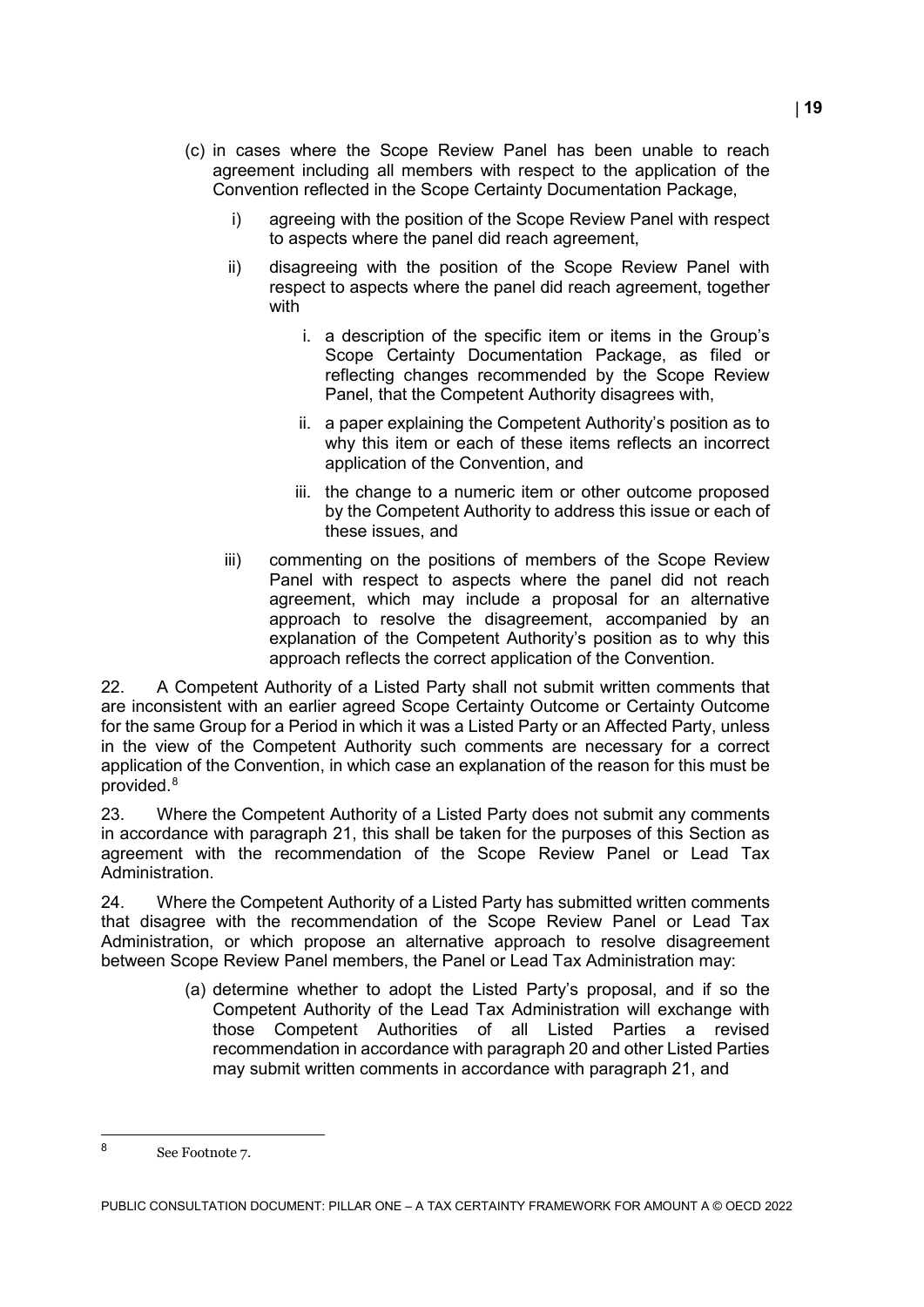(b) consult with the Competent Authority of that Listed Party to explore whether, in light of other information it can provide, the Listed Party is still of the opinion that changes are needed or wishes to withdraw its disagreement with the recommendation.

The consultation under (b) may extend up to [30 days] following the deadline for comments mentioned in paragraph 21.

#### *Concluding a Scope Certainty Review Process*

25. If a Scope Review Panel reached agreement including all members and no Competent Authorities submitted written comments that disagreed with the recommendation of the Scope Review Panel or Lead Tax Administration by the deadline for comments, or if all such written comments are withdrawn following consultation, the Scope Certainty Process concludes with an agreed Scope Certainty Outcome in accordance with the recommendation of the Scope Review Panel or Lead Tax Administration. The Lead Tax Administration shall inform the Coordinating Entity of the agreed Scope Certainty Outcome within [30 days] of the conclusion of the Scope Certainty Review Process.

26. If this Scope Certainty Outcome includes a decision that the Group is a Covered Group for the Period, the Coordinating Entity shall be required to prepare a Common Documentation Package on the basis that the Group is a Covered Group and file this with the Lead Tax Administration by the later of:

- (a) the applicable filing deadline, or
- (b) [90 days] after the date the Coordinating Entity is informed of the Scope Certainty Outcome.

27. If the Scope Review Panel did not reach agreement including all members, or if the Competent Authority of one or more Listed Parties submitted written comments disagreeing with the recommendation of the Scope Review Panel or Lead Tax Administration that were not subsequently withdrawn, issues where there is disagreement shall be submitted to a Determination Panel for a final outcome, under Section 5.

#### **A Follow-Up Scope Certainty Review**

#### *Submitting a request for a Follow-Up Scope Certainty Review*

28. Where a Group is not a Covered Group, there may be a significant cost in collecting and presenting information to demonstrate that this is the case on an ongoing basis. Once a Group has requested and received an agreed Scope Certainty Outcome that it is not a Covered Group, there are therefore benefits in a simplified Follow-Up Scope Certainty Review Process to provide some Groups with certainty that they continue not to be a Covered Group without the need to file a full Scope Certainty Documentation Package, if this is not needed. As such, the Coordinating Entity of a Group may submit a request, filed with the Lead Tax Administration, for a Follow-Up Scope Certainty Review for a Period where:

- (a) any of the criteria in paragraph 8 are met,
- (b) none of the criteria in paragraph 9 are met,
- (c) the Group has previously been subject to a Scope Certainty Review under this Section which concluded with an agreed Scope Certainty Outcome that the Group is not a Covered Group,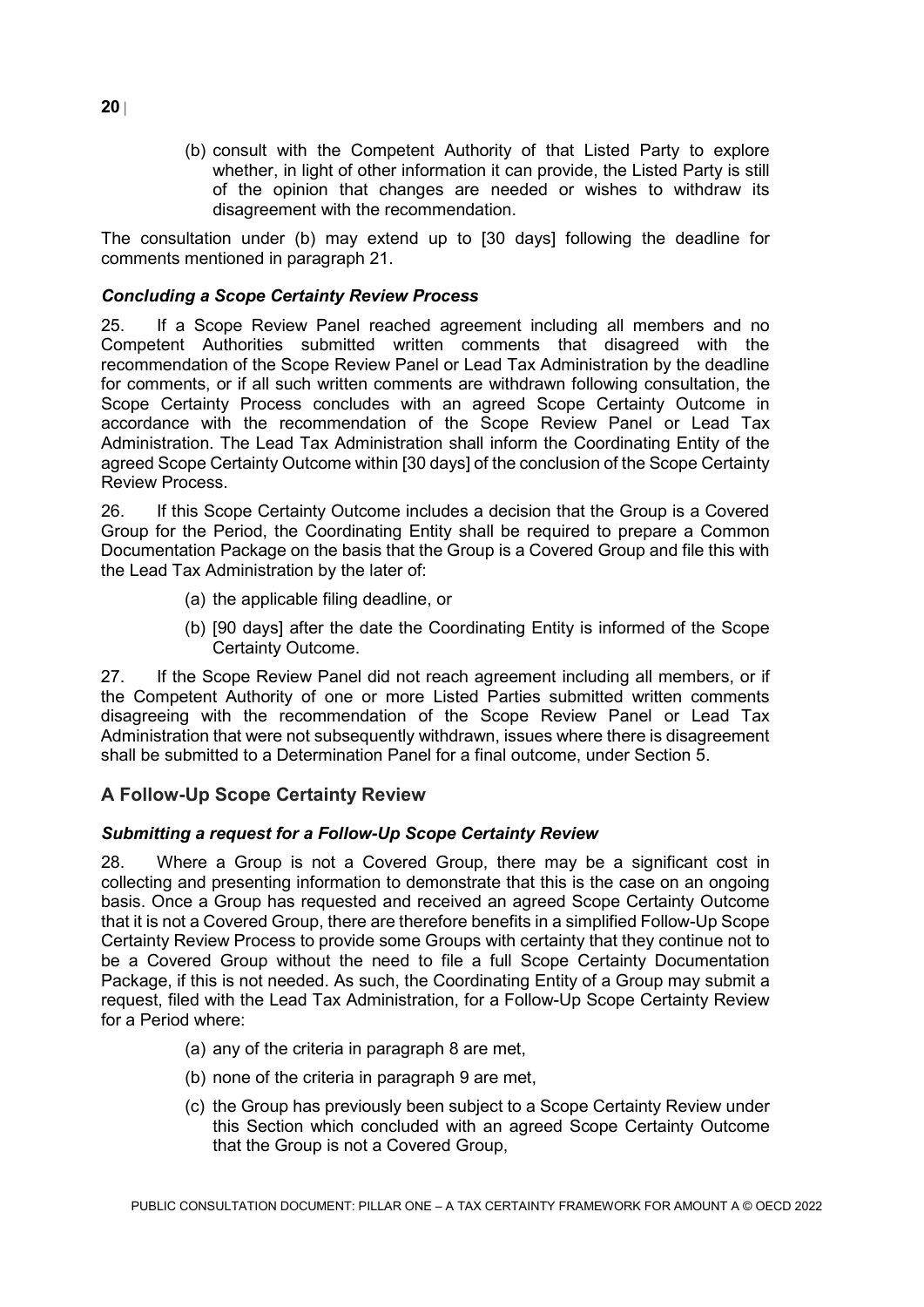- (d) since the Scope Certainty Review mentioned in sub-paragraph (c) the Group has not filed a Common Documentation Package for a Period, nor been found to be a Covered Group under a Scope Certainty Review process requested under this Section, and
- (e) in the view of the Group, there have been no changes to the Group's
	- i) structure,
	- ii) activities,
	- iii) financial results with respect to activities giving rise to in-scope revenues, or
	- iv) other circumstances relevant to the criteria in paragraph 8,

sufficient to mean it may be a Covered Group for the Period for which certainty is requested.

29. The request shall include a list of Listed Parties from which Scope Certainty is sought, prepared by the Coordinating Entity. The process for a Party to be added to this List described in paragraph 5 shall apply.

30. A request must be in the format and with the content specified in [to be agreed] and be accompanied by a complete Follow-Up Scope Certainty Documentation Package. The request shall include agreement by the Coordinating Entity,

- (a) to the exchange of the following information by the Competent Authority of the Lead Tax Administration with Competent Authorities of Listed Parties:
	- i) the request and Follow-Up Scope Certainty Documentation Package filed by the Coordinating Entity,
	- ii) any other information or documentation provided by the Coordinating Entity or for the purposes of the Follow-Up Scope Certainty Review,
	- iii) in the event the Coordinating Entity withdraws its request for Follow-Up Scope Certainty or is deemed to do so, notification that this has occurred, and
	- iv) in the event that a Follow-Up Scope Certainty Review concludes with an agreed Scope Certainty Outcome, notification that this has occurred including the details of that Scope Certainty Outcome,
- (b) to the exchange of the following information by the Competent Authority of the Lead Tax Administration with Competent Authorities of Parties that are not Listed Parties:
	- i) the identification of the requesting Group and Coordinating Entity, the request, and notification the request has been accepted, and
	- ii) in the event the Coordinating Entity withdraws its request for Follow-Up Scope Certainty or is deemed to do so, notification that this has occurred, and
- (c) to exchanges of information between the Competent Authority of the Lead Tax Administration and the Competent Authority of a Listed Party for the purposes of the Follow-Up Scope Certainty Review.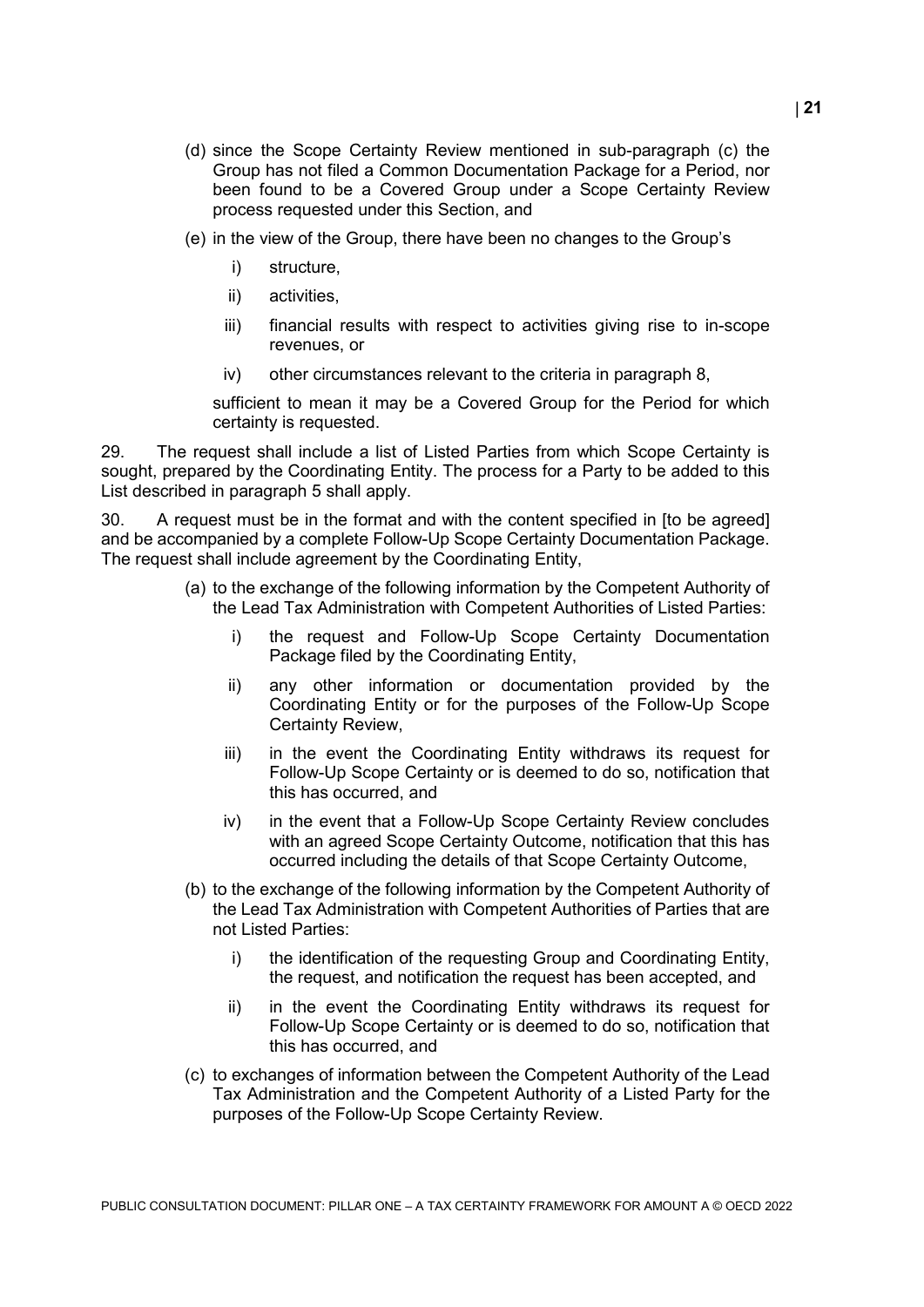Otherwise, the conditions and consequences of a request described in paragraphs 1 to 6 shall apply to a request under paragraph 28.

## *Undertaking a Follow-Up Scope Certainty Review*

31. The Lead Tax Administration shall conduct a Follow-Up Scope Certainty Review on behalf of all Listed Parties to determine whether, based on information in the Follow-Up Scope Certainty Documentation Package the Group continues not to be a Covered Group and a Scope Certainty Outcome should be agreed on this basis.

- 32. Issues considered as part of a Follow-Up Scope Certainty Review include:
	- (a) changes to the Group's structure,
	- (b) the extent to which information in the Follow-Up Scope Certainty Documentation Package allows a reasonable approximation of the results of entities and activities
		- i) giving rise to Excluded Revenues and other Revenues, or
		- ii) included in a Disclosed Segment,
	- (c) changes to the Group's financial reporting and management reporting policies including, but not limited to, the treatment of centralised costs,
	- (d) likely changes to the Group's or Segment's Revenues not including Excluded Revenues, and the potential impact of this on the application of the Global Revenue threshold,
	- (e) likely changes to the profits attributable to the Group's or Segment's Revenues not including Excluded Revenues, and the potential impact of this on the application of the Profitability threshold, and
	- (f) any other changes in the Group's circumstances relevant to the criteria in paragraph 8.

33. A Lead Tax Administration should begin a Follow-Up Scope Certainty Review within [30 days] after the Competent Authority of the Lead Tax Administration exchanged the request for Follow-Up Scope Certainty with the Competent Authorities of Listed Parties.

34. If, in the view of the Lead Tax Administration at any point during its review, it is likely that:

- (a) it will not recommend to Listed Parties that the Group is not a Covered Group, or
- (b) Listed Parties will not agree that the Group is not a Covered Group,

the Lead Tax Administration shall inform the Coordinating Entity.

- 35. Where paragraph 34 applies, the Coordinating Entity:
	- (a) may take no action and allow the Follow-Up Scope Certainty Review to continue, or
	- (b) may withdraw its request for a Follow-Up Scope Certainty review and,
		- i) prepare a complete Scope Certainty Review Documentation Package and file this with the Lead Tax Administration together with a request for Scope Certainty, or

**22** |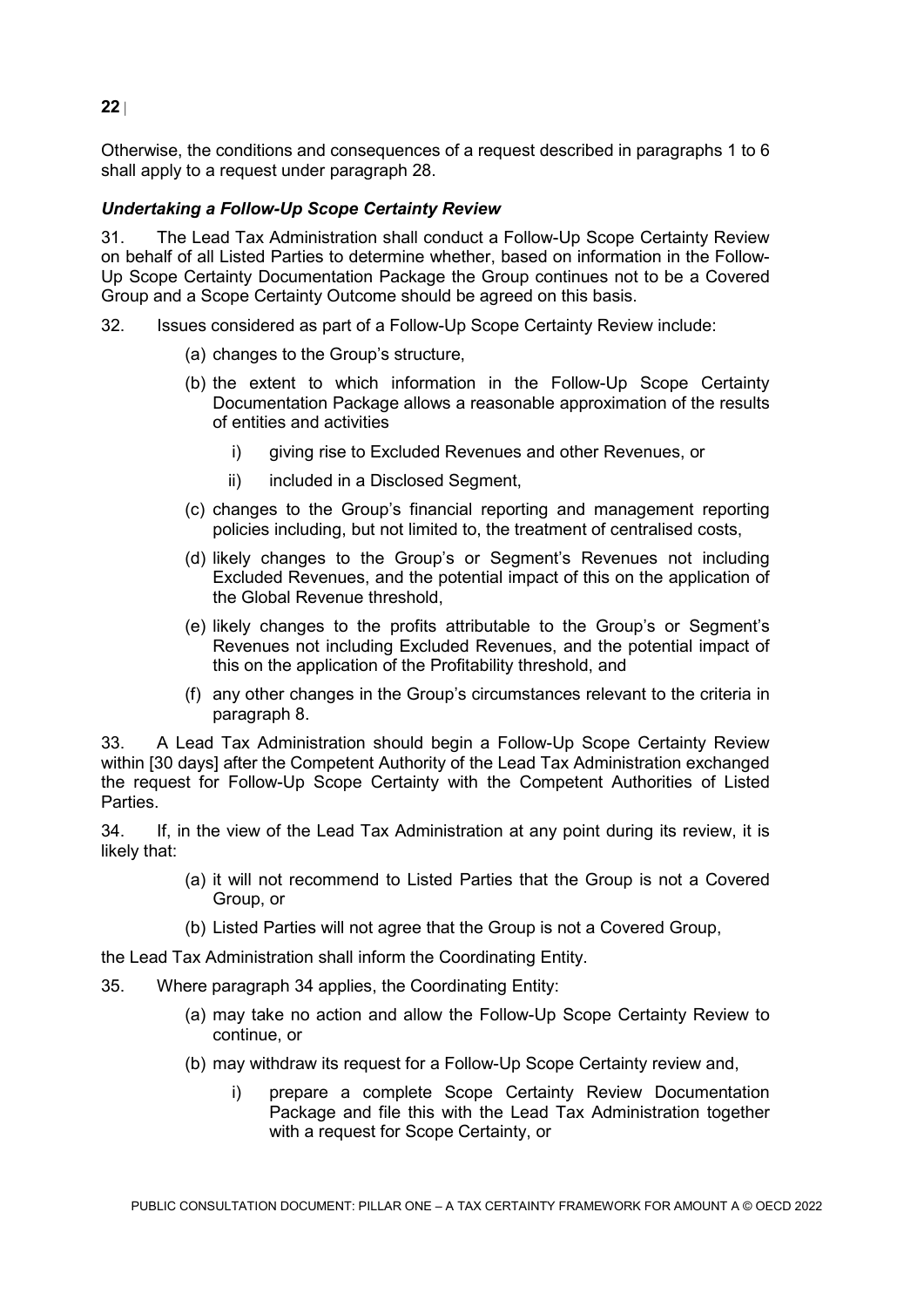ii) prepare a Common Documentation Package on the basis that the Group is a Covered Group and file this with the Lead Tax Administration.

Where the Coordinating Entity plans to take the action in (b) it should inform the Lead Tax Administration as early as possible. Where this is the case, the Follow-Up Scope Certainty Review shall end with no agreed Scope Certainty Outcome and the Competent Authority of the Lead Tax Administration shall inform the Competent Authorities of all Parties. If the Coordinating Entity subsequently submits a request for Scope Certainty for the same Period, that Scope Certainty Review may in some cases be completed more quickly in light of work that has already been undertaken as part of the Follow-Up Scope Certainty Review process.

36. Paragraphs 15 to 19 of the process for undertaking a Scope Certainty Review also apply to a Follow-Up Scope Certainty Review, with necessary modifications.

#### *Agreeing the outcomes of a Follow-Up Scope Certainty Review*

37. The Lead Tax Administration shall endeavour to complete a Follow-Up Scope Certainty Review within [90 days] of the review commencing. Within [30 days] of this review ending, the Competent Authority of the Lead Tax Administration shall exchange with the Competent Authorities of all Listed Parties a summary of the outcomes of the Follow-Up Scope Certainty Review, using the standard format contained in [to be agreed]. The summary of outcomes shall be accompanied by:

- (a) a recommendation that Listed Parties agree with the conclusion in the Group's Follow-Up Scope Certainty Documentation Panel that the Group continues not to be a Covered Group and that no further action shall be taken, or
- (b) a recommendation that the conclusion in the Group's Follow-Up Scope Certainty Documentation Package cannot be agreed on the basis of the information available.

The summary of outcomes shall be accompanied by any information not contained in the Group's Follow-Up Scope Certainty Documentation Package, provided by the Coordinating Entity which was relevant to the Lead Tax Administration's recommendation above.

38. Paragraphs 21 to 24 on the process for agreeing the outcomes of a Scope Certainty Review also apply to a Follow-Up Certainty Review, with necessary modifications.

#### *Concluding a Follow-Up Scope Certainty Review Process*

39. If no Competent Authorities of Listed Parties submitted written comments that disagreed with the recommendation of the Lead Tax Administration by the deadline for comments, or if all such written comments are withdrawn following consultation, the Follow-Up Scope Certainty Process concludes with an agreed Scope Certainty Outcome in accordance with the recommendation of the Lead Tax Administration. The Lead Tax Administration shall inform the Coordinating Entity of the agreed Scope Certainty Outcome within [30 days] of the conclusion of the Follow-Up Scope Certainty Process.

40. Where paragraph 39 applies, if the Lead Tax Administration recommended that the conclusion in the Group's Follow-Up Scope Certainty Documentation Package cannot be agreed on the basis of the information available, the Coordinating Entity: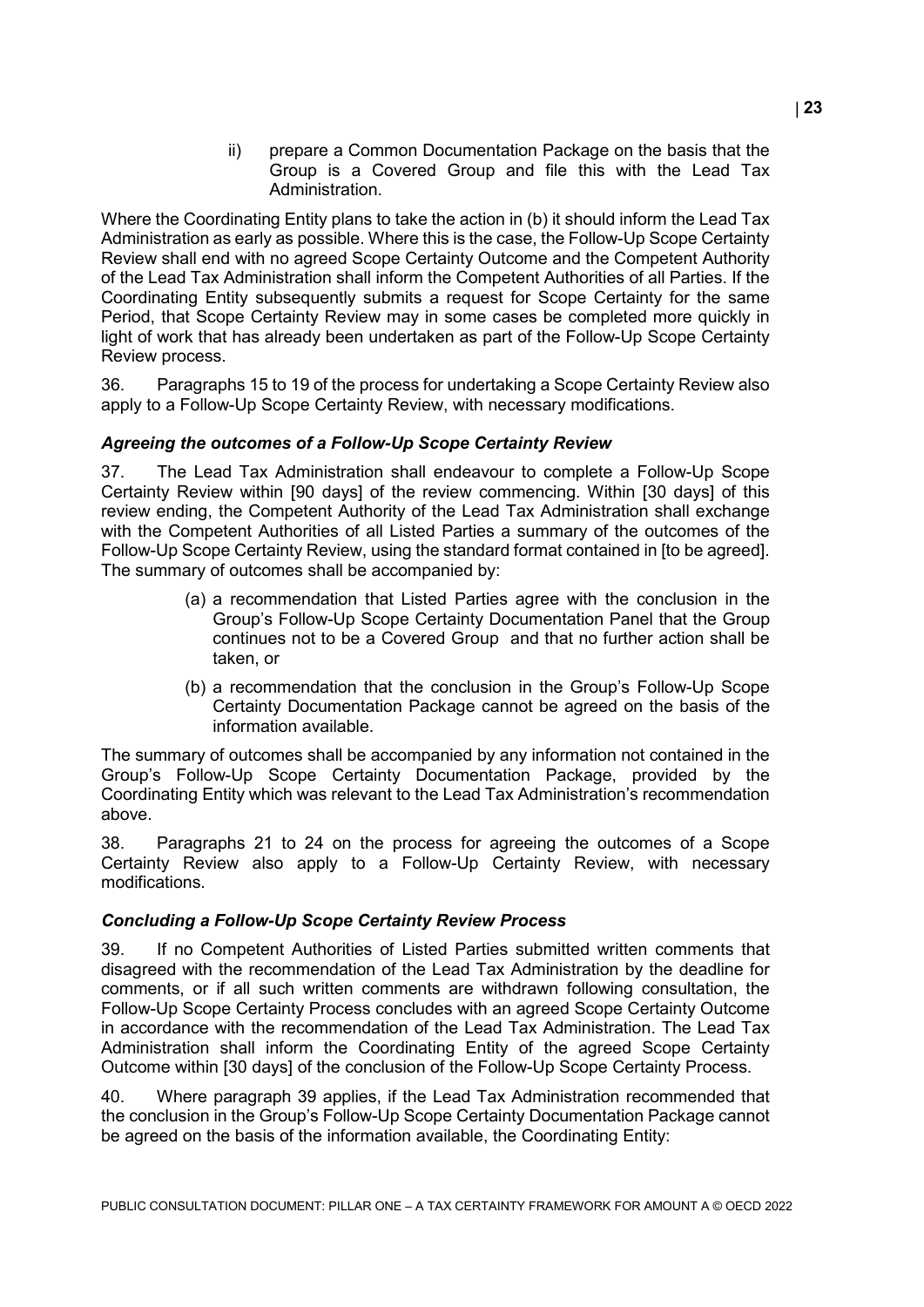- (a) may prepare a complete Scope Certainty Review Documentation Package and file this with the Lead Tax Administration within [90 days] together with a request for Scope Certainty, or
- (b) may prepare a Common Documentation Package on the basis that the Group is a Covered Group and file this with the Lead Tax Administration by the later of:
	- i) the applicable filing deadline, or
	- ii) [90 days] after the date the Coordinating Entity is informed of the Scope Certainty Outcome.

If the Coordinating Entity subsequently submits a request for Scope Certainty for the same Period, this Scope Certainty Review may in some cases be completed more quickly in light of work that has already been undertaken as part of the Follow-Up Scope Certainty Review process.

41. If the Competent Authority of one or more Listed Parties submitted written comments disagreeing with the recommendation of the Lead Tax Administration that were not subsequently withdrawn, issues where there is disagreement shall be submitted to a Determination Panel for a final outcome, under Section 5.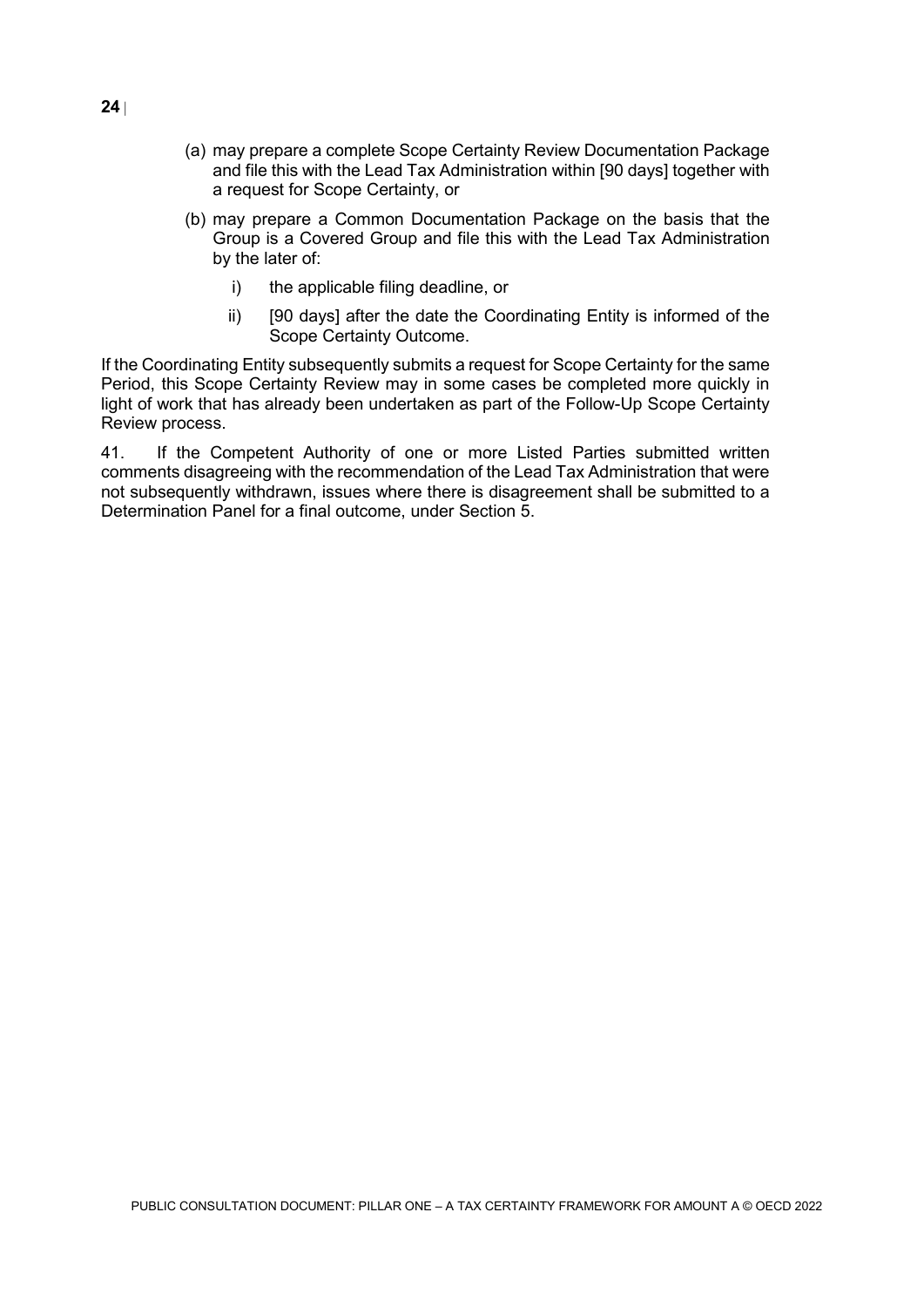## <span id="page-25-0"></span>**II. CERTAINTY OVER A COVERED GROUP'S APPLICATION OF THE CONVENTION**

#### **2. Requests for Certainty by a Covered Group**

#### <span id="page-25-1"></span>*Submitting a request for a Comprehensive Certainty Review*

1. A Coordinating Entity of a Covered Group may submit a request to the Parties, filed with the Lead Tax Administration, for multilateral certainty with respect to the application of the Convention to its Group for a Period specified in the request (Comprehensive Certainty). The request shall be in a format set out in [to be agreed] and shall include agreement by the Coordinating Entity,

- (a) to the exchange of the following information by the Competent Authority of the Lead Tax Administration with Competent Authorities of Affected Parties:
	- i) the request and Common Documentation Package filed by the Coordinating Entity,
	- ii) any other information or documentation provided by the Coordinating Entity or other Group Entity for the purposes of the Comprehensive Certainty Review,
	- iii) in the event the Coordinating Entity withdraws its request for Comprehensive Certainty or is deemed to do so, notification that this has occurred,
	- iv) in the event that a Comprehensive Certainty Process concludes with an agreed Comprehensive Certainty Outcome, notification that this has occurred including the details of that Comprehensive Certainty Outcome, and
	- v) in the event the agreed Comprehensive Certainty Outcome ceases to apply, notification that this has occurred,
- (b) to the exchange of the following information by the Competent Authority of the Lead Tax Administration with Competent Authorities of Parties that are not Affected Parties:
	- i) the identification of the requesting Covered Group and Coordinating Entity, the request, and notification the request has been accepted,
	- ii) in the event the Coordinating Entity withdraws its request for Comprehensive Certainty or is deemed to do so, notification that this has occurred,
	- iii) in the event that a Comprehensive Certainty Process concludes with an agreed Comprehensive Certainty Outcome, notification that this has occurred, but not the details of that Comprehensive Certainty Outcome, and
	- iv) in the event the agreed Comprehensive Certainty Outcome ceases to apply, notification that this has occurred, and
- (c) to exchanges of information between the Competent Authority of the Lead Tax Administration and the Competent Authority of an Affected Party for the purposes of the Comprehensive Certainty Review.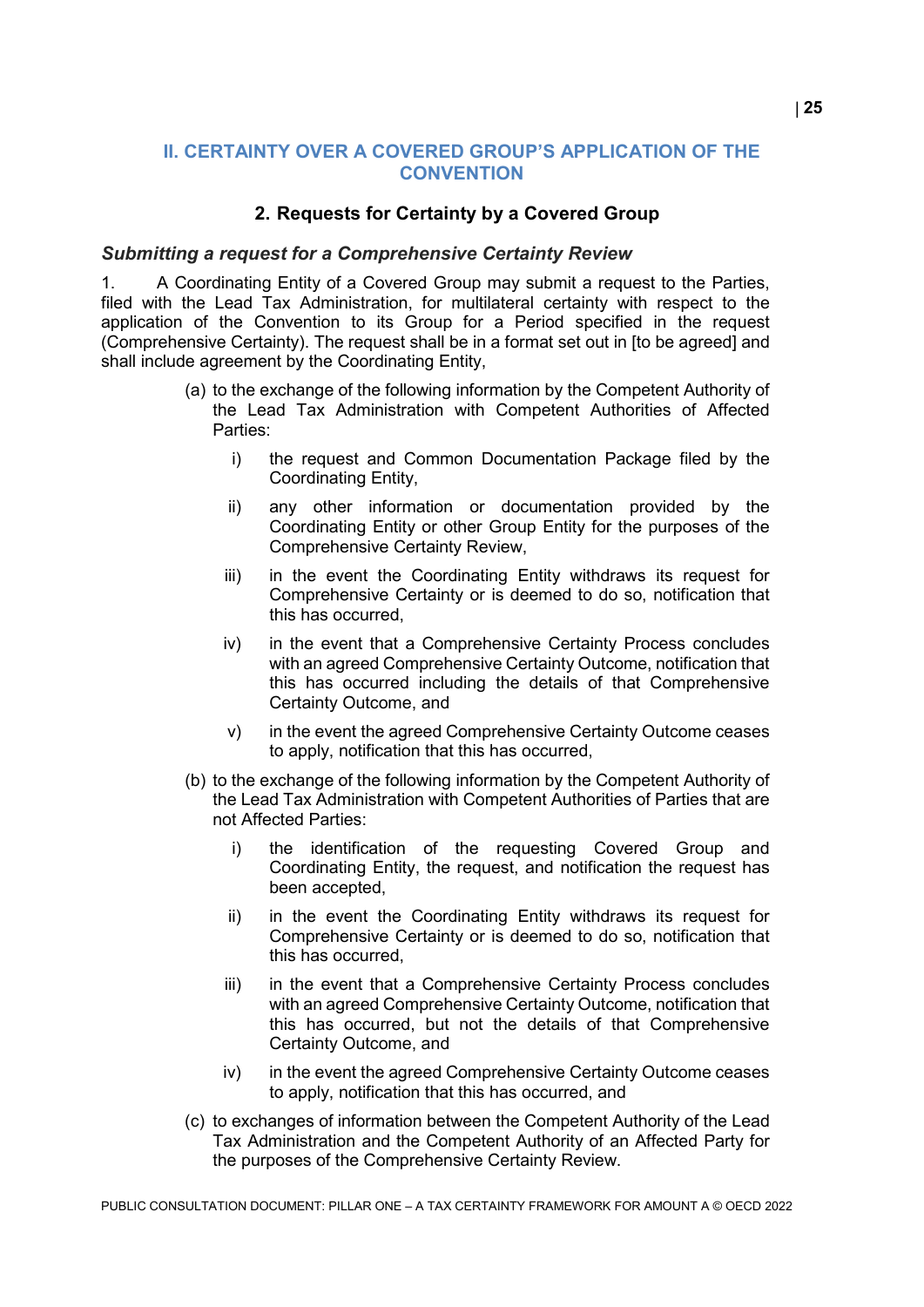2. A request for Comprehensive Certainty shall be filed along with the Group's Common Documentation Package for the Period, including a Power of Attorney or other confirmation from the Authorised Representatives of the Ultimate Parent Entity and all Group Entities that they agree with the content of the Common Documentation Package and to any changes agreed by the Coordinating Entity. The Common Documentation Package shall include further content set out in Ito be agreed].

3. A request for Comprehensive Certainty that meets the conditions in paragraph 1 and paragraph 2 shall be accepted by the Lead Tax Administration on behalf of all Parties, and the Lead Tax Administration shall notify the Coordinating Entity of this acceptance. Where the Coordinating Entity has not provided some of the content agreed by the Parties, the Lead Tax Administration shall promptly inform the Coordinating Entity and require the missing content be provided within [60 days]. Where the missing content is not received by this deadline the Coordinating Entity shall be deemed to have withdrawn its request for Comprehensive Certainty. This deadline may be extended by a further [90 days] with the agreement of the Lead Tax Administration.

4. The tax administrations of all Parties shall suspend all domestic compliance activities with respect to the application of Parts II to V and Section 1 of Part VI of the Convention<sup>[9](#page-26-0)</sup> to the Group for the Period specified in a request under Paragraph 1, for the duration of the Comprehensive Certainty Process. A tax administration may take the minimum procedural steps required to protect its ability to undertake compliance activity in the event a Group withdraws its request for certainty, such as opening an enquiry on a protective basis, but may not take substantive action such as requesting information from a taxpayer or issuing a tax assessment. Nothing in this paragraph requires a Party to suspend compliance activity with respect to matters not covered by the Convention or with respect to Related Issues.

5. The request and Common Documentation Package filed by the Coordinating Entity shall be exchanged by the Competent Authority of the Lead Tax Administration with the Competent Authorities of Affected Parties by the later of [standard exchange deadline to be agreed] or [90 days] after the Common Documentation Package is filed with the Lead Tax Administration.

6. Where a request for Comprehensive Certainty is accepted before the Common Documentation Package is exchanged, the Competent Authority of the Lead Tax Administration shall include with that exchange:

- (a) notification that the request is accepted and a review shall be undertaken, and
- (b) one of the following:
	- i) if any of the circumstances described in sub-paragraphs  $(a)$  to  $(d)(i)$ of paragraph 1 of Section 3 applies, notification that the review shall be undertaken by a Review Panel,
	- ii) if there is a period of at least [five] years between the first day of the last Period for which a review was undertaken by a Review Panel and the first day of the Period for which Comprehensive Certainty is requested, notification that a proposal by an Affected

## **26** |

<span id="page-26-0"></span> $\mathsf{q}$ These references shall be updated once the Convention is agreed and will refer to all Parts of the Convention containing the substantive rules concerning the calculation and allocation of Amount A and the elimination of double taxation, as well as the administration of Amount A.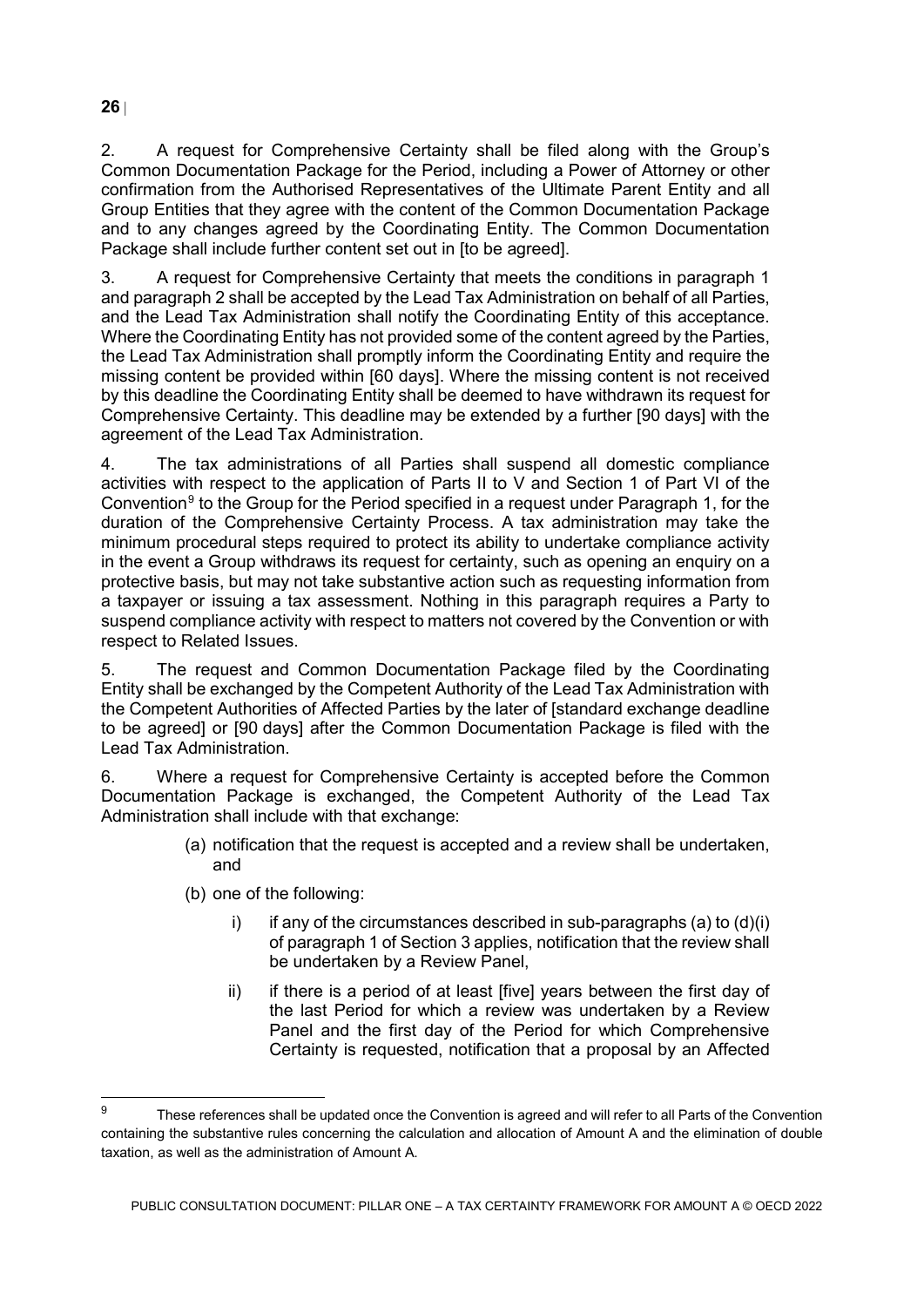Party that the review be undertaken by a Review Panel should be submitted to the Lead Tax Administration within [30 days], or

iii) notification that the review shall be undertaken by the Lead Tax Administration.

7. Where a request for Comprehensive Certainty has not been accepted by the deadline for the exchange of the Common Documentation Package in paragraph 6, the Competent Authority of the Lead Tax Administration shall include with that exchange an explanation that the request has not yet been accepted and a description of the content that was missing from the application. Within [30 days] after the deadline in paragraph 3, the Competent Authority of the Lead Tax Administration shall:

- (a) if the Coordinating Entity provides the missing content to the Lead Tax Administration by the deadline in paragraph 3, exchange this content with the Competent Authorities of Affected Parties, together with the information mentioned paragraph 6, or
- (b) notify the Competent Authorities of Affected Parties that the Coordinating Entity is deemed to withdraw its request for Comprehensive Certainty.

8. Where the Competent Authority of the Lead Tax Administration informs the Competent Authorities of Affected Parties as described in paragraph 6 or paragraph 7(a) that a request for Comprehensive Certainty has been accepted, the Competent Authority of the Lead Tax Administration shall exchange the request with the Competent Authorities of Parties that are not Affected Parties and notify them that the request has been accepted and that the provisions of paragraph 4 concerning the suspension of domestic compliance activities with respect to the application of the Convention apply. This ensures that a Group that has requested Comprehensive Certainty under this Section is not subject to any domestic compliance activity with respect to its application of the Convention for the Period covered by the request.

#### *Submitting a request for an Advance Certainty Review*

9. When a Coordinating Entity submits a Group's Common Documentation Package for a Period, this may be accompanied by a request for multilateral certainty with respect to one or more of its approaches listed in paragraph 10, to commence from a future Period specified in the request (Advance Certainty). The request shall be in a format set out in [to be agreed] and shall include agreement by the Coordinating Entity,

- (a) to the exchange of the following information by the Competent Authority of the Lead Tax Administration with Competent Authorities of Affected Parties:
	- i) the request and Advance Certainty Documentation Package filed by the Coordinating Entity,
	- ii) any other information or documentation provided by the Coordinating Entity or other Group Entity for the purposes of the Advance Certainty Review,
	- iii) in the event the Coordinating Entity withdraws its request for Advance Certainty or is deemed to do so, notification that this has occurred,
	- iv) in the event that an Advance Certainty Process concludes with an agreed Advance Certainty Outcome, notification that this has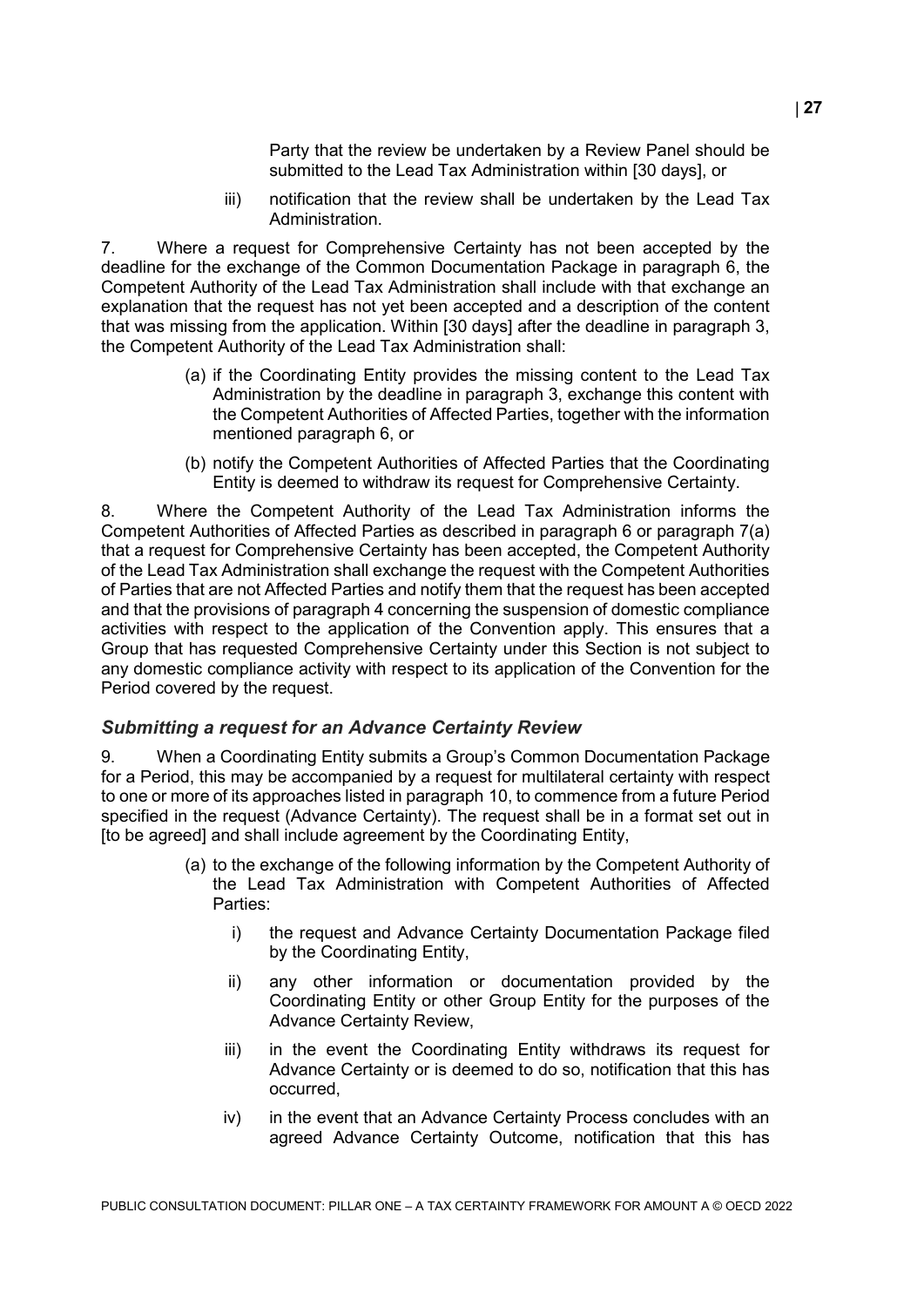occurred including the details of that Advance Certainty Outcome, and

- v) in the event the agreed Advance Certainty Outcome ceases to apply, notification that this has occurred, and
- (b) to exchanges of information between the Competent Authority of the Lead Tax Administration and the Competent Authority of an Affected Party for the purposes of the Advance Certainty Review.

10. A request for Advance Certainty under paragraph 9 may be with respect to one or more of the following approaches of the Group: $^{\rm 10}$  $^{\rm 10}$  $^{\rm 10}$ 

- (a) the Group's Revenue Sourcing approach, comprising:
	- i) its categorisation of revenues for the purposes of applying rules on revenue sourcing, and
	- ii) its choice of reliable method for sourcing revenue from each category to jurisdictions, or
- (b) the Group's Segment Reporting Approach,  $11$  comprising
	- i) the Group's identification of Disclosed Segments, and
	- ii) the Group's policies for attributing revenues, expenses and other financial reporting items to each Segment for the purposes of [Parts II to V of the Convention], including the allocation of central costs.

A request for Advance Certainty shall also include the Group's internal control framework to ensure the correct application of the approaches in (a) and (b) and the reliability of information reported. A request shall be accompanied by an Advance Certainty Documentation Package with content set out in [to be agreed]. Parties may agree to add further approaches to those in this paragraph, to enable Advance Certainty to be requested across more aspects of the Convention and related controls.

11. The Competent Authority of the Lead Tax Administration shall exchange the request under Paragraph 9 and Advance Certainty Documentation Package with the Competent Authorities of Affected Parties by the later of [standard deadline for the exchange of the Common Documentation Package to be agreed] or [90 days] after the Advance Certainty Documentation Package is filed with the Lead Tax Administration.

PUBLIC CONSULTATION DOCUMENT: PILLAR ONE – A TAX CERTAINTY FRAMEWORK FOR AMOUNT A © OECD 2022

<span id="page-28-0"></span> $10$ The specific aspects of rules on Amount A to which Advance Certainty may apply shall be reviewed as these rules are finalised.

<span id="page-28-1"></span><sup>&</sup>lt;sup>11</sup> As noted in the Background, commentators should note that this does not reflect the final or consensus views of the Inclusive Framework and that some members hold the view that the need for a process to provide Advance Certainty over a Group's Segment Reporting Approach is not clear.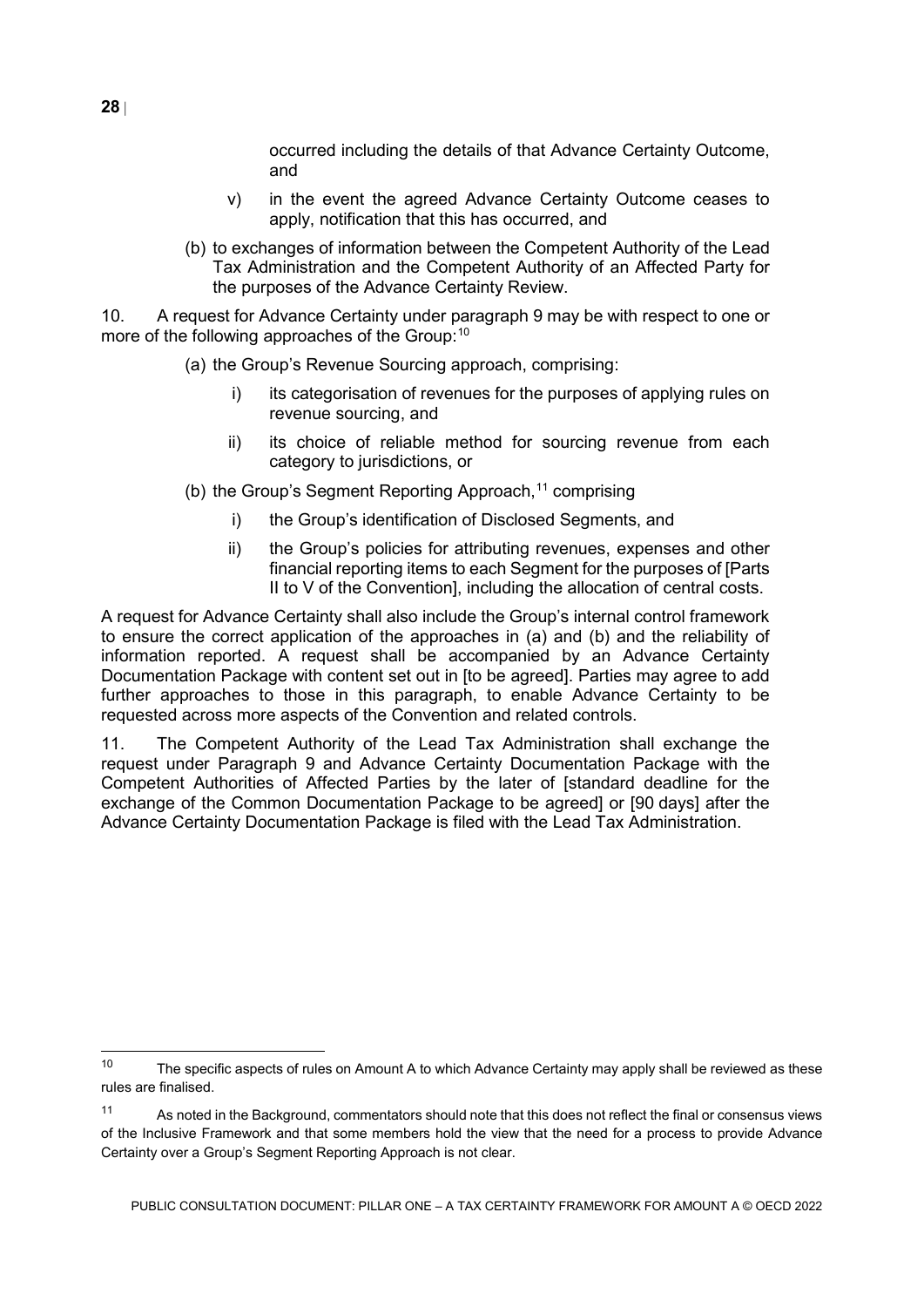# **3. Certainty Reviews by a Review Panel on behalf of the Parties**

#### <span id="page-29-0"></span>**General provisions**

#### *Conditions for a review by a Review Panel*

1. A panel of tax administrations of Affected Parties (the Review Panel) shall be established to undertake a Comprehensive Certainty Review, where a request for Comprehensive Certainty is accepted in accordance with the process in Section 2, and

- (a) this is the first time the Group has made a request for Comprehensive Certainty that has been accepted,
- (b) all previous reviews undertaken by a Review Panel for earlier Periods of the Group ended without an agreed Comprehensive Certainty Outcome, because either:
	- i) the Coordinating Entity was persistently late in providing information without explanation or acted in an un-cooperative or non-transparent manner, including by providing inaccurate or incomplete information, or
	- ii) the Coordinating Entity withdrew its request for tax certainty before a Comprehensive Certainty Outcome was agreed,
- (c) in cases where (b) does not apply, the review by a Review Panel or Lead Tax Administration for the most recent Period for which the Group submitted a request for Comprehensive Certainty concluded without an agreed Comprehensive Certainty Outcome as the Coordinating Entity was persistently late in providing information without explanation or acted in an un-cooperative or non-transparent manner, including by providing inaccurate or incomplete information, or
- (d) the first day of the Period to which the request for Comprehensive Certainty relates is at least [five] years<sup>[12](#page-29-1)</sup> after the first day of the most recent Period for which a review was undertaken by a Review Panel, <sup>[13](#page-29-2)</sup> and
	- i) the Competent Authority of the Lead Tax Administration notified the Competent Authorities as described in paragraph 6 or paragraph 7 of Section 2 that a review by a Review Panel is proposed by the Lead Tax Administration, or
	- ii) within [30 days] of the exchange mentioned in paragraph 6 or paragraph 7 of Section 2, the Competent Authority of an Affected Party submits to the Competent Authority of the Lead Tax

<span id="page-29-1"></span> $12$ As noted in the Background, commentators should note that this does not reflect the final or consensus views of the Inclusive Framework and that some members hold the view that a Comprehensive Certainty Review should be undertaken by a Review Panel of Affected Parties more frequently or upon trigger events.

<span id="page-29-2"></span><sup>&</sup>lt;sup>13</sup> During a transitional period, a process will be coordinated to randomly allocate approximately the same number of Covered Groups to four batches, based on anonymised data on the Covered Groups filing a Common Documentation Package for the first Period that rules apply. In order to avoid a concentration of Review Panels in a single year, Affected Parties will be able to propose a second review by a Review Panel if a Group submits a request for Comprehensive Certainty either two years, three years, four years or five years after the first Review Panel review, depending upon which batch the Group belongs to. Thereafter the [five] year period specified in paragraph 1(d) shall apply.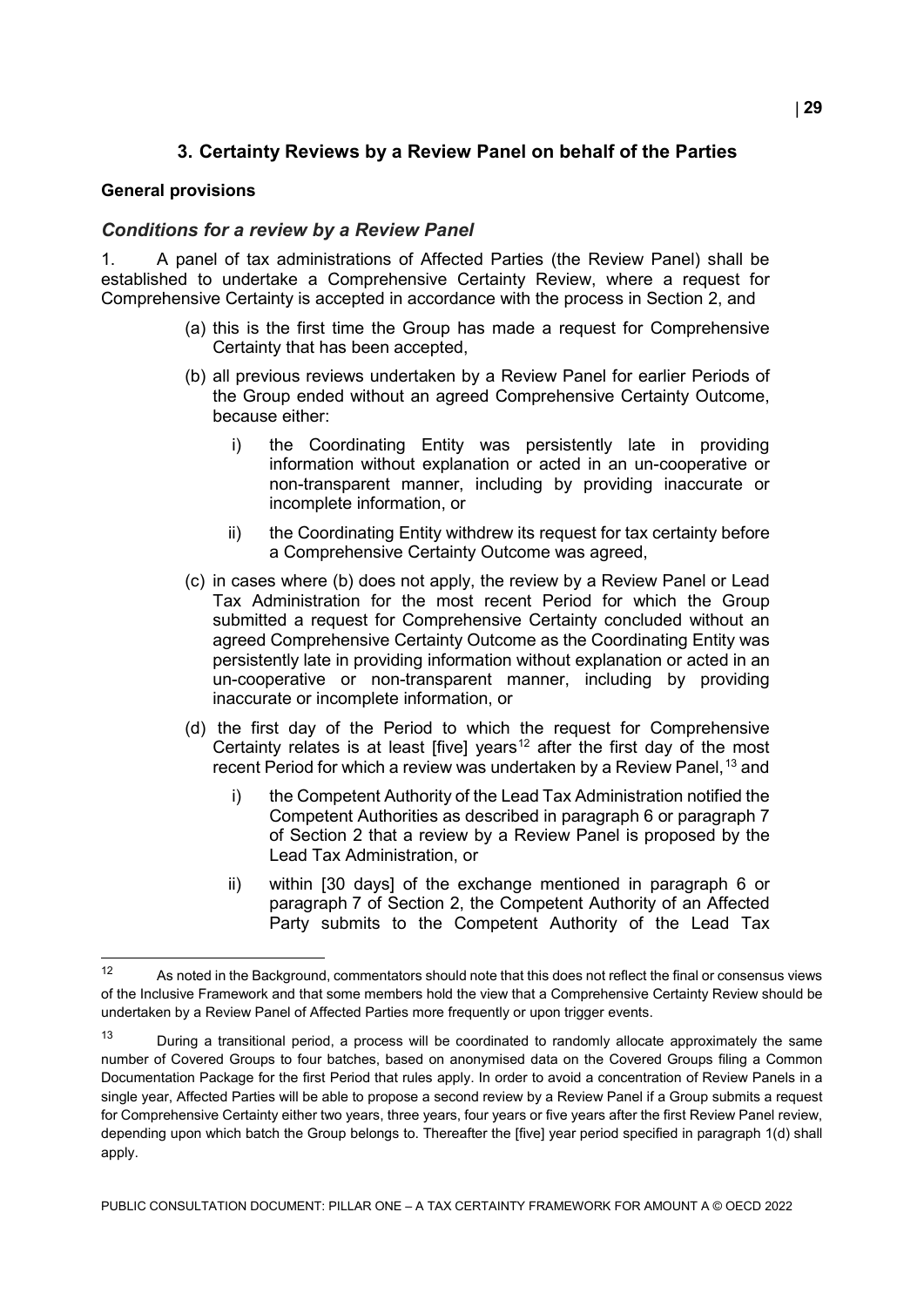Administration a proposal that a review by a Review Panel be undertaken.

2. Where the Competent Authority of an Affected Party submits comments under the process in paragraph 1(d)(ii) proposing a review by a Review Panel, the Competent Authority of the Lead Tax Administration shall, within [30 days] after the deadline for comments in paragraph 1, notify the Competent Authorities of all Affected Parties that such a review shall be undertaken.

3. A Review Panel shall also be established to undertake an Advance Certainty Review, where a request for Advance Certainty is accepted under Section 2. Where a Coordinating Entity files a Common Documentation Package for a Period and submits both a request for Comprehensive Certainty for that Period and a request for Advance Certainty for a future Period, the same Review Panel shall undertake both reviews.

# *Review panel composition*

4. Where a Review Panel is to be established under this Section, the Competent Authority of the Lead Tax Administration shall invite Competent Authorities of Affected Parties to submit within [30 days] an expression of interest for the tax administration of that Affected Party to participate on the Review Panel. An Affected Party should only express interest in participating on a Review Panel if its tax administration is committed to taking an active role on the Review Panel and applying sufficient resources to ensure this is possible.

5. For the purposes of undertaking a review or reviews under this Section, a Review Panel shall comprise:

- (a) the Lead Tax Administration,
- (b) the tax administrations of [three] Affected Parties not in (a) that, based on information in the Common Documentation Package, are required to provide relief for the elimination of double taxation, and
- (c) the tax administrations of [three] Affected Parties not in (a) or (b).

6. The tax administrations in (b) and (c) shall be selected at random from the Affected Parties that submitted an expression of interest. Where the number of Affected Parties from either of these categories that expressed interest in participating on the panel is lower than [three], the remaining places on the Review Panel shall be filled by tax administrations from other Affected Parties that submitted an expression of interest, selected at random. Where the total number of Affected Parties that expressed interest in participating on the panel is lower than [six], the remaining places shall remain unfilled.<sup>[14](#page-30-0)</sup>

# *Establishing an Expert Advisory Group of systems specialists*

7. Whenever a Review Panel is established under this Section to undertake a Comprehensive Certainty Review or Advance Certainty Review, an Expert Advisory Group of systems specialists is established to undertake a review of a Group's relevant internal control framework and provide advice to the Review Panel as to whether this framework is reliable or if any improvements are needed in order it be considered reliable.

8. An Expert Advisory Group shall comprise:

<span id="page-30-0"></span>See Footnote 5.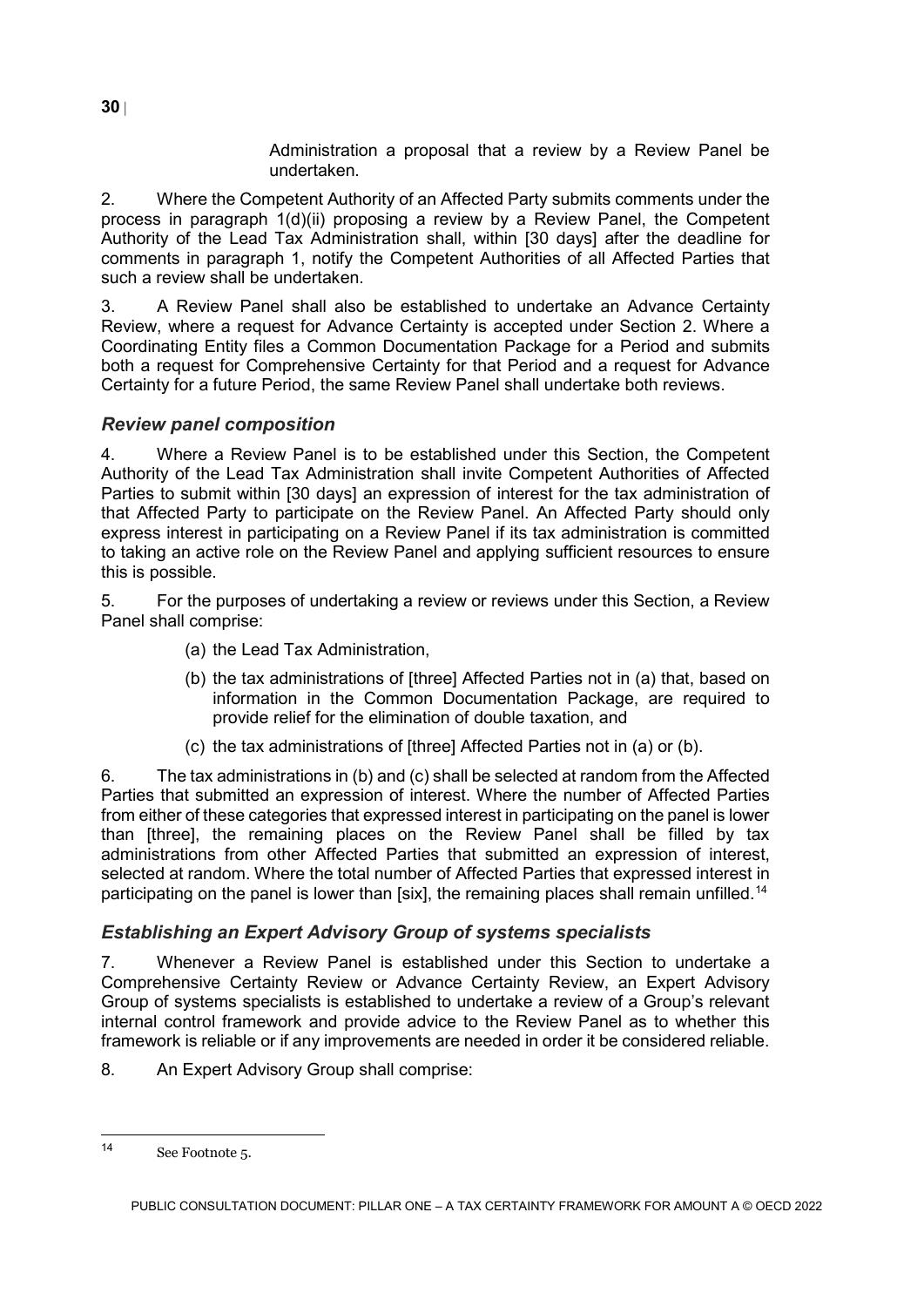- (a) one systems specialist selected by the Lead Tax Administration from the Main Systems Specialist Pool, who will act as Chair of the Expert Advisory Group, and
- (b) [two] further systems specialists from different Affected Parties, selected from the Main Systems Specialist Pool at random.<sup>[15](#page-31-0)</sup>

#### **Establishing a pool of systems specialists for an Expert Advisory Group**

A review of a Group's internal control framework will require an analysis of the Group's controls, its business and financial management systems and its enterprise resource planning software. As such, it is essential that a review is undertaken by tax officials with specific training and expertise in this area, which will provide advice to the Review Panel.

It is suggested that such a review should be undertaken by a Group of systems specialists drawn from a pool of tax officials with experience in undertaking systems reviews of Groups, nominated by Parties to the Convention. Criteria that nominated specialists are expected to meet shall be agreed by the Parties, but it is for each Party to determine whether its nominated specialists meet these criteria.

There is no limit to the number of nominations a Party may make, but a maximum of [three] specialists from a particular tax administration, shall be added to the Main Systems Specialist Pool. Other specialists from the same tax administration shall be added to the Substitute Systems Specialist Pool. Members of the Substitute Pool may participate on Advisory Groups where a selected member of the Main Pool is not available. This ensures that the likelihood of a specialist from a particular tax administration being selected at random is reasonably balanced, without limiting the total number of eligible specialists available. The tax administration of an eligible specialist must agree to give the official delegated competent authority status for the purposes of undertaking duties connected to a review, including the exchange of information under the Convention.

It is recognised that in the first years of applying rules for Amount A not all Parties may feel they have tax officials with the training and experience needed to meet the agreed criteria. Where a Party has no or a limited number of tax officials that it considers meet these criteria, it may put forward a number of officials as observers. Observers could benefit from specific training in conducting a review of a Group's internal control framework and also participate in one or more reviews as an observer to a review for which the tax official's tax jurisdiction is an Affected Party, to gain experience. Once the Party feels that the observer has gained sufficient experience, it could nominate the official to the Main Systems Specialist Pool or Substitute Systems Specialist Pool as appropriate. This should help to ensure that the number of eligible systems specialists in the pool, and participation by different tax administrations, will increase over time.

<span id="page-31-0"></span> $15$ As noted in the Background, commentators should note that this does not reflect the final or consensus views of the Inclusive Framework with different views held by members with respect to the composition and number of experts in the Expert Advisory Group, as well as criteria for the nomination of systems specialists to the Main Systems Specialist Pool and the Substitute Systems Specialist Pool.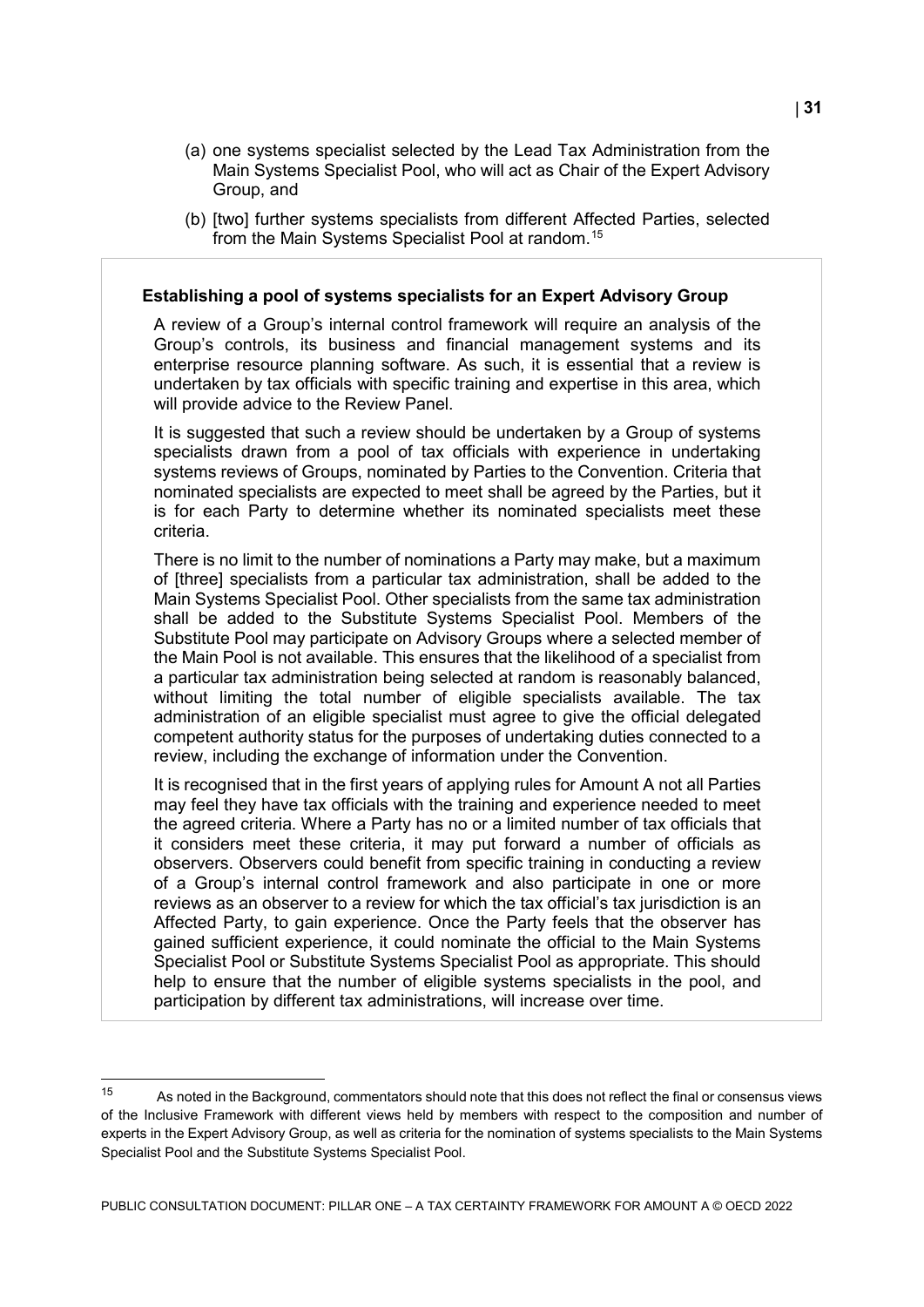#### **A Comprehensive Certainty Review by a Review Panel**

**32** |



# *Undertaking a Comprehensive Certainty Review*

9. A Comprehensive Certainty Review shall commence on a date agreed by the Review Panel. The Competent Authority of the Lead Tax Administration shall inform the Competent Authorities of all Affected Parties not on the Review Panel of the agreed start date for its review before the review is due to commence. In general, a review should commence within [90 days] of the Competent Authority of the Lead Tax Administration notifying the Competent Authorities of Parties that a request for certainty was accepted, as described in paragraph 6 or paragraph 7 of Section 2, though this deadline may be extended by up to [180 days] with the agreement of the Review Panel where the Coordinating Entity included in its request for Comprehensive Certainty a statement that financial statements or other documents relied upon in the Common Documentation Package are likely to be amended and this would impact the application of the Convention for the Period. In any case, a review should not commence until any review that has already commenced under this Section or Section 4 for an earlier Period of the Group is completed.

10. Where a request for Comprehensive Certainty is accepted under Section 2 in circumstances where:

- (a) a request for Comprehensive Certainty has been accepted with respect to one or more earlier Periods of the Group for which a review has not commenced, or
- (b) a request for Comprehensive Certainty is accepted with respect to one or more later Periods of the Group before the review by the Review Panel has commenced,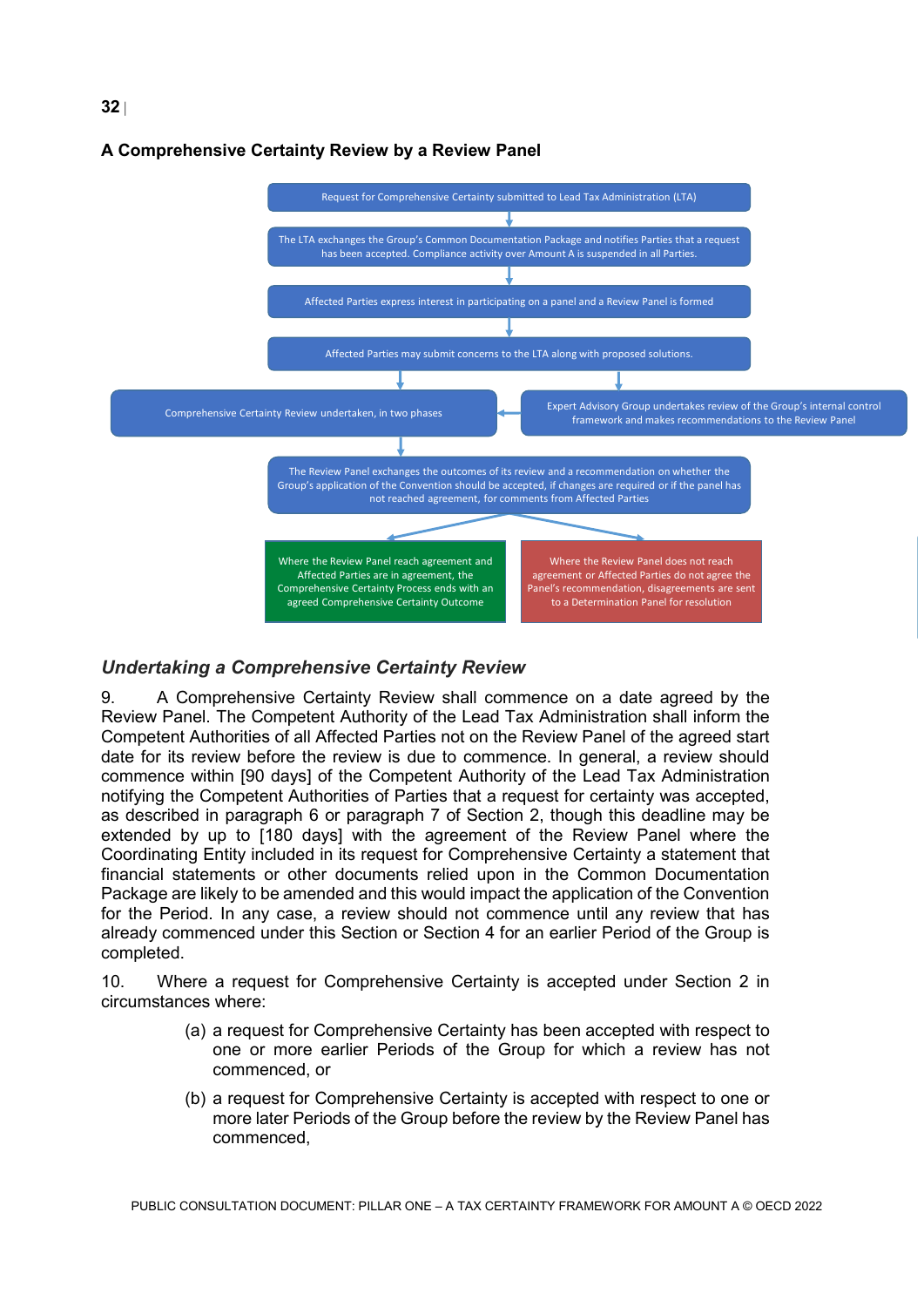all members of the Review Panel may agree by consensus that the Review Panel shall undertake the reviews for up to [three] additional Periods, from those most closely preceding or most closely following the Period for which the Review Panel was established, simultaneously with the review for that Period.

11. The Review Panel shall undertake a review on behalf of all Parties, coordinated by the Lead Tax Administration, to determine whether the Common Documentation Package filed by the Coordinating Entity reflects a correct application of all relevant aspects of the Convention to the Group in all Parties. Where a Scope Certainty Review or Follow-Up Scope Certainty Review for the same Period concluded with an agreed Scope Certainty Outcome, an Affected Party, including a member of the Review Panel, that was a Listed Party for that Scope Certainty Review, should not propose changes that are inconsistent with that Scope Certainty Outcome unless this is necessary for a correct application of the Convention, in which case this shall be explained.

12. A review by a Review Panel shall begin with a first phase considering issues with respect to whether a Group is a Covered Group, and those concerning elements of the Group's application of the Convention that form the basis upon which revenues will be sourced to Affected Parties and an allocation of Profit Before Tax and Elimination of Double Taxation will be made. These include:[16](#page-33-0)

- (a) the definition of a Group
- (b) the application of the Global Revenue threshold and Profitability threshold,
- (c) the treatment of Disclosed Segments,
- (d) the determination and treatment of Excluded Revenues,
- (e) the calculation of Profit Before Tax,
- (f) the categorisation of transactions and choice of Reliable Method for the purposes of Revenue Sourcing, and
- (g) jurisdiction-level financial statements for the purposes of applying rules on [the Marketing and Distribution Profits Safe Harbour and the Elimination of Double Taxation].

13. In parallel with the first phase of a Review Panel review in paragraph 12, the Expert Advisory Group shall undertake a review of the Group's internal control framework to determine whether in the view of the Expert Advisory Group members it is robust and can be relied upon to ensure the accuracy of information reported. Where the Expert Advisory Group identifies aspects of this internal control framework that may not be robust or reliable it shall discuss its findings with the Review Panel to obtain evidence to determine whether the framework is in fact robust and can be relied upon.

14. The Lead Tax Administration and Chair of the Expert Advisory Group shall cooperate to ensure that the reviews in paragraph 12 and paragraph 13 are coordinated, so that progress on one review can be taken into account in ongoing work on the other review. At the end of the review of the Group's internal control framework, the Chair of the Expert Advisory Group shall provide a report to the Review Panel setting out the work the Expert Advisory Group has undertaken and, as a result of this work, whether in the view of the Expert Advisory Group the internal control framework is robust or reliable and whether it recommends changes or additional controls to be introduced for future Periods. The report will also highlight any differences in opinion between members of the Expert

<span id="page-33-0"></span> $16$ <sup>16</sup> The matters to be included in the first phase of a review shall be reconsidered as the structure and content of rules is agreed.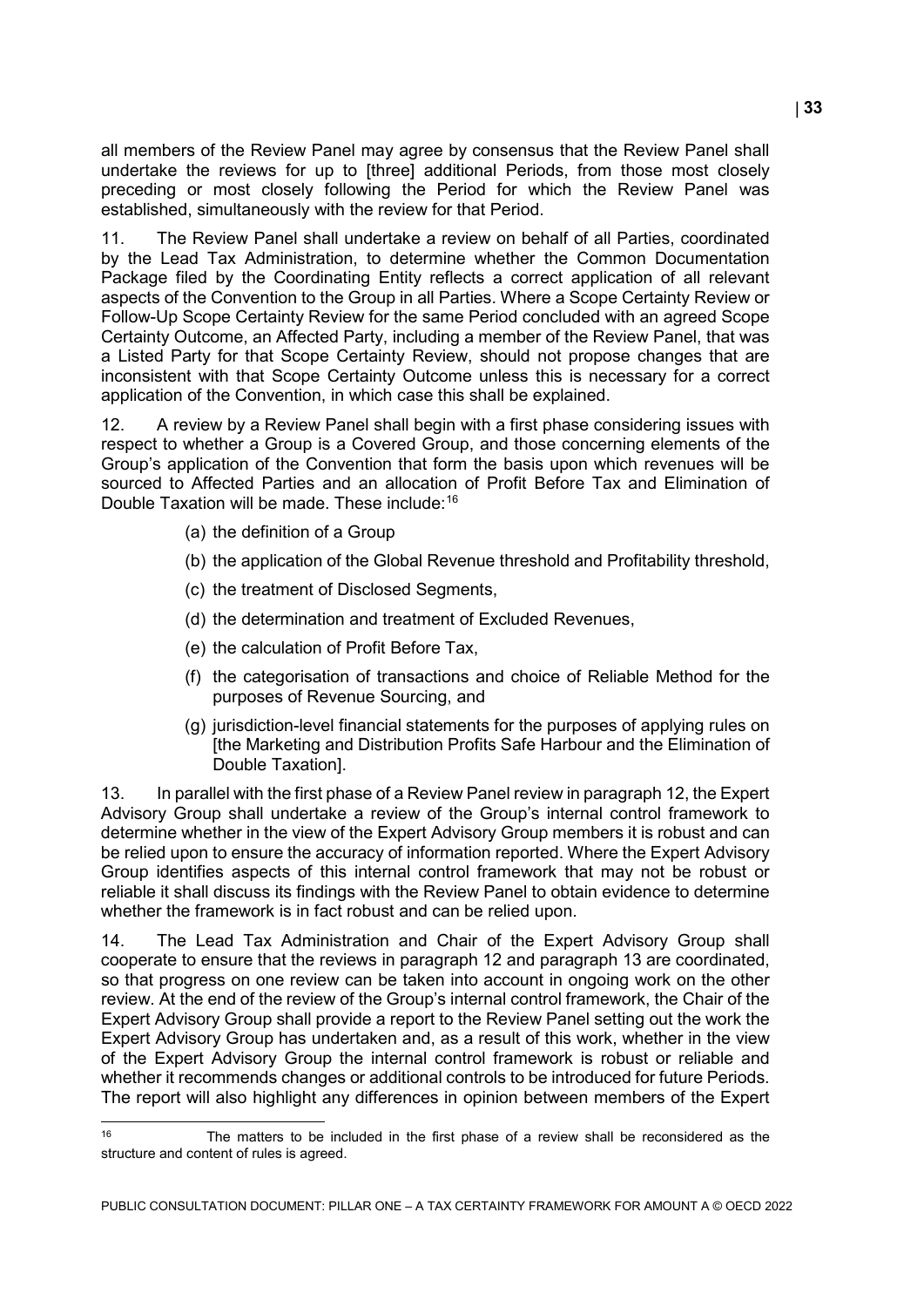Advisory Group. The Competent Authority of the Lead Tax Administration shall share the Advisory Group's conclusions and any recommendations with the Competent Authorities of all Affected Parties. Where the Review Panel does not accept the recommendations of the Expert Advisory Group this will be explained by the Review Panel in the summary of outcomes of its review. Future Comprehensive Certainty Reviews will consider whether changes or additional controls recommended by the Expert Advisory Group and accepted by the Review Panel have been introduced.

15. The first phase of a review by a Review Panel described in paragraph 12 shall be followed by a second phase, considering all other elements of the Group's application of the Convention for the Period, including:

- (a) the identification of Parties in which the Group meets the applicable Nexus threshold,
- (b) the allocation of Profit Before Tax to Affected Parties,
- (c) the application of the Marketing and Distribution Safe Harbour,
- (d) the application of rules on the impact of withholding taxes, and
- (e) the Elimination of Double Taxation.

16. At the end of the first phase of a review under paragraph 12, members of the Review Panel shall agree among themselves whether to progress directly to the second phase under paragraph 15, or to seek comments from Affected Parties on the outcomes of the first phase and resolution of any disagreements before progressing to the second phase. Where the request for Comprehensive Certainty under Section 2 was accompanied by a request for Advance Certainty, the Review Panel should consider seeking comments from Affected Parties on the outcomes of the first phase as early as possible, to avoid any delay to the Advance Certainty Process.

17. Where a Review Panel agrees to progress directly to the second phase, it shall ensure that its review of the matters described in paragraph 15 includes the computations undertaken by the Group in its Common Documentation Package. This will ensure that, where numerical changes are subsequently required to the Group's Common Documentation Package as a result of disagreements over matters considered in the first phase of the review, the impact of these changes on matters considered in the second phase can be agreed quickly.

18. The Review Panel and Expert Advisory Group may test factual information contained in the Common Documentation Package or provided by the Coordinating Entity, to verify its accuracy. Unless otherwise agreed, all engagement with the Group throughout the Comprehensive Certainty Process shall be conducted by the Lead Tax Administration through the Coordinating Entity. Where a need for additional information or clarification is identified for the purposes of this review, it shall be required from the Coordinating Entity by the Lead Tax Administration. In general the Coordinating Entity should be required to provide this information or clarification within [30 days], unless the Coordinating Entity provides a reasonable explanation as to why more time is needed.

19. At any point before a review by the Review Panel and Expert Advisory Group is completed, the Competent Authority of any Affected Party not participating on the Review Panel may submit to the Competent Authority of the Lead Tax Administration details of any concerns it has with respect to the application of the Convention to the Group reflected in the Common Documentation Package and propose resolutions to address these concerns. The Competent Authority of the Lead Tax Administration shall make these concerns and proposed resolutions available to the Competent Authorities of all Affected

#### **34** |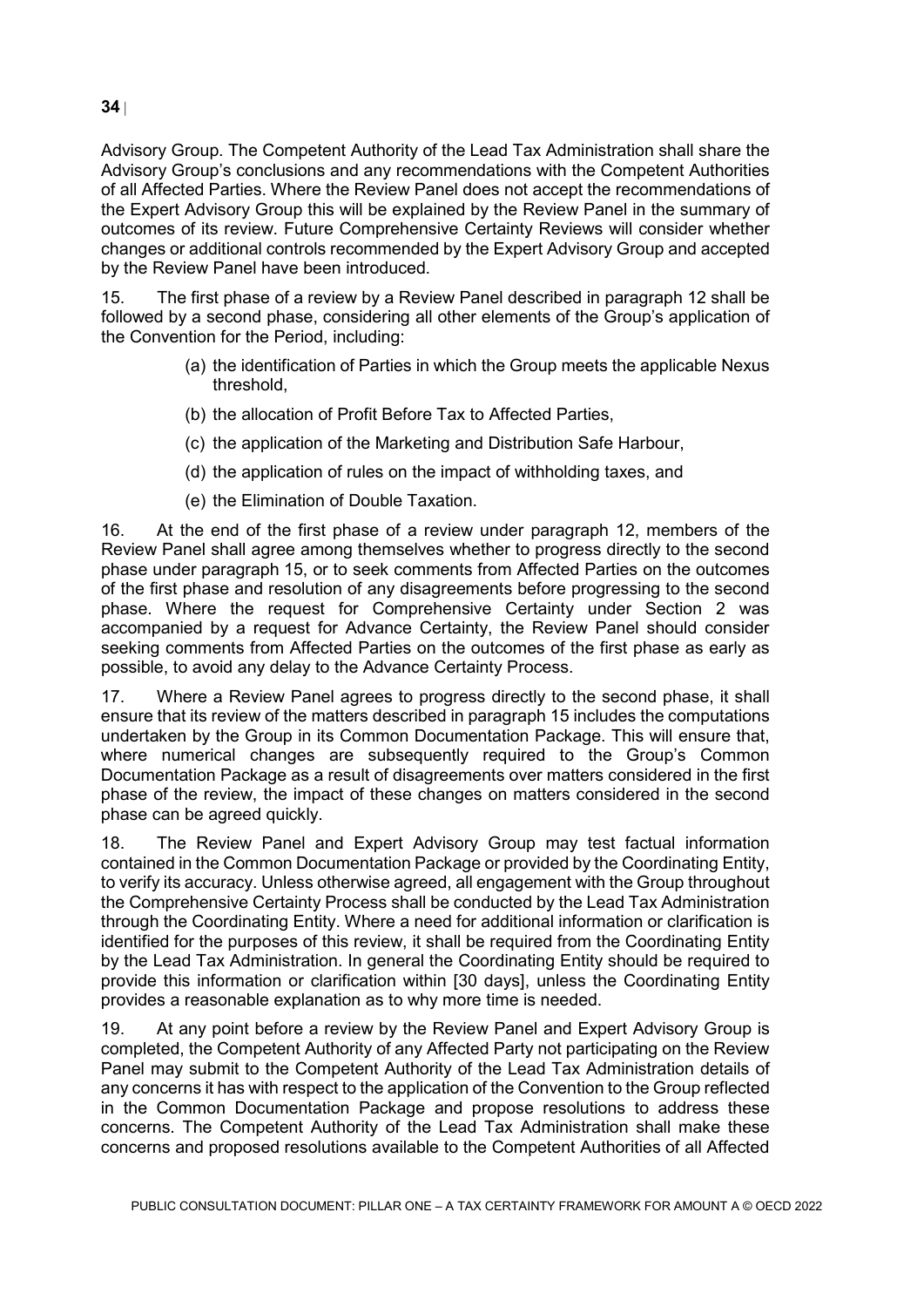Parties. The Review Panel and Expert Advisory Group shall take these concerns and proposed resolutions into account in conducting the review and shall endeavour to resolve them as appropriate. To facilitate this process within the applicable timeframe, Competent Authorities of Affected Parties should aim to provide details of these concerns as early as possible, even before the Review Panel and Expert Advisory Group commence their reviews. Early submission of such information, when possible, will be to the advantage of the Comprehensive Certainty Review Process and all Affected Parties.

20. The Review Panel shall endeavour to reach agreement including all members as to whether each aspect of the Common Documentation Package Package reflects a correct application of the Convention or if amendments should be required. Where it becomes clear to the Review Panel that, despite its endeavours, the panel is unlikely to reach such agreement on a particular aspect of a Common Documentation Package Package, discussions on that aspect should cease without agreement having been reached. The Review Panel shall endeavour to reach agreement including all members on other aspects of the Common Documentation Package, even if the consequence of this lack of agreement on one particular aspect is that the Review Panel is unable to agree numerical elements.

21. In conducting a review, the Review Panel and Expert Advisory Group shall wherever appropriate take into account any Comprehensive Certainty Outcomes agreed with respect to the Group for earlier Periods. To facilitate this, the Lead Tax Administration should, to the extent possible, make available to the Review Panel and Expert Advisory Group any information pertaining to a review for an earlier Period of the Group that is relevant to the current review. The Review Panel should not propose a recommendation that is inconsistent with earlier agreed Comprehensive Certainty Outcomes for the same Group unless this is necessary for a correct application of the Convention, in which case an explanation of the reason for this shall be included in the summary of outcomes of the review.[17](#page-35-0)

22. Where an Advance Certainty Outcome agreed following a previous review applies for the Period, the Expert Advisory Group may request samples of data, or examples of sample testing undertaken by the Group, to confirm that an agreed approach has been implemented by the Group and has been correctly applied. The Review Panel and Expert Advisory Group shall not otherwise consider issues covered by the Advance Certainty Outcome unless the Lead Tax Administration or any Affected Party has provided evidence that suggests a Relevant Change has occurred with respect to one or more of the Group's approaches covered by Advance Certainty, based on:

- (a) information contained in the Group's Common Documentation Package,
- (b) information provided by the Coordinating Entity, or
- (c) other information held by the Lead Tax Administration or Affected Party.

23. Where in the view of the Review Panel, taking into account recommendations of the Expert Advisory Group, a Relevant Change has occurred or an agreed approach has not been implemented or has not been correctly applied, the review by the Review Panel under paragraph 12 and paragraph 15 shall be undertaken on the basis that affected elements of the Advance Certainty Outcome do not apply. This does not mean that the approach applied in the Group's Common Documentation Package is incorrect, but that it should be considered as part of the review. Other elements of the Advance Certainty Outcome that are not affected continue to apply as agreed.

<span id="page-35-0"></span> $17$ See Footnote 7.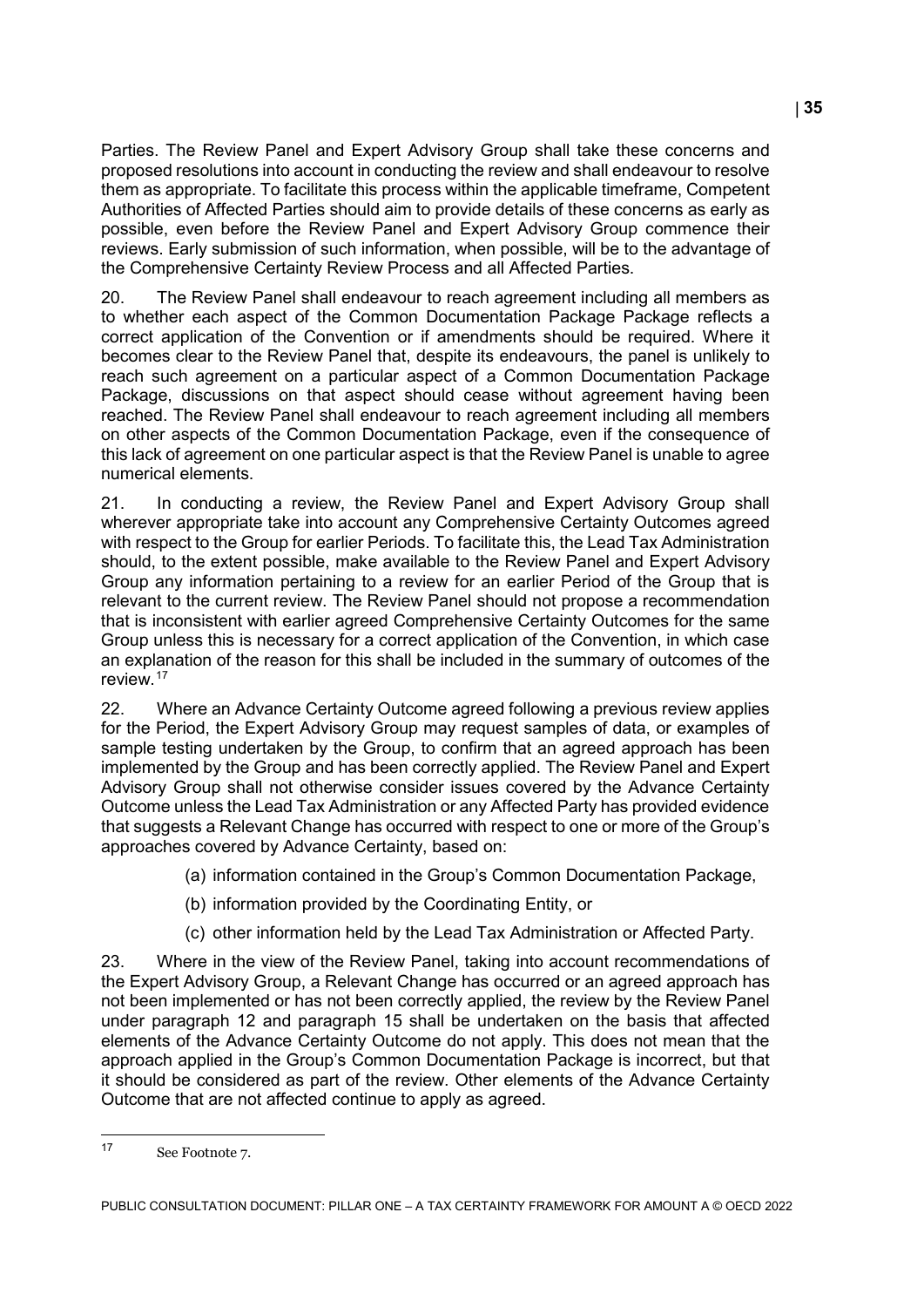24. Where an Advance Certainty Outcome does not apply, if the Review Panel concludes:

- (a) that one or more of the Group's approaches to the categorisation of revenues is incorrect,
- (b) that one or more of the indicators used by the Group to source revenues to tax jurisdictions is not a Reliable Indicator, or
- (c) that an indicator is a Reliable Indicator but that, based on the conclusions of the Expert Group, the Group's internal control framework is not sufficiently robust and reliable to ensure an accurate application of the indicator,

the Review Panel may propose that the relevant category or categories of revenues be sourced using a different Reliable Method. Notwithstanding this, the Review Panel shall not recommend the use of an alternative indicator for a Period that has already ended unless the Coordinating Entity first confirms that the Group has access to information for this alternative indicator to be a Reliable Indicator for the Period. Where the Group does not have access to this information the Review Panel may recommend that the Reliable Method used by the Group is accepted or that an alternative approach is taken for the Period under review. The summary of outcomes of the review should include an explanation of this and a statement that, in the view of the Review Panel, the alternative indicator should be used by the Group in future Periods. If this approach is agreed by Affected Parties or by a decision of a Determination Panel under Section 5, the view that the alternative indicator should be used by the Group in future Periods shall be included in the agreed Comprehensive Certainty Outcome for the Period.

25. Where a request for Comprehensive Certainty is accompanied by a request for Advance Certainty, the outcomes of the Comprehensive Certainty Review and Advance Certainty Review with respect to the same provisions of the Convention or the same elements of a Group's internal control framework, for example with respect to the correct categorisation of revenues or the treatment of a Disclosed Segment, should be consistent unless there is a specific reason for reaching a different conclusion. Where such a reason exists, this should be explained in the outcomes of the reviews.

26. If, in the view of the Review Panel, the Coordinating Entity is persistently late in providing information to the Lead Tax Administration without explanation, or is acting in an un-cooperative or non-transparent manner, including by providing inaccurate or incomplete information, this issue shall be raised with the Coordinating Entity. Where this issue is not resolved, a majority of Review Panel members may conclude that a Comprehensive Certainty Outcome cannot be provided. The Coordinating Entity shall be informed of this outcome by the Lead Tax Administration and the Comprehensive Certainty Process shall be brought to an end without an agreed Comprehensive Certainty Outcome. The Coordinating Entity or any other Group Entity shall not be permitted to submit a further request for Comprehensive Certainty with respect to the Period for which a Comprehensive Certainty Outcome was not provided pursuant to this paragraph. The Competent Authorities of all Parties shall be informed of this outcome by the Competent Authority of the Lead Tax Administration. The next time the Coordinating Entity submits a request for Comprehensive Certainty under Section 2 it should provide written confirmation that the issues which resulted in the late provision of information or in it acting in an uncooperative or non-transparent manner have been addressed and will not recur.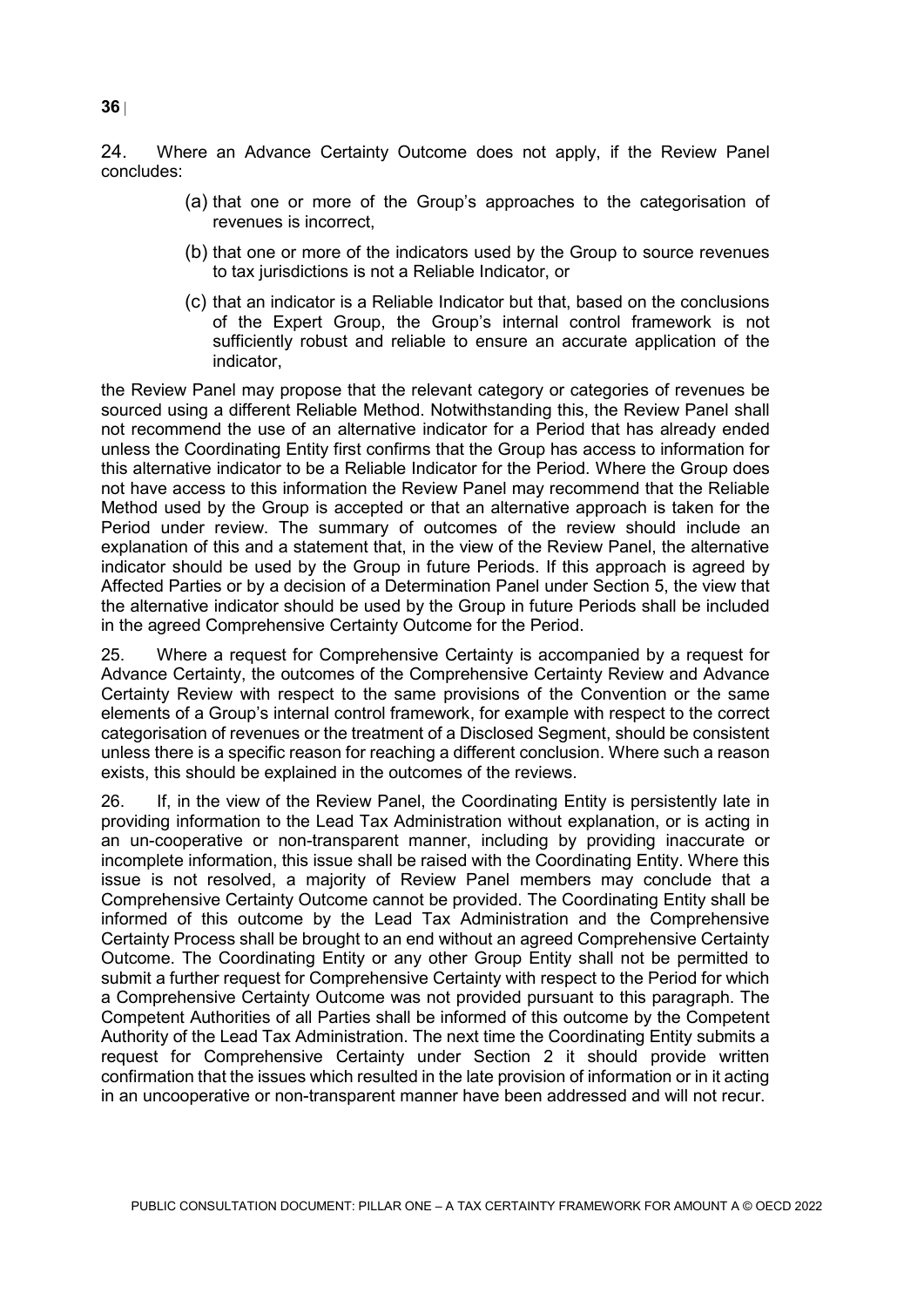27. A Review Panel may develop and agree further processes for the purposes of undertaking a review, so long as these are not inconsistent with any provisions of this Section.

## *Agreeing the outcomes of a Comprehensive Certainty Review*

28. The Competent Authority of the Lead Tax Administration shall exchange with the Competent Authorities of all Affected Parties a summary of the outcomes of the Review Panel's review, prepared using the standard format in [to be agreed] and agreed with all members of the Review Panel, together with the report prepared by the Chair of the Expert Advisory Group containing the outcomes of the review of the Group's internal control framework. This may be done,

- (a) separately, at the end of the first phase of a review covering the outcomes of the first phase, and at the end of the second phase of a review covering the outcomes of the second phase, or
- (b) together at the end of the second phase of a review, covering the outcomes of both phases.
- 29. The summary of outcomes shall be accompanied by:
	- (a) a recommendation that Affected Parties agree the application of the Convention reflected in the Common Documentation Package as filed by the Coordinating Entity,
	- (b) a recommendation that Affected Parties agree specified changes to the application of the Convention reflected in the Common Documentation Package, which the Coordinating Entity should be required to reflect in an amended Common Documentation Package, or
	- (c) a statement that the Review Panel has been unable to reach agreement including all members on one or more matters with respect to the application of the Convention reflected in the Common Documentation Package.

The summary of outcomes shall also be accompanied by any information provided by the Coordinating Entity that was not contained in the Group's Common Documentation Package and was relevant to the Review Panel's recommendation, the Expert Advisory Group's recommendation to the Review Panel, or to the positions of Panel members where no agreement was reached.

30. Where the Review Panel has been unable to reach agreement including all members one or more matters with respect to the application of the Convention reflected in the Common Documentation Package, the summary of outcomes of the review should clearly identify the aspects where:

- (a) the Review Panel agrees that the application of the Convention reflected in the Common Documentation Package is correct,
- (b) the Review Panel agrees specific changes that should be made to the Common Documentation Package, and
- (c) the Review Panel has been unable to reach agreement including all members, together with
	- i) a description of the specific item or items in the Group's Common Documentation Package with respect to which the Review Panel has been unable to reach agreement,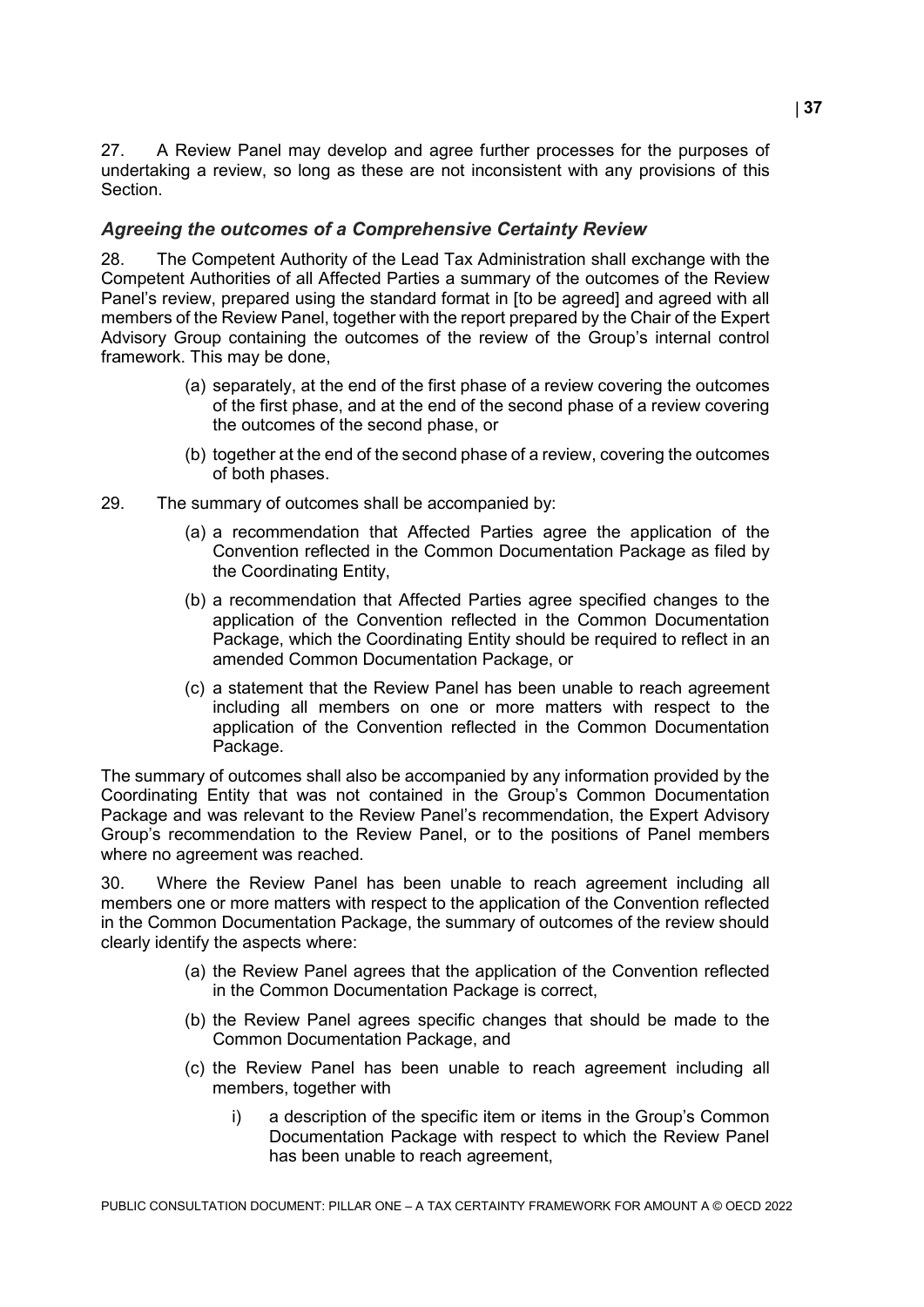- ii) a compilation of the different positions of the members of the Review Panel, and
- iii) the change to a numeric item or other outcome proposed by any member or members of the Review Panel to address this issue or each of these issues.

31. Within [60 days] of the exchange of the summary of outcomes of the review by the Review Panel, the Competent Authority of an Affected Party may submit to the Competent Authority of the Lead Tax Administration comments:

- (a) agreeing with the recommendation of the Review Panel,
- (b) disagreeing with the recommendation of the Review Panel, together with
	- i) a description of the specific item or items in the Group's Common Documentation Package, as filed or reflecting changes recommended by the Review Panel, that the Competent Authority disagrees with,
	- ii) a paper explaining the Competent Authority's position as to why this item or each of these items reflects an incorrect application of the Convention, along with the financial impact of the item on its jurisdiction and
	- iii) the change to a numeric item or other outcome proposed by the Competent Authority to address this issue or each of these issues, or
- (c) in cases where the Review Panel has been unable to reach agreement including all members with respect to the application of one or more provisions of the Convention reflected in the Common Documentation Package,
	- i) agreeing with the position of the Review Panel with respect to aspects where the panel did reach agreement,
	- ii) disagreeing with the position of the Review Panel with respect to aspects where the panel did reach agreement, together with
		- i. a description of the specific item or items in the Group's Common Documentation Package, as filed or reflecting changes recommended by the Review Panel, that the Competent Authority disagrees with,
		- ii. a paper explaining the Competent Authority's position as to why this item or each of these items reflects an incorrect application of the Convention along with the financial impact of the item on its jurisdiction, and
		- iii. the change to a numeric item or other outcome proposed by the Competent Authority to address this issue or each of these issues, and
	- iii) commenting on the positions of members of the Review Panel with respect to aspects where the panel did not reach agreement, which may include a proposal for an alternative approach to resolve the disagreement, accompanied by an explanation of the Competent Authority's position as to why this item or each of these items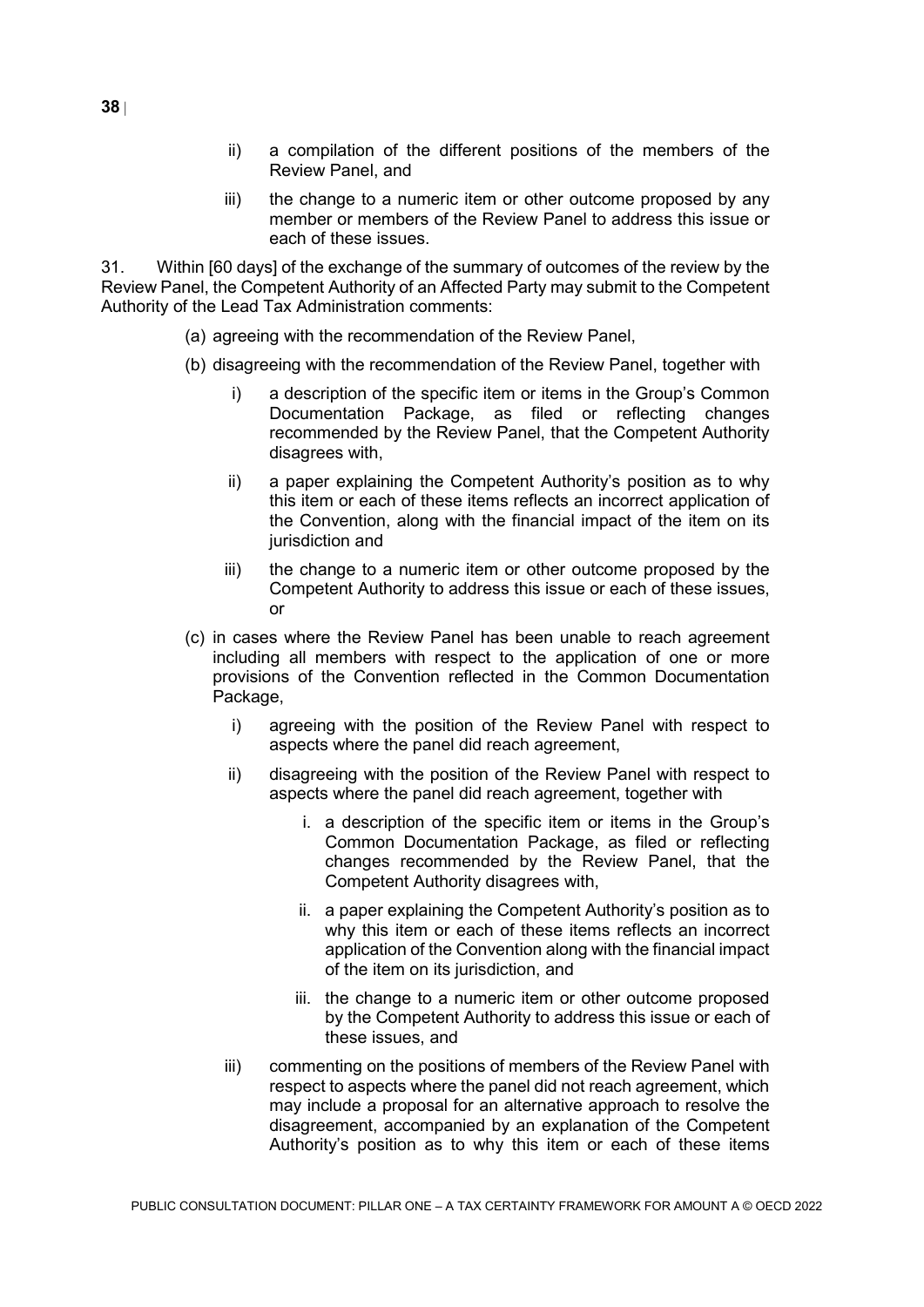reflects the correct application of the Convention, along with the financial impact on its jurisdiction.

- 32. A Competent Authority of an Affected Party shall not submit written comments:
	- (a) that disagree with the recommendation or the position of the Review Panel if it is not able
		- i) to identify a financial impact in its tax jurisdiction or,
		- ii) if it is not possible to identify a specific finanancial impact, for example where comments concern the categorisation of revenues or choice of Reliable Method, to describe a potential impact in its tax jurisdiction,
	- (b) that propose an adjustment to an amount in a Group's Common Documentation package which:
		- i) if the adjustment concerns the calculation of a Group's Total Revenues, would change Total Revenues and Profit Before Tax by less than [one percent],
		- ii) if the adjustment concerns the calculation of a Group's Profit Before Tax, would change Profit Before Tax by less than [one percent],
		- iii) if the adjustment concerns the allocation of a Group's Profit Before Tax, would change the allocation to that Affected Party by less than [five percent], and
		- iv) if the adjustment concerns the allocation of the obligation to provide relief for the elimination of double taxation, would change the relief provided by that Affected Party by less than [five percent], <sup>[18](#page-39-0)</sup>
	- (c) that are inconsistent with an earlier agreed Comprehensive Certainty Outcome for the same Group for a Period in which it was an Affected Party, unless in the view of the Affected Party such comment is necessary for a correct application of the Convention, in which case an explanation of the reason for this should be provided, [19](#page-39-1) or
	- (d) that are inconsistent with any agreed Advance Certainty Outcome that applies for the Period, unless the Affected Party was not an Affected Party when the Advance Certainty Outcome was agreed, or it previously provided evidence of a Relevant Change for consideration by the Review Panel under paragraph 19.

33. Where the Competent Authority of an Affected Party does not submit any comments by the deadline for comments, this shall be taken for the purposes of this Section as agreement with the recommendation of the Review Panel.

34. Where the Competent Authority of an Affected Party has submitted written comments that disagree with the recommendation or the position of the Review Panel, or

<span id="page-39-0"></span><sup>18</sup> As noted in the Background, commentators should note that this does not reflect the final or consensus views of the Inclusive Framework and that members hold different views as to whether a materiality threshold should apply to the adjustments proposed by an Affected Party, and as to the appropriate level of a threshold if one did apply. Members also hold different views as to whether such a materiality threshold should apply to adjustments proposed by the Review Panel when undertaking a Comprehensive Certainty Review under this Section.

<span id="page-39-1"></span><sup>19</sup> See Footnote 7.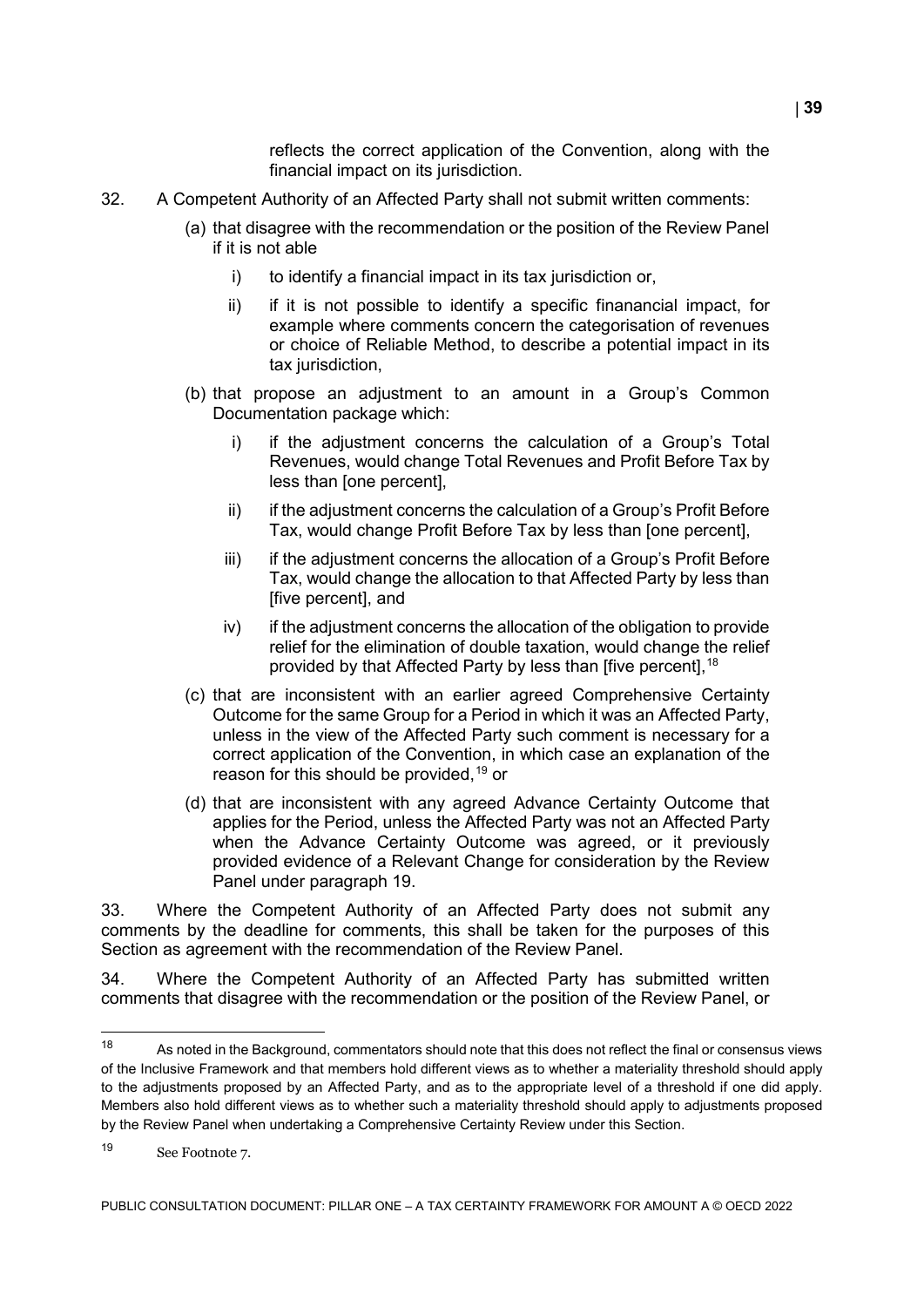which propose an alternative approach to resolve disagreement between Review Panel members, the Review Panel may:

- (a) determine whether to adopt the Affected Party's proposal, and if so the Competent Authority of the Lead Tax Administration will exchange with the Competent Authorities of all Affected Parties a revised recommendation in accordance with paragraph 29 and other Affected Parties may submit written comments in accordance with paragraph 31, and
- (b) consult with the Competent Authority of that Affected Party to explore whether, in light of other information they can provide, the Affected Party is still of the opinion that changes are needed or wishes to withdraw its disagreement with the recommendation.

The consultation under (b) may extend up to [30 days] following the deadline for comments.

### *Concluding a Comprehensive Certainty Review*

35. If the Review Panel recommended that Affected Parties agree the application of the Convention to issues reflected in the Common Documentation Package as filed by the Coordinating Entity, and no Competent Authorities submitted written comments that disagreed with this recommendation by the deadline for comments, or if all such written comments are withdrawn following consultation, the review shall move to a second phase or conclude with an agreed Comprehensive Certainty Outcome in accordance with the recommendation of the Review Panel, as relevant.

36. If the Review Panel recommended that Affected Parties agree specified changes to the application of the Convention to issues reflected in the Common Documentation Package, and no Competent Authorities submitted written comments that disagreed with the recommendation of the Review Panel by the deadline for comments, or if all such written comments are withdrawn following consultation, the Lead Tax Administration shall require the Coordinating Entity to prepare and file an amended Common Documentation Package within [90 days] reflecting these changes.

37. Where paragraph 36 applies and an amended Common Documentation Package is filed by the Coordinating Entity, this shall be reviewed by the Review Panel to ensure the required changes to the application of the Convention have been correctly reflected. No new changes shall be proposed by the Review Panel. If the Review Panel concludes that all required changes to the Common Documentation Package have been made, the Competent Authority of the Lead Tax Administration shall exchange the amended Common Documentation Package with the Competent Authorities of the Affected Parties, and the review shall move to a second phase or conclude with an agreed Comprehensive Certainty Outcome, as relevant. If the Review Panel concludes that certain required changes to the amended Common Documentation Package have not been made, the Lead Tax Administration shall inform the Coordinating Entity, and the Coordinating Entity shall be required to further revise the Common Documentation Package. If the Coordinating Entity does not agree to prepare an amended Common Documentation Package it shall be deemed to have withdrawn its request for Comprehensive Certainty after a Comprehensive Certainty Outcome had been agreed:

- (a) with respect to issues covered in the first phase of the review, or
- (b) with respect to issues covered in both phases of the review,

as relevant.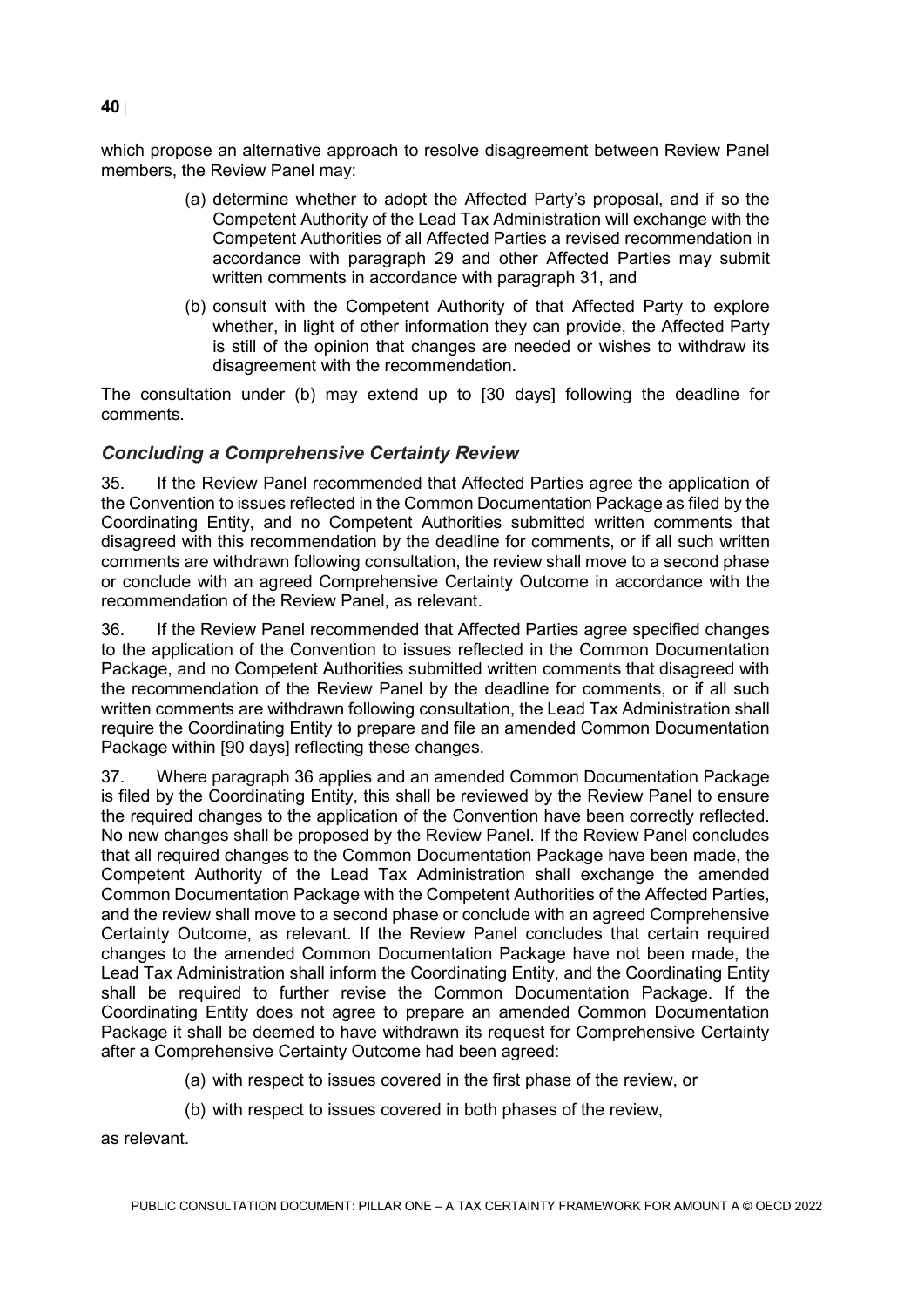38. Where the Review Panel did not reach agreement including all members with respect to the application of the Convention to issues reflected in the Common Documentation Package, or if the Competent Authority of one or more Affected Parties submitted written comments disagreeing with a recommendation of the Review Panel by the deadline for comments that were not subsequently withdrawn, issues where there is disagreement shall be submitted to a Determination Panel for a final outcome, under the process described in Section 5.

39. Where the Review Panel sought comments from Affected Parties separately at the end of the first phase and at the end of the second phase of its review,

- (a) where there is disagreement over matters considered in the first phase, these shall be referred to the Determination Panel for resolution before the review progresses to the second phase, and
- (b) where there is disagreement over matters considered in the second phase, these shall be referred to the Determination Panel for resolution before the review progresses to an agreed Comprehensive Certainty Outcome.

In these cases, and to the extent possible, the same Determination Panel should resolve disagreements with respect to each phase of the Review Panel's review.

40. Where the Review Panel sought comments from Affected Parties only at the end of the second phase of its review, and there are disagreements over matters considered in both phases, the Review Panel should consider referring disagreements over matters considered in the first phase to the Determination Panel first. If this Determination Panel process requires any changes to the Group's Common Documentation Package which have a corresponding impact on matters considered in the second phase of the review, Affected Parties which submitted written comments on these matters that were not subsequently withdrawn shall be given [30 days] to update their written comments and in particular the specific changes they propose to deal with their concerns. This is not an opportunity to raise new issues, but is to ensure that the alternative outcomes presented to the Determination Panel concerning matters in the second phase of the review reflect the impact of the Determination Panel's decisions on the first phase. Disagreements over matters considered in the second phase shall then be referred to the Determination Panel under the process in Section 5.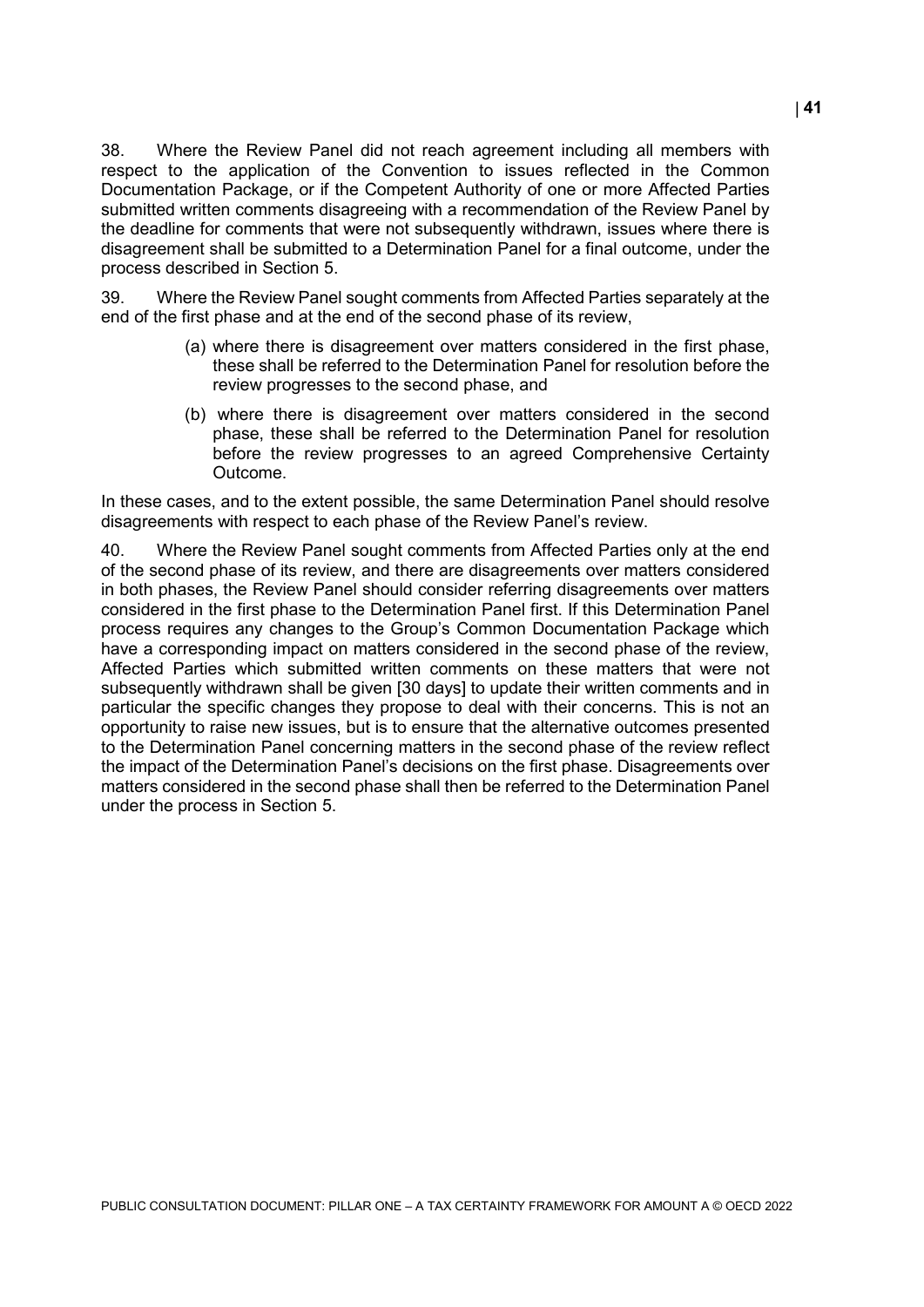

### **An Advance Certainty Review by a Review Panel**

**42** |

### *Undertaking an Advance Certainty Review*

41. An Advance Certainty Review shall commence on a date agreed by the Review Panel. The Competent Authority of the Lead Tax Administration shall inform the Competent Authorities of all Affected Parties not on the Review Panel of the agreed start date for its review before the review is due to commence. Where a Coordinating Entity submits both a request for Comprehensive Certainty for a Period and a request for Advance Certainty with respect to a future Period, there may be benefits if these reviews commence at approximately the same time, but this is not essential. In particular, where a Comprehensive Certainty Review is delayed due to an expected amendment of documents relied upon in the Common Documentation Package, this should not delay commencement of an Advance Certainty Review.

42. The Review Panel shall undertake a review on behalf of all Parties, coordinated by the Lead Tax Administration, to determine whether the approach or approaches proposed in the Advance Certainty Documentation Package filed by the Coordinating Entity reflect a correct application of the aspects of the Convention covered by the request for Advance Certainty. The Review Panel shall endeavour to reach agreement including all members. Where the Review Panel does not agree that one or more of the proposed approaches reflects a correct application of the Convention, but is able to identify changes which, if agreed by the Group, would address this, the review of that approach should cease with a recommendation that these changes be required.

43. In parallel with the review by the Review Panel in paragraph 42, the Expert Advisory Group shall undertake a review of the Group's internal control framework to determine whether in the view of the Expert Advisory Group members it is robust and will be able to be relied upon to ensure the accuracy of information reported in future Periods. Where the Expert Advisory Group identifies aspects of this internal control framework that may not be robust or reliable it shall discuss its findings with the Review Panel to obtain evidence to determine whether the framework is in fact robust and can be relied upon. The Expert Advisory Group shall endeavour to reach agreement including all members on each relevant aspect of the Group's internal control framework.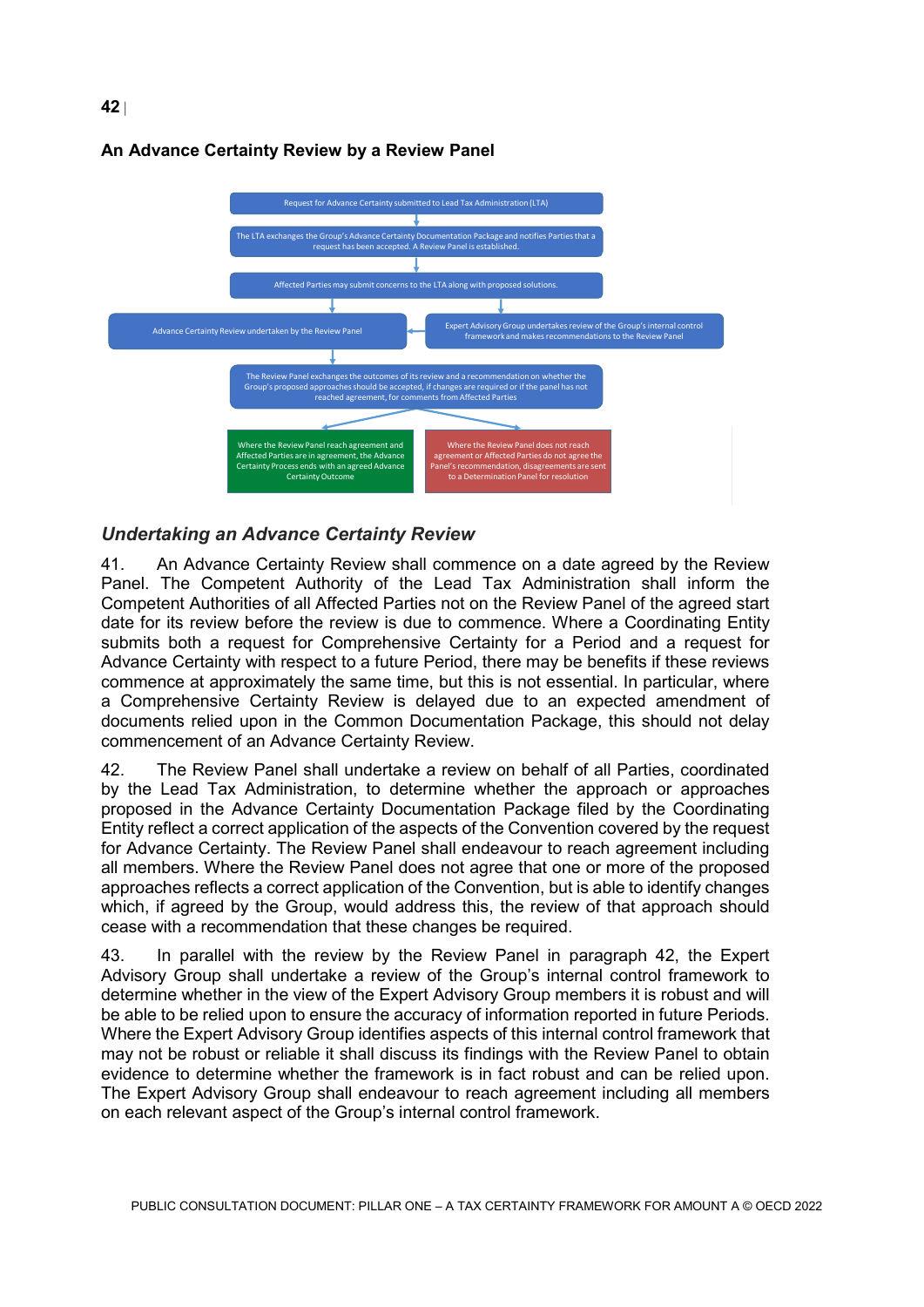44. Where the Expert Advisory Group does not agree that an element of the Group's internal control framework is currently robust and reliable, but is able to identify a combination of improvements to that framework which, if implemented by the Group, would address this, the review of that element should cease with a recommendation that these improvements be required. Where an element of the Group's internal control framework is not robust and reliable and no combination of improvements can be identified to address the Expert Advisory Group's concerns, the Review Panel shall be informed of this and the review of that element should cease.

45. The Lead Tax Administration and Chair of the Expert Advisory Group shall cooperate to ensure that the reviews in paragraph 42 and paragraph 43 are coordinated, so that progress on one review can be taken into account in ongoing work on the other review. At the end of the review of the Group's internal control framework, the Chair of the Expert Advisory Group shall provide a report to the Review Panel setting out the work the Expert Advisory Group has undertaken and, as a result of this work, whether in the view of the Expert Group the internal control framework is robust or reliable or what improvements should be required. The report will also highlight any differences in opinion between members of the Expert Advisory Group.

46. Paragraphs 18 to 20 and 25 to 27 also apply for the purposes of an Advance Certainty Review, with necessary modifications.

#### *Agreeing the outcomes of an Advance Certainty Review*

47. At the end of an Advance Certainty Review, the Competent Authority of the Lead Tax Administration shall exchange with the Competent Authorities of all Affected Parties a summary of the outcomes of the Review Panel's review, prepared using the standard format in [to be agreed] and agreed with all members of the Review Panel, together with the report prepared by the Chair of the Expert Advisory Group containing the outcomes of the review of the Group's internal control framework.

48. With respect to each of the proposed approaches in the Advance Certainty Documentation Package, the summary of outcomes shall be accompanied by:

- (a) a recommendation that Affected Parties agree the proposed approach as filed by the Coordinating Entity,
- (b) a recommendation that Affected Parties agree specified changes to the proposed approach, which the Coordinating Entity should be required to reflect in an amended Advance Certainty Documentation Package in order for Advance Certainty to be granted, or
- (c) a statement that the Review Panel has been unable to reach agreement including all members on the proposed approach.
- 49. The summary of outcomes shall also be accompanied by:
	- (a) a recommendation that Affected Parties agree that the Group's internal control framework is robust and reliable with respect to one or more of the proposed approaches as filed by the Coordinating Entity or reflecting required changes, as applicable,
	- (b) a recommendation that Affected Parties agree that specified improvements to the Group's internal control framework with respect to one or more of these approaches be required in order for Advance Certainty to apply, or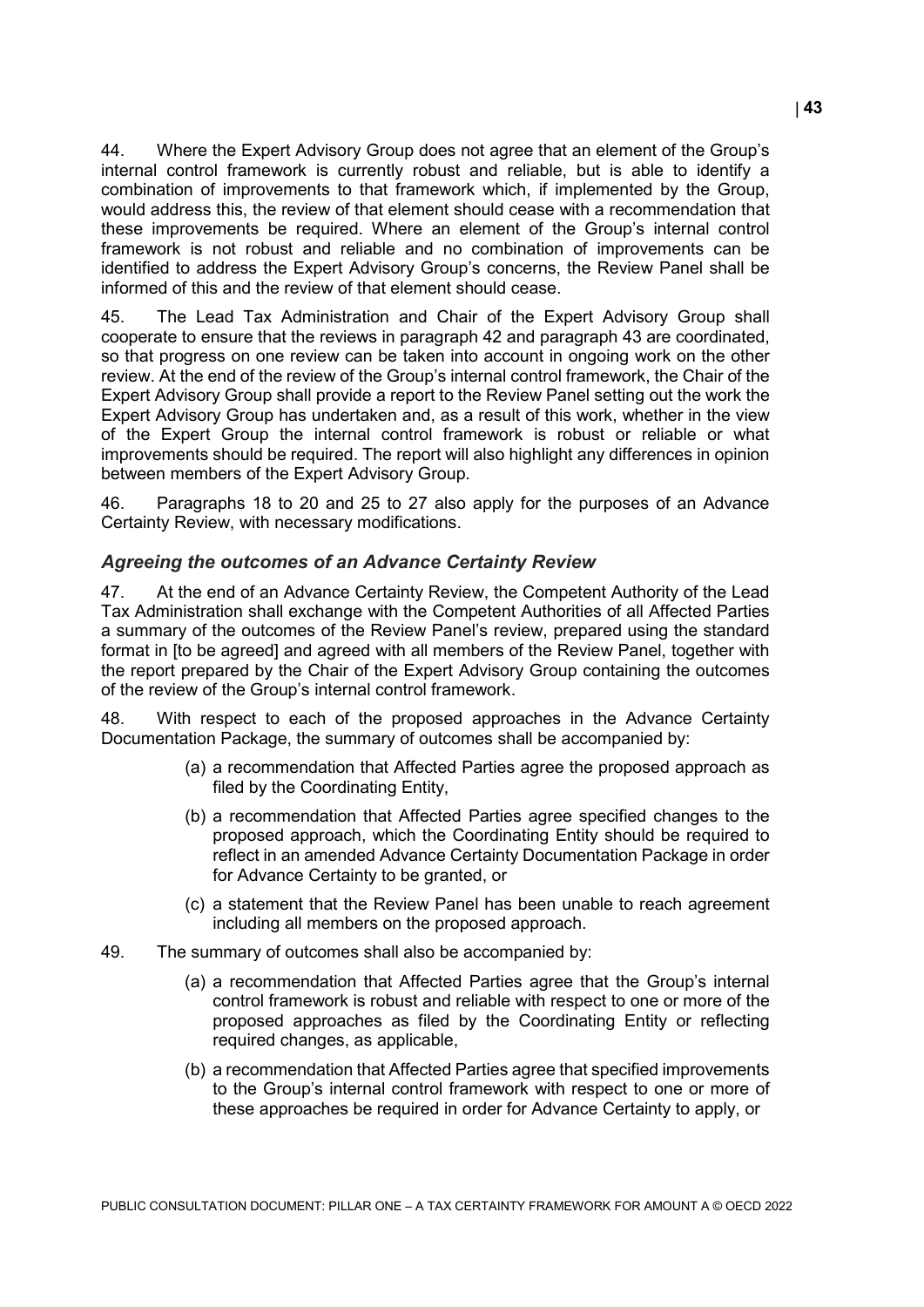(c) a statement that the Group's internal framework with respect to one or more of these approaches does not appear to be robust or reliable, and it has not been possible to identify specific improvements to address this.

50. The summary of outcomes shall further be accompanied by any information provided by the Coordinating Entity that was not contained in the Group's Advance Certainty Documentation Package and was relevant to the Review Panel's recommendation, the Expert Advisory Group's recommendation to the Review Panel or to the positions of Panel members where no agreement was reached.

51. Where the Review Panel has been unable to reach agreement including all members on one or more matters with respect to the proposed approaches reflected in the Advance Certainty Documentation Package, the summary of outcomes of the review should clearly identify the aspects where:

- (a) the Review Panel agrees that a proposed approach reflected in the Advance Certainty Documentation Package is correct,
- (b) the Review Panel agrees specific changes that should be required to a proposed approach, and
- (c) the Review Panel has been unable to reach agreement including all members, together with
	- i) a description of the specific aspects of a proposed approach with respect to which the Review Panel has been unable to reach agreement,
	- ii) a compilation of the different positions of the members of the Review Panel, and
	- iii) the change to a proposed approach suggested by any member or members of the Review Panel to address this issue or each of these issues.

52. Within [60 days] of the exchange of the summary of outcomes of the review by the Review Panel, the Competent Authority of an Affected Party may submit to the Competent Authority of the Lead Tax Administration comments:

- (a) agreeing with a recommendation of the Review Panel,
- (b) disagreeing with a recommendation of the Review Panel with respect to one or more of the proposed approaches in the Group's Advance Certainty Documentation Package, together with a paper explaining the Competent Authority's position as to:
	- i) why a proposed approach, as filed or reflecting changes recommended by the Review Panel, does not reflect an accurate application of the Convention, and
	- ii) the alternative approach proposed by the Competent Authority with an explanation as to why in the view of the Competent Authority this reflects a more accurate application of the Convention,
- (c) in cases where the Review Panel has been unable to reach agreement including all members with respect to one or more proposed approaches reflected in the Advance Certainty Documentation Package,
	- i) agreeing with the position of the Review Panel with respect to aspects where the panel did reach agreement,

**44** |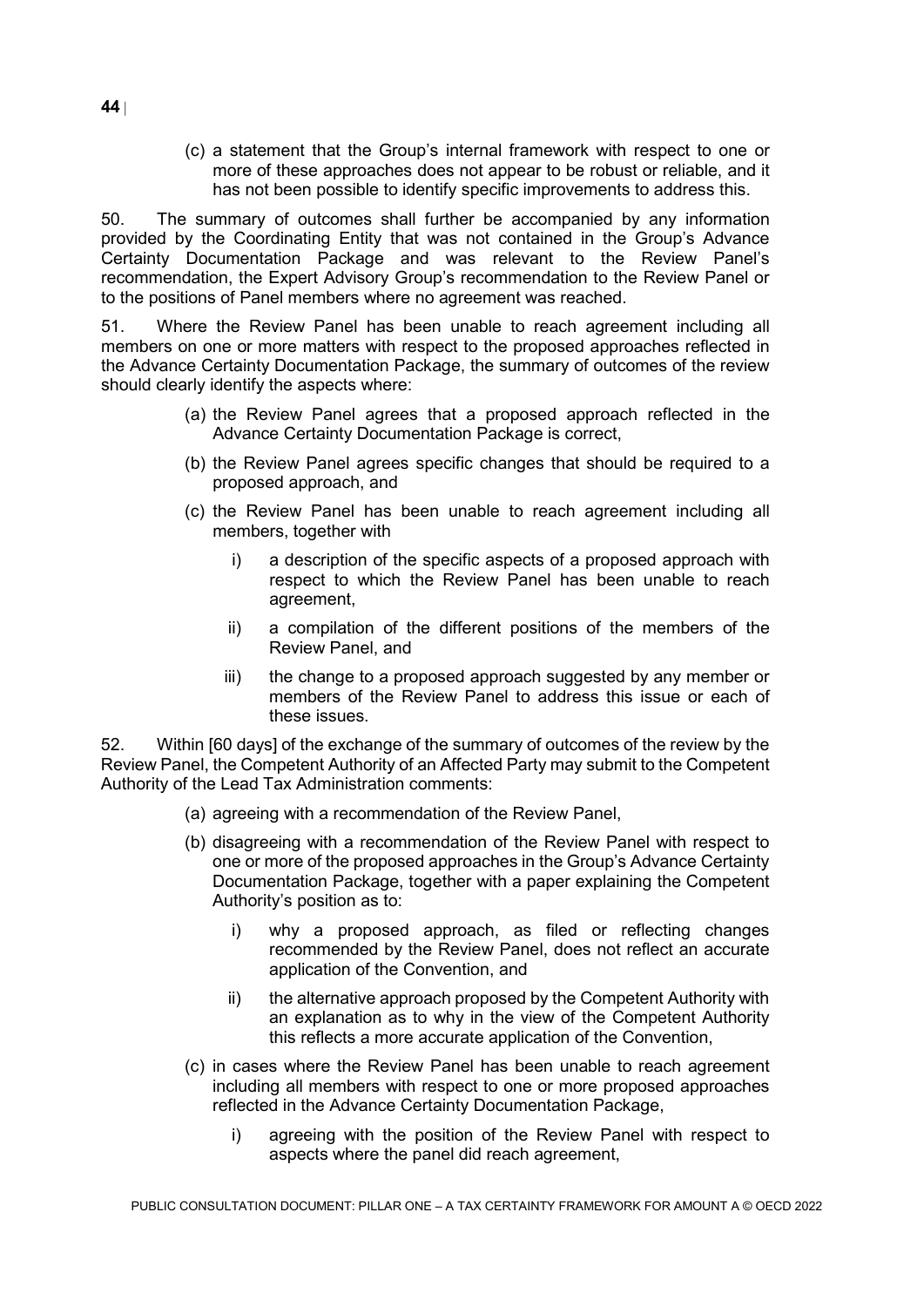- ii) disagreeing with the position of the Review Panel with respect to aspects where the panel did reach agreement, together with a paper explaining the Competent Authority's position as to:
	- i. why a proposed approach, as filed or reflecting changes recommended by the Review Panel, does not reflect an accurate application of the Convention, and
	- ii. the alternative approach proposed by the Competent Authority with an explanation as to why in the view of the Competent Authority this reflects a more accurate application of the Convention,
- iii) commenting on the positions of members of the Review Panel with respect to aspects where the panel did not reach agreement, which may include a proposal for an alternative approach to resolve the disagreement, accompanied by an explanation of the Competent Authority's position as to why this reflects the correct application of the Convention, or
- (d) disagreeing with a recommendation or conclusion with respect to the Group's internal control framework, together with a paper explaining the Competent Authority's position as to:
	- i) why in the view of the Competent Authority the Group's internal control framework with respect to one or more proposed approaches seems robust and reliable, or
	- ii) why in the view of the Competent Authroity this internal control framework does not seem robust and reliable, together with specific improvements proposed by the Competent Authority to address this.

53. A Competent Authority of an Affected Party shall not submit written comments that are inconsistent with an earlier agreed Comprehensive Certainty Outcome or Advance Certainty Outcome for the same Group for a Period in which it was an Affected Party, unless in the view of the Affected Party such comments are necessary for a correct application of the Convention, in which case an explanation of the reason for this should be provided.<sup>[20](#page-45-0)</sup>

54. Where the Competent Authority of an Affected Party does not submit any comments by the deadline for comments, this shall be taken for the purposes of this Section as agreement with the recommendations and conclusions of the Review Panel.

55. Where the Competent Authority of an Affected Party has submitted written comments that disagree with the recommendation or the position of the Review Panel, or which propose an alternative approach to resolve disagreement between Review Panel members, the Review Panel, in consultation with the Expert Advisory Group, shall:

> (a) determine whether to adopt the Affected Party's proposal, and if so the Competent Authority of the Lead Tax Administration will exchange with the Competent Authorities of all Affected Parties a revised recommendation in accordance with paragraph 48 or paragraph 49 and other Affected Parties may submit written comments in accordance with paragraph 52, and

<span id="page-45-0"></span> $20$ See Footnote 7.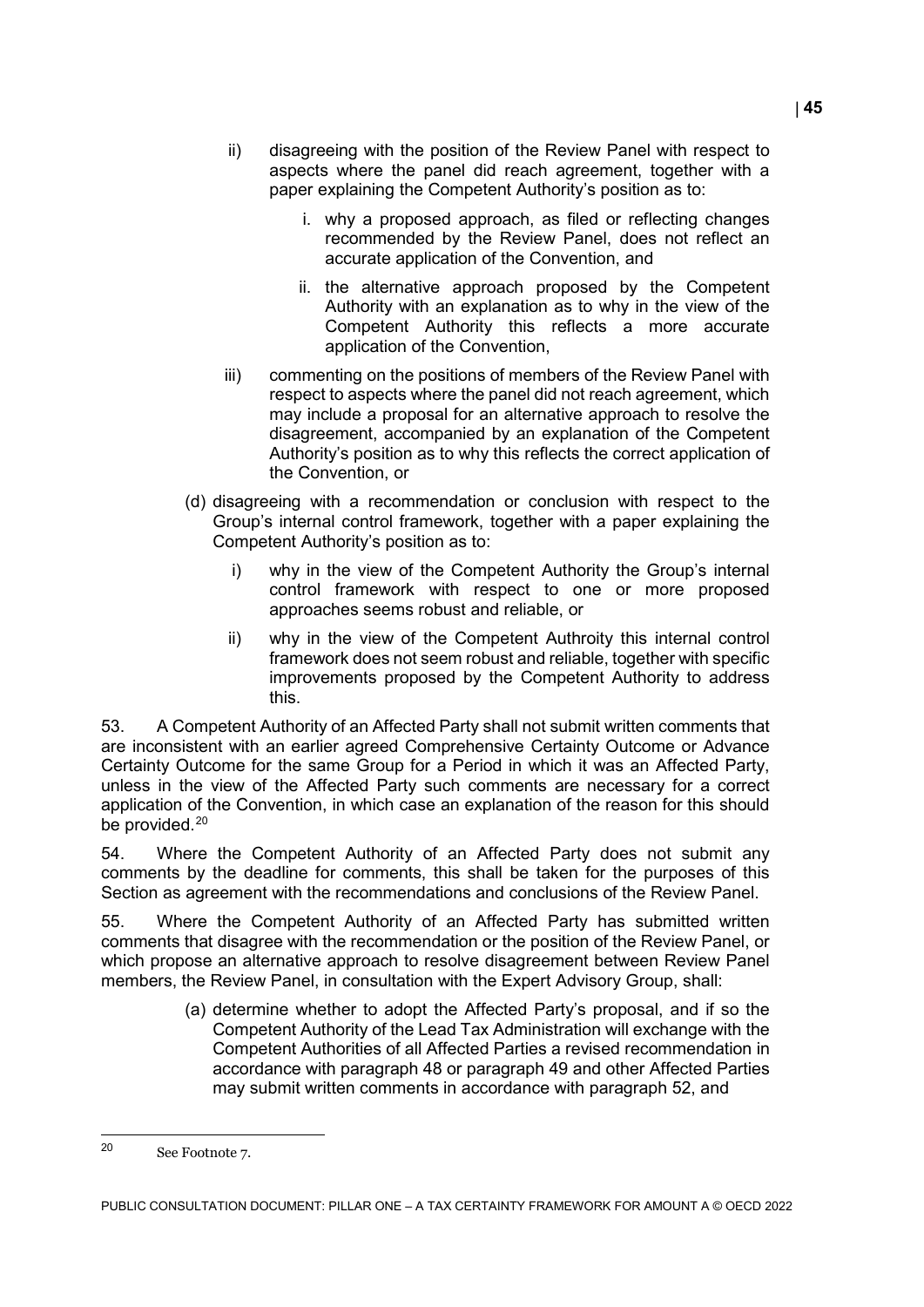(b) consult with the Competent Authority of that Affected Party to explore whether, in light of other information they can provide, the Affected Party is still of the opinion that changes are needed or wishes to withdraw its disagreement with the recommendation.

The consultation under (b) may extend up to [30 days] following the deadline for comments.

## *Concluding an Advance Certainty Review*

56. If under paragraph 48 the Review Panel recommended that that Affected Parties agree one or more of the proposed approaches reflected in the Advance Certainty Documentation Package as filed by the Coordinating Entity and no Competent Authorities submitted written comments that disagreed with this recommendation by the deadline for comments, or if all such written comments are withdrawn following consultation, the review shall conclude with an agreed Advance Certainty Outcome in accordance with the recommendation of the Review Panel.

57. If under paragraph 48 the Review Panel recommended that Affected Parties agree specified changes to one or more of the proposed approaches reflected in the Advance Certainty Documentation Package, and no Competent Authorities submitted written comments that disagreed with the recommendation of the Review Panel by the deadline for comments, or if all such written comments are withdrawn following consultation, the Lead Tax Administration shall require the Coordinating Entity to prepare and file an amended Advance Certainty Documentation Package within [90 days] reflecting these changes.

58. Where paragraph 57 applies and an amended Advance Certainty Documentation Package is filed by the Coordinating Entity, this shall be reviewed by the Review Panel to ensure the required changes to the proposed approaches have been correctly reflected. No new changes shall be proposed by the Review Panel. If the Review Panel concludes that all required changes to the Advance Certainty Documentation Package have been made, the Competent Authority of the Lead Tax Administration shall exchange the amended Advance Certainty Documentation Package with the Competent Authorities of the Affected Parties, and the review shall conclude with an agreed Advance Certainty Outcome. If the Review Panel concludes that certain required changes to the amended Advance Certainty Documentation Package have not been made, the Lead Tax Administration shall inform the Coordinating Entity, and the Coordinating Entity shall be required to further revise the Advance Certainty Documentation Package. If the Coordinating Entity does not agree to prepare an amended Advance Certainty Documentation Package it shall be deemed to have withdrawn its request for Advance Certainty.

- 59. Where:
	- (a) an Advance Certainty Outcome is agreed under paragraph 56 or paragraph 58,
	- (b) under paragraph 49 the Review Panel recommended that that Affected Parties agree that the Group's internal control framework with respect to the relevant proposed approach is robust and reliable, and
	- (c) no Competent Authorities submitted written comments that disagreed with this recommendation by the deadline for comments, or if all such written comments are withdrawn following consultation,

**46** |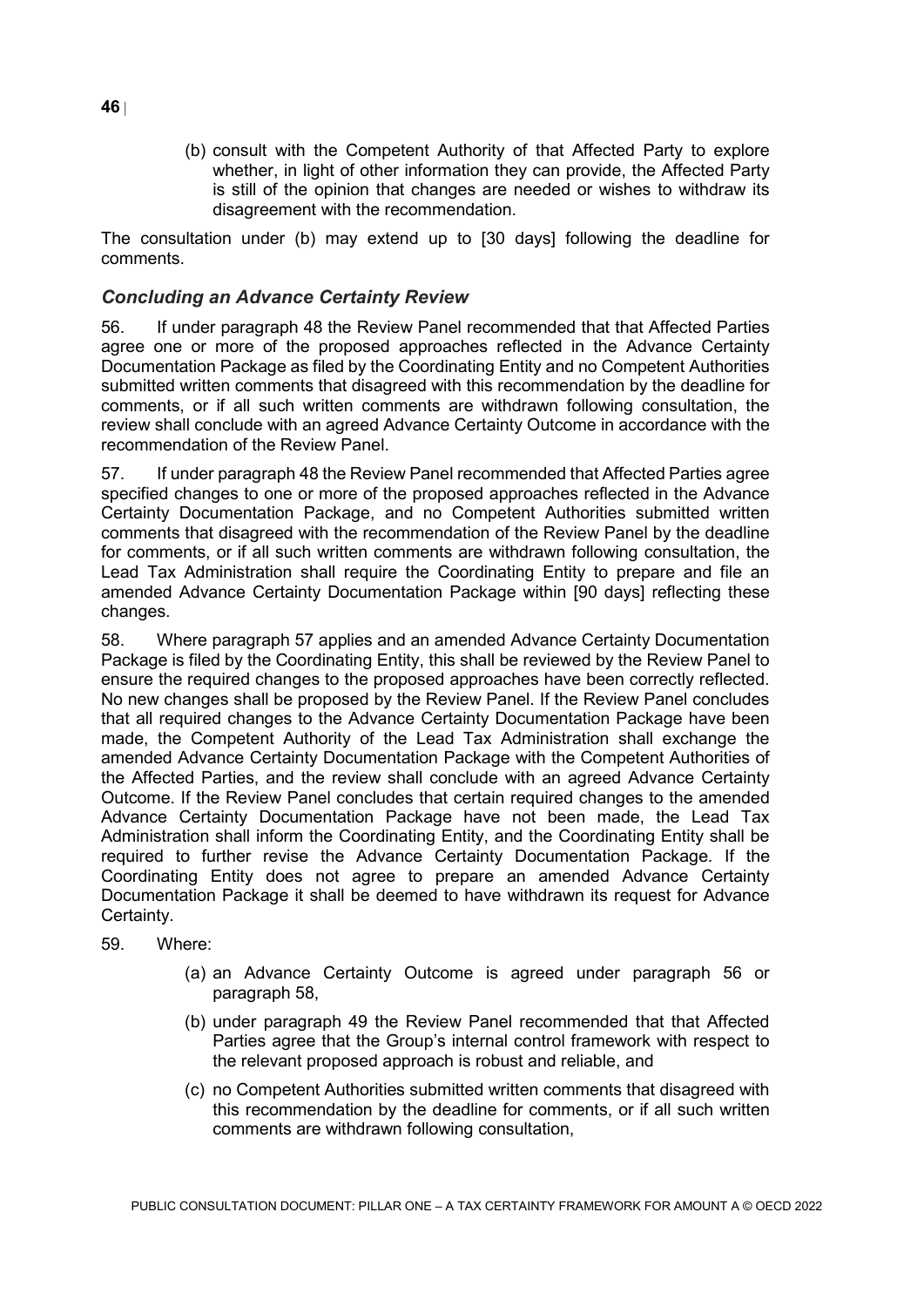the Advance Certainty Outcome shall apply for the Period specified in the request for Advance Certainty and other Periods set out in paragraph 61.

60. Where:

- (a) an Advance Certainty Outcome is agreed under paragraph 56 or paragraph 58,
- (b) under paragraph 49 the Review Panel recommended that that Affected Parties agree that specified improvements be required to the Group's internal control framework with respect to the relevant proposed approach in order for an Advance Certainty Outcome to apply, and
- (c) no Competent Authorities submitted written comments that disagreed with this recommendation by the deadline for comments, or if all such written comments are withdrawn following consultation,

the Advance Certainty Outcome shall apply for the Period specified in the request for Advance Certainty and other Periods set out in paragraph 61, on condition that the Coordinating Entity demonstrates that the specified improvements have been made and this is confirmed by an Expert Advisory Group as part of a Comprehensive Certainty Review process.

61. The first time a Group makes a request for Advance Certainty over a particular aspect of the Convention, an Advance Certainty Outcome will be granted for all Periods of the Group ending within [three] years of the start of the Period specified in the request. For the subsequent requests, the Review Panel may agree to extend this period to [five] years.<sup>[21](#page-47-0)</sup> Where paragraph 60 applies and the time taken by a Group to introduce required improvements to its internal control framework mean that an Advance Certainty Outcome does not start to apply until a Period later than that specified in the request for Advance Certainty, the maximum period that can be covered by an Advance Certainty Outcome continues to be calculated from the Period specified in the request.

62. Where paragraph 58 applies and the Review Panel accepts that the Group does not have or will not have data available for it to apply the agreed approach for the first Period covered by Advance Certainty, the Advance Certainty Outcome may agree that the Group can use an alternative approach for this Period. The Group shall be required to collect the information necessary to use the agreed approach for future Periods.

63. Where the Review Panel did not reach agreement including all members with respect to one or more of the proposed approaches in the Group's Advance Certainty Documentation Package, or if the Competent Authority of one or more Affected Parties submitted written comments disagreeing with a recommendation of the Review Panel by the deadline for comments that were not subsequently withdrawn, issues where there is disagreement shall be submitted to a Determination Panel for a final outcome, under the process described in Section 5.

## *Circumstances where an Advance Certainty Outcome ceases to apply*

- 64. An agreed Advance Certainty Outcome shall cease to apply:
	- (a) at the end of the last Period specified in paragraph 61, or
	- (b) where a Relevant Change has occurred.

<span id="page-47-0"></span> $21$ <sup>21</sup> The number of years for which Advance Certainty will be provided remains to be agreed.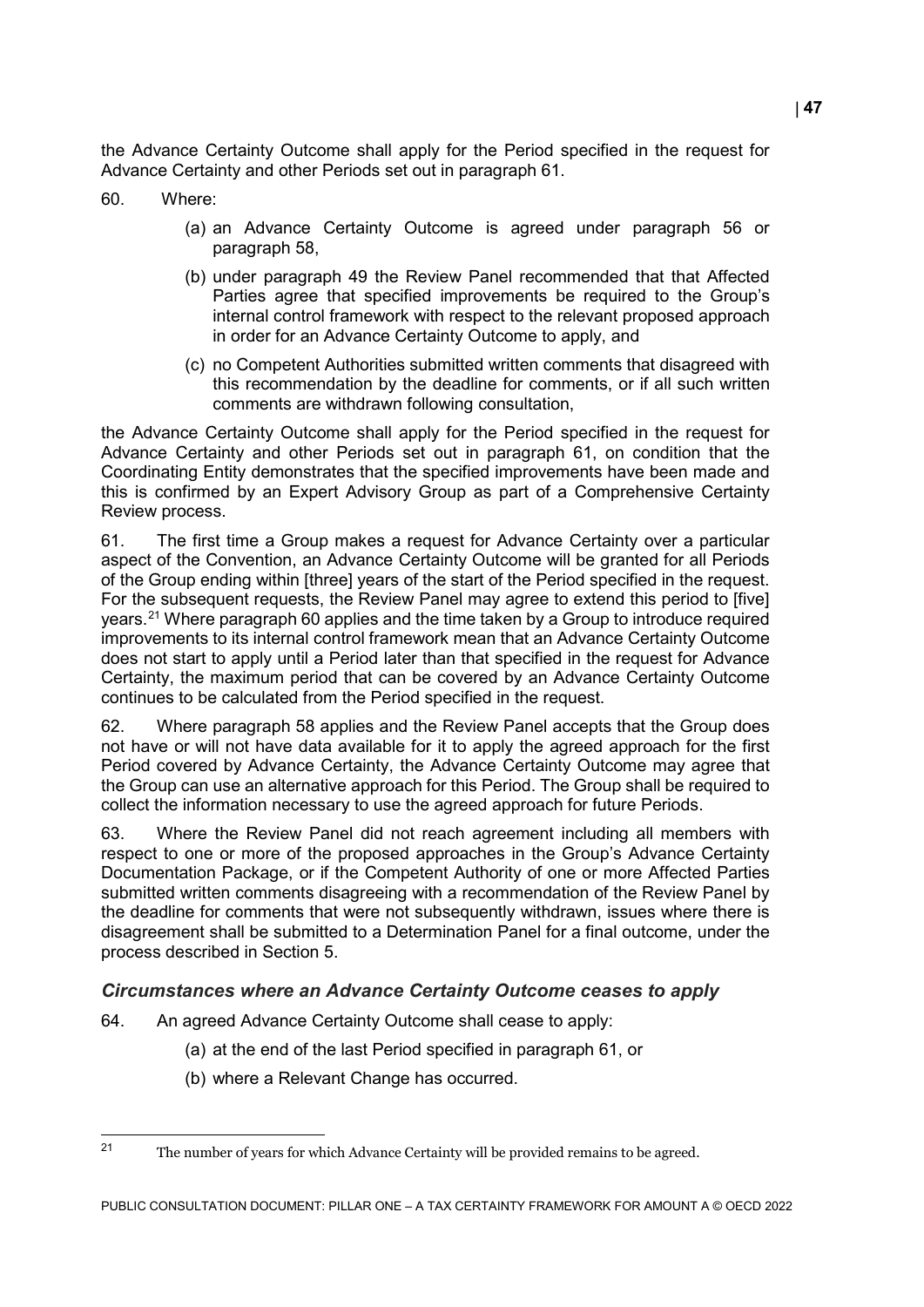- 65. For the purposes of this Section, a Relevant Change is:
	- (a) a change to the organisational structure, business activities (including marketing and distribution activities) or financial and tax accounting methods of the Group, that means an approach covered by an Advance Certainty Outcome may no longer reflect an accurate application of the Convention, or
	- (b) a change to the design or operation of the internal control framework of the Group that means the controls to ensure the accurate reporting of information with respect to an approach covered by an Advance Certainty Outcome may no longer be robust and reliable.

66. Where a Group anticipates or becomes aware of a Relevant Change, the Coordinating Entity should inform the Lead Tax Administration of this fact. The Competent Authority of the Lead Tax Administration shall then share this information with the Competent Authorities of Affected Parties. When the Coordinating Entity next submits the Group's Common Documentation Package for a Period that has ended, it may also submit a new request for Advance Certainty under Section 2.

**48** |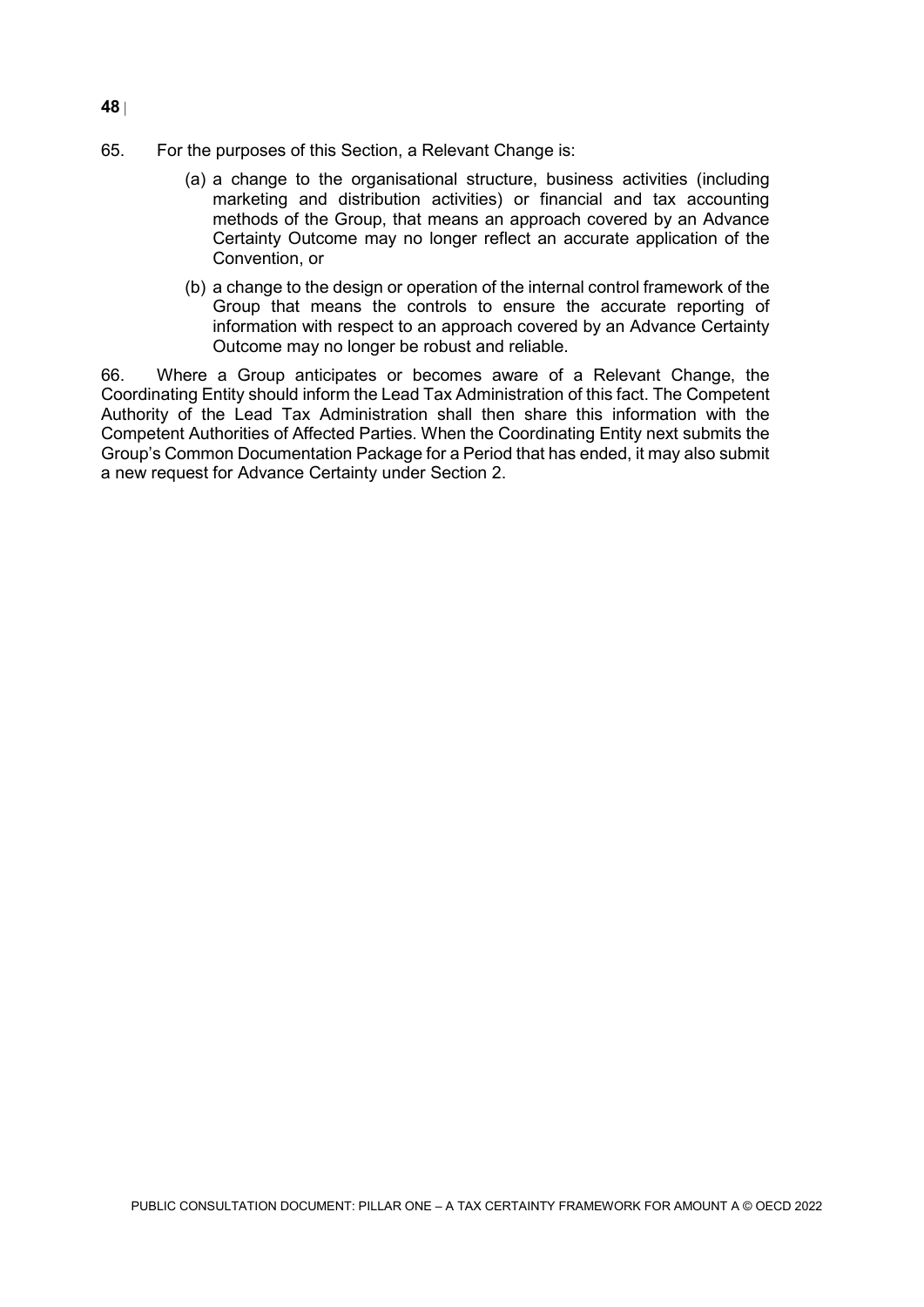# **4. Review by a Lead Tax Administration on behalf of the Parties**

1. Where a request for Comprehensive Certainty is accepted in accordance with the process in Section 2 for a Period which is not governed by the provisions of Section 3, a review of the Group's application of the Convention reflected in its Common Documentation Package shall be undertaken by the Lead Tax Administration under this Section, supported by an Expert Advisory Group of systems specialists. The steps for a Lead Tax Administration review are the same as those for a Review Panel review, with the modifications described below.

2. A review by a Lead Tax Administration should not commence until any review that has already commenced under Section 3 or this Section for an earlier Period of the Group is completed. Where a request for Comprehensive Certainty is accepted under Section 2 in circumstances where:

- (a) a request for Comprehensive Certainty has been accepted with respect to one or more earlier Periods of the Group for which a review pursuant to this Section will be undertaken, but the review by the Lead Tax Administration for those Periods has not yet commenced, and/or
- (b) a request for Comprehensive Certainty is accepted with respect to one or more later Periods of the Group for which a review pursuant to this Section will be undertaken, before the review by the Lead Tax Administration has commenced,

the Lead Tax Administration may undertake the reviews for up to [three] Periods most closely preceding or most closely following the Period specified in the request for Comprehensive Certainty, simultaneously with the review for that Period.

3. If, in the view of the Lead Tax Administration, the Coordinating Entity is persistently late in providing information without explanation, is acting in an un-cooperative or nontransparent manner, including by providing inaccurate or incomplete information, or where information provided proves to be unreliable, this issue shall be raised with the Coordinating Entity. Where this issue is not resolved, the Lead Tax Administration may conclude that a Comprehensive Certainty Outcome cannot be provided. The Coordinating Entity shall be informed of this outcome by the Lead Tax Administration and the Comprehensive Certainty Process shall be brought to an end without an agreed Comprehensive Certainty Outcome. The next review for any subsequent Period of the Group shall be undertaken by a Review Panel under Section 3 and the Coordinating Entity may request that the Review Panel simultaneously undertakes a review with respect to the Period for which a Comprehensive Certainty Outcome was not provided pursuant to this paragraph. The Competent Authorities of all Parties shall be informed of this outcome by the Competent Authority of the Lead Tax Administration. The next time the Coordinating Entity submits a request for Comprehensive Certainty under Section 2 it should provide written confirmation that the issues which resulted in the late provision of information or in it acting in an uncooperative or non-transparent manner have been addressed and will not recur.

4. Paragraphs of Section 3 that concern processes for discussions and agreement by members of a Review Panel, and the consequences of this agreement not being reached, are not applicable to a review by a Lead Tax Administration.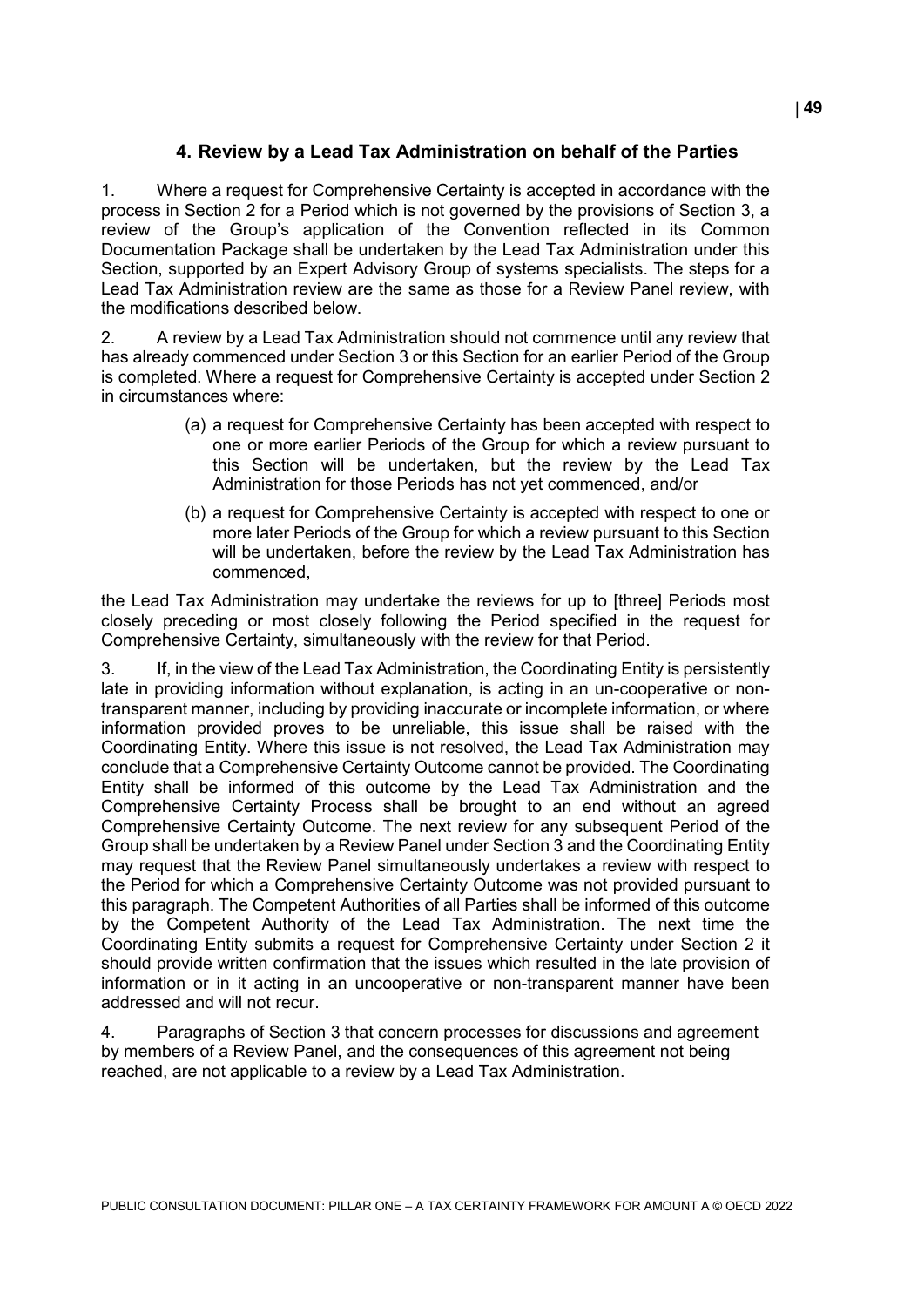# **III. A DETERMINATION PANEL TO RESOLVE DISAGREEMENTS**

# **5. Resolution of disagreements by a Determination Panel**

### *Compiling alternative outcomes and comments for a Determination Panel*

1. Where a review of the application of the Convention by a Group for a Period has been conducted under the approaches described in Section 1, Section 3 or Section 4, and issues remain with respect to which agreement has not been possible, these issues shall be resolved by a Determination Panel.

2. Within [30 days] of a determination under Section 1 that one or more issues considered as part of a Scope Certainty Review or Follow-Up Scope Certainty Review will be submitted to a Determination Panel for a final outcome, the Competent Authority of the Lead Tax Administration shall exchange with the Competent Authorities of all Listed Parties:

- (a) with respect to issues that had been agreed by the Scope Review Panel or in cases where a review was undertaken by a Lead Tax Administration,
	- i) a list of the specific items in a Group's Scope Certainty Documentation Package or Follow-Up Scope Certainty Documentation Package with respect to which written comments were submitted and not withdrawn, and,
	- ii) for each of these items, alternative outcomes comprising:
		- i. the outcome recommended by the Scope Review Panel or Lead Tax Administration to Listed Parties, with an explanation of its basis for this recommendation, and
		- ii. each alternative specific outcome proposed by a Competent Authority of a Listed Party together with the papers prepared under Section 1 by each Competent Authority explaining its position as to why this would reflect a more accurate application of the Convention.
- (b) with respect to issues that had not been agreed by the Scope Review Panel,
	- i) a list of the specific items in a Group's Scope Certainty Documentation Package or Follow-Up Scope Certainty Documentation Package with respect to which the Review Panel did not reach agreement, and
	- ii) for each of these items, alternative outcomes comprising:
		- i. if the outcome in the Group's Scope Certainty Documentation Package or Follow-Up Scope Certainty Documentation Package is supported by one or more members of the Scope Review Panel, this outcome with an explanation of their basis for supporting this approach,
		- ii. each alternative specific outcome not covered by paragraph (b) ii) i. proposed by one or more members of the Scope Review Panel, together with papers prepared by Panel members under Section 1 explaining their position as to why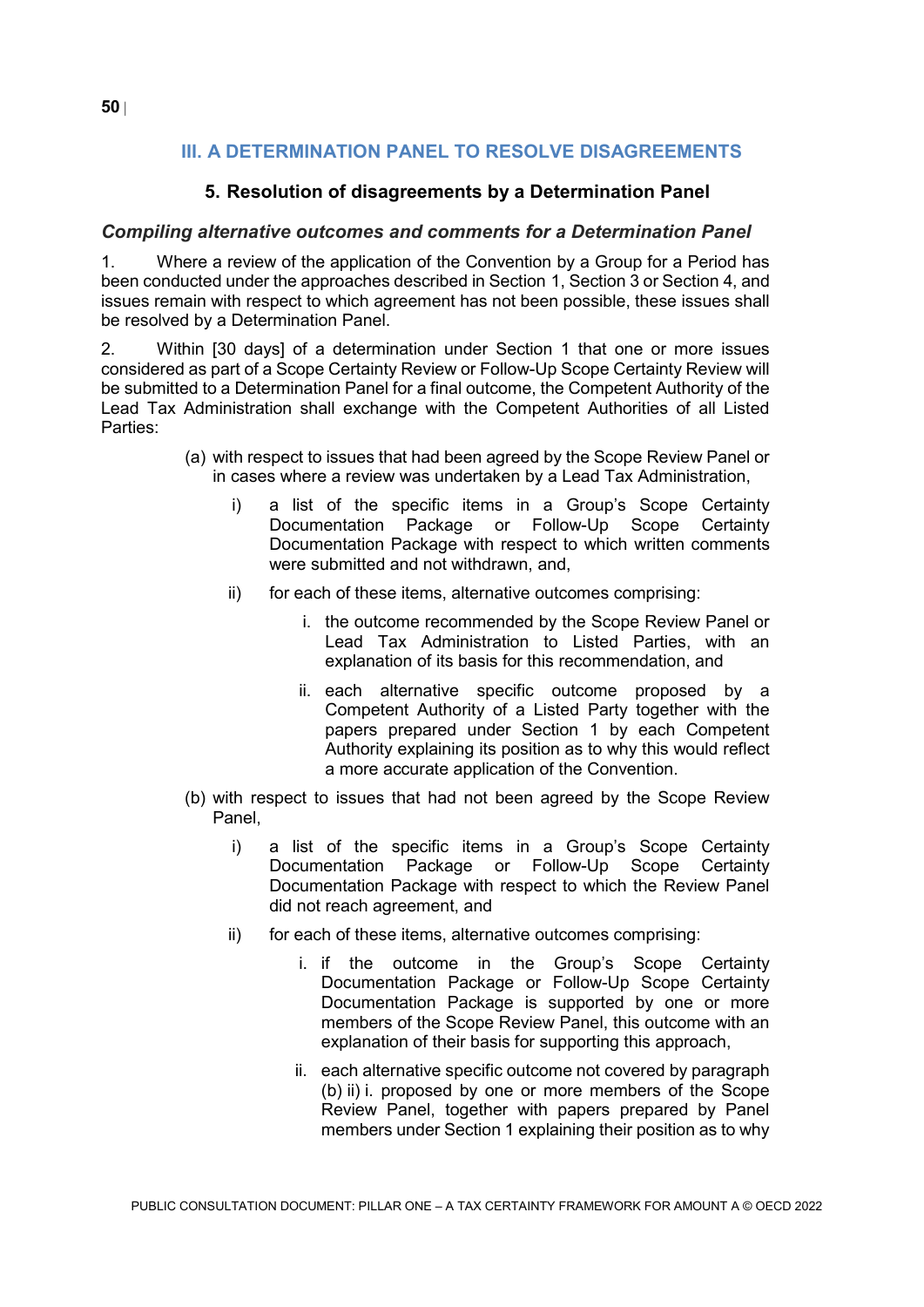in their view this would reflect a more accurate application of the Convention, and

iii. each alternative specific outcome proposed by a Competent Authority of a Listed Party together with the papers prepared by each Competent Authority under Section 1 explaining its position as to why this would reflect a more accurate application of the Convention.

3. Within [30 days] of a determination under Section 3 that one or more issues considered as part of a Comprehensive Certainty Review by a Review Panel will be submitted to a Determination Panel for a final outcome, the Competent Authority of the Lead Tax Administration shall exchange with the Competent Authorities of all Affected Parties:

- (a) with respect to issues that had been agreed by the Review Panel,
	- i) a list of the specific items in a Group's Common Documentation Package with respect to which written comments were submitted and not withdrawn, and,
	- ii) for each of these items, alternative outcomes comprising:
		- i. the outcome recommended by the Review Panel to Affected Parties, with an explanation of its basis for this recommendation, and
		- ii. each alternative specific outcome proposed by a Competent Authority of an Affected Party together with the papers prepared under Section 3 by each Competent Authority explaining its position as to why this would reflect a more accurate application of the Convention.
- (b) with respect to issues that had not been agreed by the Review Panel,
	- i) a list of the specific items in a Group's Common Documentation Package with respect to which the Review Panel did not reach agreement, and
	- ii) for each of these items, alternative outcomes comprising:
		- i. if the outcome in the Group's Common Documentation Package is supported by one or more members of the Review Panel, this outcome with an explanation of their basis for supporting this approach,
		- ii. each alternative specific outcome not covered by paragraph (b) ii) i. proposed by one or more members of the Review Panel, together with papers prepared by Panel members under Section 3 explaining their position as to why in their view this would reflect a more accurate application of the Convention, and
		- iii. each alternative specific outcome proposed by a Competent Authority of an Affected Party together with the papers prepared by each Competent Authority under Section 3 explaining its position as to why this would reflect a more accurate application of the Convention.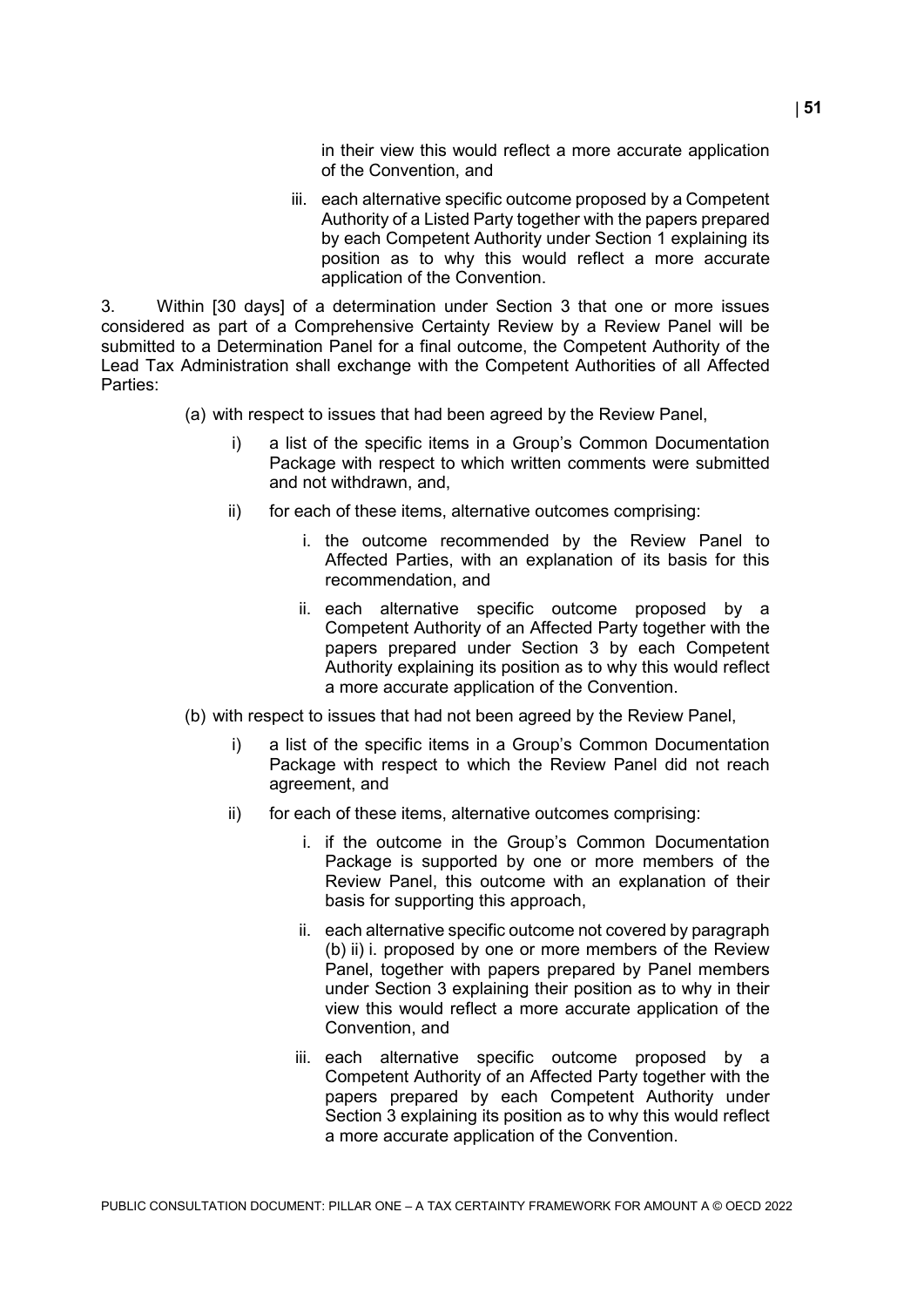4. Within [30 days] of a determination under Section 3 that one or more issues considered as part of an Advance Certainty Review by a Review Panel will be submitted to a Determination Panel for a final outcome, the Competent Authority of the Lead Tax Administration shall exchange with the Competent Authorities of all Affected Parties:

(a) with respect to issues that had been agreed by the Review Panel,

- i) a list of the specific items in a Group's Advance Certainty Documentation Package with respect to which written comments were submitted and not withdrawn, and,
- ii) for each of these items, alternative outcomes comprising:
	- i. the approach recommended by the Review Panel to Affected Parties, with an explanation of its basis for this recommendation, and
	- ii. each alternative approach proposed by a Competent Authority of an Affected Party together with the papers prepared under Section 3 by each Competent Authority explaining its position as to why this would reflect a more accurate application of the Convention.
- (b) with respect to issues that had not been agreed by the Review Panel,
	- i) a list of the specific items in a Group's Advance Certainty Documentation Package with respect to which the Review Panel did not reach agreement, and
	- ii) for each of these items, alternative outcomes comprising:
		- i. if the proposed approach in the Group's Advance Certainty Documentation Package is supported by one or more members of the Review Panel, this approach with an explanation of their basis for supporting the approach,
		- ii. each alternative approach not covered by paragraph (b) ii) i. proposed by one or more members of the Review Panel, together with papers prepared by Panel members under Section 3 explaining their position as to why in their view this would reflect a more accurate application of the Convention, and
		- iii. each alternative approach proposed by a Competent Authority of an Affected Party together with the papers prepared by each Competent Authority under Section 3 explaining its position as to why this would reflect a more accurate application of the Convention.

5. Within [30 days] of it being determined under Section 4 that one or more issues considered by the Lead Tax Administration will be submitted to a Determination Panel for a final outcome, the Competent Authority of the Lead Tax Administration shall exchange with the Competent Authorities of all Affected Parties:

- (a) a list of the specific items in a Group's Common Documentation Package with respect to which written comments were submitted and not withdrawn, and,
- (b) for each of these items, alternative outcomes comprising:

**52** |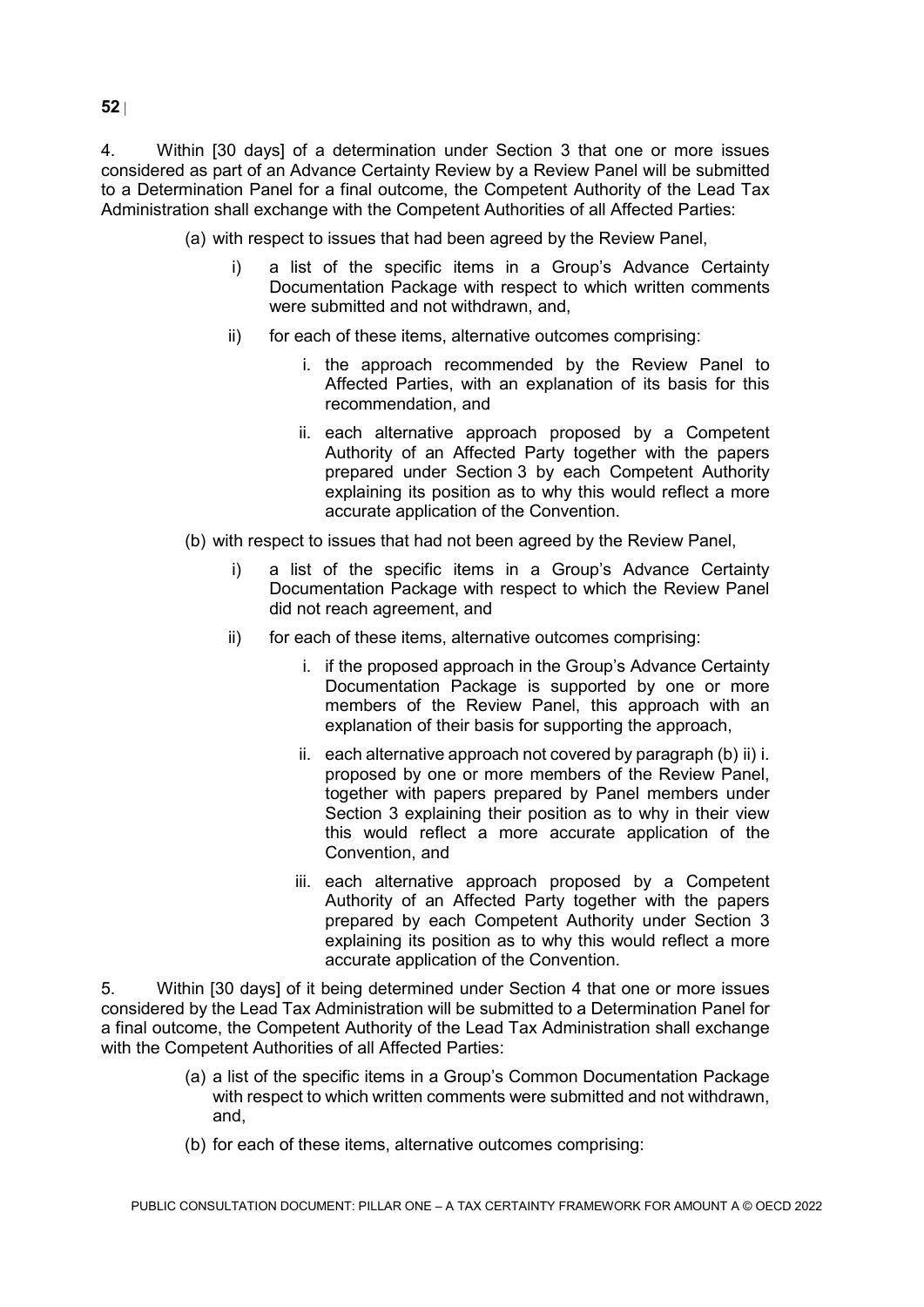- i) the outcome recommended by the Lead Tax Administration to Affected Parties, with an explanation of its basis for this recommendation, and
- ii) each alternative specific outcome proposed by a Competent Authority of an Affected Party together with the papers prepared by each Competent Authority under Section 4 explaining its position as to why this would reflect a more accurate application of the Convention.

6. Within [30 days] of an exchange under paragraphs 2 to 5, Competent Authorities of Listed Parties or Affected Parties may submit written comments to the Competent Authority of the Lead Tax Administration supporting or disagreeing with any of the alternative outcomes for each issue, which may be accompanied by a paper explaining the Competent Authority's position as to why in its view an alternative outcome reflects an accurate or inaccurate application of the Convention. Within [30 days] of this deadline the Competent Authority of the Lead Tax Administration shall exchange these comments and papers with the Competent Authorities of all Listed Parties or Affected Parties.

7. Within [30 days] of the deadline for written comments in paragraph 6, the Lead Tax Administration shall provide members of the Determination Panel with:

- (a) a list of specific items in a Group's Scope Documentation Package, Follow-Up Scope Documentation Package, Common Documentation Package or Advance Certainty Documentation Package with respect to which written comments were submitted and not withdrawn, for resolution by the Panel,
- (b) for each item, the alternative outcomes referred to under paragraphs 2 to 5, together with the papers prepared by each Competent Authority explaining its position as to why these outcomes would reflect a more accurate application of the Convention,
- (c) the written comments and any papers submitted under paragraph 6 setting out the positions of Competent Authorities of Listed Parties or Affected Parties, agreeing or disagreeing with these alternative outcomes,
- (d) the Scope Documentation Package, Follow-Up Scope Documentation Package, Common Documentation Package or Advance Certainty Documentation Package filed by the Coordinating Entity and any changes to these agreed by Affected Parties or Listed Parties, and
- (e) any explanation provided by the Coordinating Entity as to the position it took with respect to any item on which the Listed Parties or Affected Parties have not reached agreement, even where this position is not one of the alternative outcomes supported by the Scope Review Panel, Review Panel, Lead Tax Administration, or one or more Listed Parties or Affected Parties and presented to the Determination Panel for it to choose between.<sup>[22](#page-53-0)</sup>

<span id="page-53-0"></span> $22$ As noted in the Background, commentators should note that this does not reflect the final or consensus views of the Inclusive Framework and that some members hold the view that any explanation by the Coordinating Entity as to the position it took, including a position that is not one of the alternative outcomes put to a Determination Panel to choose between, should not be provided to the Determination Panel as, in their view, this would be inconsistent with the resolution mechanism of choosing between the alternative outcomes presented by the Parties.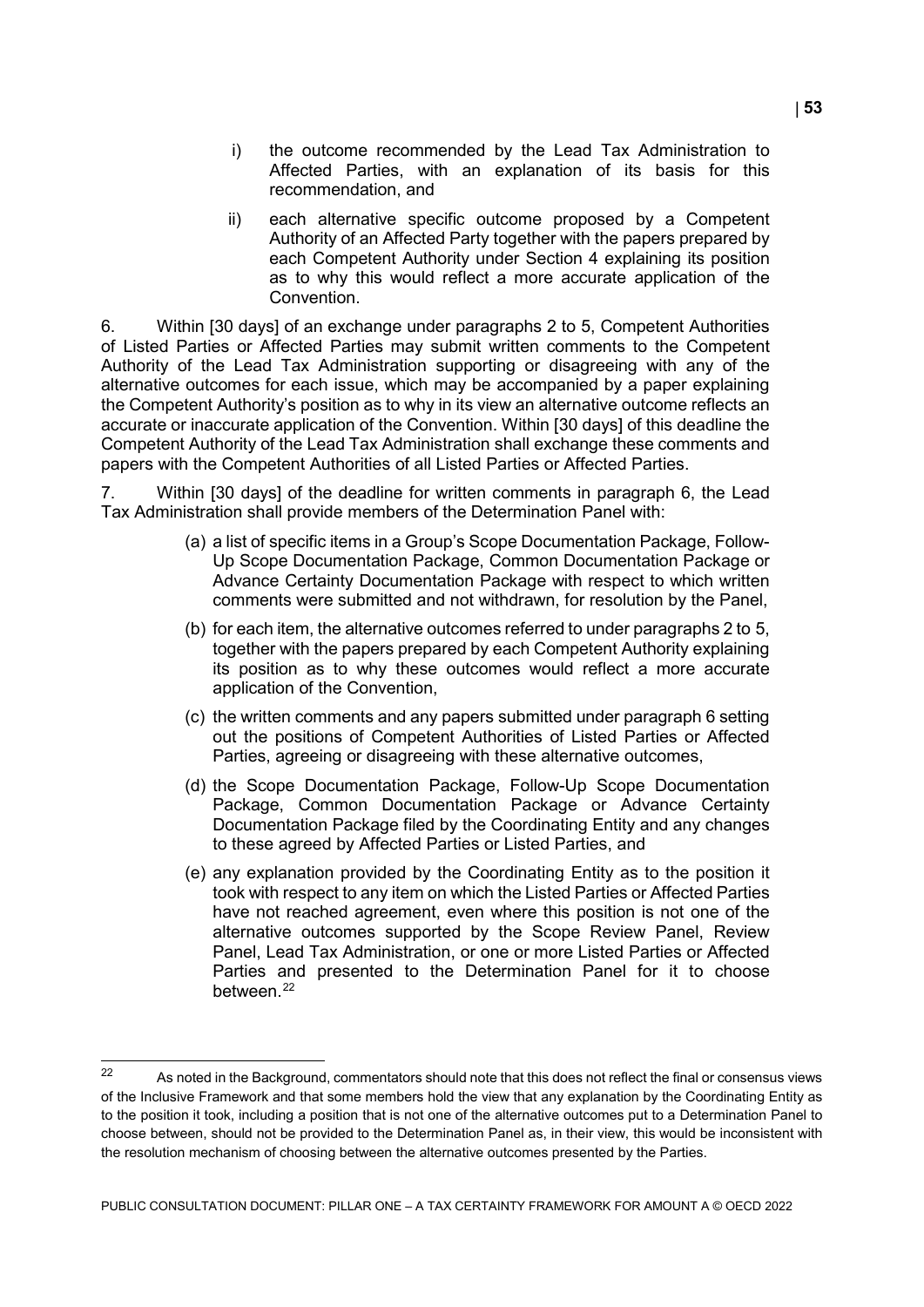# **54** |

The information contained in (a) to (e) shall also be provided by the Competent Authority of the Lead Tax Administration to the Competent Authority of any Listed Party or Affected Party on request.

# *Undertaking a Determination Panel process*

8. The Determination Panel, coordinated by the Chair, shall resolve the specific ìssues submitted for resolution by choosing between the two or more alternative outcomes put to it. The Determination Panel may request clarification of these issues and alternative outcomes from Affected Parties or Listed Parties via the Lead Tax Administration, but this is not an opportunity for new arguments to be raised. Any clarification provided to the Determination Panel shall also be made available by the Competent Authority of the Lead Tax Administration to the Competent Authorities of Listed Parties or Affected Parties. The Determination Panel may not request additional information from the Coordinating Entity or Group Entities. The Determination Panel does not have any discretion to develop and choose an alternative outcome that is not presented to it, or to comment on issues other than the specific issues submitted to it for resolution.

9. The Determination Panel shall endeavour to reach agreement on each issue by consensus including all members but, where this is not possible, the Determination Panel shall choose the outcome which is supported by an overall majority comprising more than one half of the panel. Where there are more than two alternative outcomes for a particular issue and no outcome is supported by an overall majority on the panel, the Chair shall invite Panel Members to rank all alternative outcomes in order of preference in order to identify the alternative outcome chosen.

# **Selecting an alternative outcome by ranked votin[g23](#page-54-0)**

Where there are more than two alternative outcomes for a particular issue put to a Determination Panel to resolve, an outcome shall be chosen by ranked voting. This may be done in different ways, including the examples included below. Other approaches will also be considered in deciding on that to be applied by a Determination Panel.

### **Example 1: Elimination of alternative outcomes with the fewest first choice preferences**

This example assumes a seven member Determination Panel and an issue to be resolved with four alternative outcomes. No alternative outcome is supported by an overall majority on the panel and so Panel Members have been asked to rank the alternative outcomes in order of preference, 1 being their preferred alternative outcome and 4 being their least preferred. The results of this, and the process to identify the alternative outcome chosen by the panel, is set out below.

| <b>Alternative</b><br><b>Outcomes</b> | <b>Determination Panel Members</b> |   |  |  |  |  |  |  |  |
|---------------------------------------|------------------------------------|---|--|--|--|--|--|--|--|
|                                       |                                    | ∍ |  |  |  |  |  |  |  |

<span id="page-54-0"></span> $23$ <sup>23</sup> The approach to be used by a Determination Panel to choose between more than two alternative outcomes where there is no overall majority support for one outcome is to be agreed. The examples included here are illustrative only and their inclusion does not suggest that one of these approaches will be adopted nor that an alternative approach will not be adopted.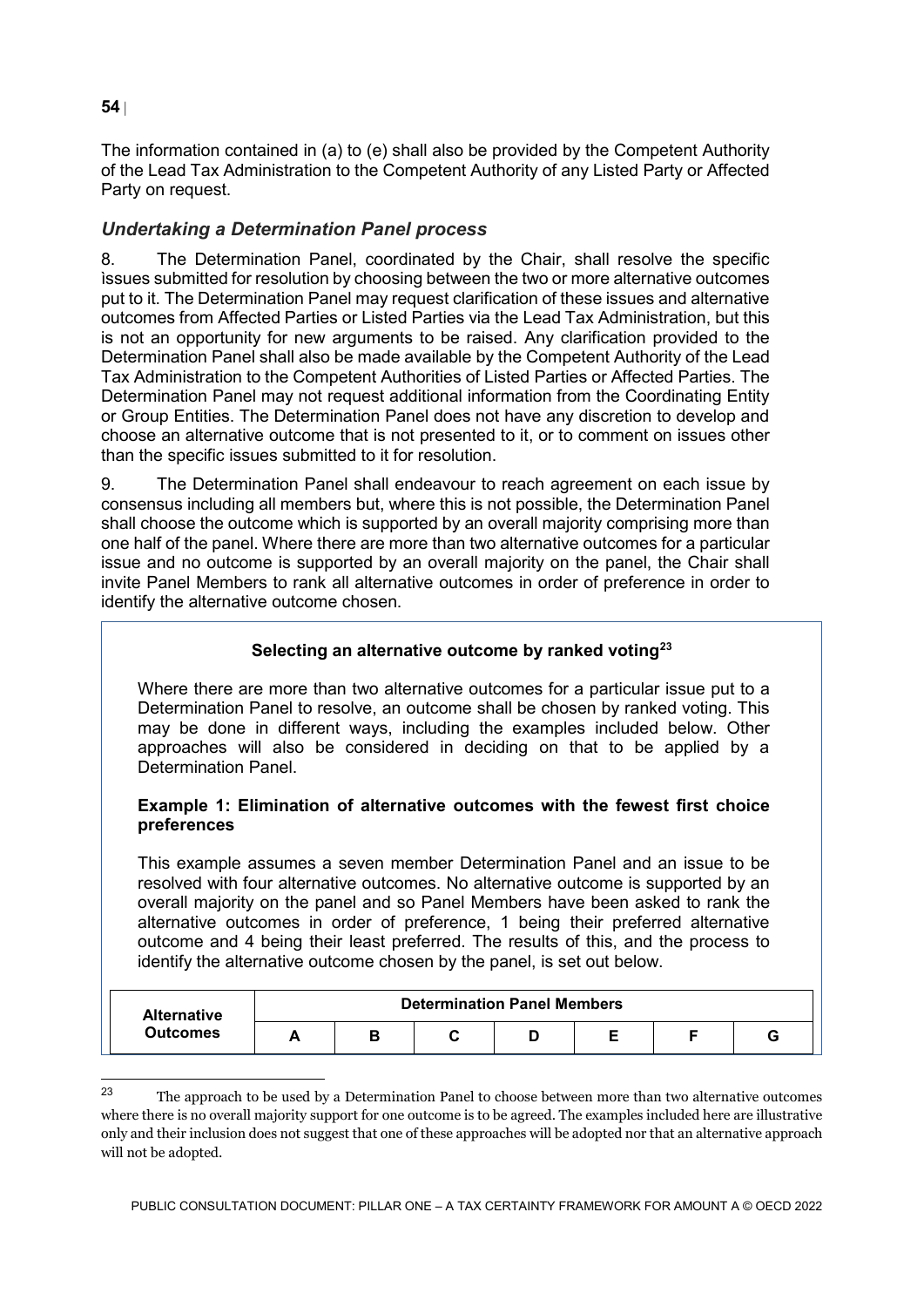| Alt. Outcome 1 |  |  |  |  |
|----------------|--|--|--|--|
| Alt. Outcome 2 |  |  |  |  |
| Alt. Outcome 3 |  |  |  |  |
| Alt. Outcome 4 |  |  |  |  |

Alternative Outcome 2 is the only outcome that is not the first choice of any Panel Member. This alternative outcome is eliminated and the remaining three alternative outcomes are ranked by the Chair in their order of preference for each Panel Member.

| <b>Alternative</b> | <b>Determination Panel Members</b> |   |  |  |   |  |   |  |  |
|--------------------|------------------------------------|---|--|--|---|--|---|--|--|
| <b>Outcomes</b>    |                                    | в |  |  | Е |  | G |  |  |
| Alt. Outcome 1     |                                    |   |  |  |   |  |   |  |  |
| Alt. Outcome 3     |                                    |   |  |  |   |  |   |  |  |
| Alt. Outcome 4     |                                    |   |  |  |   |  |   |  |  |

Of the three remaining alternative outcomes, Alternative Outcome 1 is the first choice of three Panel Members whereas Alternative Outcome 3 and alternative Outcome 4 are both the first choice of two Panel Members. As there is no single alternative outcome with the lowest number of first choice votes, second preferences are taken into account. Alternative Outcome 3 is the second choice outcome of three Panel Members while Alternative Outcome 4 is the second choice of four Panel Members. Therefore Alternative Outcome 3 is eliminated and the remaining two outcomes are ranked by the Chair in order of preference for each Panel Member.

| <b>Alternative</b><br><b>Outcomes</b> | <b>Determination Panel Members</b> |   |   |  |  |  |   |  |  |
|---------------------------------------|------------------------------------|---|---|--|--|--|---|--|--|
|                                       |                                    | в | u |  |  |  | G |  |  |
| Alt. Outcome 1                        |                                    |   |   |  |  |  |   |  |  |
| Alt. Outcome 4                        |                                    |   |   |  |  |  |   |  |  |

Of the two remaining outcomes, Alternative Outcome 1 is the first choice of three Panel Members, while Alternative Outcome 4 is now the first choice of four Panel Members. As Alternative Outcome 4 is the preferred outcome by an overall majority on the Determination Panel, this is the alternative outcome chosen by the panel.

### **Example 2: Allocating points to each alternative outcome**

This example is based on the same fact pattern as Example 1. Panel Members have been asked to rank the alternative outcomes in order of preference, 1 being their preferred alternative outcome and 4 being their least preferred. The results and the process to identify the chosen alternative outcome is set out below.

This approach can be applied in different ways. For the purposes of this example, the Chair allocates five points to each first choice preference, three points to each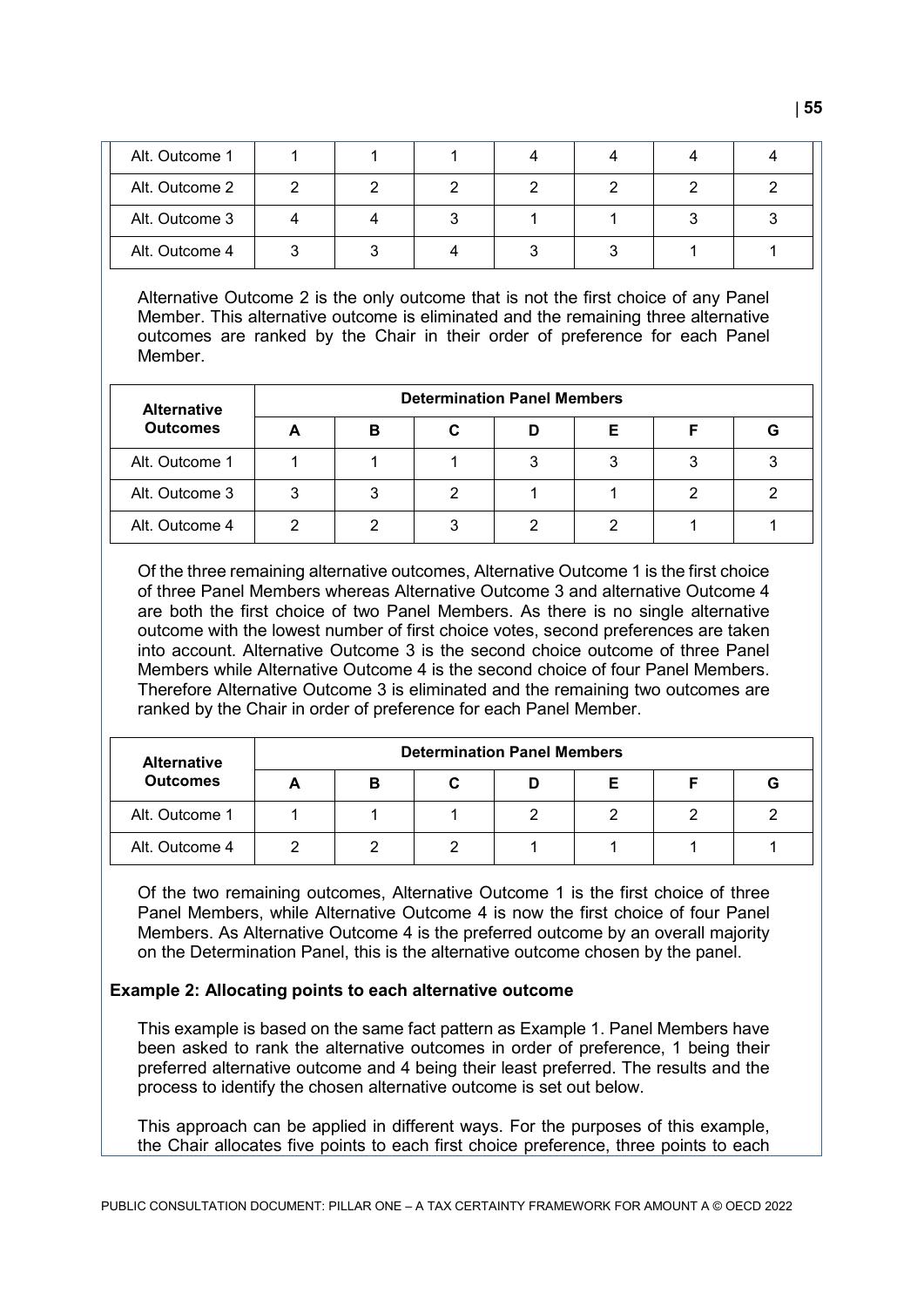second choice preference and one point to each third choice preference (the number of points varies depending upon the number of alternative outcomes the Determination Panel is to choose from). The points allocated to each alternative outcome are shown below.

| <b>Alternative</b><br><b>Outcomes</b> | <b>Determination Panel Members</b> |   |   |   |   |   |   |                        |  |
|---------------------------------------|------------------------------------|---|---|---|---|---|---|------------------------|--|
|                                       | А                                  | в | С | D | Е |   | G | <b>Total</b><br>points |  |
| Alt. Outcome 1                        | 5                                  | 5 | 5 |   |   |   |   | 15                     |  |
| Alt. Outcome 2                        | 3                                  | 3 | 3 |   | 3 | 3 | 3 | 2.                     |  |
| Alt. Outcome 3                        |                                    |   |   |   | 5 |   |   |                        |  |
| Alt. Outcome 4                        |                                    |   |   |   |   | 5 | 5 |                        |  |

Alternative Outcome 2 has the most total points and so is the alternative outcome chosen by the Determination Panel. This is despite this alternative outcome not being the first choice of any Panel Member. However, while all of the other alternative outcomes were the first choice of some Panel Members, they were also the least favourite alternative outcome of other Panel Members. As Alternative Outcome 2 was the second preference of all Panel Members, this is sufficient for it to be considered the alternative outcome with the greatest overall support from the panel.

10. The Determination Panel shall resolve all of the issues submitted to it at a particular time and deliver its decisions as a single compilation, within [90 days] of these issues being submitted. Where issues are submitted to the same Determination Panel which relate to different reviews or different phases of a review, the Panel's decisions shall be delivered in separate compilations corresponding to these reviews or phases.

11. As described in Section 6, the composition of a Determination Panel is not yet agreed. To the extent necessary, measures would be put in place to ensure the confidentiality of information provided by Groups and exchanged by the Lead Tax Administration with members of the Determination Panel for the purposes of this section.

12. A Determination Panel may develop and agree further processes for the purposes of resolving issues put to it, so long as these are not inconsistent with any provisions of this Section.

### *Outcomes of a Determination Panel process*

13. Where the decisions of the Determination Panel require no further changes to the Scope Certainty Documentation Package, Follow-Up Scope Certainty Documentation Package, Common Documentation Package or Advance Certainty Documentation Package, then, as applicable,

- (a) a review under Section 3 or Section 4 shall progress to a second phase, or
- (b) a review under Section 1, Section 3 or Section 4 shall conclude with an agreed Scope Certainty Outcome, Comprehensive Certainty Outcome or Advance Certainty Outcome in accordance with that Scope Certainty Documentation Package, Follow-Up Scope Certainty Documentation Package, Common Documentation Package or Advance Certainty

**56** |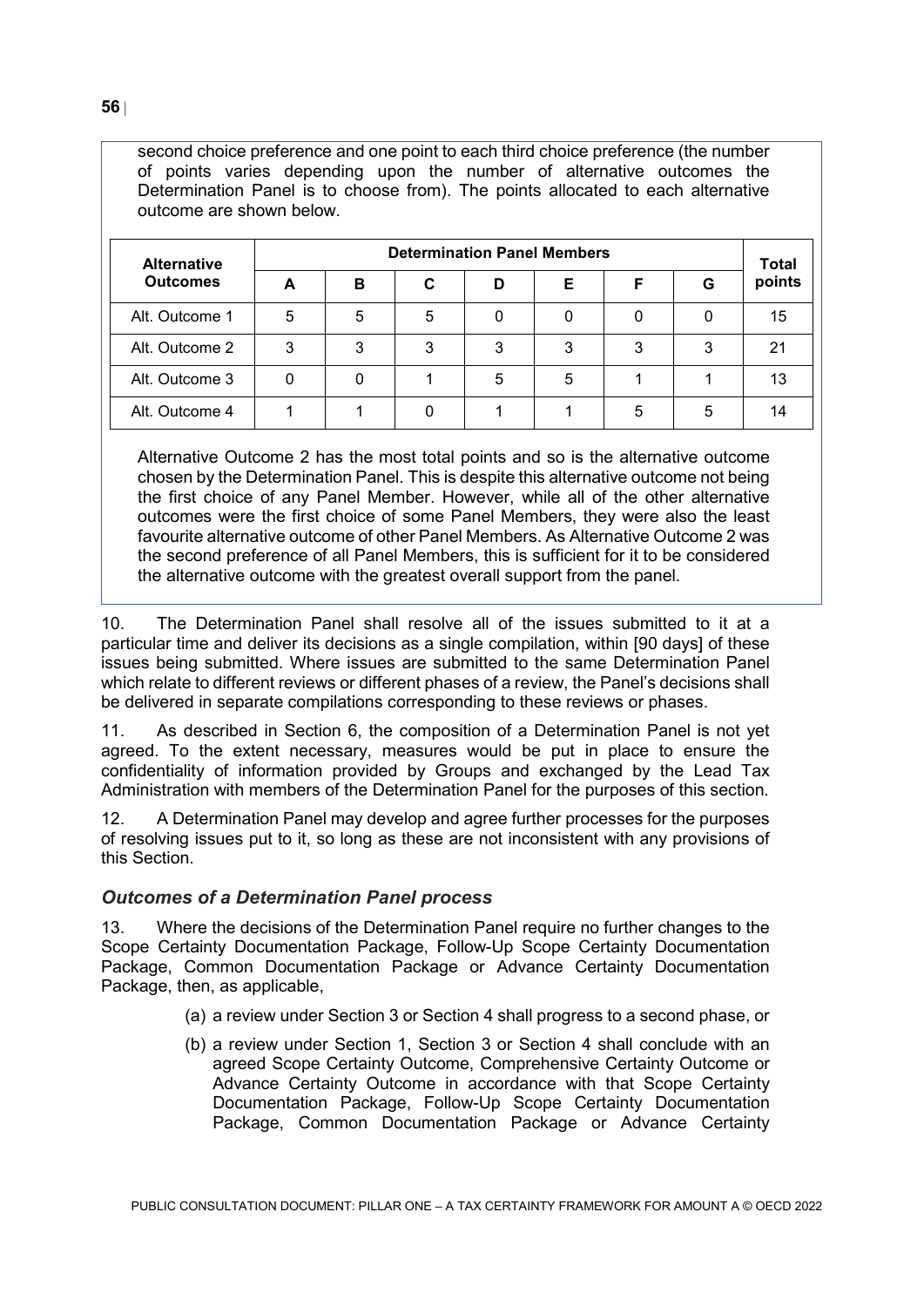Documentation Package, including any changes previously agreed by Listed Parties or Affected Parties.

14. Where the Coordinating Entity submitted a Scope Certainty Documentation Package under Section 1 on the basis that the Group is not a Covered Group, but this conclusion is not supported by a decision of the Determination Panel, the Scope Certainty Process concludes with a Scope Certainty Outcome that the Group is a Covered Group. The Coordinating Entity shall be given [90 days] to prepare a Common Documentation Package on the basis the Group is a Covered Group and file this with the Lead Tax Administration.

15. Where the Coordinating Entity submitted a Follow-Up Scope Certainty Documentation Package under Section 1 on the basis that the Group is not a Covered Group, but this conclusion is not supported by a decision of the Determination Panel, the Coordinating Entity:

- (a) may prepare a complete Scope Certainty Review Documentation Package and file this with the Lead Tax Administration within [90 days] together with a request for Scope Certainty, or
- (b) may prepare a Common Documentation Package on the basis that the Group is a Covered Group and file this with the Lead Tax Administration within [90 days].

16. Where the Coordinating Entity submitted a request for Comprehensive Certainty under Section 2, and the decisions of the Determination Panel with respect to issues referred to it following a review under Section 3 or Section 4 require changes to the Group's Common Documentation Package, the Coordinating Entity shall be given [90 days] to prepare an amended Common Documentation Package reflecting these decisions as well as changes previously agreed by Affected Parties, and to file this with the Lead Tax Administration. If the Coordinating Entity does not agree to make the changes described in this paragraph, it is deemed to have withdrawn its request for Comprehensive Certainty after a Comprehensive Certainty Outcome had been agreed

- (a) with respect to issues covered in the first phase of the review, or
- (b) with respect to issues covered in both phases of the review,

as relevant.

- 17. Where:
	- (a) paragraph 16 applies,
	- (b) the Group is required by a decision of the Determination Panel to source one or more categories of revenue using an alternative indicator to that used in the Common Documentation Package, and
	- (c) the Group does not have access to information for the alternative indicator to be a Reliable Indicator for the Period,

the Group may use the relevant default allocation key for the purposes of sourcing this or these categories of revenues for the Period. The agreed Comprehensive Certainty Outcome shall include an explanation of this and a statement that, in the view of the Determination Panel, the alternative indicator should be used by the Group in future Periods.

18. Where the Coordinating Entity submitted a request for Advance Certainty under Section 2, and the decisions of the Determination Panel with respect to issues referred to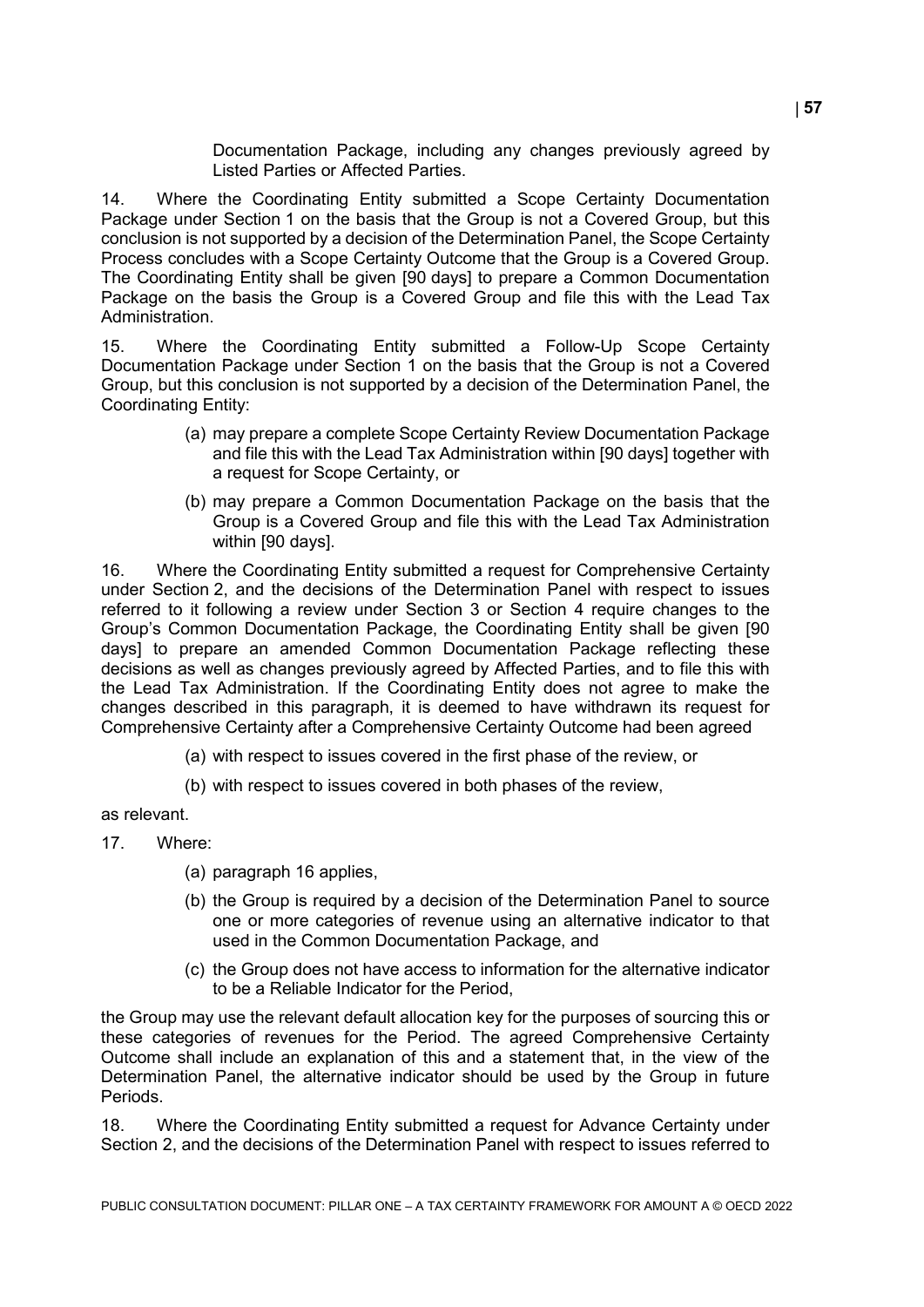#### it following a review under Section 3 require changes to the Group's Advance Certainty Documentation Package, the Coordinating Entity shall be given [90 days] to prepare an amended Advance Certainty Documentation Package reflecting these decisions as well as changes previously agreed by Affected Parties, and to file this with the Lead Tax Administration. If the Coordinating Entity does not agree to make the changes described in this paragraph, it is deemed to have withdrawn its request for Advance Certainty.

19. Where paragraph 16 or paragraph 18 applies and an amended Common Documentation Package or Advance Certainty Documentation Package is filed by the Coordinating Entity with the Lead Tax Administration, the Competent Authority of the Lead Tax Administration shall within [30 days] exchange this amended Documentation Package with the Competent Authorities of all Affected Parties. Within [30 days] of this exchange the Competent Authority of an Affected Party may submit written comments to the Competent Authority of the Lead Tax Administration that it disagrees with how the Determination Panel's decisions have been taken into account by the Coordinating Entity in the amended Documentation Package. This is not an opportunity for a Competent Authority to question any decision of the Determination Panel, but only how those decisions has been taken into account. Where the Competent Authority of an Affected Party does not submit written comments by this deadline it shall be taken for the purposes of this paragraph as agreeing to how the Determination Panel's decisions have been taken into account in the amended Documentation Package. Any disagreements as to whether or not the Determination Panel's decisions have been correctly taken into account shall be exchanged with the Competent Authorities of all Affected Parties for information. The Lead Tax Administration may discuss these issues with the Coordinating Entity and the Competent Authorities of Affected Parties to resolve any disagreement. Where a disagreement is not resolved it shall be referred to the Determination Panel for a final decision. Where possible, this panel should include the same members that considered the issues originally. Where one or more of these members is not available, their places should be filled using the process in Section 6.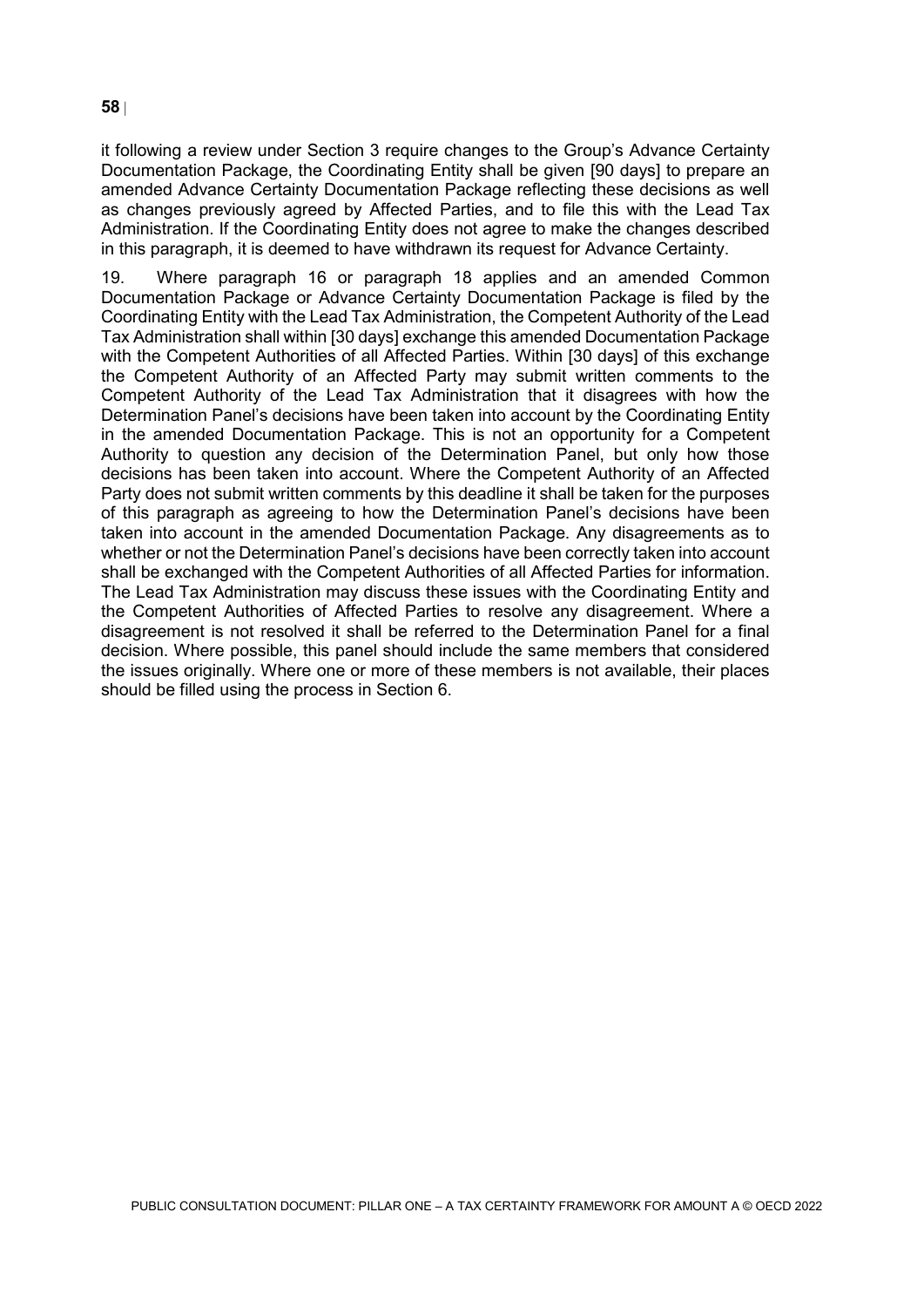# **6. Composition of a Determination Panel[24](#page-59-0)**

#### **Option A: Independent Expert only Panel**

1. The Determination Panel referred to in Section 5 shall consist of [five] individual members, comprising:

- (a) [One] Independent Expert nominated to the UPE Pool referred to in paragraph [5] by the Party in which the Ultimate Parent Entity of the Relevant Group is resident for tax purposes, chosen by random selection from all Independent Experts nominated by such Party to the UPE Pool, who is not conflicted to act in such capacity under paragraph [3(b)]; and
- (b) [Four] Independent Experts nominated to the Standing Pool referred to in paragraph [4] by the remaining Parties, chosen by random selection from all Independent Experts in the Standing Pool, who are not conflicted to act in such capacity under paragraph [3(b)].

2. The [five] members of a Determination Panel shall agree by consensus to appoint a Chair from among themselves. Failing consensus within [15] days from the establishment of the Determination Panel, a Chair shall be chosen by random selection from the members of the Determination Panel.

- 3. For the purposes of this Section:
	- (a) a "Relevant Group" is the Group that made the application in respect of which the determination was made that one or more issues would be submitted to a Determination Panel following a review conducted under the approaches described in Section 1, Section 3 or Section 4.
	- (b) an individual is conflicted to act in a Determination Panel involving a Relevant Group where, at the time of appointment:
		- i) they or a Family Member were an employee, contractor or Significant Investor, or had Significant Business Dealings with such Relevant Group, in the previous [five] years, or continue to derive benefits of any kind from such engagements or relationships that existed in any prior period; or
		- ii) they, directly or as part of or on behalf of an enterprise or firm, were personally involved in providing tax services or accounting/audit services to such Relevant Group in the previous [five] years.

4. A Standing Pool comprising Independent Experts shall be established for the purposes of the Determination Panel as follows:

> (a) The Standing Pool shall be considered established within [60] days from the [entry into force] of the Convention.<sup>[25](#page-59-1)</sup>

<span id="page-59-0"></span> $24$ Recognising that there are divergent views among jurisdictions as regards the composition of the Determination Panel, particularly as to whether the composition should include independent experts only or Government officials only, three options are presented for the purpose of receiving input from stakeholders. Commentators on this part of the document should note that none of these options represent final or consensus views of the Inclusive Framework at present.

<span id="page-59-1"></span><sup>&</sup>lt;sup>25</sup> The mechanism for the establishment of the Standing Pool and for nominations made and approved by Parties is subject to a final decision on the critical mass of jurisdictions required to ratify the Convention for it to come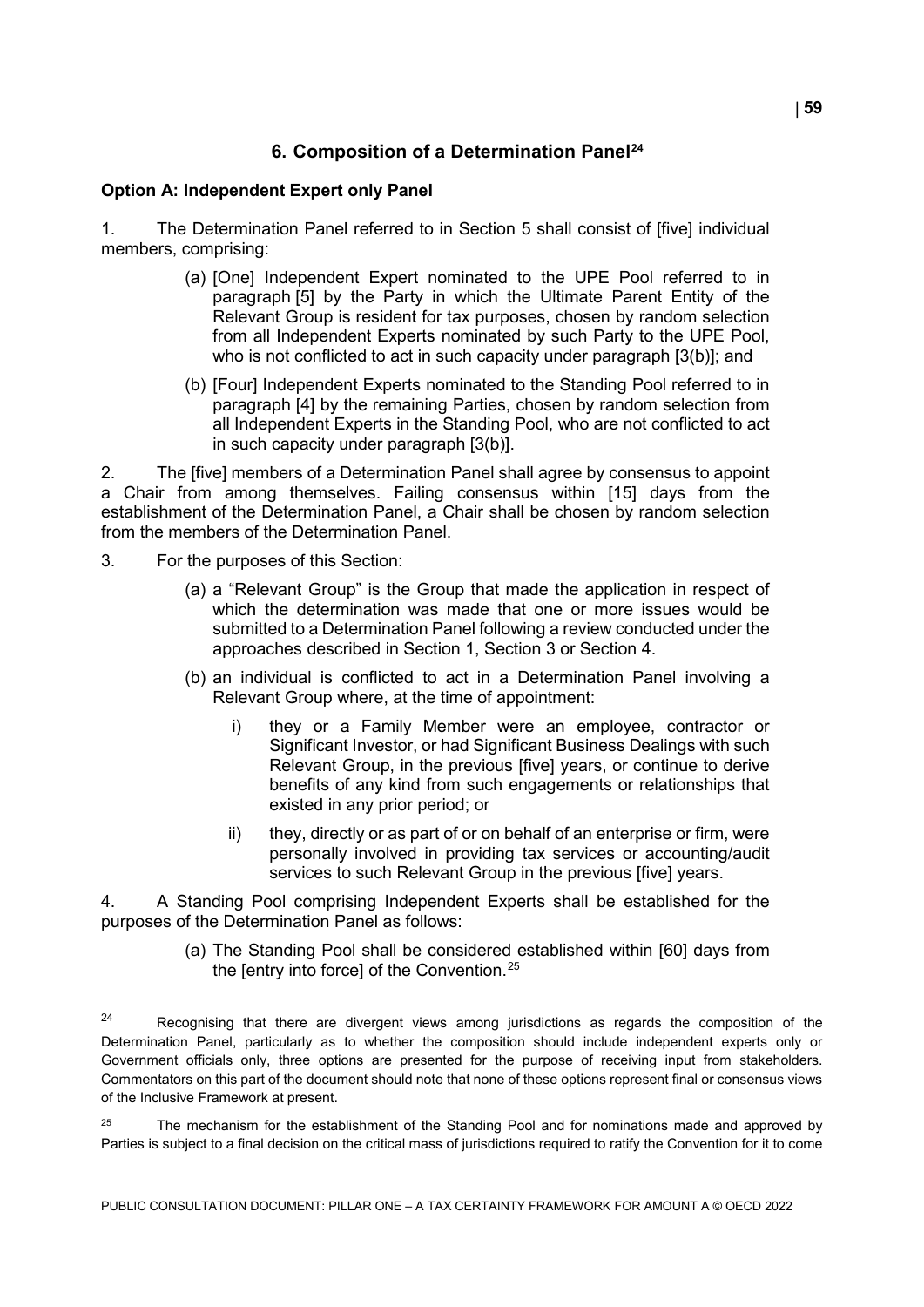- (b) The Standing Pool shall, from its time of establishment, include at least [200] individual Independent Experts, which shall be the Minimum Pool Size. However, the Standing Pool may from time to time also include individual Independent Experts nominated by new Parties to this Convention, without limitation as to the maximum size.
- (c) Each Party may nominate [two] individuals who are willing to participate in the Determination Panel for consideration as an Independent Expert in the Standing Pool by submitting to the Tax Certainty Secretariat those individuals' names and detailed curriculum vitae together with a statement explaining how they fulfil the requirements of an Independent Expert under paragraph [6]. There shall be no requirement that nominated individuals are residents or citizens of or have any connection with a nominating Party.
- (d) A Party shall submit nominations to the Tax Certainty Secretariat within [60] days of the entry into effect of this Convention for such Party. The Tax Certainty Secretariat shall then communicate such nominations and accompanying documentation to the Screening Committee as soon as possible.
- (e) The Tax Certainty Secretariat shall add a nominated individual to the draft roster of the Standing Pool if the Screening Committee agrees by consensus, or failing consensus within [30] days from reference to the Screening Committee, by consensus-minus-one, that a nominated individual is an Independent Expert as defined under paragraph [6] and that the nominated individual is suitable for such role.
- (f) The decision of the Screening Committee with respect to each nominated individual shall be communicated to the Party nominating such individual by the Tax Certainty Secretariat within [60] days from the date of such nomination.
- (g) Within [30] days of the Screening Committee communication of its decision to not add a nominated individual to the Standing Pool, the Party nominating such individual may nominate one alternative individual for consideration as an Independent Expert in the Standing Pool.
- (h) The Tax Certainty Secretariat shall invite each Party to nominate one additional Independent Expert if the total number of nominations received under paragraph [4(c)] are fewer than the Minimum Pool Size or if the total number of Independent Experts in the Standing Pool drops below the Minimum Pool Size for any other reason. The Screening Committee may add such nominated individuals to the draft roster of the Standing Pool under paragraph [4(e)] to the extent required to meet the Minimum Pool Size. However, each nominating jurisdiction shall have a maximum of [four] individuals nominated by it included in total to the draft roster of the Standing Pool.
- (i) Once a nominated candidate is added to the draft roster of the Standing Pool, the details of such candidate shall be shared by the Tax Certainty Secretariat with all Parties as soon as possible. All Parties shall be allowed to object to the addition of a candidate in the draft roster of the Standing

**60** |

j

into force and effect for each Party, since the aim is to ensure that enough Independent Experts are in the Standing Pool to participate in Determination Panels for all relevant Covered Groups.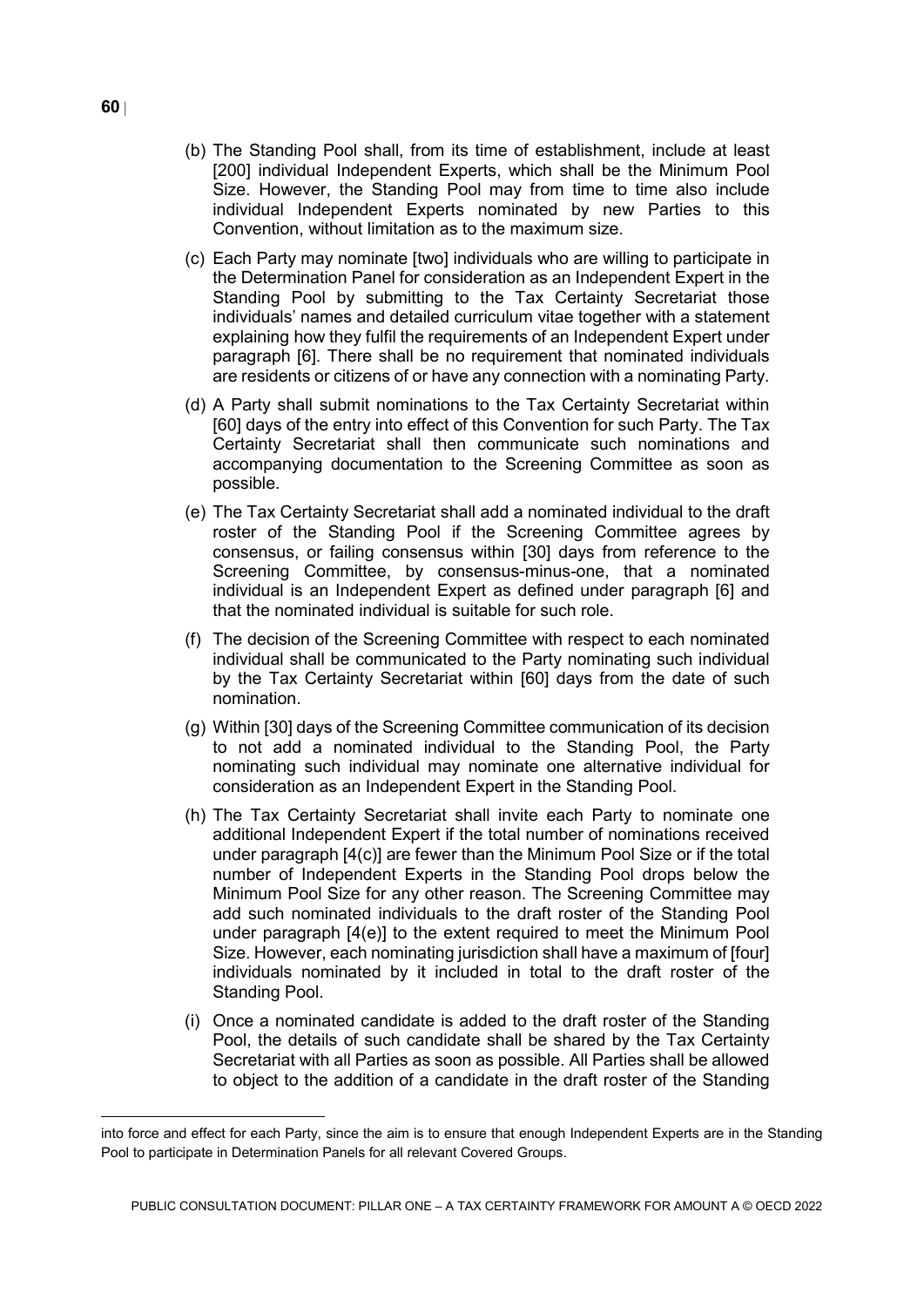Pool solely on the grounds that they fail to meet one or more of the requirements in paragraph [6] to qualify as an Independent Expert. If more than [two-thirds] of the Parties do not object to the addition of a candidate to the Standing Pool within [30] days, the candidate shall be added to the Standing Pool for a period of [five years] and the Tax Certainty Secretariat shall communicate such addition to the Parties as soon as possible thereafter. Within [30] days of the communication by the Tax Certainty Secretariat of a candidate not being added to the Standing Pool, the Party nominating such individual may nominate one alternative individual for consideration as an Independent Expert in the Standing Pool.

(j) If a Party establishes to the satisfaction of the Screening Committee that an individual in the Standing Pool fails to remain an Independent Expert at any time following their addition to the Standing Pool, the Screening Committee may recommend removal of such individual from the Pool. All Parties shall be allowed to object to the removal of a candidate from the Standing Pool. If more than [two-third] of the Parties do not object to the removal of a candidate from the Standing Pool within [30] days, the candidate shall be removed from the Standing Pool. Within [30] days of the Screening Committee communicating its decision to remove a nominated individual from the Standing Pool, the Party nominating such individual may nominate one alternative individual for consideration as an Independent Expert in the Standing Pool.

5. A UPE Pool comprising Independent Experts shall be established for the purposes of the Determination Panel following the same rules as applicable to the Standing Pool under paragraph [4], except that:

- (a) Nominations shall only be made to the UPE Pool by Parties in which the Ultimate Parent Entity of any Group is resident for tax purposes.
- (b) Each nominating Party shall nominate a minimum of [one] individual to the UPE Pool for every Group with an Ultimate Parent Entity resident for tax purposes in that Party, without any limitation as to the maximum number of individuals that may be nominated by each Party to the UPE Pool.

6. An individual shall be considered an Independent Expert for the purposes of this Section where such individual:

- (a) is a person of high moral character and may be relied upon to exercise independent judgment and conduct themselves in a professional manner;
- (b) has at least [six] years of relevant experience in dealing with corporate income tax matters;
- (c) has sufficient expertise in international taxation and/or financial accounting matters;
- (d) does not work for or on behalf of any tax administration or Government and was not in such a situation at any time during the previous [12 months], irrespective of whether the individual is/was on secondment to a regional tax organisation or an international organisation during this time (for the purposes of this subparagraph, a person who has accepted an appointment as a member of a Determination Panel or Dispute Resolution Panel provided for under this Convention, as an arbitrator in a proceeding pursuant to Part VI of the Multilateral Convention, or pursuant to the provisions of any other bilateral or multilateral agreement or domestic law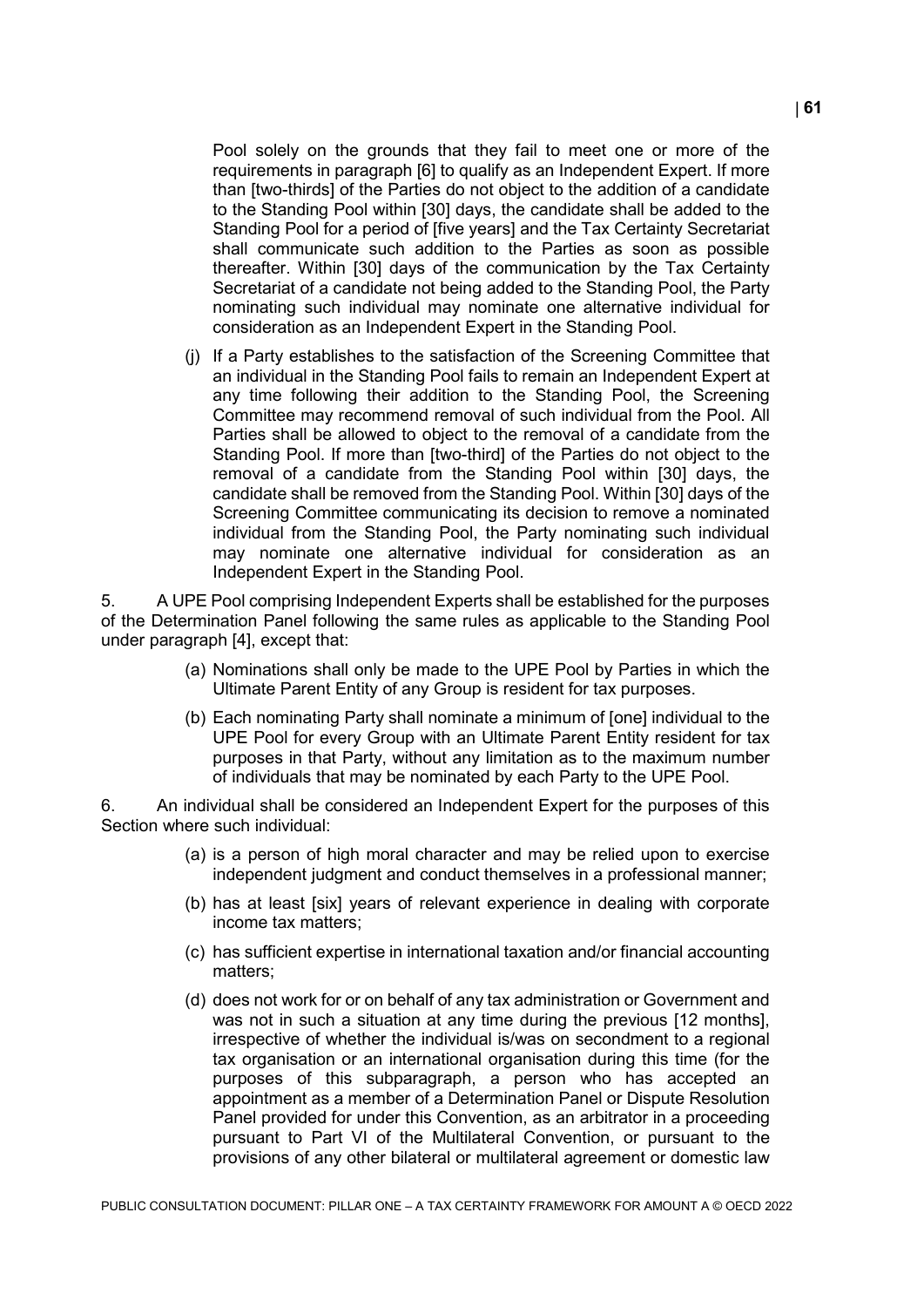provision providing for the arbitration or dispute resolution of unresolved issues in a mutual agreement procedure case, will not be considered based on such appointment to be employed, or to have been employed, by any competent authority, tax administration or ministry of finance);

- (e) does not provide tax advisory services that are not Limited Tax Advisory Services or provide such services on behalf of any enterprise or firm or was not in such a situation at any time during the previous [12 months]; and
- (f) does not work for or on behalf of a regional tax organisation or international organisation that is not specified in [list of international organisations to be added to the Convention].

Explanation: For the purposes of this paragraph, "Limited Tax Advisory Services" refers to tax advisory services where the annual income earned by an individual from such services is less than [30 percent] of the individual's total annual income, including income from employment, contractual services, pensions or other retirement benefits.

7. A Screening Committee shall be established for the purposes of the Determination Panel as follows:

- (a) The Screening Committee shall be established within [60] days from the entry into force of the Convention.
- (b) Each Party may nominate one individual for consideration as a member of the Screening Committee. Each nominated individual shall be a senior member of the delegation representing that Party in the Inclusive Framework and shall provide a written statement indicating that individual's willingness to participate in such process and undertaking to act in an independent, impartial and transparent manner if selected to the Screening Committee.
- (c) A Party shall submit a nomination for consideration as a member of the Screening Committee to the Tax Certainty Secretariat within [30] days of the entry into effect of this Convention for such Party. The Tax Certainty Secretariat shall then communicate such nominations to the Chair(s) of the Conference of the Parties as soon as possible thereafter.
- (d) The Chair(s) of the Conference of the Parties shall, following consultation with the Parties, make a proposal to all Parties for the composition of the Screening Committee, ensuring that:
	- i) the selected members have adequate seniority and objectivity,
	- ii) all geographical regions are adequately represented,
	- iii) jurisdictions most likely to be affected by the outcomes in Determination Panels are adequately represented.
- (e) Based on the proposal made by the Chair(s) of the Conference of the Parties, the composition of the Screening Committee shall be decided by the Parties by consensus. Where consensus is not possible within [30] days from the reference of the proposal to the Parties, the composition shall be decided by consensus among at least [two-thirds] of the Parties.

8. The Tax Certainty Secretariat shall coordinate the random selection of the individual members of the Determination Panel and/or the Chair under this Section, with no reference to the jurisdiction that nominated them, either by drawing lots or by using a recognised algorithm, and shall ensure that pure randomisation is maintained in this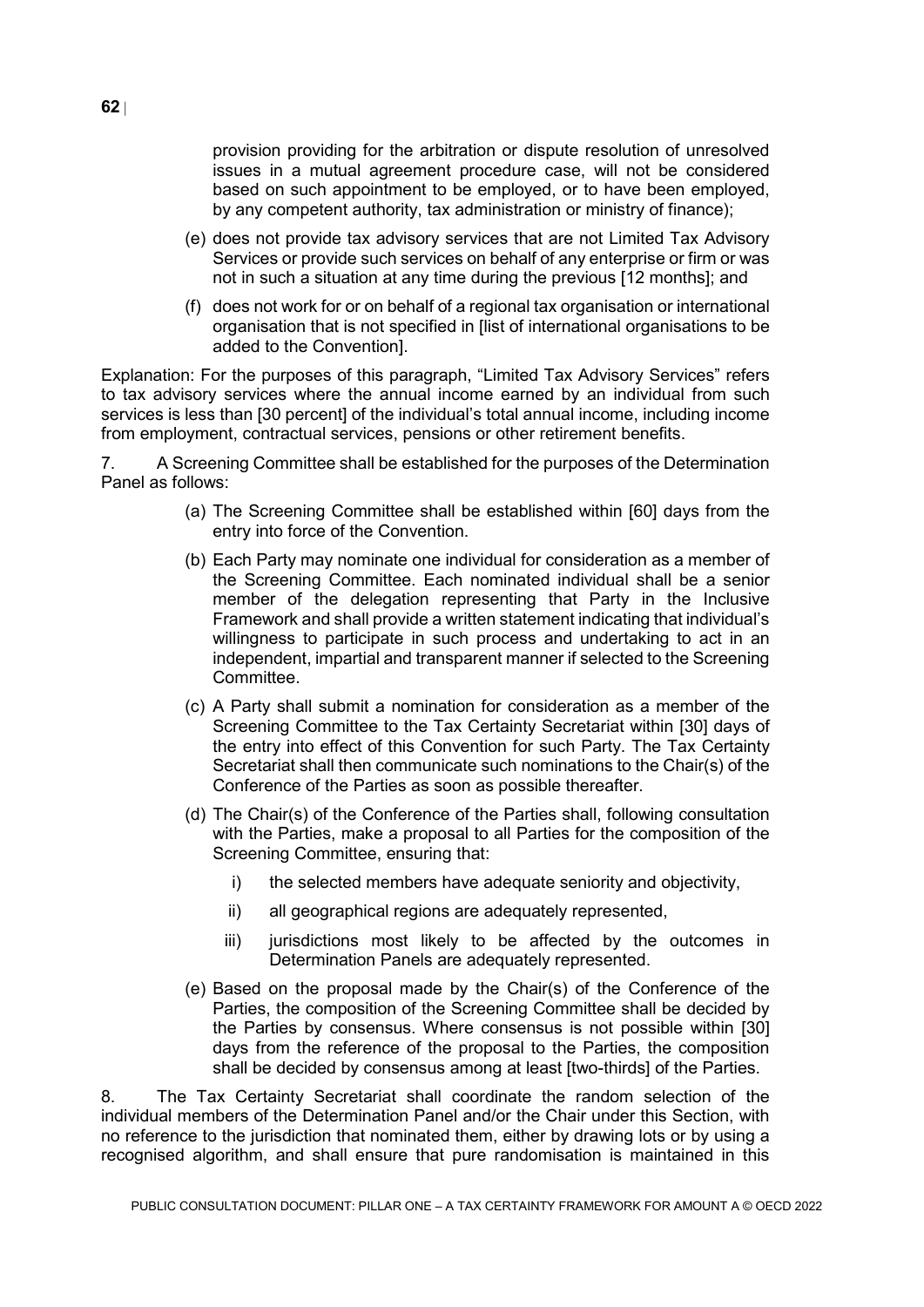process to ensure neutrality. The Tax Certainty Secretariat shall inform all selected Independent Experts of their selection as soon as possible.

9. Within [15] days from being informed by the Tax Certainty Secretariat of such selection, the selected Independent Experts shall inform the Tax Certainty Secretariat whether they are willing to participate in the Panel and conflicted to act in a Panel under paragraph [3(b)].[26](#page-63-0) Where Independent Experts are willing to participate in the Panel and not conflicted to act in a Panel under paragraph [3(b)], they shall along with such intimation provide to the Tax Certainty Secretariat a written statement stating that they are not conflicted under paragraph [3(b)] at the time of accepting appointment, that they undertake to remain not conflicted under paragraph [3(b)] throughout the proceeding as well as for a reasonable period of time following the relevant proceeding and that they will act with objectivity, independence and impartiality. The Tax Certainty Secretariat shall share this written statement with all Affected Parties as soon as possible following receipt.

10. The Tax Certainty Secretariat shall share individual letters with each selected Independent Expert confirming their selection as soon as possible after the receipt of each written statement, following which each Independent Expert shall return a signed copy of the same to the Tax Certainty Secretariat within [15] days. The Determination Panel shall be considered established on the date when the last of the signed individual letters is received by the Tax Certainty Secretariat.

11. An individual selected at random from the Standing Pool or the UPE Pool shall be replaced at random from the Standing Pool or the UPE Pool, respectively, where:

- (a) such individual is not willing to act in a Determination Panel as communicated to the Tax Certainty Secretariat under paragraph [9].
- (b) such individual is conflicted to act in a Determination Panel under paragraph [3(b)] as communicated to the Tax Certainty Secretariat under paragraph [9] or where an Affected Party can establish that such individual is conflicted to act in a Determination Panel under paragraph [3(b)] to the satisfaction of the Screening Committee within [30] days of the intimation of the written statement.
- (c) such individual was nominated to the Standing Pool by a Party that nominated another individual who has already been randomly selected to the same Determination Panel.
- (d) such individual is, at the time of selection, actively participating in [three] other Determination Panels.

12. Until the time where the Conference of the Parties has been created and Chair(s) are elected for the Conference of the Parties, any references to "Conference of the Parties" in this Section shall be replaced by "Inclusive Framework".<sup>[27](#page-63-1)</sup>

PUBLIC CONSULTATION DOCUMENT: PILLAR ONE – A TAX CERTAINTY FRAMEWORK FOR AMOUNT A © OECD 2022

<span id="page-63-0"></span> $26$ <sup>26</sup> The Commentary will clarify that this is also intended to signify an Independent Expert's consent for personal information such as their profile and annual income relevant to this mechanism being disclosed to the Tax Certainty Secretariat and all Parties in both Option A and Option C.

<span id="page-63-1"></span><sup>&</sup>lt;sup>27</sup> As noted in the Background, commentators should note that this does not reflect the final or consensus views of the Inclusive Framework and that there are differing views on whether the Inclusive Framework may act in place of the Conference of the Parties in such circumstances.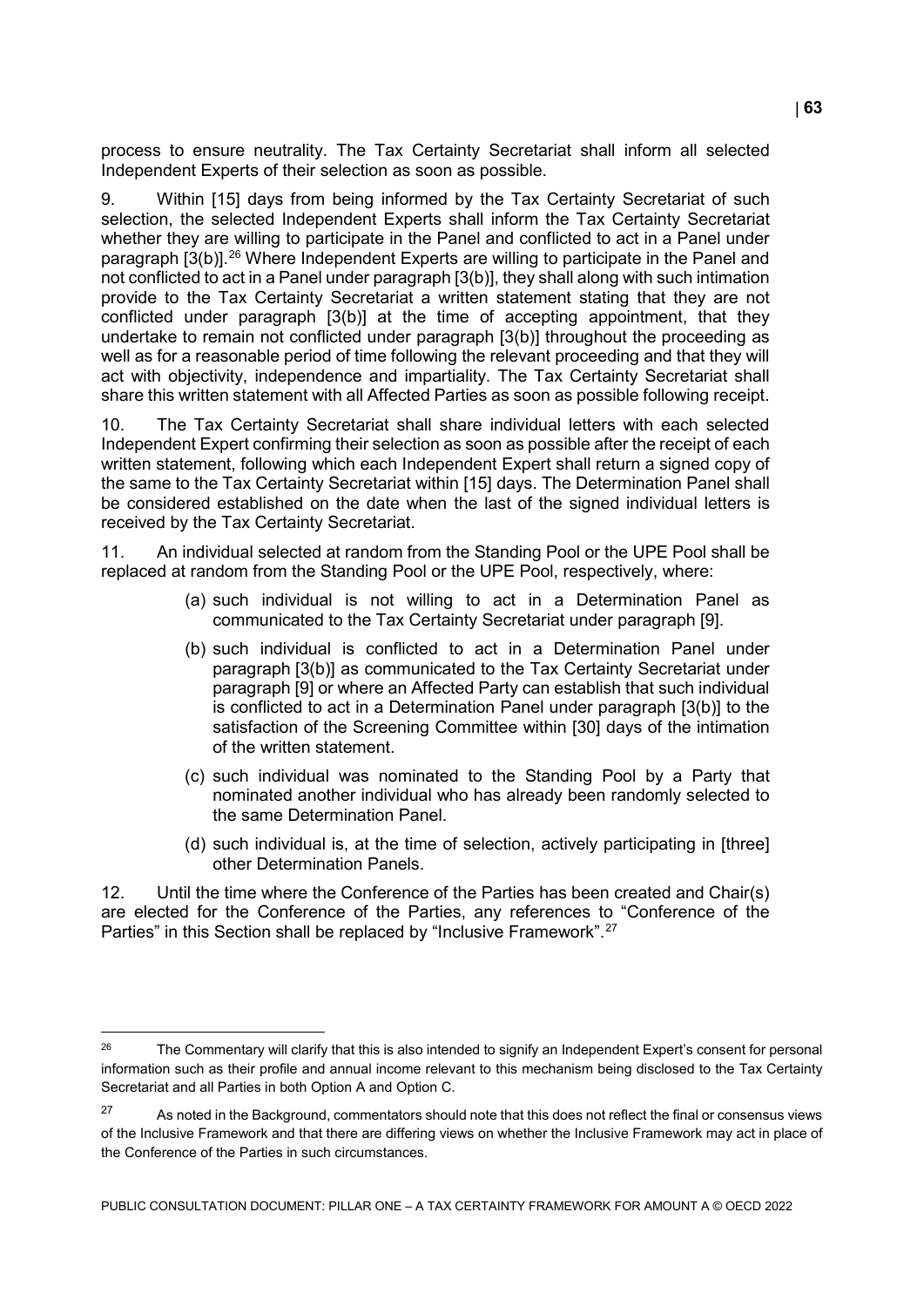## **Option B: Government Official only Panel**

1. The Determination Panel referred to in Section 5 shall consist of individual members, comprising:

- (a) in the case of Determination Panels to resolve disagreements arising in a Scope Certainty Review, [seven] Government Officials as follows:
	- i) [One] Government Official nominated by the jurisdiction of the Lead Tax Administration.
	- ii) [Three] Government Officials nominated by jurisdictions chosen by random selection from Listed Parties excluding the jurisdiction of the Lead Tax Administration where, based on information provided by the Group,
		- i. for a Group seeking to apply the exclusion for revenues derived from the sale of Extractive Products, the Group has a license in effect to explore for or exploit Minerals, Mineraloids and Hydrocarbons; or
		- ii. for a Group seeking to apply the exclusion for revenues derived from the provision of Regulated Financial Services, the Group has an employee headcount which amounts to at least [five percent] of total group headcount
	- iii) [Three] Government Officials nominated by jurisdictions chosen by random selection from the Listed Parties excluding the jurisdiction of the Lead Tax Administration or jurisdictions included in paragraph 1(a)(ii).
- (b) in the case of all other Determination Panels, [seven] Government Officials as follows:
	- i) [One] Government Official nominated by the jurisdiction of the Lead Tax Administration.
	- ii) [Three] Government Officials nominated by jurisdictions chosen by random selection from the Affected Parties required to provide relief for the Elimination of Double Taxation with respect to the Relevant Group for the Period based on the information contained in the Common Documentation Package, which expressed interest to participate in the Determination Panel, excluding the jurisdiction of the Lead Tax Administration.
	- iii) [Three] Government Officials nominated by jurisdictions chosen by random selection from the Affected Parties in which the Relevant Group meets the Nexus threshold for the Period, based on the information contained in the Common Documentation Package, which expressed interest to participate in the Determination Panel, excluding the jurisdiction of the Lead Tax Administration or jurisdictions included in paragraph 1(b)(ii).

2. The Tax Certainty Secretariat shall invite Affected Parties covered by paragraph 1 to submit an expression of interest for a Government Official nominated by an Affected Party to participate in the Determination Panel within [30 days] of the creation of a Determination Panel as under Section 5. An Affected Party should only express interest in participating in a Determination Panel if the person nominated by it is committed to

#### **64** |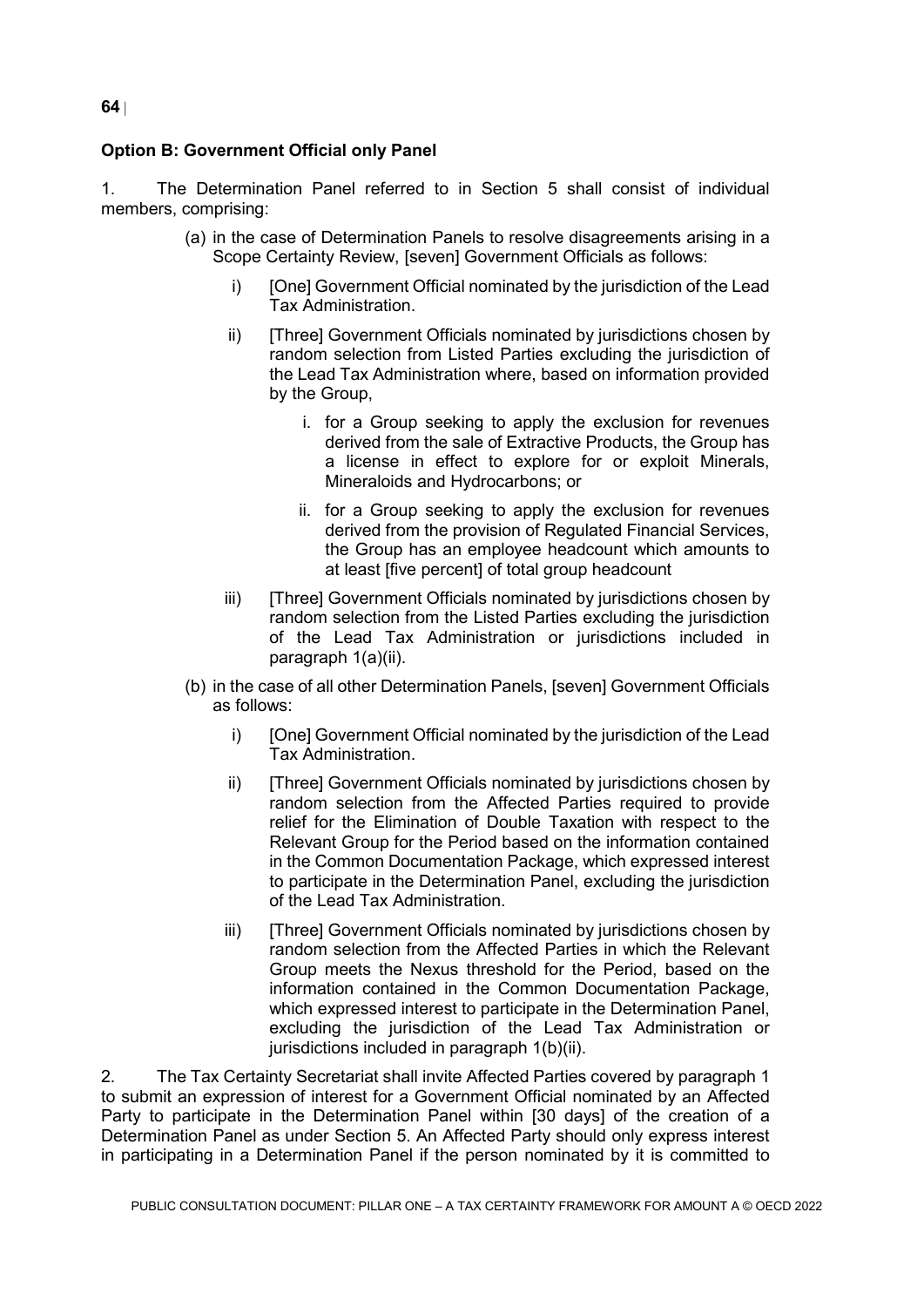taking an active role on the Determination Panel and the Affected Party concerned would apply sufficient resources to ensure this is possible.

3. The [seven] members of a Determination Panel shall agree by consensus to appoint a Chair from among themselves. Failing consensus within [15] days from the establishment of the Determination Panel, a Chair shall be chosen by random selection from the members of the Determination Panel.

4. For the purposes of this Section, a "Relevant Group" is the Group that made the application in respect of which the determination was made that one or more issues would be submitted to a Determination Panel following a review conducted under the approaches described in Section 1, Section 3 or Section 4.

5. An individual shall be considered a Government Official for the purposes of this Section where such individual:

- (a) is a person of high moral character and may be relied upon to conduct themselves in a professional manner;
- (b) presently belongs to or works for or on behalf of a function in the tax administration or Government of a jurisdiction, not being the audit and examination function, and has at least [three] years of relevant experience working in the field of international taxation or transfer pricing for the tax administration or Government of such jurisdiction;
- (c) has sufficient expertise in international taxation and/or financial accounting matters.

6. The Tax Certainty Secretariat shall coordinate the random selection of the individual members of the Determination Panel and/or the Chair either by drawing lots or by using a recognised algorithm and shall ensure that pure randomisation is maintained in this process to ensure neutrality.

7. The Tax Certainty Secretariat shall share individual letters with each selected Government confirming their selection as soon as possible after the selection, following which each Government Official shall return a signed copy of the same to the Tax Certainty Secretariat within [15] days. The Determination Panel shall be considered established on the date when the last of the signed individual letters is received by the Tax Certainty Secretariat.

- 8. Where there are less than [three]:
	- (a) Listed Parties in which the Group has a license in effect to explore for or exploit Minerals, Mineraloids and Hydrocarbons, any reference to "[three]" in paragraph 1(a)(ii)i shall be replaced by "[one]".
	- (b) Listed Parties in which the Group has an employee headcount which amounts to at least [five percent] of total group headcount, any reference to "[three]" in paragraph 1(a)(ii)ii shall be replaced by "[one]".
	- (c) Listed Parties excluding the jurisdiction of the Lead Tax Administration or jurisdictions included in paragraph 1(a)(ii), any reference to "[three]" in paragraph 1(a)(iii) shall be replaced by "[one]".
	- (d) Affected Parties required to provide relief for the Elimination of Double Taxation with respect to the Relevant Group for the Period based on the information contained in the Common Documentation Package, which expressed interest to participate in the Determination Panel, excluding the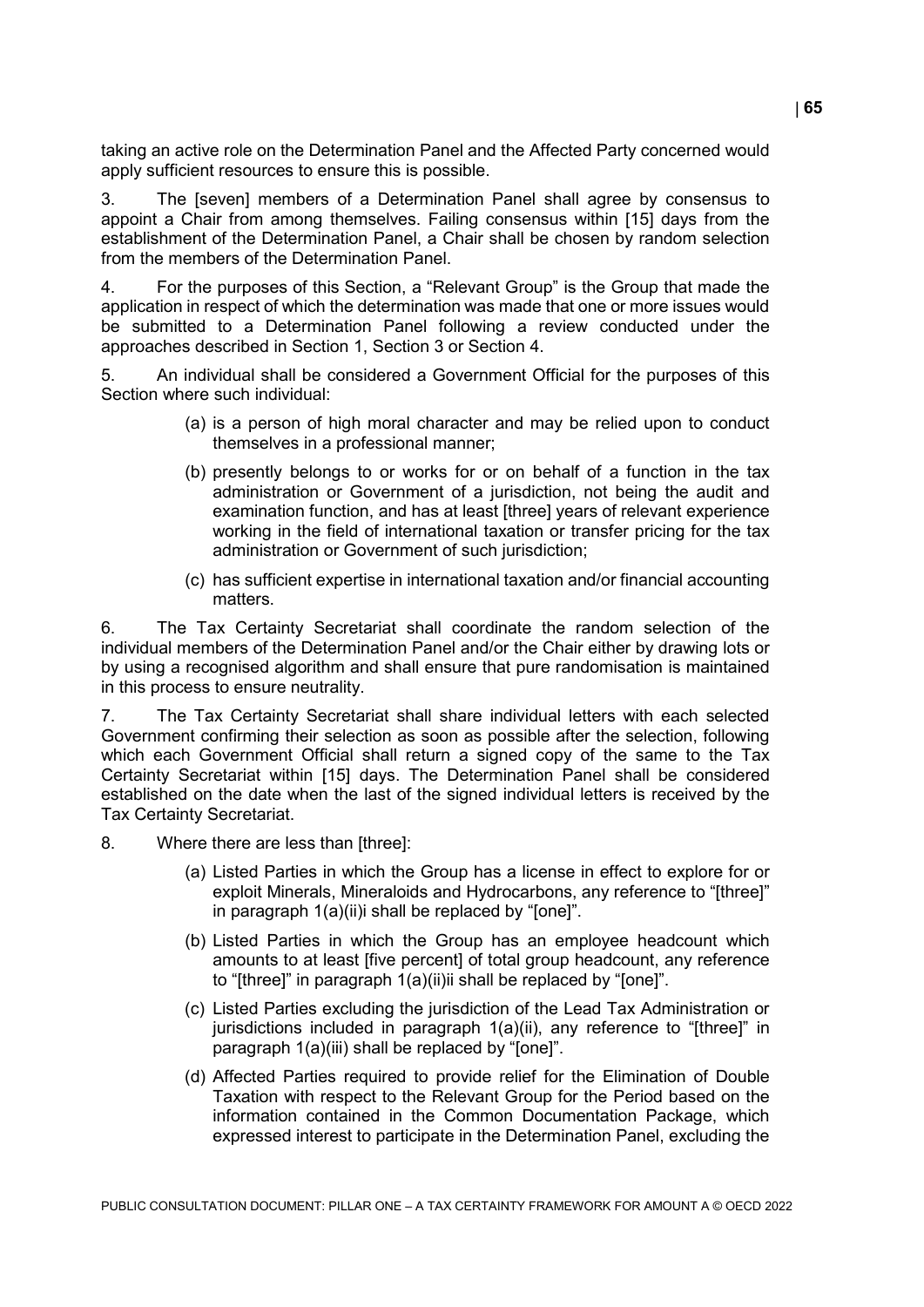jurisdiction of the Lead Tax Administration, any reference to "[three]" in paragraph 1(b)(ii) shall be replaced by "[one]".

(e) Affected Parties in which the Relevant Group meets the Nexus threshold for the Period, based on the information contained in the Common Documentation Package, which expressed interest to participate in the Determination Panel, excluding the jurisdiction of the Lead Tax Administration or jurisdictions included in paragraph 1(b)(ii), any reference to "[three]" in paragraph 1(b)(iii) shall be replaced by "[one]".

9. Where there are no Listed Parties covered in paragraph 1(a)(ii), any reference to "[three]" in paragraph 1(a)(iii) shall be replaced by "[six]".

#### **Option C: Mixed Panel**

1. The Determination Panel referred to in Section 5 shall consist of [seven] individual members, comprising:

- (a) [Three] Independent Experts nominated to the Standing Pool referred to in paragraph [4], chosen by random selection from all Independent Experts in the Standing Pool, who are not conflicted to act in such capacity under paragraph [3(b)]
- (b) [Three] Government Officials as follows:
	- i) in the case of Determination Panels to resolve disagreements arising in a Scope Certainty Review:
		- i. [One] Government Official nominated by the jurisdiction of the Lead Tax Administration.
		- ii. [One] Government Official nominated by a jurisdiction chosen by random selection from Listed Parties excluding the jurisdiction of the Lead Tax Administration where, based on information provided by the Group,
			- 1. for a Group seeking to apply the exclusion for revenues derived from the sale of Extractive Products, the Group has a license in effect to explore for or exploit Minerals, Mineraloids and Hydrocarbons; or
			- 2. for a Group seeking to apply the exclusion for revenues derived from the provision of Regulated Financial Services, the Group has an employee headcount which amounts to at least [five percent] of total group headcount
		- iii. [One] Government Official nominated by a jurisdiction chosen by random selection from the Listed Parties, excluding the jurisdiction of the Lead Tax Administration or jurisdictions included in paragraph 1(b)(i)ii.

Where there are no Listed Parties covered in paragraph 1(b)(i)ii, any reference to "[one]" in paragraph 1(b)(i)iii shall be replaced by "[two]".

ii) in the case of all other Determination Panels: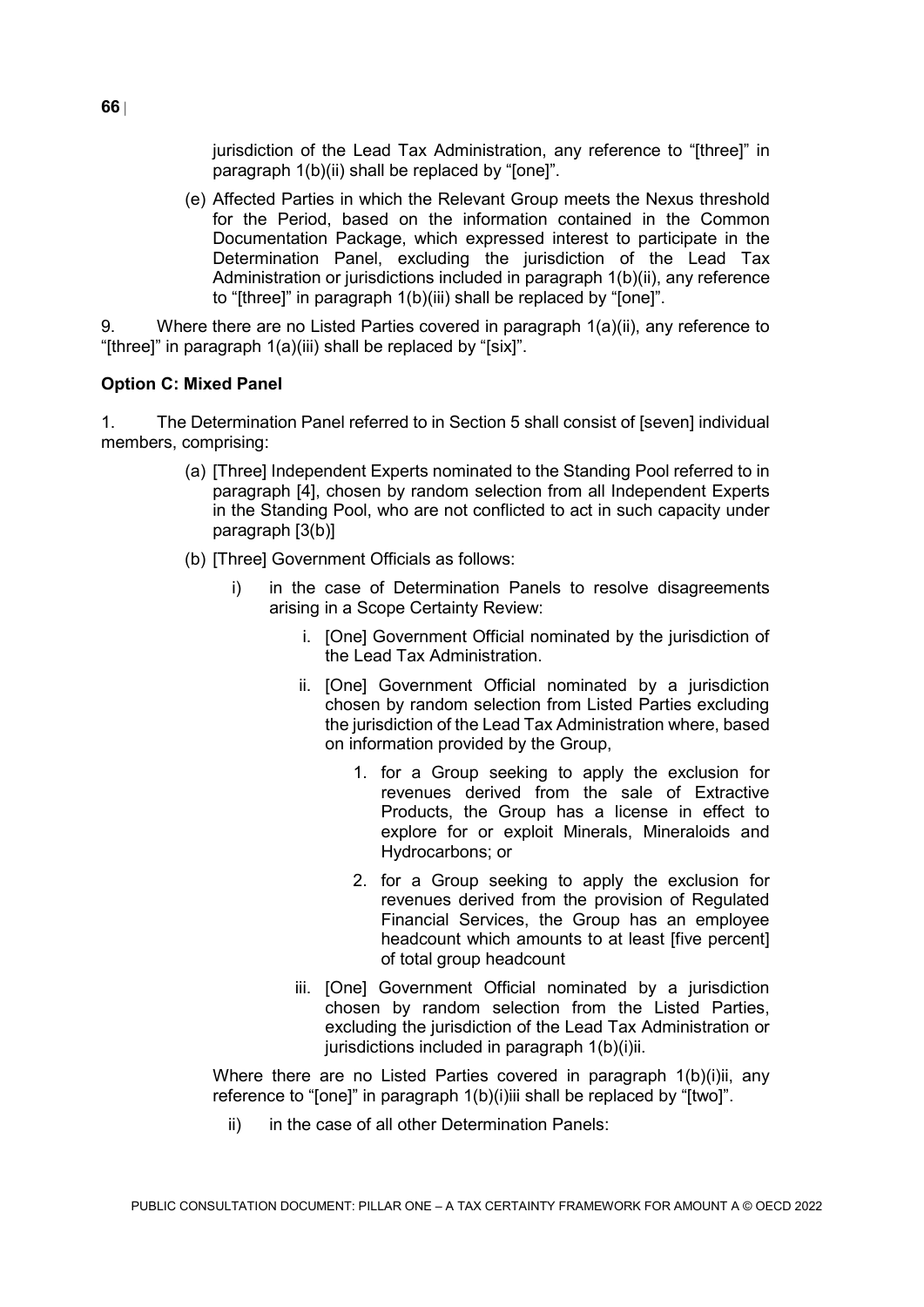- i. [One] Government Official nominated by the jurisdiction of the Lead Tax Administration.
- ii. [One] Government Official nominated by a jurisdiction chosen by random selection from the Affected Parties required to provide relief for the Elimination of Double Taxation with respect to the Relevant Group for the Period based on the information contained in the Common Documentation Package, which expressed interest to participate in the Determination Panel, excluding the jurisdiction of the Lead Tax Administration,
- iii. [One] Government Official nominated by a jurisdiction chosen by random selection from the Affected Parties in which the Relevant Group meets the Nexus threshold for the Period, based on the information contained in the Common Documentation Package, which expressed interest to participate in the Determination Panel, excluding the jurisdiction of the Lead Tax Administration or jurisdictions included in paragraph 1(b)(ii)ii.
- iii) [One] Independent Expert, who is not conflicted to act in such capacity under paragraph [3(b)], chosen as Chair from the Independent Experts in the Standing Pool by consensus among the [six] previously selected Independent Experts and Government Officials. Failing consensus within [30] days from the last selected member of the [six] previously selected Panellists, a Chair shall be chosen by random selection from among the Independent Experts in the Standing Pool who are not conflicted to act in such capacity under paragraph [3(b)].

2. The Tax Certainty Secretariat shall invite Affected Parties covered by paragraph 1 to submit an expression of interest for a Government Official nominated by an Affected Party to participate in the Determination Panel within [30 days] of the creation of a Determination Panel as under Section 5. An Affected Party should only express interest in participating in a Determination Panel if the person nominated by it is committed to taking an active role on the Determination Panel and the Affected Party concerned would apply sufficient resources to ensure this is possible.

- 3. For the purposes of this Section:
	- (a) a "Relevant Group" is the Group that made the application in respect of which the determination was made that one or more issues would be submitted to a Determination Panel following a review conducted under the approaches described in Section 1, Section 3 or Section 4.
	- (b) an individual is conflicted to act in a Determination Panel involving a Relevant Group where, at the time of appointment:
		- i) they or a Family Member were an employee, contractor or Significant Investor, or had Significant Business Dealings with such Relevant Group, in the previous [five] years, or continue to derive benefits of any kind from such engagements or relationships that existed in any prior period; or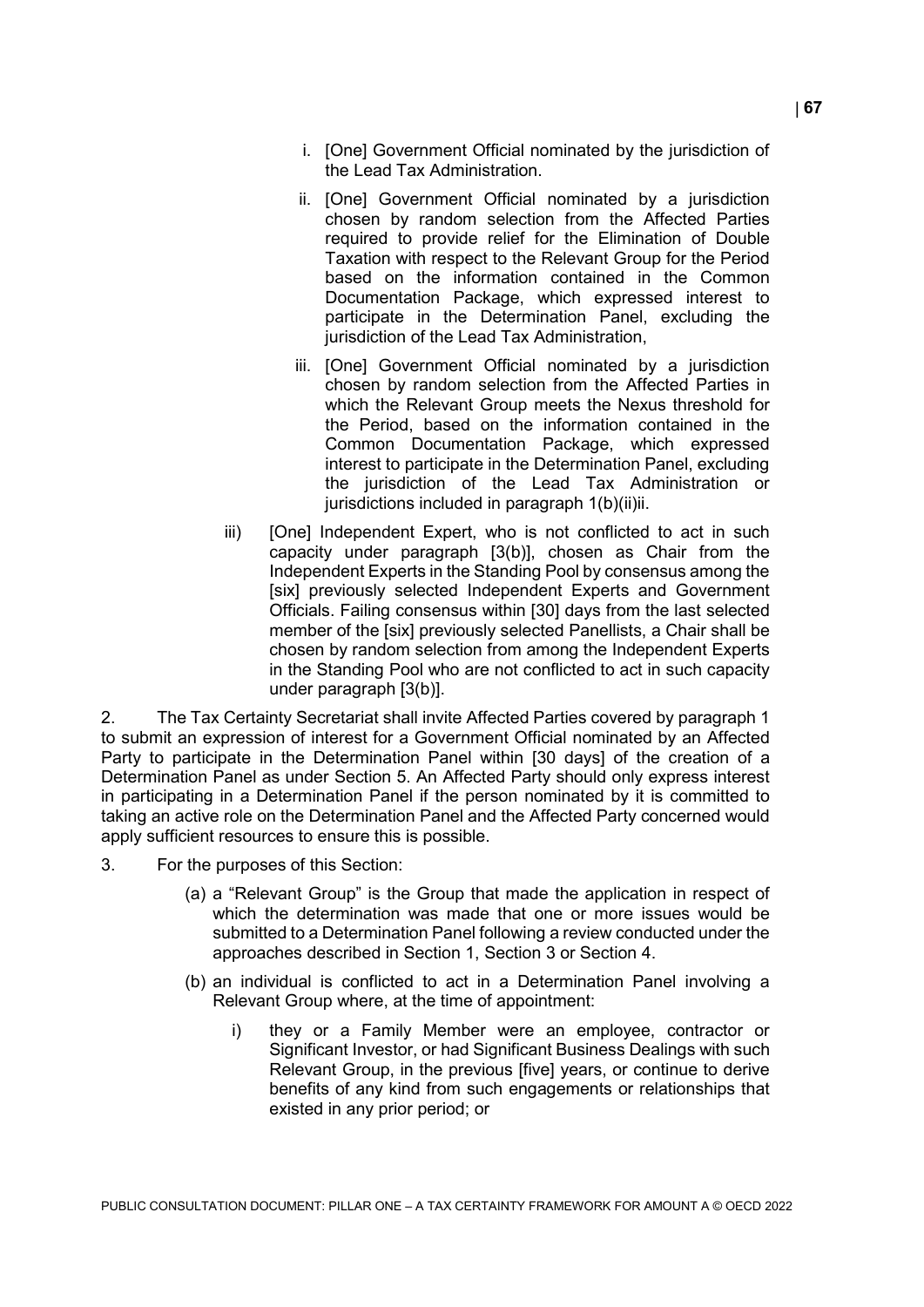ii) they, directly or as part of or on behalf of an enterprise or firm, were personally involved in providing tax services or accounting/audit services to such Relevant Group in the previous [five] years.

4. A Standing Pool comprising Independent Experts shall be established for the purposes of the Determination Panel as follows:

- (a) The Standing Pool shall be considered established within [60] days from the entry into force of the Convention.
- (b) The Standing Pool shall, from its time of establishment, include at least [150] individual Independent Experts, which shall be the Minimum Pool Size. However, the Standing Pool may from time to time also include individual Independent Experts nominated by new Parties to this Convention, without limitation as to the maximum size.
- (c) Each Party may nominate [two] individuals who are willing to participate in the Determination Panel for consideration as an Independent Expert in the Standing Pool by submitting to the Tax Certainty Secretariat those individuals' names and detailed curriculum vitae together with a statement explaining how they fulfil the requirements of an Independent Expert under paragraph [5]. There shall be no requirement that nominated individuals are residents or citizens of or have any connection with a nominating Party.
- (d) A Party shall submit nominations to the Tax Certainty Secretariat within [60] days of the entry into effect of this Convention for such Party. The Tax Certainty Secretariat shall then communicate such nominations and accompanying documentation to the Screening Committee as soon as possible.
- (e) The Tax Certainty Secretariat shall add a nominated individual to the draft roster of the Standing Pool if the Screening Committee agrees by consensus, or failing consensus within [30] days from reference to the Screening Committee, by consensus-minus-one, that a nominated individual is an Independent Expert as defined under paragraph [5] and that the nominated individual is suitable for such role.
- (f) The decision of the Screening Committee with respect to each nominated individual shall be communicated to the Party nominating such individual by the Tax Certainty Secretariat within [60] days from the date of such nomination.
- (g) Within [30] days of the Screening Committee communication of its decision to not add a nominated individual to the Standing Pool, the Party nominating such individual may nominate one alternative individual for consideration as an Independent Expert in the Standing Pool.
- (h) The Tax Certainty Secretariat shall invite each Party to nominate one additional Independent Expert each if the total number of nominations received under paragraph [4(c)] are fewer than the Minimum Pool Size or if the total number of Independent Experts in the Standing Pool drops below the Minimum Pool Size for any other reason. The Screening Committee may add such nominated individuals to the draft roster of the Standing Pool under paragraph [4(e)] to the extent required to meet the Minimum Pool Size. However, each nominating Party shall have a maximum of [four] individuals nominated by it included in total to the draft roster of the Standing Pool.

**68** |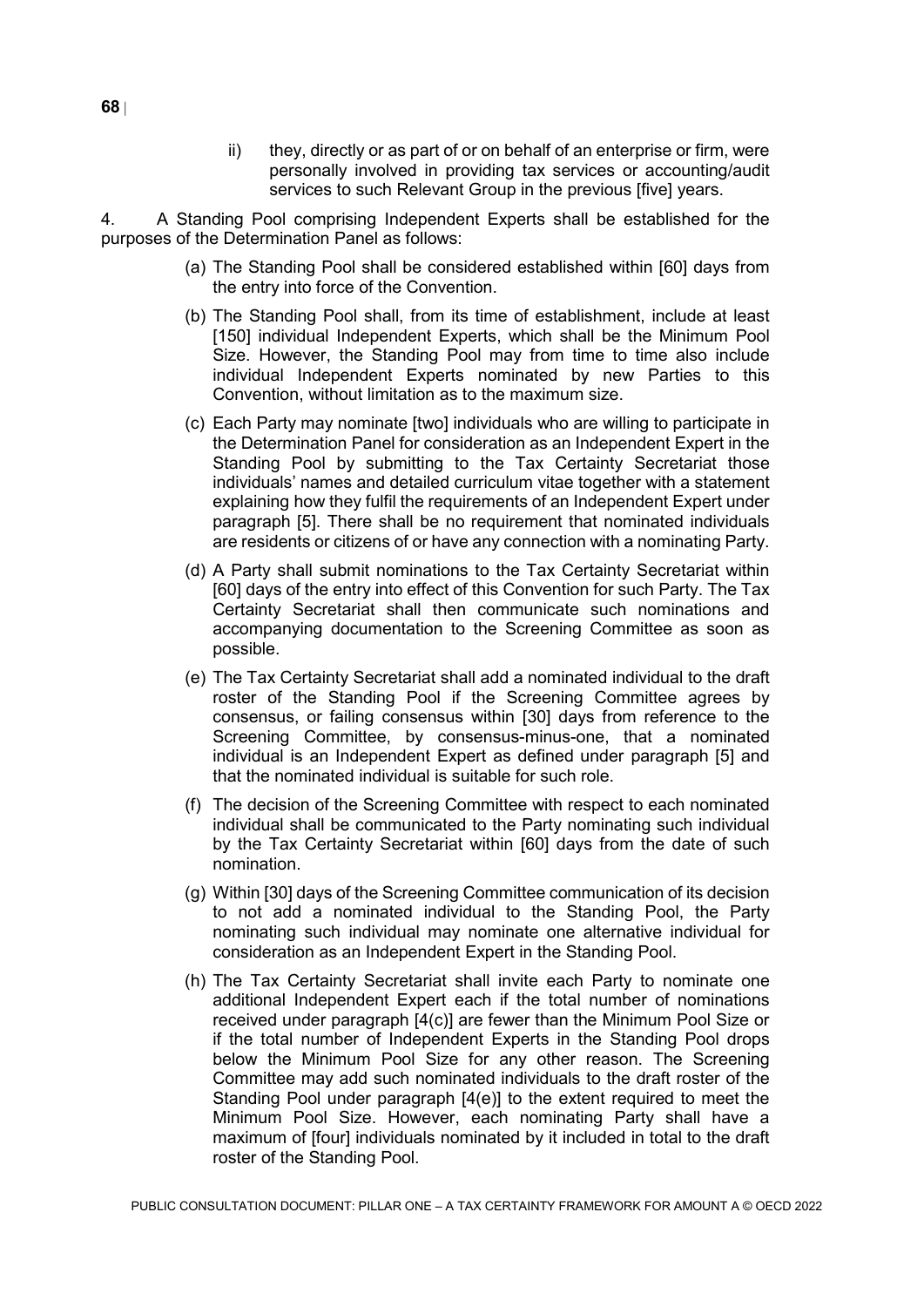- (i) Once a nominated candidate is added to the draft roster of the Standing Pool, the details of such candidate shall be shared by the Tax Certainty Secretariat with all Parties as soon as possible. All Parties shall be allowed to object to the addition of a candidate in the draft roster of the Standing Pool solely on the grounds that they fail to meet one or more of the requirements in paragraph [5] to qualify as an Independent Expert. If more than [two-thirds] of the Parties do not object to the addition of a candidate to the Standing Pool within [30] days, the candidate shall be added to the Standing Pool for a period of [five years] and the Tax Certainty Secretariat shall communicate such addition to the Parties as soon as possible thereafter. Within [30] days of the communication by the Tax Certainty Secretariat of a candidate not being added to the Standing Pool, the Party nominating such individual may nominate one alternative individual for consideration as an Independent Expert in the Standing Pool.
- (j) If a Party establishes to the satisfaction of the Screening Committee that an individual in the Standing Pool fails to remain an Independent Expert at any time following their addition to the Standing Pool, the Screening Committee may recommend removal of such individual from the Pool. All Parties shall be allowed to object to the removal of a candidate from the Standing Pool. If more than [two-third] of the Parties do not object to the removal of a candidate from the Standing Pool within [30] days, the candidate shall be removed from the Standing Pool. Within [30] days of the Screening Committee communicating its decision to remove a nominated individual from the Standing Pool, the Party nominating such individual may nominate one alternative individual for consideration as an Independent Expert in the Standing Pool.

5. An individual shall be considered an Independent Expert for the purposes of this Section where such individual:

- (a) is a person of high moral character and may be relied upon to exercise independent judgment and conduct themselves in a professional manner;
- (b) has at least [six] years of relevant experience in dealing with corporate income tax matters;
- (c) has sufficient expertise in international taxation and/or financial accounting matters;
- (d) does not work for or on behalf of any tax administration or Government and was not in such a situation at any time during the previous [12 months], irrespective of whether the individual is/was on secondment to a regional tax organisation or an international organisation during this time (for the purposes of this subparagraph, a person who has accepted an appointment as a member of a Determination Panel or Dispute Resolution Panel provided for under this Convention, as an arbitrator in a proceeding pursuant to Part VI of the Multilateral Convention, or pursuant to the provisions of any other bilateral or multilateral agreement or domestic law provision providing for the arbitration or dispute resolution of unresolved issues in a mutual agreement procedure case, will not be considered based on such appointment to be employed, or to have been employed, by any competent authority, tax administration or ministry of finance);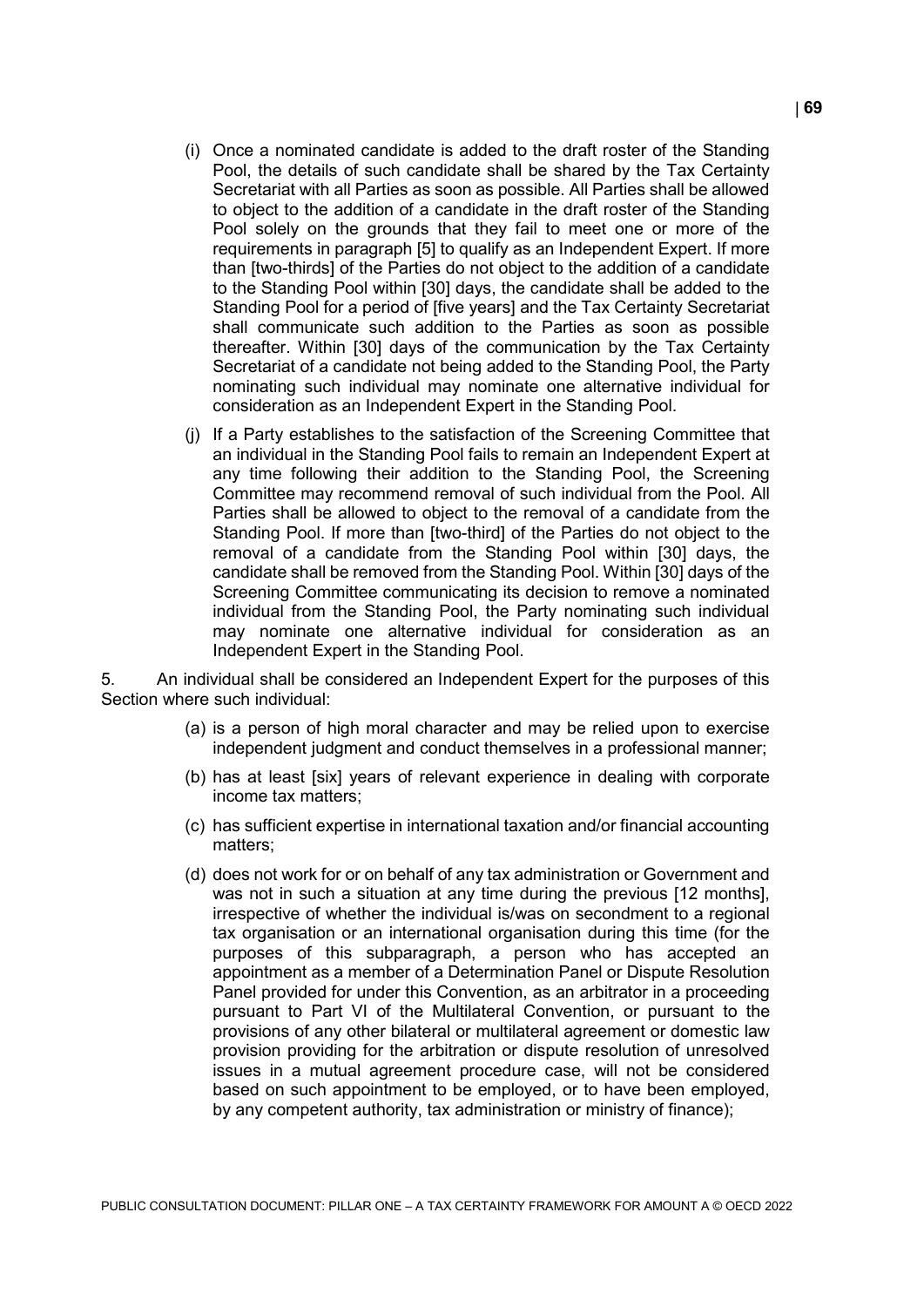- (e) does not provide tax advisory services that are not Limited Tax Advisory Services or provide such services on behalf of any enterprise or firm or was not in such a situation at any time during the previous [12 months]; and
- (f) does not work for or on behalf of a regional tax organisation or international organisation that is not specified in [list of international organisations to be added to the Convention].

Explanation: For the purposes of this paragraph, "Limited Tax Advisory Services" refers to tax advisory services where the annual income earned by an individual from such services is less than [30 percent] of the individual's total annual income, including income from employment, contractual services, pensions or other retirement benefits.

6. An individual shall be considered a Government Official for the purposes of this Section where such individual:

- (a) is a person of high moral character and may be relied upon to conduct themselves in a professional manner;
- (b) presently belongs to or works on behalf of a function in the tax administration or Government of a jurisdiction, not being the audit and examination function, and has at least [three] years of relevant experience working in the field of international taxation or transfer pricing for the tax administration or Government of such jurisdiction:
- (c) has sufficient expertise in international taxation and/or financial accounting matters.

7. A Screening Committee shall be established for the purposes of the Determination Panel as follows:

- (a) The Screening Committee shall be established within [60] days from the entry into force of the Convention.
- (b) Each Party may nominate one individual for consideration as a member of the Screening Committee. Each nominated individual shall be a senior member of the delegation representing that Party in the Inclusive Framework and shall provide a written statement indicating that individual's willingness to participate in such process and undertaking to act in an independent, impartial and transparent manner if selected to the Screening **Committee.**
- (c) A Party shall submit a nomination for consideration as a member of the Screening Committee to the Tax Certainty Secretariat within [30] days of the entry into effect of this Convention for such Party. The Tax Certainty Secretariat shall then communicate such nominations to the Chair(s) of the Conference of the Parties as soon as possible thereafter.
- (d) The Chair(s) of the Conference of the Parties shall, following consultation with the Parties, make a proposal to all Parties for the composition of the Screening Committee, ensuring that:
	- i) the selected members have adequate seniority and objectivity,
	- ii) all geographical regions are adequately represented,
	- iii) jurisdictions most likely to be affected by the outcomes in Determination Panels are adequately represented.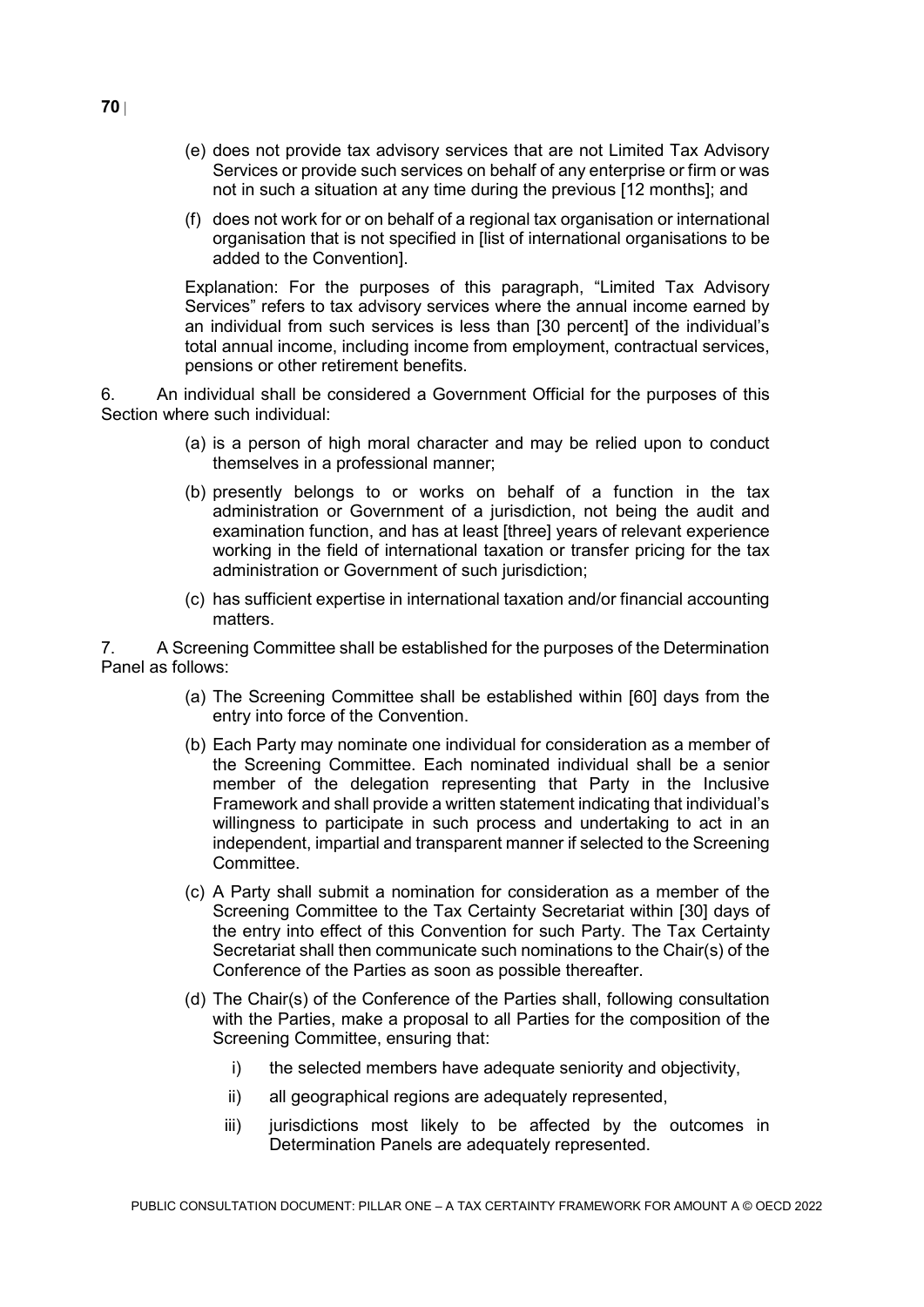(e) Based on the proposal made by the Chair(s) of the Conference of the Parties, the composition of the Screening Committee shall be decided by the Parties by consensus. Where consensus is not possible within [30] days from the reference of the proposal to the Parties, the composition shall be decided by consensus among at least [two-thirds] of the Parties.

8. The Tax Certainty Secretariat shall coordinate the random selection of the individual members of the Determination Panel and/or the Chair under this Section either by drawing lots or by using a recognised algorithm and shall ensure that pure randomisation is maintained in this process to ensure neutrality. The Tax Certainty Secretariat shall inform all selected Independent Experts and Government Officials of their selection as soon as possible.

9. Within [15] days from being informed by the Tax Certainty Secretariat of such selection, the selected Independent Experts shall inform the Tax Certainty Secretariat whether they are willing to participate in the Panel and conflicted to act in a Panel under paragraph [3(b)]. Where Independent Experts are willing to participate in the Panel and not conflicted to act in a Panel under paragraph [3(b)], they shall along with such intimation provide to the Tax Certainty Secretariat a written statement stating that they are not conflicted under paragraph [3(b)] at the time of accepting appointment, that they undertake to remain not conflicted under paragraph [3(b)] throughout the proceeding as well as for a reasonable period of time following the relevant proceeding and that they will act with objectivity, independence and impartiality. The Tax Certainty Secretariat shall share this written statement with all Affected Parties as soon as possible following receipt.

10. The Tax Certainty Secretariat shall share individual letters with each selected Independent Expert and Government Official confirming their selection as soon as possible after the receipt of each written statement, following which each Independent Expert and Government Official shall return a signed copy of the same to the Tax Certainty Secretariat within [15] days. The Determination Panel shall be considered established on the date when the last of the signed individual letters is received by the Tax Certainty **Secretariat.** 

11. An Independent Expert selected at random from the Standing Pool shall be replaced at random from the Standing Pool where:

- (a) such individual is not willing to act in a Determination Panel as communicated to the Tax Certainty Secretariat under paragraph [9].
- (b) such individual is conflicted to act in a Determination Panel under paragraph [3(b)] as communicated to the Tax Certainty Secretariat under paragraph [9] or where an Affected Party can establish that such individual is conflicted to act in a Determination Panel under paragraph [3(b)] to the satisfaction of the Screening Committee within [30] days of the intimation of the written statement.
- (c) such individual was nominated to the Standing Pool by a Party that nominated another individual who has already been randomly selected to the same Determination Panel.
- (d) such individual is, at the time of selection, actively participating in [three] other Determination Panels.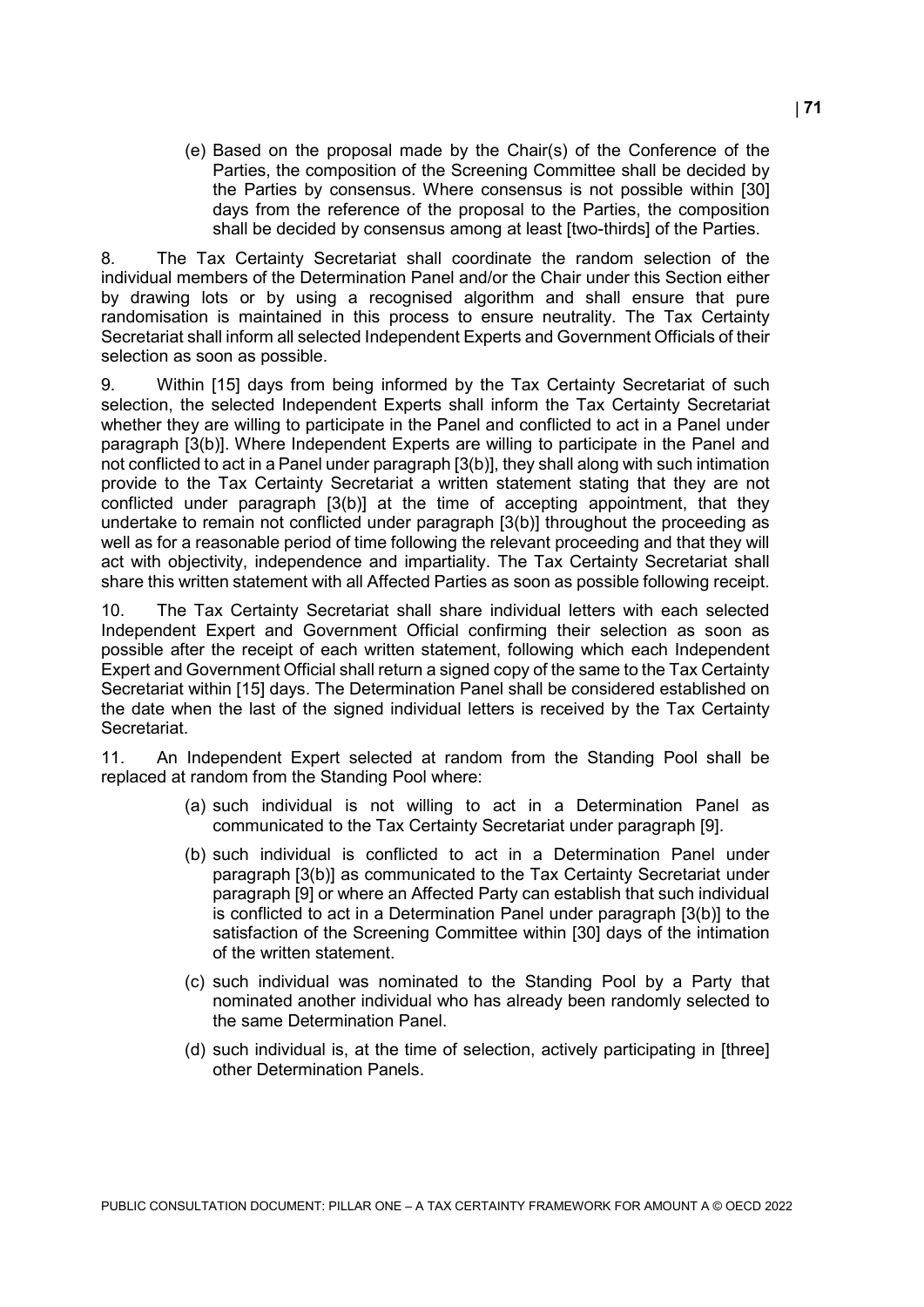#### **72** |

12. Until the time where the Conference of Parties has been created and Chair(s) are elected for the Conference of Parties, any references to "Conference of Parties" in this Section shall be replaced by "Inclusive Framework".<sup>[28](#page-72-0)</sup>

<span id="page-72-0"></span><sup>28</sup> As noted in the Background, commentators should note that this does not reflect the final or consensus views of the Inclusive Framework and that there are differing views on whether the Inclusive Framework may act in place of the Conference of the Parties in such circumstances.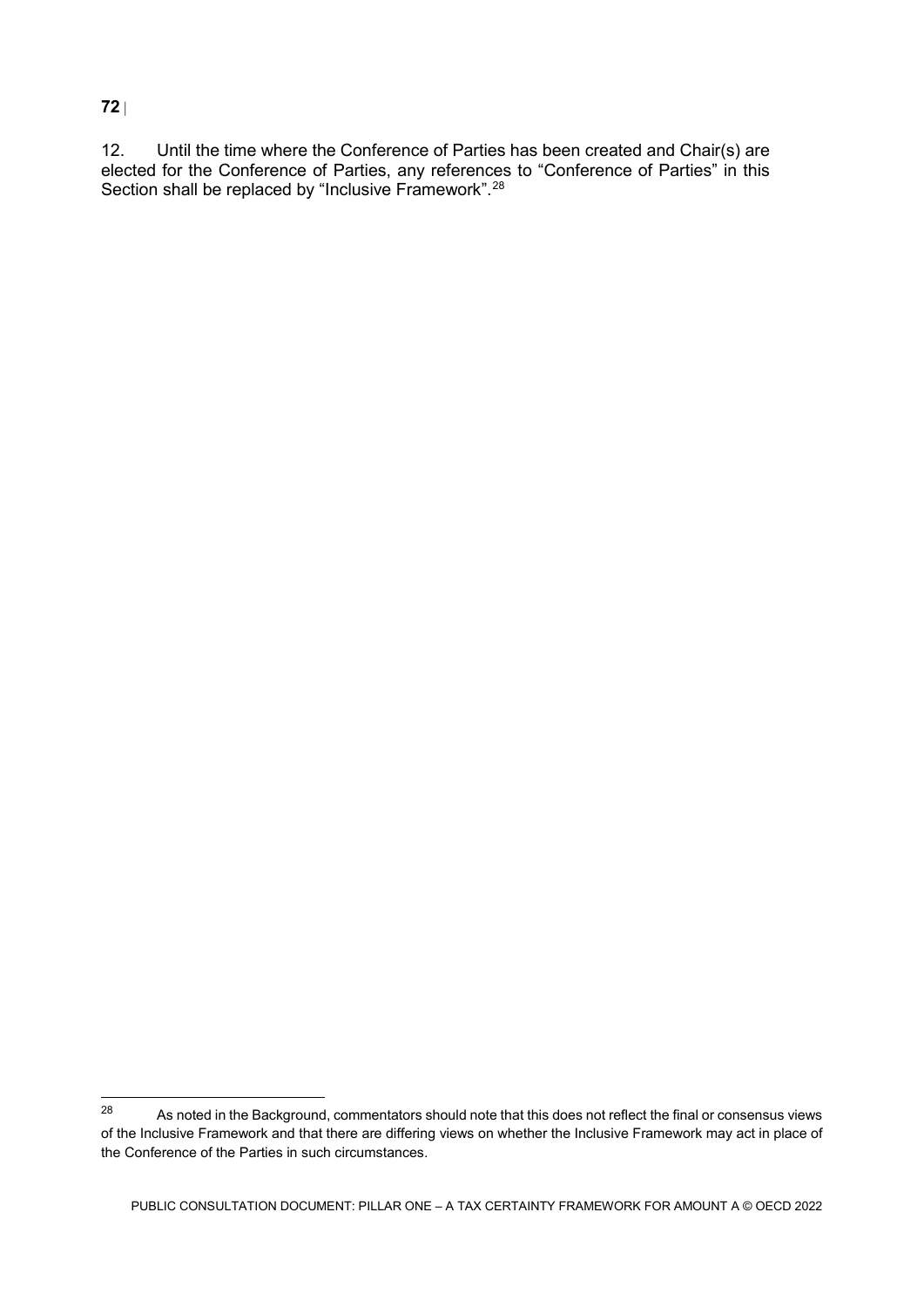### **IV. THE WITHDRAWAL OF A REQUEST FOR CERTAINTY AND CERTAINTY OUTCOMES**

#### **7. Withdrawal of a request for certainty**

1. A Coordinating Entity may withdraw a request for Scope Certainty, Comprehensive Certainty or Advance Certainty at any time through a written notification to the Lead Tax Administration. Where this occurs, within [30 days] of it being received from the Coordinating Entity the Competent Authority of the Lead Tax Administration shall exchange this written notification with:

- (a) the Competent Authorities of all Parties, where a request for Scope Certainty or Comprehensive Certainty was submitted under Section 1 or Section 2, or
- (b) the Competent Authorities of Affected Parties, where a request for Advance Certainty was submitted under Section 2.

2. Where a Coordinating Entity withdraws a request for Scope Certainty or Comprehensive Certainty, or is deemed to do so where the Coordinating Entity does not agree to required changes to its Scope Certainty Documentation Package or Common Documentation Package, nothing in this Convention shall prevent:

- (a) a Listed Party or Affected Party from relying upon any work conducted by the Scope Review Panel, Review Panel or Lead Tax Administration, or information exchanged by the Competent Authority of the Lead Tax Administration, in the course of a review under Section 1, Section 3 or Section 4,
- (b) a Party from undertaking any domestic compliance activity permitted under its domestic law,
- (c) a Party from allowing a Group Entity to rely on the domestic procedure of that Party, or
- (d) the Coordinating Entity submitting a request for Scope Certainty, Comprehensive Certainty or Advance Certainty with respect to the application of the Convention to the Group for a subsequent Period.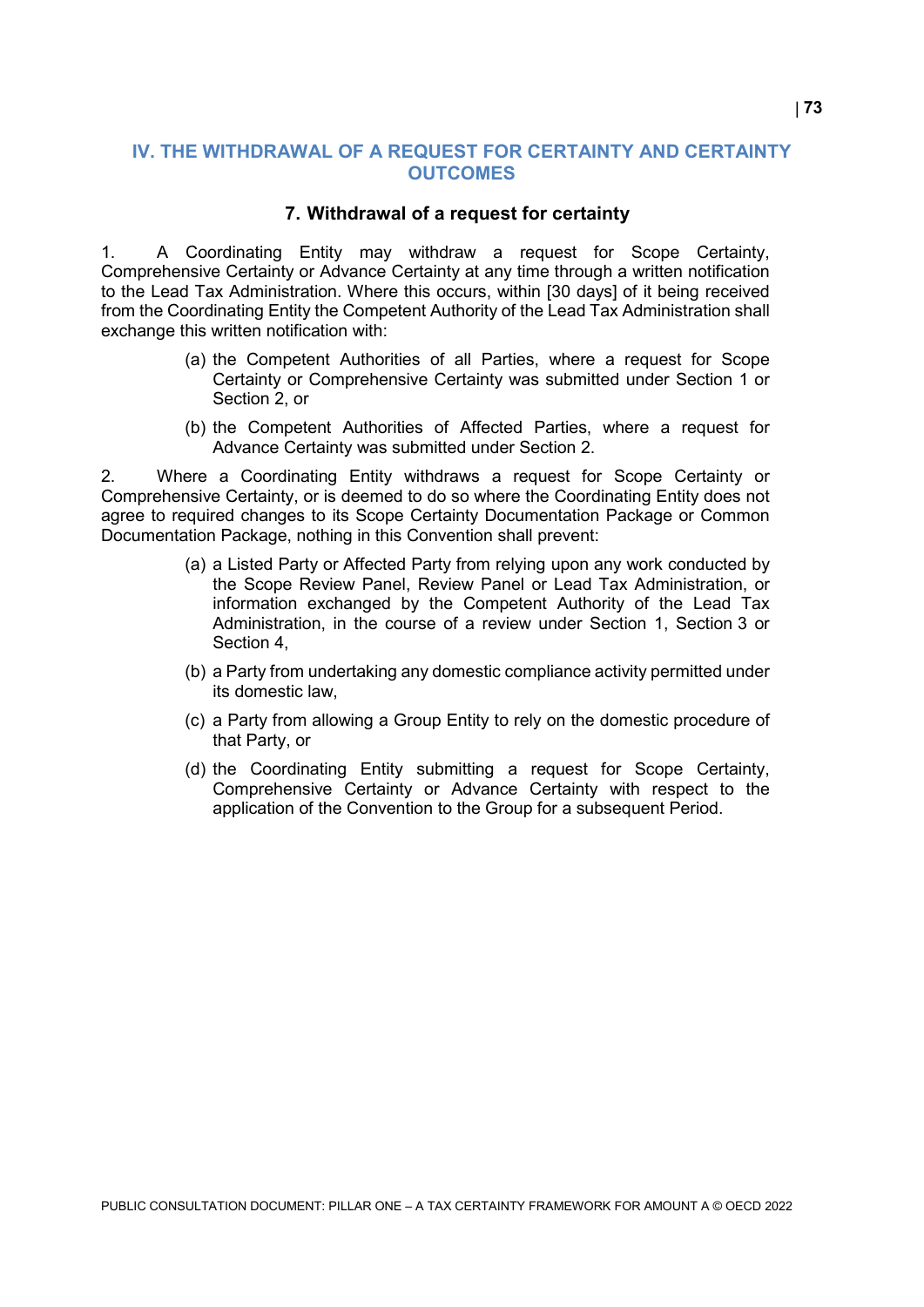# **8. Certainty Outcomes**

1. Where a Scope Certainty Process or Follow-Up Scope Certainty Process requested under Section 1 concludes with an agreed Scope Certainty Outcome, within [30 days] of the Scope Certainty Process or Follow-Up Scope Certainty Process concluding, the Competent Authority of the Lead Tax Administration shall exchange with Competent Authorities of Listed Parties, details of the agreed Scope Certainty Outcome, in the format contained in [to be agreed]. If the agreed Scope Certainty Outcome included a conclusion that the Group is not a Covered Group, no Listed Party shall undertake any compliance activity related to the application of Parts II to V and Section 1 of Part VI of the Convention<sup>[29](#page-74-0)</sup> to the Group for the Period. Nothing in this paragraph restricts any Party from undertaking compliance activity with respect to any matters not covered by the Convention or with respect to Related Issues.

2. Where a Comprehensive Certainty Process requested under Section 2 concludes with an agreed Comprehensive Certainty Outcome:

- (a) within [30 days] of the Comprehensive Certainty Process concluding, the Competent Authority of the Lead Tax Administration shall exchange:
	- i) with Competent Authorities of Affected Parties, details of the agreed Comprehensive Certainty Outcome, in the format contained in [to be agreed], and
	- ii) with Competent Authorities of Parties that are not Affected Parties, a notification that the Comprehensive Certainty Process has concluded with an agreed Comprehensive Certainty Outcome,
- (b) all Affected Parties shall take any steps necessary to implement that outcome within [180 days] of the notification in sub-paragraph (a), notwithstanding time limits in domestic law, and
- (c) no Party shall undertake any compliance activity related to the application of Parts II to V and Section 1 of Part VI of the Convention<sup>5</sup> to the Group for the Period which is not consistent with the agreed Comprehensive Certainty Outcome. Nothing in this paragraph restricts any Party from undertaking compliance activity with respect to any matters not covered by the Comprehensive Certainty Outcome or by the Convention, or with respect to Related Issues.

3. Where an Advance Certainty Process requested under Section 2 concludes with an agreed Advance Certainty Outcome:

- (a) within [30 days] of the Advance Certainty Process concluding, the Competent Authority of the Lead Tax Administration shall exchange with Competent Authorities of Affected Parties, details of the agreed Advance Certainty Outcome, in the format contained in [to be agreed], and
- (b) subject to the provisions of Section 3, no Affected Party shall propose any changes to a Group's application of the Convention that are inconsistent

<span id="page-74-0"></span> $29$ <sup>29</sup> These references shall be updated once the Convention is agreed and will refer to all Parts of the Convention containing the substantive rules concerning the calculation and allocation of Amount A and the elimination of double taxation, as well as the administration of Amount A.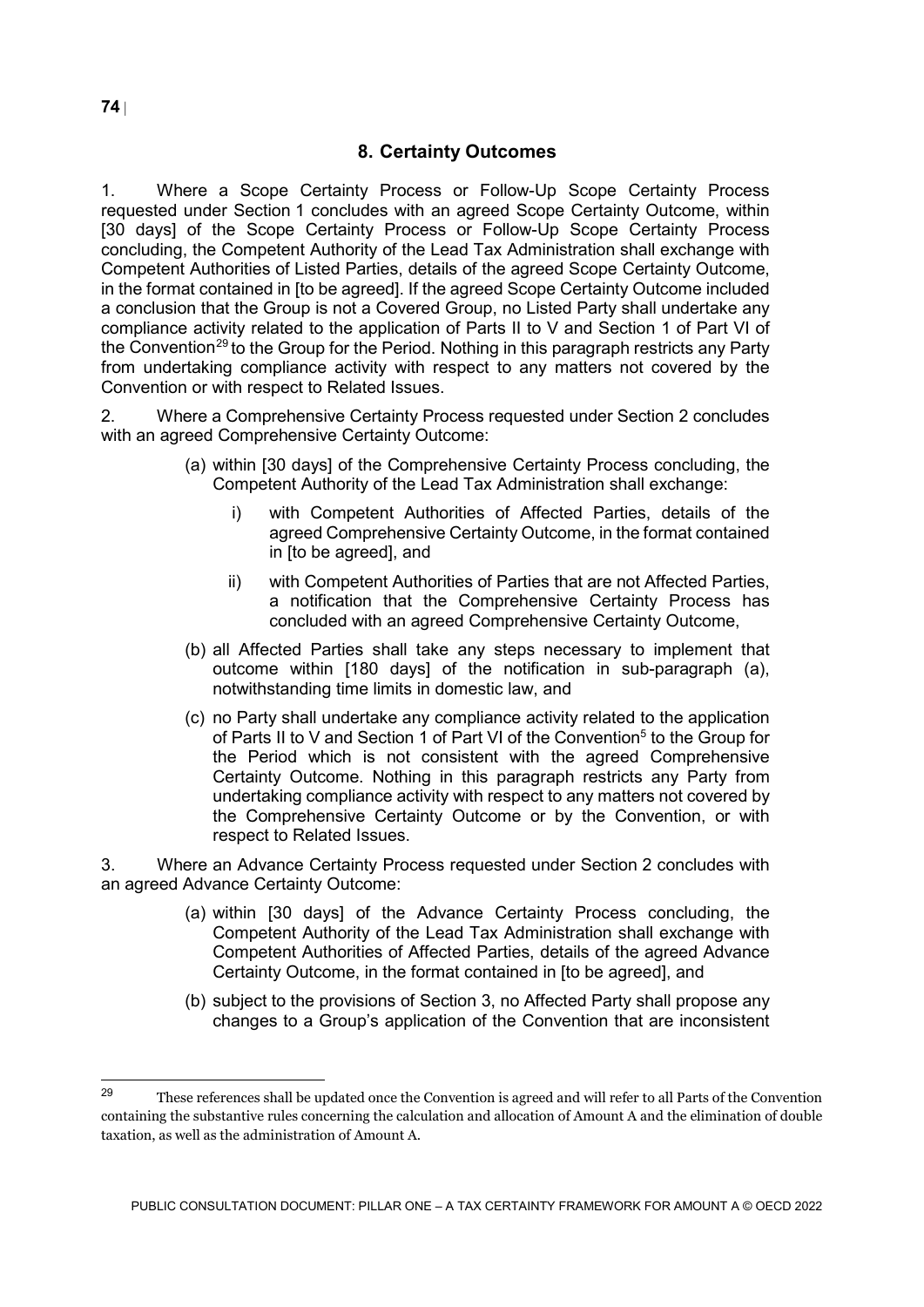with that Advance Certainty Outcome for a Period to which the Advance Certainty Outcome applies.

- 4. The provisions of paragraph 2 shall not apply or shall cease to apply where:  $30$ 
	- (a) the Coordinating Entity withdraws its request for Comprehensive Certainty under Section 7 or is deemed to do so under Section 3 where it does not agree to required changes to its Common Documentation Package, or
	- (b) a Group Entity submits an amended tax return or takes other steps:
		- i) to reduce the Profit Before Tax allocated to any Affected Party under the Convention, or
		- ii) to increase the relief for the elimination of double taxation required to be provided by any Affected Party under the Convention,

for a Period with respect to which a Comprehensive Certainty Outcome has been agreed. Where the Competent Authority of an Affected Party is aware that such an amended tax return has been submitted or other steps taken it may contact the Group Entity, directly or via the Lead Tax Administration, to explain the consequences of these steps for the Comprehensive Certainty Outcome, and give the Group Entity an opportunity to withdraw the steps it has taken. Otherwise, or if the Group Entity declines to withdraw these steps, the Competent Authority shall promptly notify the Competent Authority of the Lead Tax Administration, which shall exchange the notification with the Competent Authorities of all Parties.

5. Where paragraph 4 applies, nothing in this Convention prevents any Affected Party from continuing to apply the agreed Comprehensive Certainty Outcome for the Period.

PUBLIC CONSULTATION DOCUMENT: PILLAR ONE – A TAX CERTAINTY FRAMEWORK FOR AMOUNT A © OECD 2022

<span id="page-75-0"></span><sup>30</sup> As noted in the Background, commentators should note that this document does not reflect the final or consensus views of the Inclusive Framework. One issue where members hold differing views is the approach that should be taken where a Related Issue is resolved after a Comprehensive Certainty Outcome is agreed for the Period to which the Related Issue relates. Some members hold the view that any adjustment to the allocation of profits between jurisdictions as a result of the Related Issue being resolved should be treated as arising in the Period in which the issue is resolved and should not affect the Comprehensive Certainty Outcome provided for the earlier Period. Other members hold the view that any adjustment should be taken into account in the Period to which the Related Issue relates, in particular if the Parties granting or the Group Entities claiming relief for the elimination of double tax have changed since that Period or if the Group is no longer a Covered Group.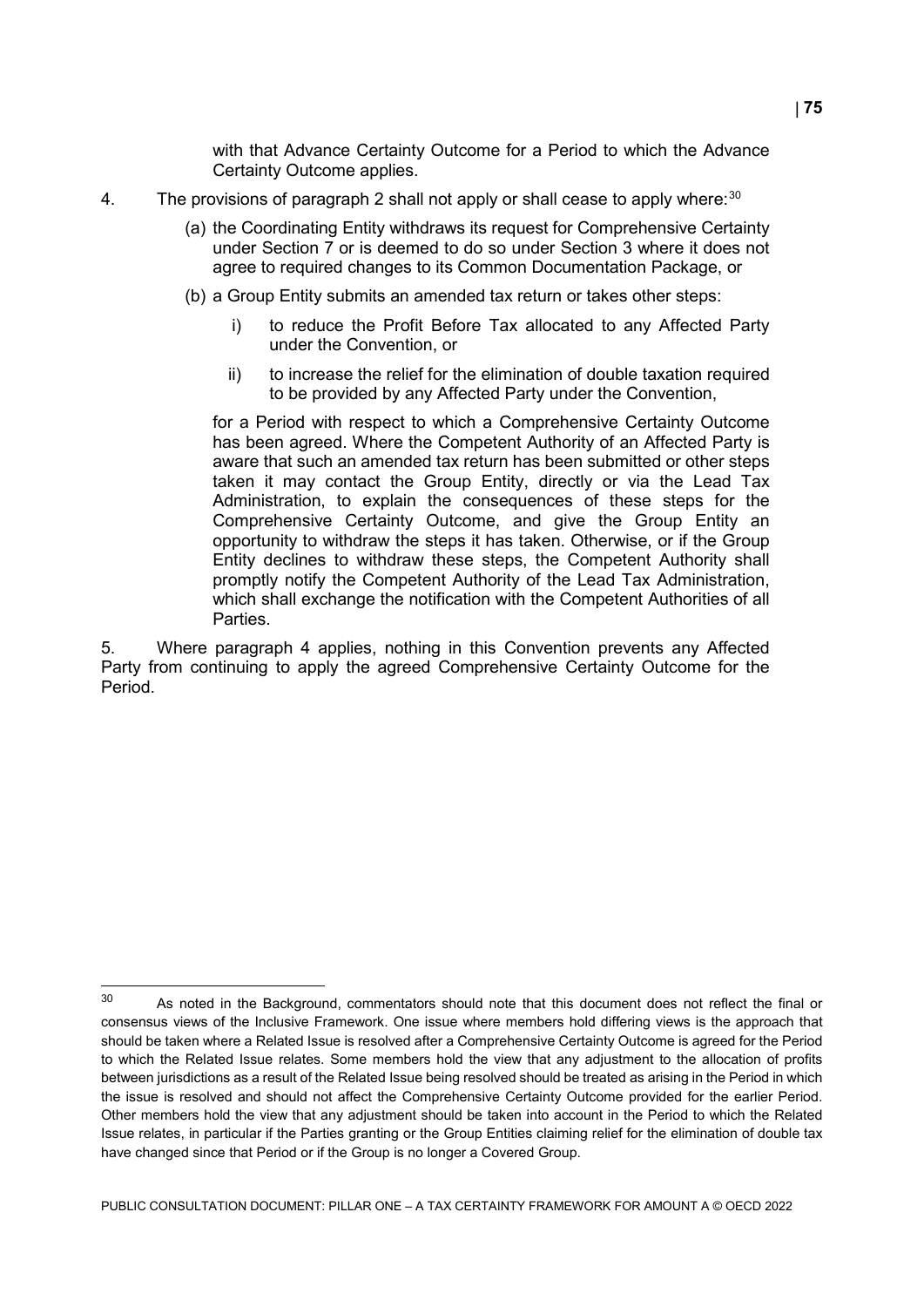# **V. OTHER PROVISIONS**

### **9. Process for a review where a request for certainty is not made**

- 1. Where the Coordinating Entity of a Covered Group:
	- (a) did not submit a request for Scope Certainty under Section 1 or Comprehensive Certainty under Section 2, or
	- (b) did submit a request for Scope Certainty or Comprehensive Certainty, but
		- i) subsequently withdrew this request under Section 7,
		- ii) was deemed to withdraw the request where the Coordinating Entity did not agree to required changes to the Common Documentation Package, or
		- iii) the Scope Certainty Process, Follow-Up Scope Certainty Process or Comprehensive Certainty Process came to an end without an agreed Scope Certainty Outcome or Comprehensive Certainty Outcome because the Coordinating Entity was persistently late in providing information without explanation or acted in an uncooperative or non-transparent manner, including by providing inaccurate or incomplete information,

the Competent Authorities of two or more Parties may agree to undertake or continue a review of the application of provisions of the Convention to the Covered Group for the Period.

2. Where paragraph 1(a) applies, before commencing a review under this Section, the tax administration coordinating the review shall inform the Coordinating Entity that a review shall be undertaken. This shall include a description of the benefits of a review under Section 3 or Section 4, the outcomes of which would be binding on all Parties. The Coordinating Entity may submit a request that meets the requirements in Section 1 or Section 2 to the Lead Tax Administration within [30 days] of being informed of the review. In the event such a request is submitted, a review shall then be undertaken in accordance with Section 1, Section 3 or Section 4 as applicable, and the review under this Section shall cease.

### **Undertaking a review where a request for certainty is not made**

The examples below illustrate how a coordinated review may be undertaken in cases where a request for certainty was not made by a Group. These examples are not exhaustive and the process in each case will depend upon choices made by the participating Parties and the issues under review. In all cases where a Group did not request certainty for a Period, the Group will be notified before a coordinated review begins and given the opportunity to submit a request for certainty under Section 1 or Section 2.

### **Example 1**

The Coordinating Entity of Group A, a Covered Group, submits its Common Documentation Package for the Period 20X1 with its Lead Tax Administration, which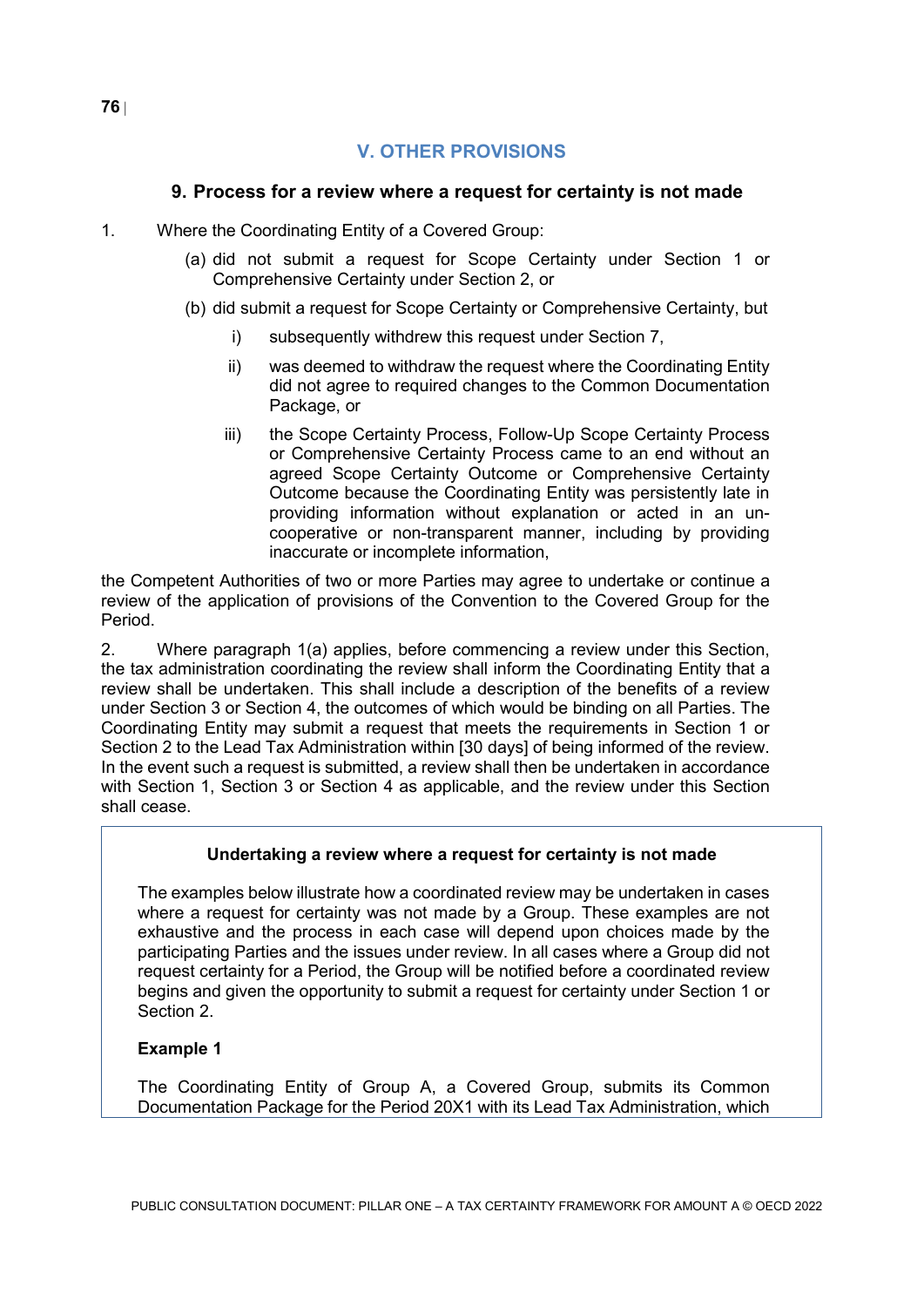is exchanged with the Competent Authorities of Affected Parties. The Coordinating Entity does not make a request for Comprehensive Certainty.

Group A's Common Documentation Package includes two jurisdictions, Party M and Party N, in which the Group claims entitlement to relief for the elimination of double taxation. However, the tax administration in Party M has identified some possible errors in the Group's application of rules to allocate the obligation to provide relief between Affected Parties. The Competent Authority of Party M contacts the Competent Authority of Party N, who agrees to participate in a coordinated review. The Parties inform the Coordinating Entity via the Lead Tax Administration that a coordinated review will be undertaken and invites it to submit a request for a Comprehensive Certainty Review within [30 days]. The Coordinating Entity confirms that it does not intend to request such certainty.

Party M and Party N undertake a review of Group A's Common Documentation Package and agree a number of changes to correct the allocation of the elimination of double taxation, which reduce the relief due in Party N, slightly increase the relief due in Party M and also introduce a small amount of relief due in another Affected Party, Party O. The Competent Authority of Party M contacts the Competent Authority of Party O, which reviews the amended calculations and agrees they are correct. Party M, Party N and Party O inform the Coordinating Entity of this outcome, via the Lead Tax Administration.

#### **Example 2**

<span id="page-77-0"></span>j

The Coordinating Entity of Group B, a Covered Group, submits its Common Documentation Package for the Period 20X1 with its Lead Tax Administration, which is exchanged with the Competent Authorities of Affected Parties. The Coordinating Entity does not make a request for Comprehensive Certainty.

The tax administration of Party P, an Affected Party, identifies a number of possible errors in the application of the Convention contained in the Common Documentation Package and exchanges this information with the Lead Tax Administration, proposing a coordinated review by Affected Parties. The Lead Tax Administration agrees that the Common Documentation Package appears to contain a number of errors and that a coordinated review should be undertaken.<sup>[31](#page-77-0)</sup> The Lead Tax Administration informs the Coordinating Entity that a coordinated review will be undertaken by Affected Parties and invites it to submit a request for a Comprehensive Certainty Review within [30 days]. The Coordinating Entity confirms that it does not intend to request such certainty. The Lead Tax Administration notifies Affected Parties of the review. Of these Affected Parties, 75% confirm that they would participate in a coordinated review of the Group's Common Documentation Package, whereas 25% do not wish to participate as they either do not agree that there are errors, or any adjustment would not be material in their jurisdiction.

The Lead Tax Administration and participating Affected Parties agree that in this case the review shall be undertaken by a panel comprising the Lead Tax Administration and six tax administrations of participating Affected Parties chosen at random. This panel undertakes a review of the Group's Common Documentation Package, taking

<sup>31</sup> Note, that, as in Example 1, the agreement of the Lead Tax Administration that the Common Documentation Package appears to contain a number of errors and that a coordinated review should be undertaken is not needed in order for Affected Parties to undertake such a review.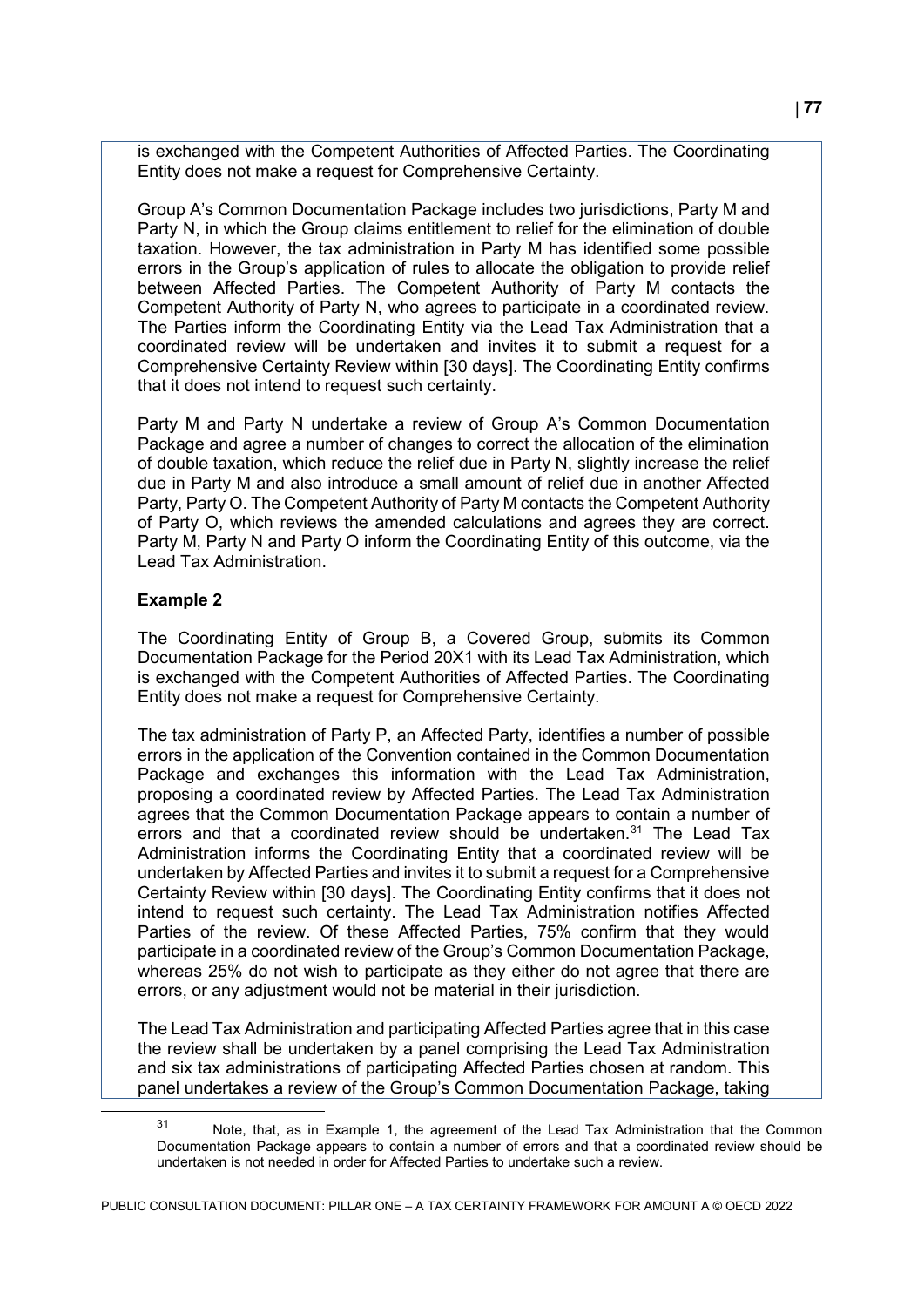into account comments submitted by other participating Affected Parties. As a result of this review the panel agrees that much of the Group's application of the Convention

should be agreed as filed, but identifies a small number of changes that should be required. The outcomes of this review are shared with participating Affected Parties. Where there are disagreements, further discussion is undertaken to seek to resolve these. To the extent participating Affected Parties reach agreement, this outcome will be implemented consistently. The final outcome, including any unresolved disagreements are shared with other Affected Parties for information. The Lead Tax Administration also shares details of the outcome with the Coordinating Entity of Group B.

#### **78** |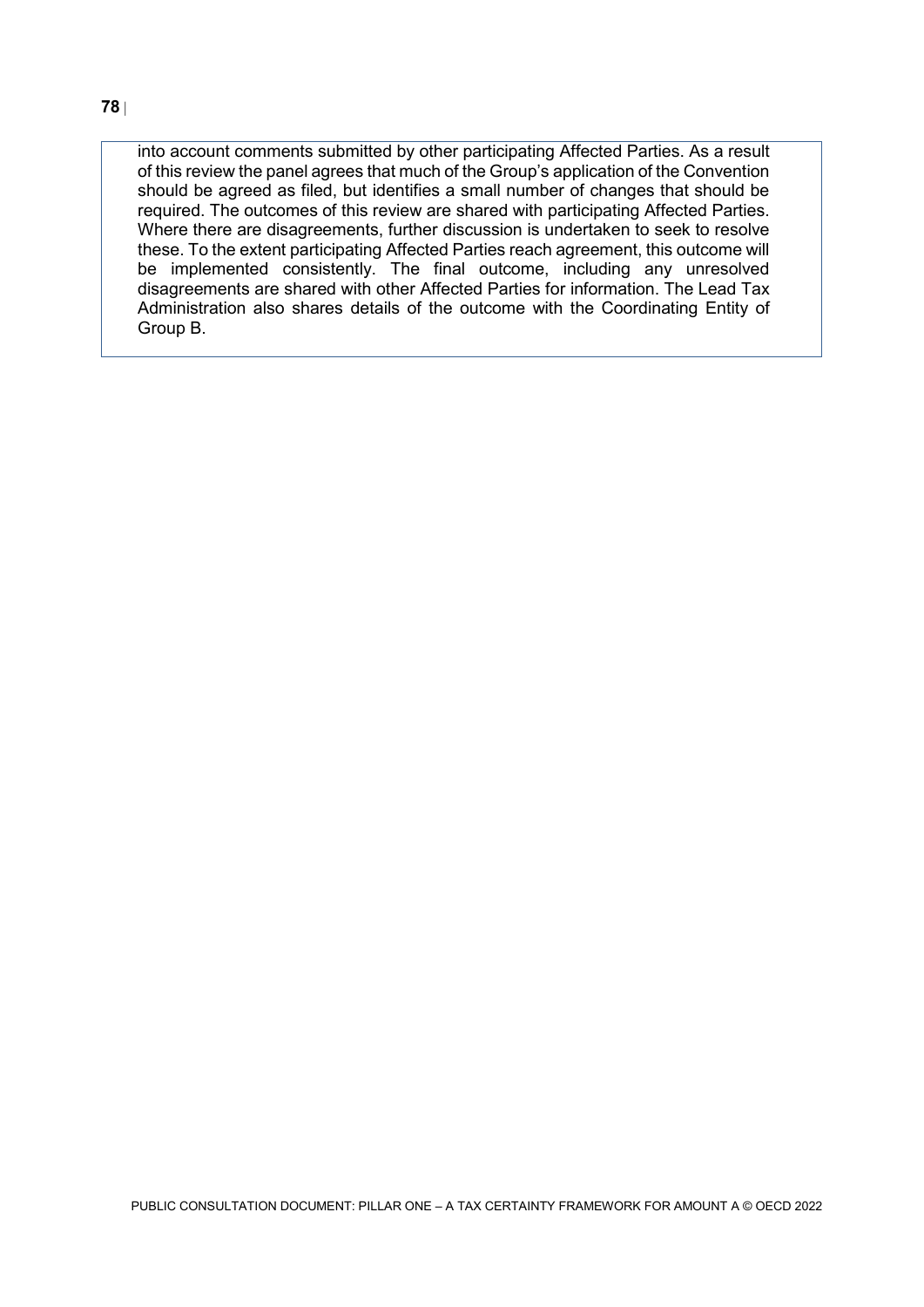# **10.A support function for the Tax Certainty Framework**

1. A dedicated Tax Certainty Secretariat shall be established to provide administrative and clerical support to the Parties during the various aspects of the Tax Certainty Framework described in this Part, and other related functions. The Tax Certainty Secretariat shall initially be located in [to be agreed] and may comprise Officials that are [status to be agreed].

2. Activities to be undertaken by a Tax Certainty Secretariat shall be agreed by the Parties, but may include:

- (a) coordinating the establishment of structural aspects of the Tax Certainty Framework, including Screening Committees,
- (b) coordinating processes for the approval of eligible pool members to serve on Determination Panels,
- (c) supporting a Lead Tax Administration in establishing a Review Panel and Advisory Group as needed,
- (d) coordinating the establishment of Determination Panels as needed, including the identification of a Chair, and
- (e) supporting a Lead Tax Administration, Chair of an Advisory Group and Chair of a Determination Panel in organising meetings as needed.

3. As the Tax Certainty Secretariat is not Party to the Convention, general measures shall be put in place to ensure the confidentiality of information provided by Groups and exchanged by Parties for the purposes of the Tax Certainty Framework. This may include, for example, the use of standardised Group Identifiers to ensure the identity of a Group requesting certainty is not disclosed.

4. Where required, an Official of the Secretariat may be contracted by the Affected Parties to act as Clerk to the Chair of a Determination Panel, to provide support including:

- (a) coordinating discussions with members of the Determination Panel,
- (b) organising requests for clarifications via the Lead Tax Administration,
- (c) applying the mechanical approach on behalf of the Chair to identify the chosen alternative outcome in cases where ranked voting is used to choose between multiple alternative outcomes and the Chair has invited Panel Members to rank their preferences, and
- (d) recording the outcomes of discussions in order to facilitate the Determination Panel's work.

In this case, specific confidentiality arrangements would apply in place of the general measures described in paragraph 3.

5. The Tax Certainty Framework, including the Tax Certainty Secretariat, shall be funded by [annual fees payable by Parties / fees payable by Groups making a request for certainty [to be agreed]].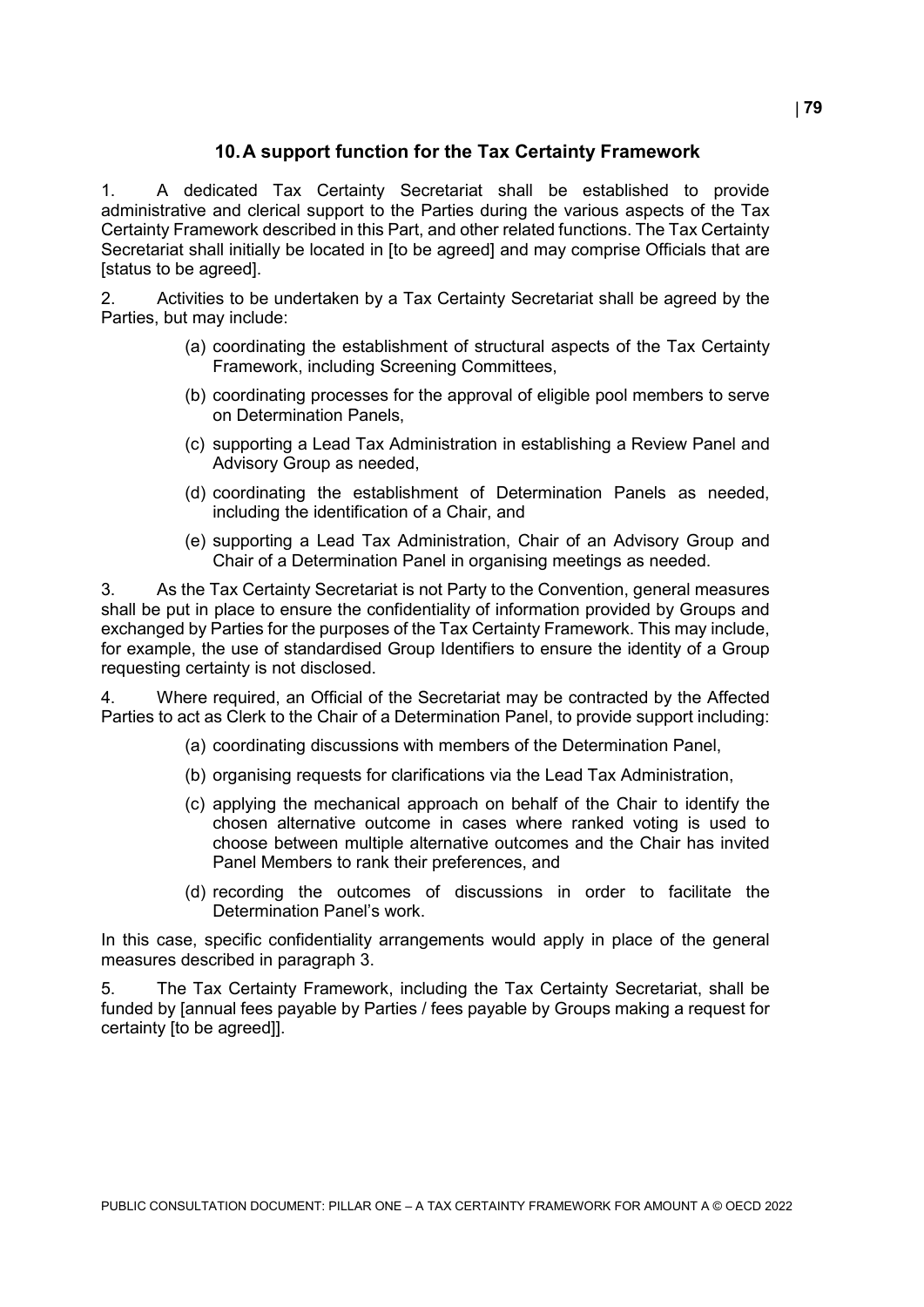### **11.Definitions**

- 1. For the purposes of this note, the terms:
	- (a) "Advance Certainty" means certainty provided by Affected Parties to a Covered Group with respect to aspects of the Convention listed in Section 2, requested before the start of the Period to which the certainty relates;
	- (b) "Advance Certainty Documentation Package" means means a package of documents and information to reflect a Covered Group's proposed approach to one or more of the aspects of the Convention listed in Section 2, which corresponds with the format and content in [to be agreed]; ;
	- (c) "Advance Certainty Outcome" means an agreed outcome of an Advance Certainty Review which is binding on Affected Parties for a specified period subject to there being no Relevant Change;
	- (d) "Advance Certainty Review" means a review undertaken by a Review Panel on behalf of Affected Parties to determine whether one or more proposed approaches contained in a Group's Advance Certainty Documentation Package reflect a correct application of the Convention;
	- (e) "Affected Party", with respect to a Group for a Period, means:
		- i) a Party whose tax administration is the Lead Tax Administration;
		- ii) a Party
			- i. in which the Group has Revenues, not including Excluded Revenues, that meet the Nexus threshold test, or
			- ii. that is required to provide relief for the Elimination of Double Taxation, for the Period

on the basis of information contained in the Common Documentation Package; or

iii) a Party that has notified the Lead Tax Administration asserting that it considers itself to be a Party in which the Group has Revenues, not including Excluded Revenues, that meet the Nexus threshold test accompanied by relevant supporting documentation sufficient to demonstrate a reasonable basis for this view.

The status of an Affected Party as such shall not by itself be relevant to the determination of whether that Party may tax profits of a Group pursuant to the Convention.

- (f) For the purposes of paragraph 1(e)(iii), relevant supporting documentation includes:
	- i) documentation confirming that the Group has a Group Entity resident in or located in the Party, or
	- ii) documentation confirming that the Group has or is likely to have Revenues that are not Excluded Revenues in the Party above the applicable Nexus threshold, which may include but is not limited to:
		- i. in cases where the assertion relates to revenues from finished goods, online intermediation of tangible goods, or intangible property related to finished goods: evidence of

**80** |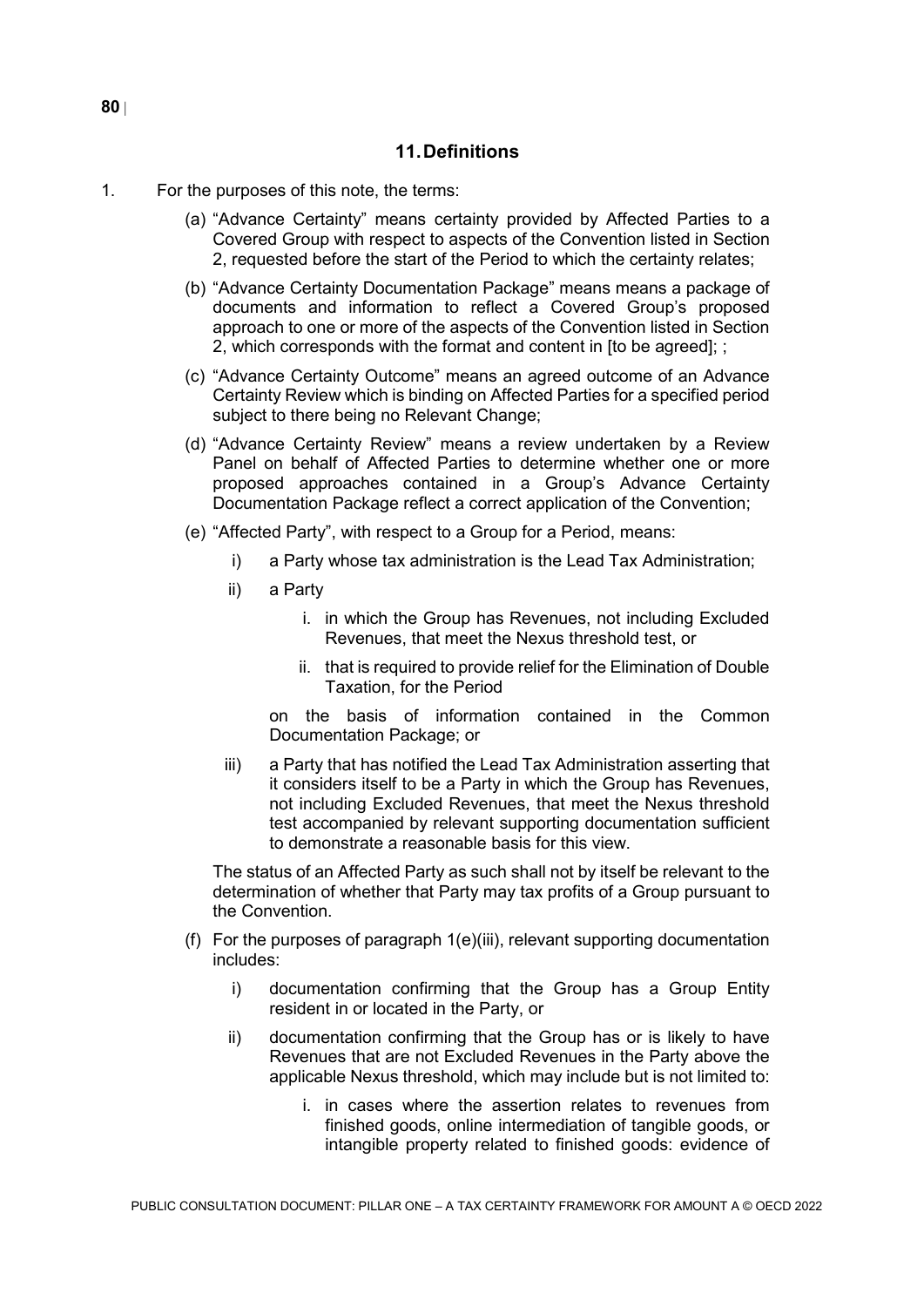expenditure on finished goods delivered in the location of the Party, customs documentation, Value Added Tax or Sales Tax documentation demonstrating the delivery of the goods in the location of the Party, or tax documentation relating to the activities and revenue of the Group's independent distributor earned in the location of the Party;

- ii. in cases where the assertion relates to revenues from resellers of services: evidence of expenditure on the service used in or by a user located in the location of the Party, or projected revenue based on the relevant allocation key, though this shall only be taken as sufficient to demonstrate a reasonable basis that the Group has Revenues, not including Excluded Revenues, that meet the Nexus threshold test in a Party if, based on information contained in its Common Documentation Package, the Group is using the allocation key for the purposes of sourcing revenues;
- iii. in cases where the assertion relates to revenues from components, B2B services, or intangible property: projected revenue based on the relevant allocation key, though this shall only be taken as sufficient to demonstrate a reasonable basis that the Group has Revenues, not including Excluded Revenues, that meet the Nexus threshold test in a Party if, based on information contained in its Common Documentation Package, the Group is using the allocation key for the purposes of sourcing revenues;
- iv. in cases where the assertion relates to revenues from physical services (location-specific services, non-online advertising services, online intermediation of offline services, transport services, intangible property supporting such physical services): tax documentation, or business licensing information or regulatory information demonstrating the performance of the physical service in the jurisdiction of the Party;
- v. in cases where the assertion relates to revenues from digital businesses (online advertising services, user data, digital goods, online intermediation of digital goods or digital services, digital business to consumer services): evidence of expenditure by business customers on advertising or purchase of user data targeted at end users located in the Party, or quantitative evidence of consumer purchasing habits of consumers located in the Party related to the digital business;
- vi. in cases where the assertion relates to revenues from B2B services: evidence of expenditure or transactions monitored through foreign exchange controls made by business customers in the location of the Party;
- vii. in cases where the assertion relates to revenues from real property: legal, regulatory or physical evidence of the location of the real property in the Party;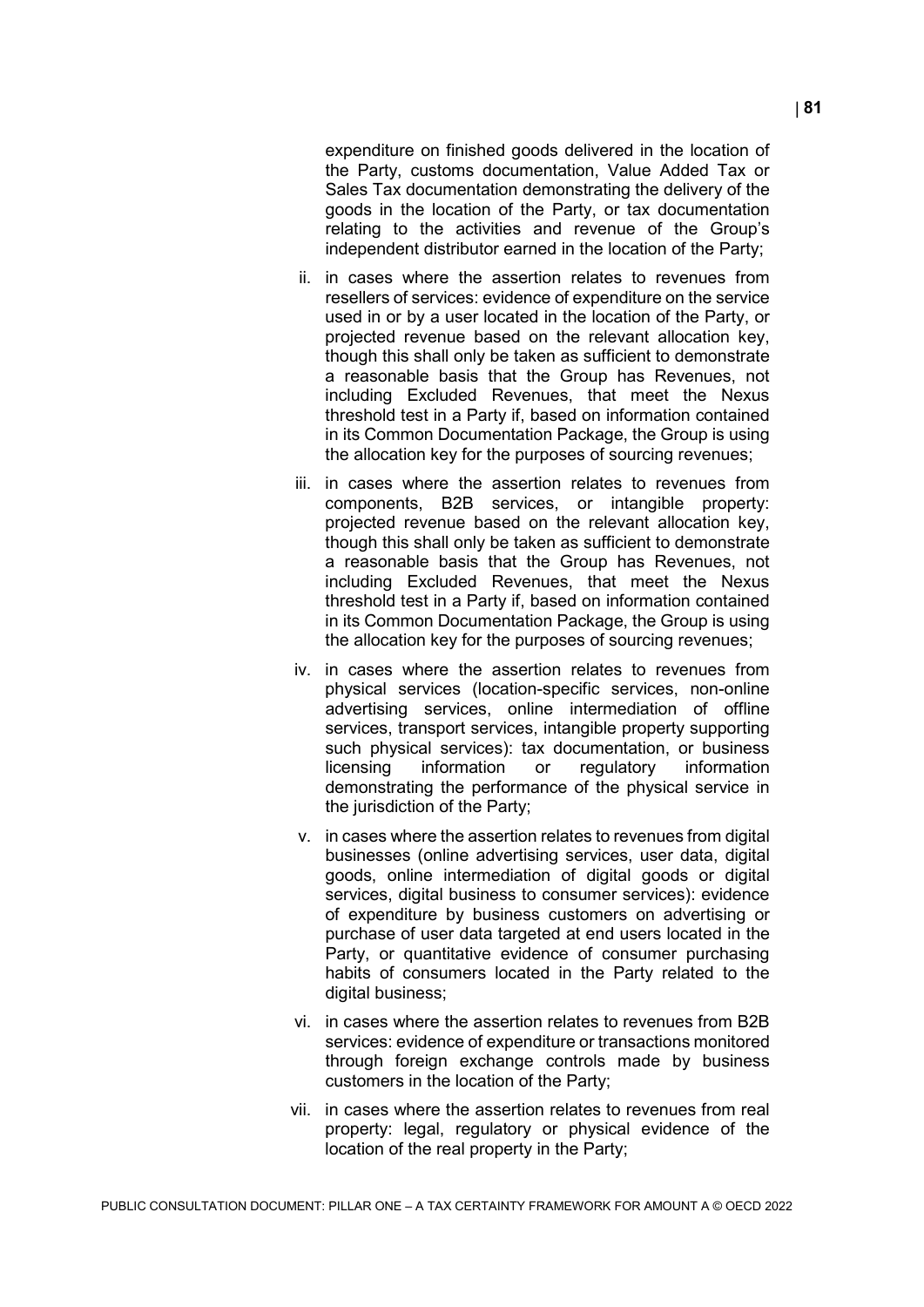- viii. in cases where the assertion relates to revenues from government grants: evidence of the contribution of the Party to government grants:
- ix. [in cases relating to a Transitional Period: [to be agreed]]; or
- x. [additional text to be added]
- (g) "Authorised Representative" means an individual authorised to represent a Group Entity for purposes of its tax matters;
- (h) "Common Documentation Package" means a package of documents and information to reflect in detail the application of the Convention to a Group for a Period, which corresponds with the format and content in [to be agreed];
- (i) "Competent Authority" means the ministry or governmental agency or institution designated by a Contracting Jurisdiction as responsible for the administration of the provisions of the Convention;
- (j) "Comprehensive Certainty" means certainty provided by Affected Parties to a Covered Group with respect to all aspects of the Convention for a Period that is ended, other than those covered by an Advance Certainty Outcome;
- (k) "Comprehensive Certainty Outcome" means an agreed outcome of a Comprehensive Certainty Review which shall be implemented by Affected Parties subject to the provisions of Section 8;
- (l) "Comprehensive Certainty Review" means a certainty review undertaken by a Review Panel or Lead Tax Administration on behalf of Affected Parties to determine whether the Common Documentation Package filed by the Coordinating Entity reflects a correct application of all relevant aspects of the Convention to the Group in all Parties;
- (m)"Coordinating Entity" means:
	- i) the Group Entity that is designated by the Group to file the Group's Scope Certainty Documentation Package, Follow-Up Scope Certainty Documentation Package, Common Documentation Package or Advance Certainty Documentation Package and undertake activities described in this note on behalf of Group Entities, or
	- ii) where no designation is made, the Ultimate Parent Entity of the Group;
- (n) "Determination Panel" means a panel created to resolve disagreements arising from a review of the application of the Convention by a Group for a Period under the approaches described in Section 1, Section 3 or Section 4, as under Section 5;
- (o)"Family Member" means any child, stepchild, grandchild, parent, stepparent, grandparent, spouse, former spouse, sibling, uncle, aunt, niece, nephew, mother-in-law, father-in-law, son-in-law, daughter-in-law, brother-in-law, or sister-in-law (including adoptive relationships) of an individual or any person sharing an individual's household (other than a tenant or employee).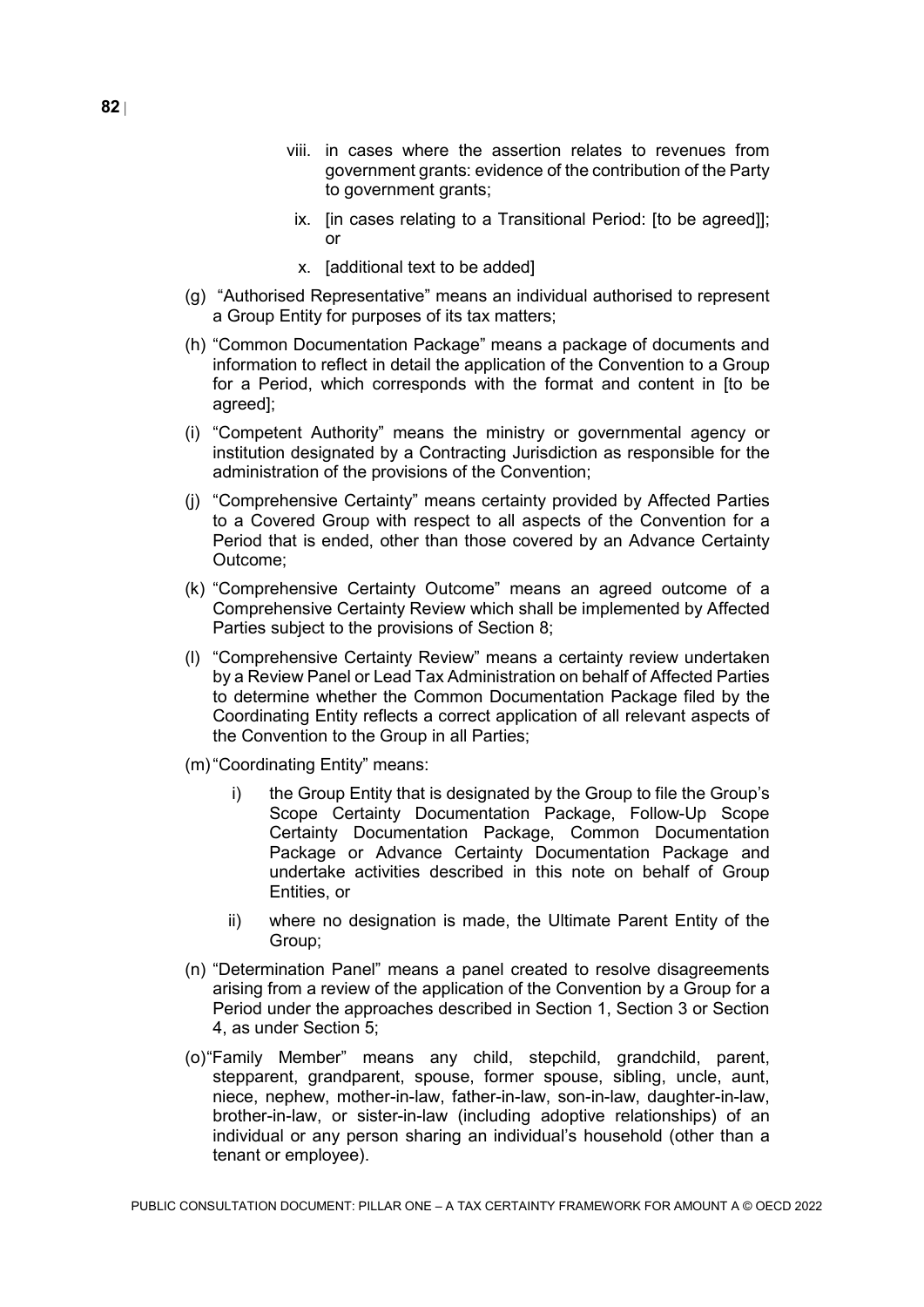- (p) "Lead Tax Administration" means the tax administration of a Party determined by the sub-paragraphs below.
	- i) Subject to the provisions of this paragraph, the Lead Tax Administration is the tax administration of the Party in which the Ultimate Parent Entity of a Group is resident for tax purposes. If the Ultimate Parent Entity of a Group is transparent for tax purposes in the Party where it is organised, it shall be treated for the purposes of this Section as resident in that Party.
	- ii) Notwithstanding sub-paragraph i), where a Group has a significant connection to another Party, the Group, the tax administration mentioned in sub-paragraph i) and the tax administration of the other Party may agree that the tax administration of the other Party is the Lead Tax Administration. Typically, such a discussion shall be initiated by either the Group or the tax administration mentioned in sub-paragraph i). If no such agreement is reached, the Lead Tax Administration shall be that identified in sub-paragraph i). For the purposes of this Section, a Group has a significant connection to:
		- i. the Party in which the Group had the highest average unrelated party revenue in the Period and the [to be added] preceding Periods,
		- ii. the Party in which the Group had the highest average tangible fixed assets in the Period and the [to be added] preceding Periods,
		- iii. the Party in which the Group had the highest average number of employees located in the Period and the [to be added] preceding Periods, or
		- iv. the Party whose tax administration was most recently the Lead Tax Administration of the Group.
	- iii) If the Ultimate Parent Entity of a Group is resident for tax purposes in a tax jurisdiction that is not a Party, which has not introduced rules in accordance with the Convention, or which does not have a tax administration, the Lead Tax Administration is the tax administration in the Party in which the Group had the highest average [number of employees] in the Period and the [to be added] preceding Periods. Notwithstanding this, where a Group has a significant connection to another Party, the Group, this tax administration, and the tax administration of the other Party may agree that the tax administration in the other Party is the Lead Tax Administration. Typically, such a discussion shall be initiated by either the Group or the tax administration mentioned first in this sub-paragraph.
	- iv) If the Ultimate Parent Entity of a Group is resident for tax purposes in two tax jurisdictions, the tax jurisdiction of residence shall be determined in accordance with the applicable tax treaty. Where the applicable tax treaty provides that the determination of residence is based on a determination by the Competent Authorities of the relevant tax jurisdictions, and no such determination has been made, where the applicable tax treaty does not provide that such a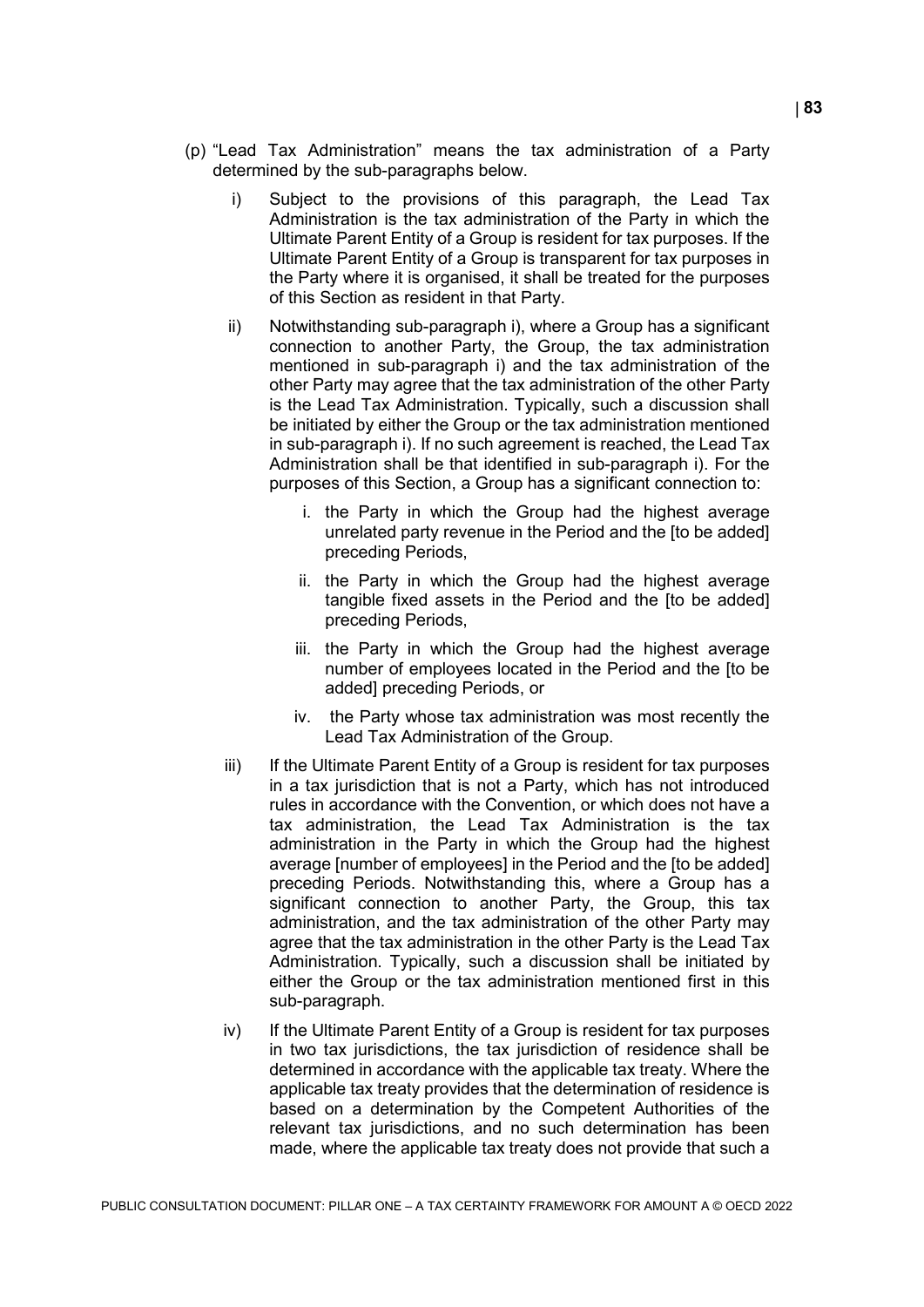Group shall be treated as resident in just one of the Contracting State for purpose of its claiming benefits provided by the Convention, or where no applicable tax treaty exists:

- i. if both tax jurisdictions are Parties and have rules for taxation in accordance the Convention, the Competent Authorities of the two Parties shall mutually agree which should be treated as the tax jurisdiction of residence for the purposes of applying sub-paragraph i),
- ii. if only one of the two tax jurisdictions is a Party that has rules for taxation in accordance with the Convention, subparagraph i) applies as if the Ultimate Parent Entity of the Group is resident in that tax jurisdiction only, and
- iii. if neither of the two tax jurisdictions is a Party that has rules for taxation in accordance with the Convention, subparagraph iii) applies.
- v) Parties to the Convention may agree circumstances in which other tax administrations may be the Lead Tax Administration.
- (q) "Follow-Up Scope Certainty" means certainty provided by Listed Parties to a Group which has been found not to be a Covered Group for an earlier Period, that the likelihood it is a Covered Group for a later Period is low and no further action shall be taken;
- (r) "Follow-Up Scope Certainty Review" ma Party eans a certainty review undertaken by the Lead Tax Administration;
- (s) "Follow-Up Scope Certainty Documentation Package" means a package of documents and information to reflect changes relevant to whether a Group is a Covered Group since the Group was subject to a Scope Certainty Review, which corresponds with the format and content in [to be agreed] ;
- (t) "Listed Parties" means Parties:
	- i) included on a list provided by the Coordinating Entity of a Group and from which Scope Certainty or Follow-Up Scope Certainty is requested under Section 1, including a Party added to the list following a proposal from that Party under the process in paragraph 5 of that Section, and
	- ii) Parties required to be included on the list in (i) by the Lead Tax Administration;
- (u) "Review Panel" means the panel constituted to review a Covered Group's request for Comprehensive Certainty or Advance Certainty as described in Section 3;
- (v) "Scope Certainty" means certainty provided by Listed Parties to a Group that it is not a Covered Group for a particular Period;
- (w) "Scope Certainty Documentation Package" means a package of documents and information to reflect the application of provisions of the Convention concerning whether an Group is a Covered Group for a Period, which corresponds with the format and content in [to be agreed];